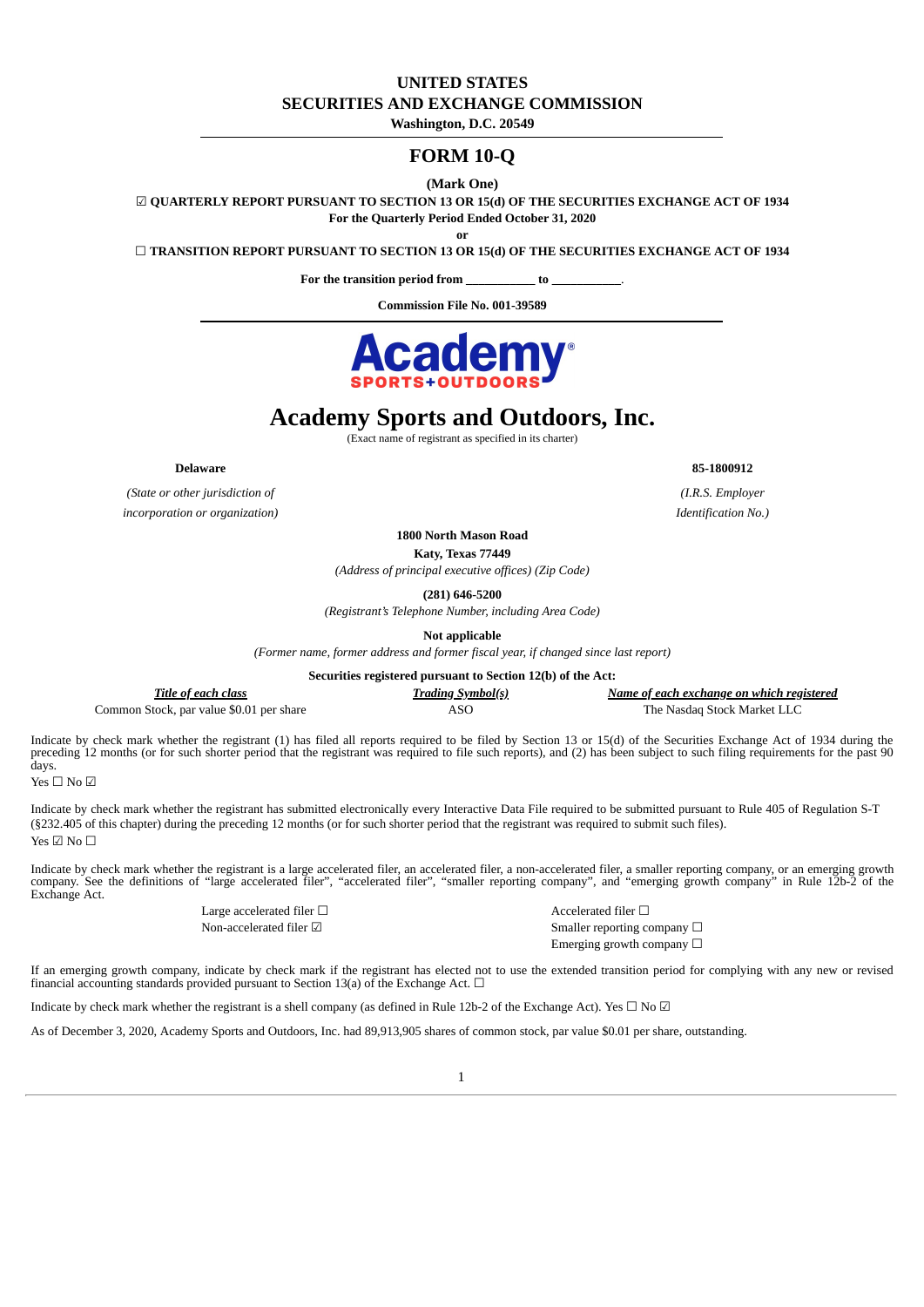# **ACADEMY SPORTS AND OUTDOORS, INC. TABLE OF CONTENTS**

<span id="page-1-0"></span>

|                                                                                               | Page      |
|-----------------------------------------------------------------------------------------------|-----------|
| PART I. FINANCIAL INFORMATION                                                                 |           |
| Item 1. Financial Statements                                                                  |           |
| Item 2. Management's Discussion and Analysis of Financial Condition and Results of Operations | 30        |
| <b>Item 3. Quantitative and Qualitative Disclosures About Market Risk</b>                     | 50        |
| Item 4. Controls and Procedures                                                               | 50        |
| PART II. OTHER INFORMATION                                                                    | 51        |
| Item 1. Legal Proceedings                                                                     | 51        |
| Item 1A. Risk Factors                                                                         | <u>51</u> |
| <u>Item 2. Unregistered Sales of Equity Securities and Use of Proceeds</u>                    | 54        |
| Item 6. Exhibits                                                                              | 55        |
| <b>SIGNATURES</b>                                                                             |           |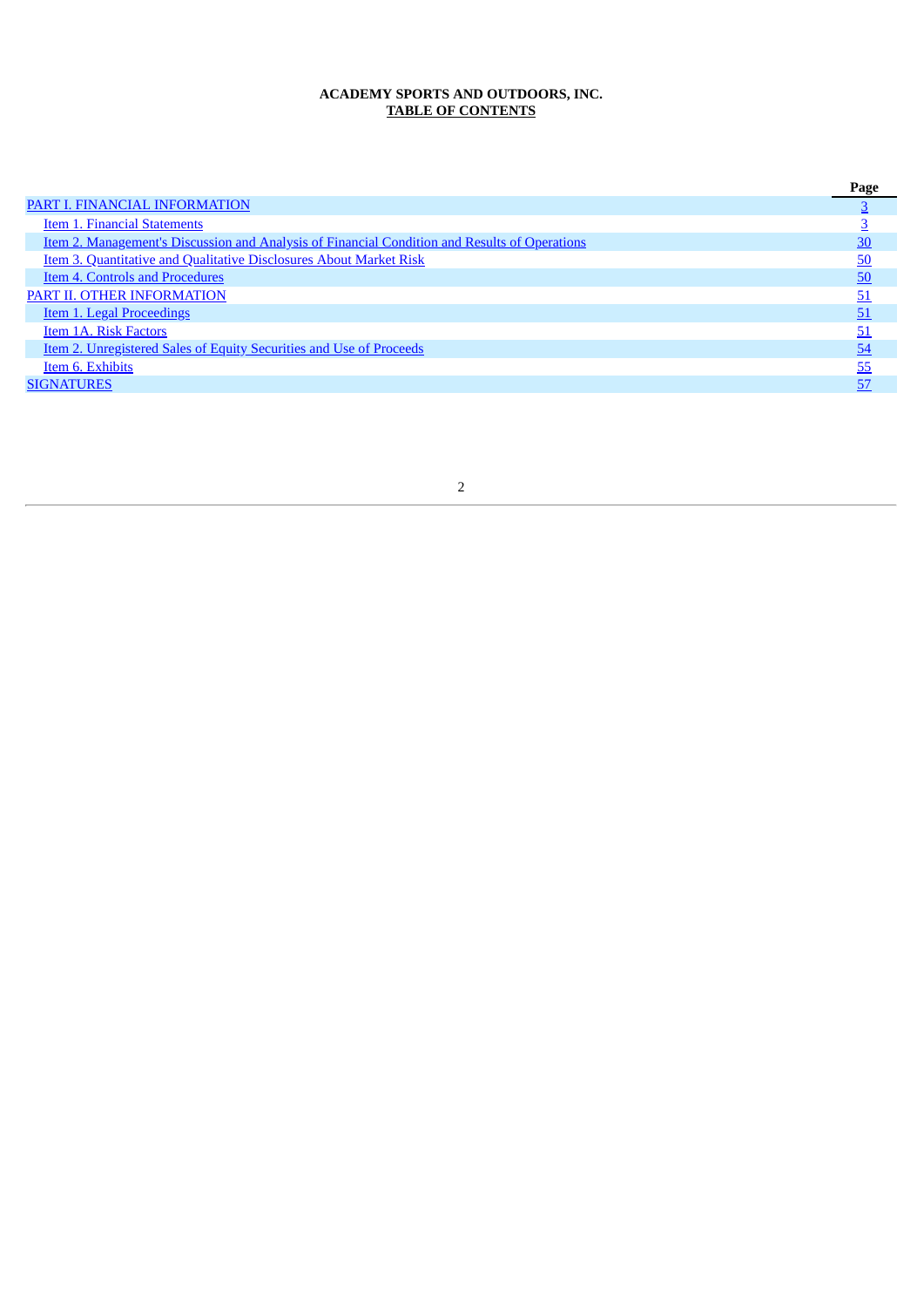# **PART I. FINANCIAL INFORMATION**

# <span id="page-2-0"></span>**ITEM 1. FINANCIAL STATEMENTS**

# **ACADEMY SPORTS AND OUTDOORS, INC. CONSOLIDATED BALANCE SHEETS (Unaudited) (Dollar amounts in thousands)**

|                                                                                                                                      | October 31, 2020   |      | <b>February 1, 2020</b> |      | <b>November 2, 2019</b> |
|--------------------------------------------------------------------------------------------------------------------------------------|--------------------|------|-------------------------|------|-------------------------|
| <b>ASSETS</b>                                                                                                                        |                    |      |                         |      |                         |
| <b>CURRENT ASSETS:</b>                                                                                                               |                    |      |                         |      |                         |
| Cash and cash equivalents                                                                                                            | \$<br>869,725 \$   |      | 149.385 \$              |      | 43.538                  |
| Accounts receivable - less allowance for doubtful accounts of \$1,286, \$3,275 and<br>\$3,642, respectively                          | 11,908             |      | 13,999                  |      | 9,798                   |
| Merchandise inventories, net                                                                                                         | 1,082,907          |      | 1,099,749               |      | 1,331,969               |
| Prepaid expenses and other current assets                                                                                            | 25,789             |      | 24,548                  |      | 26,140                  |
| Assets held for sale                                                                                                                 | 1,763              |      | 1,763                   |      | 1,763                   |
| <b>Total current assets</b>                                                                                                          | 1,992,092          |      | 1,289,444               |      | 1,413,208               |
| PROPERTY AND EQUIPMENT, NET                                                                                                          | 382,620            |      | 441,407                 |      | 454,406                 |
| <b>RIGHT-OF-USE ASSETS</b>                                                                                                           | 1,163,361          |      | 1,145,705               |      | 1,165,826               |
| <b>TRADE NAME</b>                                                                                                                    | 577,000            |      | 577,000                 |      | 577,000                 |
| <b>GOODWILL</b>                                                                                                                      | 861,920            |      | 861,920                 |      | 861,920                 |
| <b>OTHER NONCURRENT ASSETS</b>                                                                                                       | 4,923              |      | 15,845                  |      | 16,349                  |
| <b>Total assets</b>                                                                                                                  | \$<br>4,981,916    | - \$ | 4,331,321 \$            |      | 4,488,709               |
| <b>LIABILITIES AND STOCKHOLDERS'/PARTNERS' EQUITY</b>                                                                                |                    |      |                         |      |                         |
| <b>CURRENT LIABILITIES:</b>                                                                                                          |                    |      |                         |      |                         |
| Accounts payable                                                                                                                     | \$<br>868,879 \$   |      | 428,823                 | - \$ | 529,926                 |
| Accrued expenses and other current liabilities                                                                                       | 274,612            |      | 211,381                 |      | 219,992                 |
| <b>Current lease liabilities</b>                                                                                                     | 79,361             |      | 76,329                  |      | 73,252                  |
| Current maturities of long-term debt                                                                                                 | 18,250             |      | 34,116                  |      | 18,250                  |
| <b>Total current liabilities</b>                                                                                                     | 1,241,102          |      | 750,649                 |      | 841,420                 |
| <b>LONG-TERM DEBT, net</b>                                                                                                           | 1,408,885          |      | 1.428.542               |      | 1,492,609               |
| <b>LONG-TERM LEASE LIABILITIES</b>                                                                                                   | 1,171,420          |      | 1,141,896               |      | 1,163,250               |
| DEFERRED TAX LIABILITIES, NET                                                                                                        | 132,701            |      |                         |      |                         |
| <b>OTHER LONG-TERM LIABILITIES</b>                                                                                                   | 43,244             |      | 19,197                  |      | 19,529                  |
| <b>Total liabilities</b>                                                                                                             | 3,997,352          |      | 3.340.284               |      | 3.516.808               |
| <b>COMMITMENTS AND CONTINGENCIES (NOTE 14)</b>                                                                                       |                    |      |                         |      |                         |
| <b>REDEEMABLE MEMBERSHIP UNITS</b>                                                                                                   |                    |      | 2,818                   |      | 2.818                   |
| STOCKHOLDERS'/PARTNERS' EQUITY <sup>(1)</sup> :                                                                                      |                    |      |                         |      |                         |
| Preferred stock, \$0.01 par value, authorized 50,000,000 shares; none issued and<br>outstanding                                      |                    |      |                         |      |                         |
| Partners' equity, membership units authorized, issued and outstanding were<br>72,468,164 as of February 1, 2020 and November 2, 2019 |                    |      | 996.285                 |      | 976.538                 |
| Common stock, \$0.01 par value, authorized 300,000,000 shares; 88,103,975<br>issued and outstanding as of October 31, 2020           | 881                |      |                         |      |                         |
| Additional paid-in capital                                                                                                           | 93,064             |      |                         |      |                         |
| Retained earnings                                                                                                                    | 895.646            |      |                         |      |                         |
| Accumulated other comprehensive loss                                                                                                 | (5,027)            |      | (8,066)                 |      | (7, 455)                |
| <b>Stockholders'/partners' equity</b>                                                                                                | 984,564            |      | 988.219                 |      | 969.083                 |
| Total liabilities and stockholders'/partners' equity                                                                                 | \$<br>4,981,916 \$ |      | 4.331.321 \$            |      | 4.488.709               |

 $<sup>(1)</sup>$  See Retrospective Presentation of Ownership Exchange in Note 2.</sup>

See Condensed Notes to Consolidated Financial Statements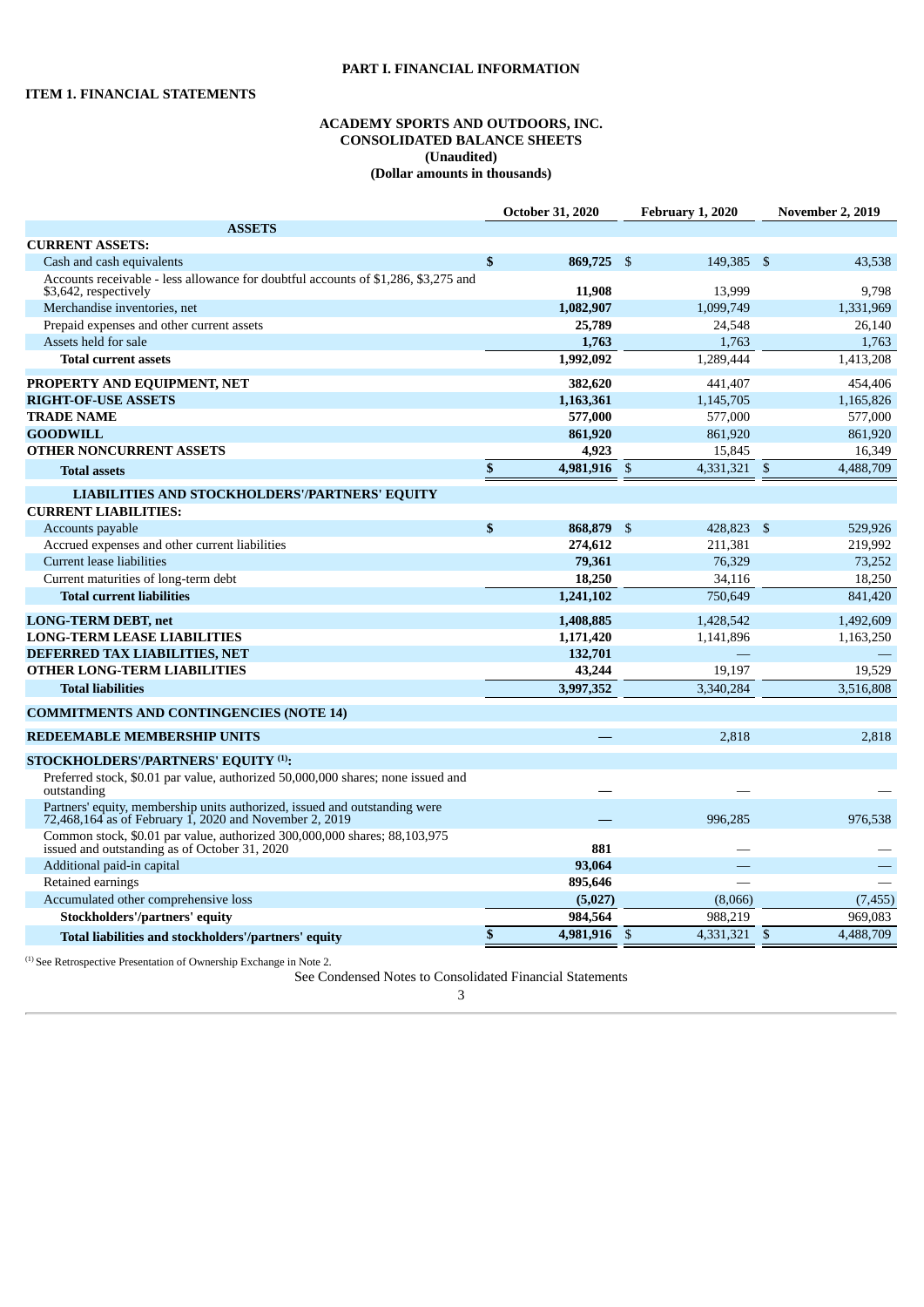# **ACADEMY SPORTS AND OUTDOORS, INC. CONSOLIDATED STATEMENTS OF INCOME (Unaudited) (Amounts in thousands, except per share data)**

|                                                              | <b>Thirteen Weeks Ended</b> |                         |              |                         |              | <b>Thirty-Nine Weeks Ended</b> |      |                         |  |  |
|--------------------------------------------------------------|-----------------------------|-------------------------|--------------|-------------------------|--------------|--------------------------------|------|-------------------------|--|--|
|                                                              |                             | <b>October 31, 2020</b> |              | <b>November 2, 2019</b> |              | <b>October 31, 2020</b>        |      | <b>November 2, 2019</b> |  |  |
| <b>NET SALES</b>                                             | \$                          | 1,349,076               | $\mathbb{S}$ | 1,145,203               | $\mathbf{s}$ | 4,091,797 \$                   |      | 3,459,405               |  |  |
| COST OF GOODS SOLD                                           |                             | 908,565                 |              | 782,781                 |              | 2,856,840                      |      | 2,398,783               |  |  |
| <b>GROSS MARGIN</b>                                          |                             | 440,511                 |              | 362,422                 |              | 1,234,957                      |      | 1,060,622               |  |  |
|                                                              |                             |                         |              |                         |              |                                |      |                         |  |  |
| SELLING, GENERAL AND ADMINISTRATIVE<br><b>EXPENSES</b>       |                             | 358,955                 |              | 309,246                 |              | 955,591                        |      | 923,418                 |  |  |
| <b>OPERATING INCOME</b>                                      |                             | 81,556                  |              | 53,176                  |              | 279,366                        |      | 137,204                 |  |  |
|                                                              |                             |                         |              |                         |              |                                |      |                         |  |  |
| <b>INTEREST EXPENSE, NET</b>                                 |                             | 22,399                  |              | 24,585                  |              | 70,487                         |      | 77,171                  |  |  |
| GAIN ON EARLY RETIREMENT OF DEBT, NET                        |                             |                         |              |                         |              | (7, 831)                       |      | (42, 265)               |  |  |
| OTHER (INCOME) EXPENSE, NET                                  |                             | 764                     |              | (467)                   |              | (857)                          |      | (1, 921)                |  |  |
| <b>INCOME BEFORE INCOME TAXES</b>                            |                             | 58,393                  |              | 29,058                  |              | 217,567                        |      | 104,219                 |  |  |
|                                                              |                             |                         |              |                         |              |                                |      |                         |  |  |
| INCOME TAX (BENEFIT) EXPENSE                                 |                             | (1, 193)                |              | 506                     |              | 325                            |      | 1,914                   |  |  |
| NET INCOME                                                   | S                           | 59,586                  | \$           | 28,552                  | -\$          | 217,242                        | - \$ | 102,305                 |  |  |
|                                                              |                             |                         |              |                         |              |                                |      |                         |  |  |
| <b>EARNINGS PER COMMON SHARE:</b>                            |                             |                         |              |                         |              |                                |      |                         |  |  |
| $BASIC^{(1)}$                                                | \$                          | $0.78$ \$               |              | 0.39 <sup>5</sup>       |              | 2.94                           | - \$ | 1.41                    |  |  |
| DILUTED <sup>(1)</sup>                                       | \$                          | 0.74                    | \$           | 0.38                    | - \$         | 2.82                           | -S   | 1.37                    |  |  |
| <b>WEIGHTED AVERAGE COMMON SHARES</b><br><b>OUTSTANDING:</b> |                             |                         |              |                         |              |                                |      |                         |  |  |
| BASIC <sup>(1)</sup>                                         |                             | 76,771                  |              | 72,484                  |              | 73,908                         |      | 72,480                  |  |  |
| DILUTED <sup>(1)</sup>                                       |                             | 80,714                  |              | 75,201                  |              | 77,171                         |      | 74,766                  |  |  |
|                                                              |                             |                         |              |                         |              |                                |      |                         |  |  |

 $<sup>(1)</sup>$  See Retrospective Presentation of Ownership Exchange in Note 2.</sup>

See Condensed Notes to Consolidated Financial Statements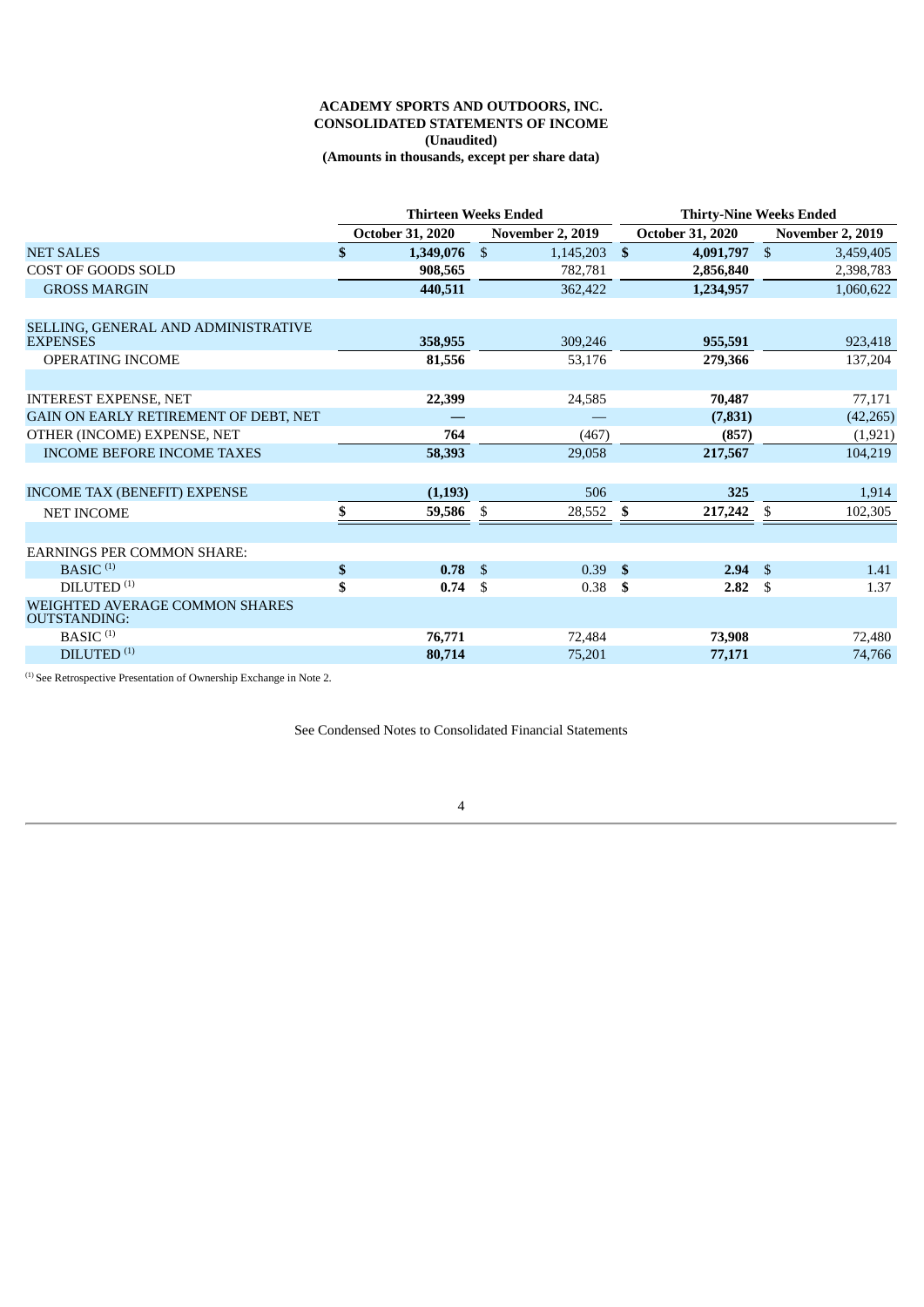# **ACADEMY SPORTS AND OUTDOORS, INC. CONSOLIDATED STATEMENTS OF COMPREHENSIVE INCOME (Unaudited) (Amounts in thousands)**

|                                                                |                         | Thirteen Weeks Ended    | <b>Thirty-Nine Weeks Ended</b> |                         |  |  |
|----------------------------------------------------------------|-------------------------|-------------------------|--------------------------------|-------------------------|--|--|
|                                                                | <b>October 31, 2020</b> | <b>November 2, 2019</b> | <b>October 31, 2020</b>        | <b>November 2, 2019</b> |  |  |
| <b>COMPREHENSIVE INCOME:</b>                                   |                         |                         |                                |                         |  |  |
| Net income                                                     | 59,586                  | 28,552<br>-S            | 217,242 \$<br>- \$             | 102,305                 |  |  |
| Unrealized loss on interest rate swaps                         | (331)                   | (1,317)                 | (5,371)                        | (14, 459)               |  |  |
| Recognized interest (income) expense on interest<br>rate swaps | 2.811                   | 146                     | 7.578                          | (1, 444)                |  |  |
| Loss on swaps from debt refinancing                            | 1,330                   |                         | 1,330                          |                         |  |  |
| Tax expense                                                    | (498)                   |                         | (498)                          |                         |  |  |
| Total comprehensive income                                     | 62,898                  | 27,381                  | 220,281                        | 86,402                  |  |  |

See Condensed Notes to Consolidated Financial Statements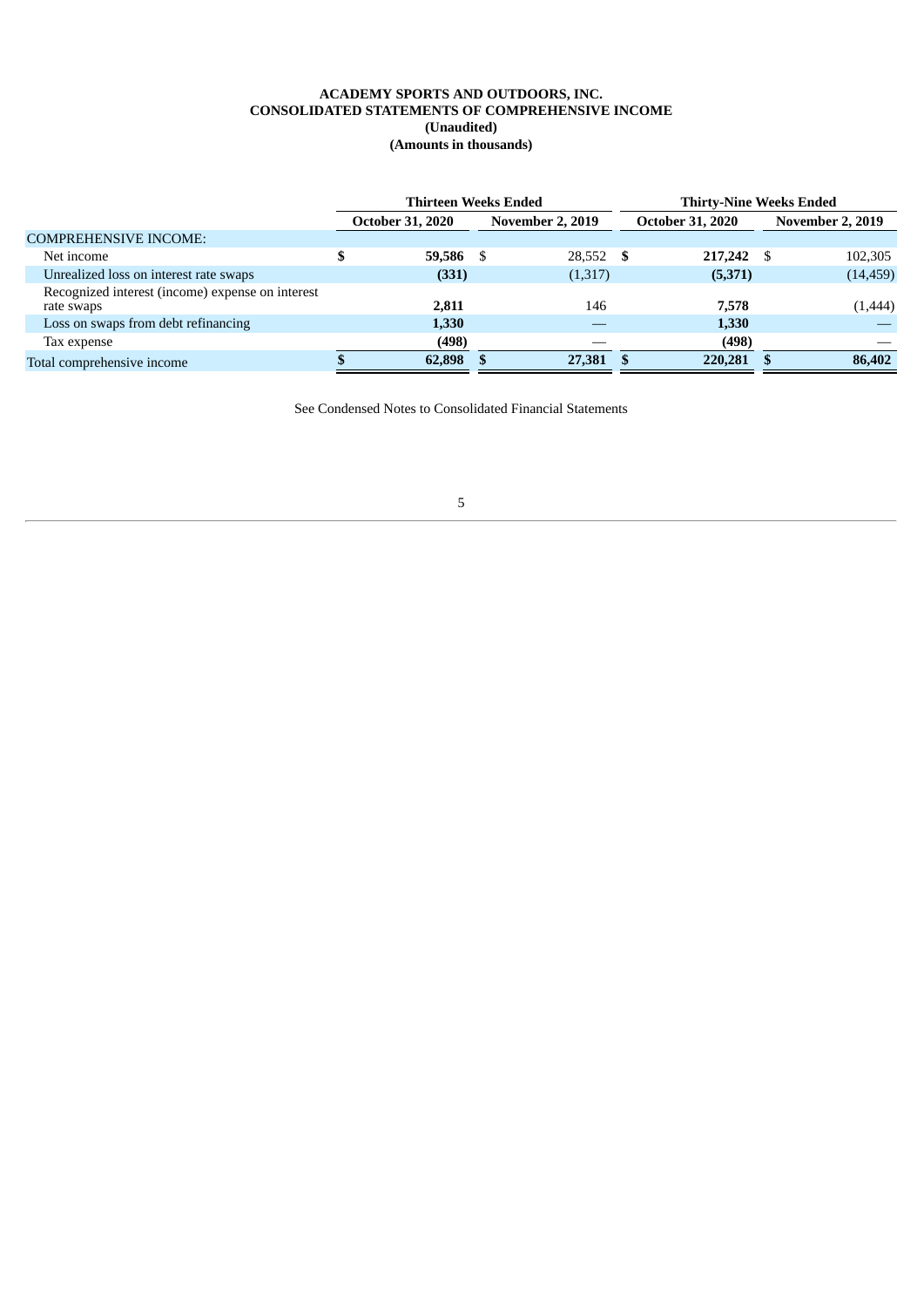# **ACADEMY SPORTS AND OUTDOORS, INC. CONSOLIDATED STATEMENTS OF PARTNERS' / STOCKHOLDERS' EQUITY (Unaudited) (Amounts in thousands)**

|                                                                                           |                          | Redeemable<br><b>Membership Units</b> |                          |                          |                          |                          | <b>Partners' Equity / Stockholders' Equity</b> |                                          |                                                                             |                                      | <b>Total</b><br>Membership<br>Units /<br>Common<br><b>Stock</b> |
|-------------------------------------------------------------------------------------------|--------------------------|---------------------------------------|--------------------------|--------------------------|--------------------------|--------------------------|------------------------------------------------|------------------------------------------|-----------------------------------------------------------------------------|--------------------------------------|-----------------------------------------------------------------|
|                                                                                           |                          |                                       |                          | <b>Partners' Equity</b>  |                          | <b>Common Stock</b>      | <b>Additional</b><br>Paid-In<br>Capital        | Retained<br><b>Earnings</b>              | <b>Accumulated</b><br>Other<br>Comprehensive Stockholders'<br>Income (Loss) | <b>Total</b><br>Partners'/<br>Equity |                                                                 |
|                                                                                           | Units $^{(1)}$           | <b>Amount</b>                         | Units <sup>(1)</sup>     | <b>Amount</b>            | Shares <sup>(1)</sup>    | <b>Amount</b>            | <b>Amount</b>                                  | <b>Amount</b>                            | <b>Amount</b>                                                               | <b>Amount</b>                        | Units $\sqrt{\frac{1}{2}}$ shares                               |
| <b>Balances as of February 1, 2020</b>                                                    | 162                      | 2,818<br>\$                           | 72,306                   | 996,285<br>$\mathbf{s}$  |                          | $\mathbf{s}$             | $\boldsymbol{\mathsf{s}}$                      | $\mathbf{s}$                             | $\mathbf{s}$<br>(8,066)                                                     | $\mathbf{s}$<br>988,219              | 72,468                                                          |
| Net loss                                                                                  |                          |                                       | $\overline{\phantom{0}}$ | (10,020)                 |                          | $\overline{\phantom{0}}$ | $\overline{\phantom{a}}$                       |                                          | $\overline{\phantom{0}}$                                                    | (10,020)                             |                                                                 |
| Equity compensation                                                                       |                          |                                       |                          | 2,109                    |                          |                          |                                                |                                          |                                                                             | 2,109                                |                                                                 |
| Adjustment to Redeemable<br>Membership Units for settlement of<br>vested Restricted Units | 12                       | 200                                   |                          | (200)                    |                          |                          |                                                |                                          |                                                                             | (200)                                | 12                                                              |
| Adjustment to Redeemable<br>Membership Units for repurchase of<br>units from Managers     | (2)                      | (41)                                  | $\overline{2}$           | 41                       |                          |                          |                                                |                                          |                                                                             | 41                                   |                                                                 |
| Repurchase of Redeemable<br>Membership Units                                              |                          |                                       | (2)                      | (37)                     |                          |                          |                                                |                                          |                                                                             | (37)                                 | (2)                                                             |
| Unrealized loss on interest rate swaps                                                    |                          |                                       |                          |                          |                          |                          |                                                |                                          | (4,434)                                                                     | (4, 434)                             | $\qquad \qquad - \qquad$                                        |
| Recognized interest expense on<br>interest rate swaps                                     |                          |                                       |                          |                          |                          |                          |                                                |                                          | 1,893                                                                       | 1,893                                |                                                                 |
| Balances as of May 2, 2020                                                                | 172                      | $\mathbb{S}$<br>2,977                 | 72,306                   | $\mathbb{S}$<br>988,178  |                          | $\mathbb{S}$             | $\mathbb{S}$                                   | $\mathfrak{s}$                           | $\mathbb{S}$<br>(10, 607)                                                   | $\mathfrak{s}$<br>977,571            | 72,478                                                          |
| Net income                                                                                |                          |                                       |                          | 167,676                  |                          |                          |                                                |                                          | $\overline{\phantom{m}}$                                                    | 167,676                              |                                                                 |
| Equity compensation                                                                       |                          |                                       |                          | 1,581                    |                          |                          |                                                |                                          | $\overline{\phantom{0}}$                                                    | 1,581                                |                                                                 |
| Unrealized loss on interest rate swaps                                                    |                          |                                       |                          |                          |                          |                          |                                                |                                          | (606)                                                                       | (606)                                |                                                                 |
| Recognized interest expense on<br>interest rate swaps                                     |                          |                                       |                          |                          |                          |                          |                                                |                                          | 2,874                                                                       | 2,874                                |                                                                 |
| <b>Balances as of August 1, 2020</b>                                                      | 172                      | 2.977<br>\$                           | 72,306                   | \$1,157,435              |                          | \$                       | \$<br>$\hspace{0.1mm}-\hspace{0.1mm}$          | $\mathbb{S}$<br>$\overline{\phantom{a}}$ | \$<br>(8,339)                                                               | \$<br>1,149,096                      | 72,478                                                          |
| Net income                                                                                |                          |                                       |                          |                          |                          |                          |                                                | 59,586                                   |                                                                             | 59.586                               | $\overline{\phantom{0}}$                                        |
| Distributions to holders of<br>Membership Units                                           |                          |                                       |                          | (257,000)                |                          |                          |                                                |                                          |                                                                             | (257,000)                            |                                                                 |
| <b>Effect of the Reorganization</b><br>Transactions                                       | (172)                    | (2,977)                               | (72, 306)                | (900, 435)               | 72,478                   | 725                      | 66,627                                         | 836,060                                  |                                                                             | 2,977                                |                                                                 |
| Equity compensation                                                                       | $\overline{\phantom{m}}$ |                                       |                          | $\overline{\phantom{0}}$ | $\overline{\phantom{0}}$ | $\overline{\phantom{0}}$ | 23,359                                         | $\overline{\phantom{0}}$                 |                                                                             | 23,359                               | $\frac{1}{2}$                                                   |
| Issuance of common stock in IPO, net<br>of Offering Costs                                 |                          |                                       |                          |                          | 15,625                   | 156                      | 184,726                                        |                                          |                                                                             | 184,882                              | 15,625                                                          |
| Cumulative tax effect resulting from<br>Reorganization Transactions                       |                          |                                       |                          |                          |                          |                          | (148, 829)                                     |                                          |                                                                             | (148, 829)                           |                                                                 |
| <b>Share-Based Award Payments</b>                                                         |                          |                                       |                          |                          |                          |                          | (32, 819)                                      |                                          |                                                                             | (32, 819)                            |                                                                 |
| Stock option exercises                                                                    |                          |                                       |                          |                          | $\mathbf{1}$             |                          | $\frac{1}{2}$                                  |                                          |                                                                             |                                      | $\mathbf{1}$                                                    |
| Unrealized loss on interest rate swaps<br>(net of tax impact of \$53)                     |                          |                                       |                          |                          |                          |                          |                                                |                                          | (278)                                                                       | (278)                                |                                                                 |
| Recognized interest expense on<br>interest rate swaps (net of tax impact<br>of \$221)     |                          |                                       |                          |                          |                          |                          |                                                |                                          | 2,590                                                                       | 2,590                                |                                                                 |
| Loss on swaps from debt refinancing<br>(net of tax impact of \$330)                       |                          |                                       |                          |                          |                          |                          |                                                |                                          | 1,000                                                                       | 1,000                                |                                                                 |
| <b>Balances as of October 31, 2020</b>                                                    |                          | \$                                    | $\overline{\phantom{0}}$ | \$                       | 88,104                   | $\mathbf{s}$<br>881      | \$<br>93,064                                   | \$895,646                                | <sup>\$</sup><br>(5,027)                                                    | 984,564<br>\$                        | 88,104                                                          |

See Retrospective Presentation of Ownership Exchange in Note 2. (1)

See Condensed Notes to Consolidated Financial Statements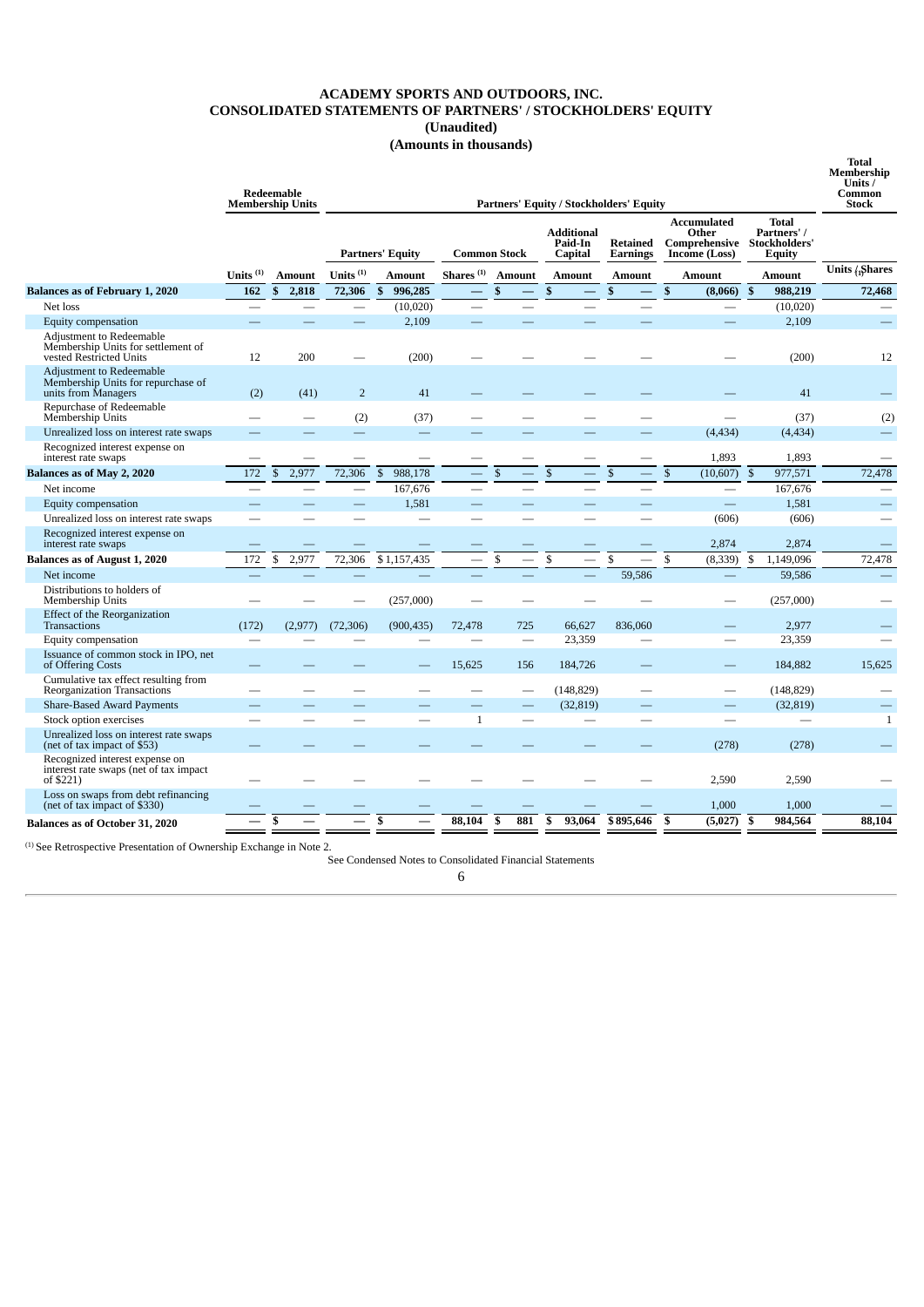# **ACADEMY SPORTS AND OUTDOORS, INC. CONSOLIDATED STATEMENTS OF PARTNERS' EQUITY (Unaudited) (Amounts in thousands)**

|                                                                                               | <b>Redeemable Membership</b><br><b>Units</b> |                |               | <b>Total</b><br>Membership<br><b>Units</b> |              |                          |              |                                                               |               |                                            |             |
|-----------------------------------------------------------------------------------------------|----------------------------------------------|----------------|---------------|--------------------------------------------|--------------|--------------------------|--------------|---------------------------------------------------------------|---------------|--------------------------------------------|-------------|
|                                                                                               |                                              |                |               | <b>Partners' Equity</b>                    |              |                          |              | <b>Accumulated</b><br>Other<br>Comprehensive<br>Income (Loss) |               | <b>Total</b><br>Partners'<br><b>Equity</b> |             |
|                                                                                               | Units $(1)$                                  |                | <b>Amount</b> | Units $(1)$                                |              | <b>Amount</b>            |              | <b>Amount</b>                                                 | <b>Amount</b> |                                            | Units $(1)$ |
| <b>Balances as of February 2, 2019</b>                                                        | 1,362                                        | <sup>\$</sup>  | 17,885        | 71,111                                     | \$           | 848,591                  | $\mathbf{s}$ | 8,448                                                         | <sup>\$</sup> | 857,039                                    | 72,473      |
| Net income                                                                                    |                                              |                |               |                                            |              | 25,406                   |              | $\overline{\phantom{0}}$                                      |               | 25,406                                     |             |
| Equity compensation                                                                           |                                              |                |               |                                            |              | 2,022                    |              |                                                               |               | 2,022                                      |             |
| Cumulative-effect adjustment related to the adoption of the New Lease<br>Standard             |                                              |                |               |                                            |              | 5,075                    |              |                                                               |               | 5,075                                      |             |
| Unrealized loss on interest rate swaps                                                        |                                              |                |               |                                            |              |                          |              | (3,510)                                                       |               | (3,510)                                    |             |
| Recognized interest income on interest rate swaps                                             |                                              |                |               |                                            |              |                          |              | (882)                                                         |               | (882)                                      |             |
| Balances as of May 4, 2019                                                                    | 1,362                                        | <sup>\$</sup>  | 17,885        | 71,111                                     | \$           | 881,094                  | $\mathbf{s}$ | 4,056                                                         | $\mathbb{S}$  | 885,150                                    | 72,473      |
| Net income                                                                                    |                                              |                |               |                                            |              | 48,347                   |              | $\overline{\phantom{0}}$                                      |               | 48,347                                     |             |
| Equity compensation                                                                           |                                              |                |               |                                            |              | 2,445                    |              |                                                               |               | 2,445                                      |             |
| Adjustment to Redeemable Membership Units for settlement of vested<br><b>Restricted Units</b> | 18                                           |                | 300           |                                            |              | (300)                    |              |                                                               |               | (300)                                      | 18          |
| Unrealized loss on interest rate swaps                                                        |                                              |                |               |                                            |              | $\overline{\phantom{0}}$ |              | (9,632)                                                       |               | (9,632)                                    |             |
| Recognized interest income on interest rate swaps                                             |                                              |                |               |                                            |              |                          |              | (708)                                                         |               | (708)                                      |             |
| <b>Balances as of August 3, 2019</b>                                                          | 1,380                                        | $\mathfrak{S}$ | 18,185        | 71,111                                     | $\mathbb{S}$ | 931,586                  | $\mathbf{s}$ | (6, 284)                                                      | $\mathbb{S}$  | 925,302                                    | 72,491      |
| Net income                                                                                    |                                              |                |               |                                            |              | 28,552                   |              |                                                               |               | 28,552                                     |             |
| Equity compensation                                                                           | $\sim$                                       |                |               |                                            |              | 1,405                    |              | —                                                             |               | 1,405                                      |             |
| <b>Equity contributions from Managers</b>                                                     | 6                                            |                |               |                                            |              | 100                      |              |                                                               |               | 100                                        | 6           |
| Adjustment to Redeemable Membership Units for settlement of vested<br><b>Restricted Units</b> |                                              |                | 101           |                                            |              | (100)                    |              |                                                               |               | (100)                                      |             |
| Adjustment to Redeemable Membership Units for repurchase of units from<br><b>Managers</b>     | (29)                                         |                | (538)         | 29                                         |              | 538                      |              |                                                               |               | 538                                        |             |
| Repurchase of Redeemable Membership Units                                                     |                                              |                |               | (29)                                       |              | (473)                    |              |                                                               |               | (473)                                      | (29)        |
| Reclassification of membership units with lapsed put rights (Note 2)                          | (1, 195)                                     |                | (14,930)      | 1,195                                      |              | 14,930                   |              |                                                               |               | 14,930                                     |             |
| Unrealized loss on interest rate swaps                                                        | $\overline{\phantom{a}}$                     |                |               |                                            |              |                          |              | (1,317)                                                       |               | (1,317)                                    |             |
| Recognized interest expense on interest rate swaps                                            |                                              |                |               |                                            |              |                          |              | 146                                                           |               | 146                                        |             |
| <b>Balances as of November 2, 2019</b>                                                        | 162                                          | \$             | 2,818         | 72,306                                     | \$           | 976,538                  | $\mathbf{s}$ | (7, 455)                                                      | \$            | 969,083                                    | 72,468      |

 $<sup>(1)</sup>$  See Retrospective Presentation of Ownership Exchange in Note 2.</sup>

See Condensed Notes to Consolidated Financial Statements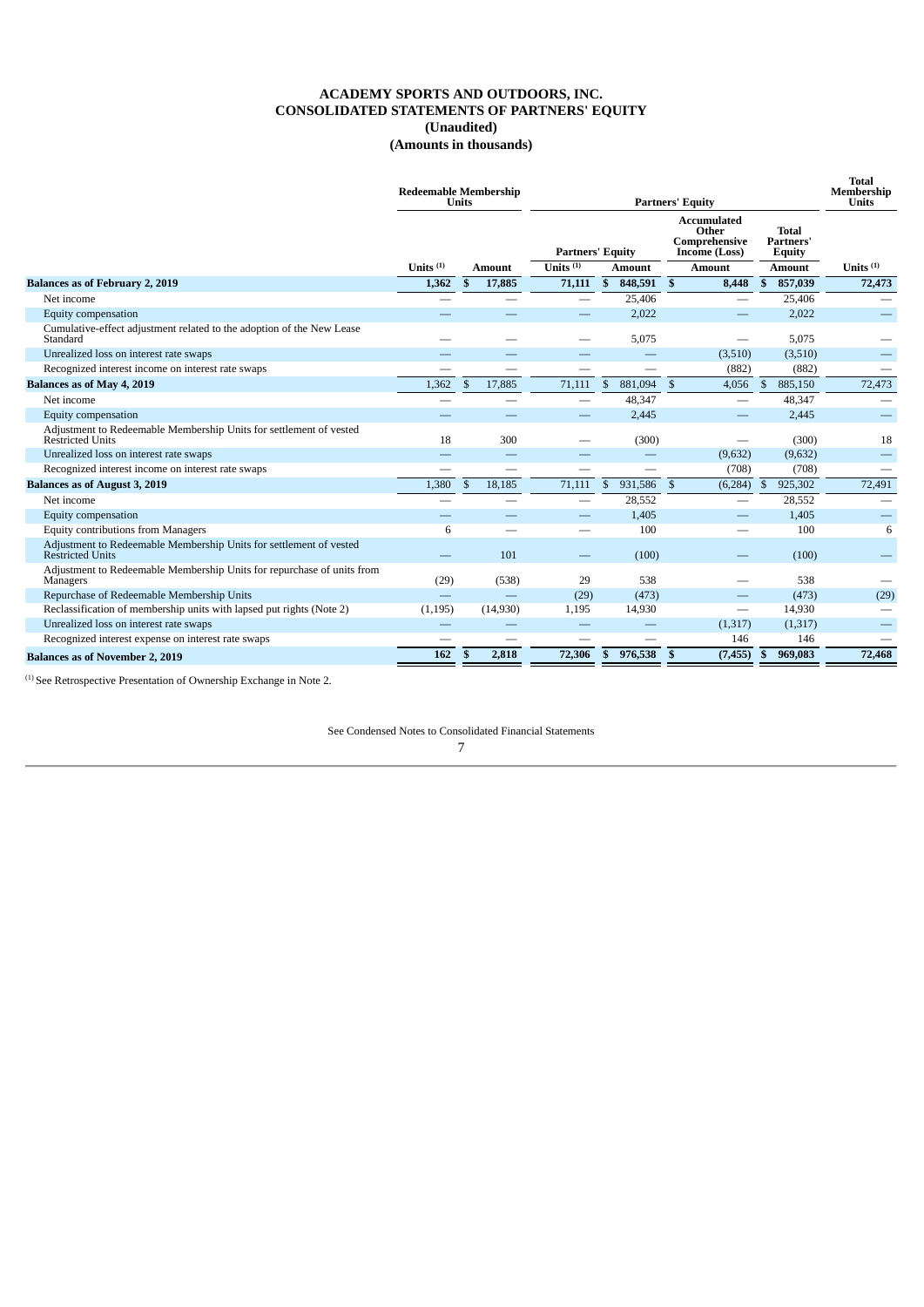# **ACADEMY SPORTS AND OUTDOORS, INC. CONSOLIDATED STATEMENTS OF CASH FLOWS (Unaudited) (Amounts in thousands)**

|                                                                                   | <b>Thirty-Nine Weeks Ended</b> |                         |  |                         |  |
|-----------------------------------------------------------------------------------|--------------------------------|-------------------------|--|-------------------------|--|
|                                                                                   |                                | <b>October 31, 2020</b> |  | <b>November 2, 2019</b> |  |
| <b>CASH FLOWS FROM OPERATING ACTIVITIES:</b>                                      |                                |                         |  |                         |  |
| Net income                                                                        | \$                             | 217,242 \$              |  | 102,305                 |  |
| Adjustments to reconcile net income to net cash provided by operating activities: |                                |                         |  |                         |  |
| Depreciation and amortization                                                     |                                | 79,718                  |  | 88,693                  |  |
| Non-cash lease expense                                                            |                                | 14,870                  |  | 2,471                   |  |
| Equity compensation                                                               |                                | 27,049                  |  | 5,872                   |  |
| Amortization of deferred loan and other costs                                     |                                | 2,734                   |  | 2,796                   |  |
| Loss on swaps from debt refinancing                                               |                                | 1,330                   |  |                         |  |
| Deferred income taxes                                                             |                                | (11, 739)               |  | (246)                   |  |
| Non-cash gain on early retirement of debt, net                                    |                                | (7, 831)                |  | (42, 265)               |  |
| Gain on disposal of property and equipment                                        |                                |                         |  | (23)                    |  |
| <b>Casualty</b> loss                                                              |                                | 114                     |  | 499                     |  |
| Changes in assets and liabilities:                                                |                                |                         |  |                         |  |
| Accounts receivable, net                                                          |                                | 2,121                   |  | 8,328                   |  |
| Merchandise inventories, net                                                      |                                | 16,727                  |  | (197, 812)              |  |
| Prepaid expenses and other current assets                                         |                                | (1, 151)                |  | (5, 134)                |  |
| Other noncurrent assets                                                           |                                | 245                     |  | 433                     |  |
| Accounts payable                                                                  |                                | 439,682                 |  | 99,557                  |  |
| Accrued expenses and other current liabilities                                    |                                | 44,733                  |  | 30,240                  |  |
| Income taxes payable                                                              |                                | 9,590                   |  |                         |  |
| Other long-term liabilities                                                       |                                | 21,784                  |  | (958)                   |  |
| Net cash provided by operating activities                                         |                                | 857,218                 |  | 94,756                  |  |
| CASH FLOWS FROM INVESTING ACTIVITIES:                                             |                                |                         |  |                         |  |
| Capital expenditures                                                              |                                | (21, 915)               |  | (48, 614)               |  |
| Proceeds from the sale of property and equipment                                  |                                |                         |  | 23                      |  |
| Notes receivable from member                                                      |                                | 8,125                   |  | (3,988)                 |  |
| Net cash used in investing activities                                             |                                | (13,790)                |  | (52, 579)               |  |
| <b>CASH FLOWS FROM FINANCING ACTIVITIES:</b>                                      |                                |                         |  |                         |  |
| Proceeds from revolving credit facility                                           |                                | 500,000                 |  | 401,100                 |  |
| Repayment of revolving credit facility                                            |                                | (500,000)               |  | (356, 800)              |  |
| Repayment of term loan facility                                                   |                                | (29, 653)               |  | (118, 257)              |  |
| Debt issuance fees                                                                |                                | (556)                   |  |                         |  |
| <b>Share-Based Award Payments</b>                                                 |                                | (20, 724)               |  |                         |  |
| Distribution                                                                      |                                | (257,000)               |  |                         |  |
| <b>Equity contributions from Managers</b>                                         |                                |                         |  | 100                     |  |
| Proceeds from issuance of common stock, net of Offering Costs                     |                                | 184,882                 |  |                         |  |
| Repurchase of Redeemable Membership Units                                         |                                | (37)                    |  | (473)                   |  |
| Net cash used in financing activities                                             |                                | (123,088)               |  | (74, 330)               |  |
| NET INCREASE (DECREASE) IN CASH AND CASH EQUIVALENTS                              |                                | 720,340                 |  | (32, 153)               |  |
| CASH AND CASH EQUIVALENTS AT BEGINNING OF PERIOD                                  |                                | 149,385                 |  | 75,691                  |  |
| CASH AND CASH EQUIVALENTS AT END OF PERIOD                                        | \$                             | 869,725 \$              |  | 43,538                  |  |

See Condensed Notes to Consolidated Financial Statements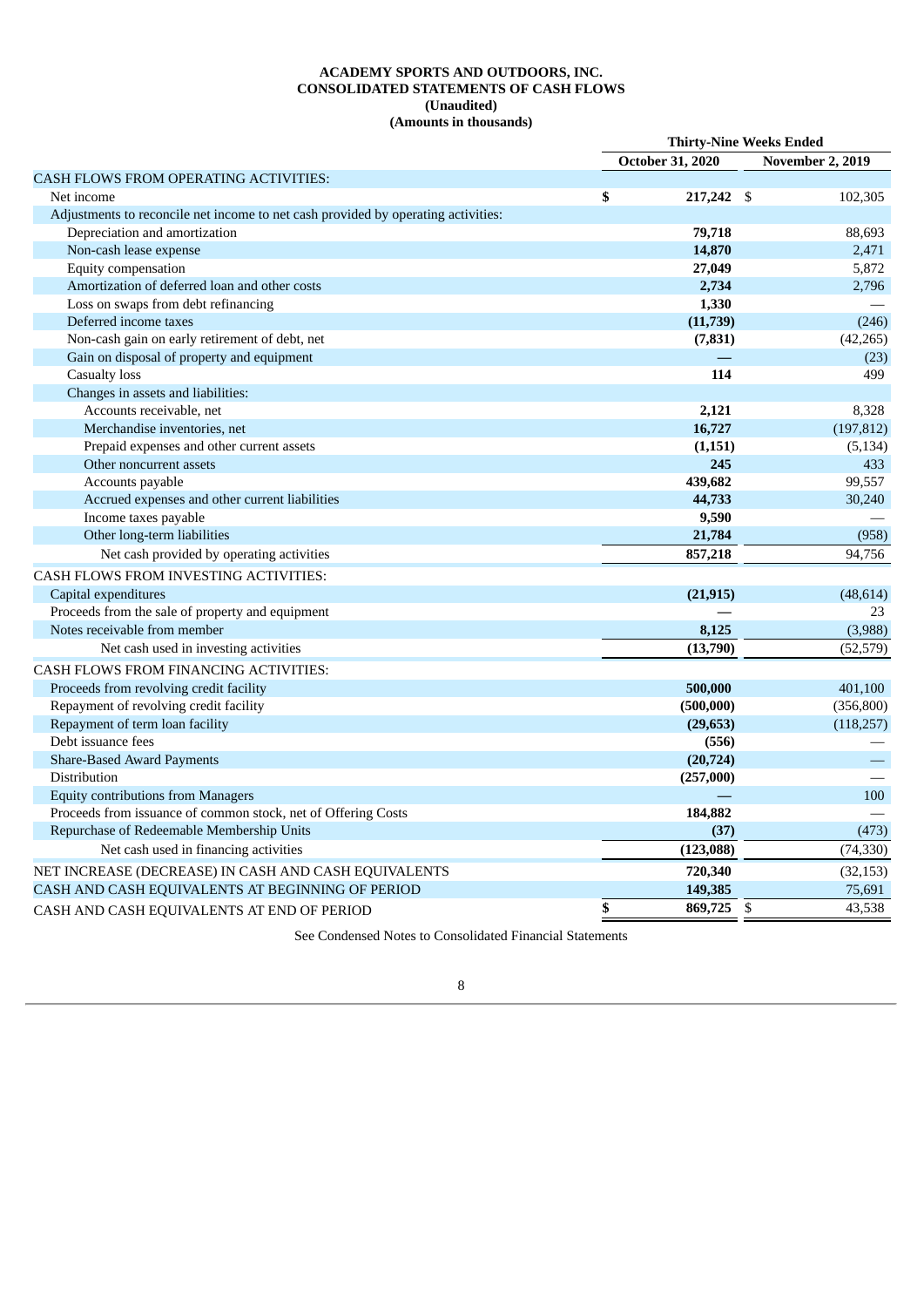# **ACADEMY SPORTS AND OUTDOORS, INC. CONSOLIDATED STATEMENTS OF CASH FLOWS (continued) (Unaudited) (Amounts in thousands)**

|                                                                            | <b>Thirty-Nine Weeks Ended</b> |            |      |                         |  |
|----------------------------------------------------------------------------|--------------------------------|------------|------|-------------------------|--|
|                                                                            | <b>October 31, 2020</b>        |            |      | <b>November 2, 2019</b> |  |
| SUPPLEMENTAL DISCLOSURES OF CASH FLOW INFORMATION:                         |                                |            |      |                         |  |
| Cash paid for interest                                                     |                                | 68,759     | - 55 | 74.818                  |  |
| Cash paid for income taxes                                                 | S.                             | $2,461$ \$ |      | 2.588                   |  |
| NON-CASH INVESTING AND FINANCING ACTIVITIES:                               |                                |            |      |                         |  |
| Non-cash issuance of common stock                                          |                                | 132        | - \$ |                         |  |
| Change in capital expenditures in accounts payable and accrued liabilities | \$                             | 985        | - S  | 1,668                   |  |
| Right-of-use assets obtained in exchange for new operating leases          |                                | 84,595     |      | 55,562                  |  |

See Condensed Notes to Consolidated Financial Statements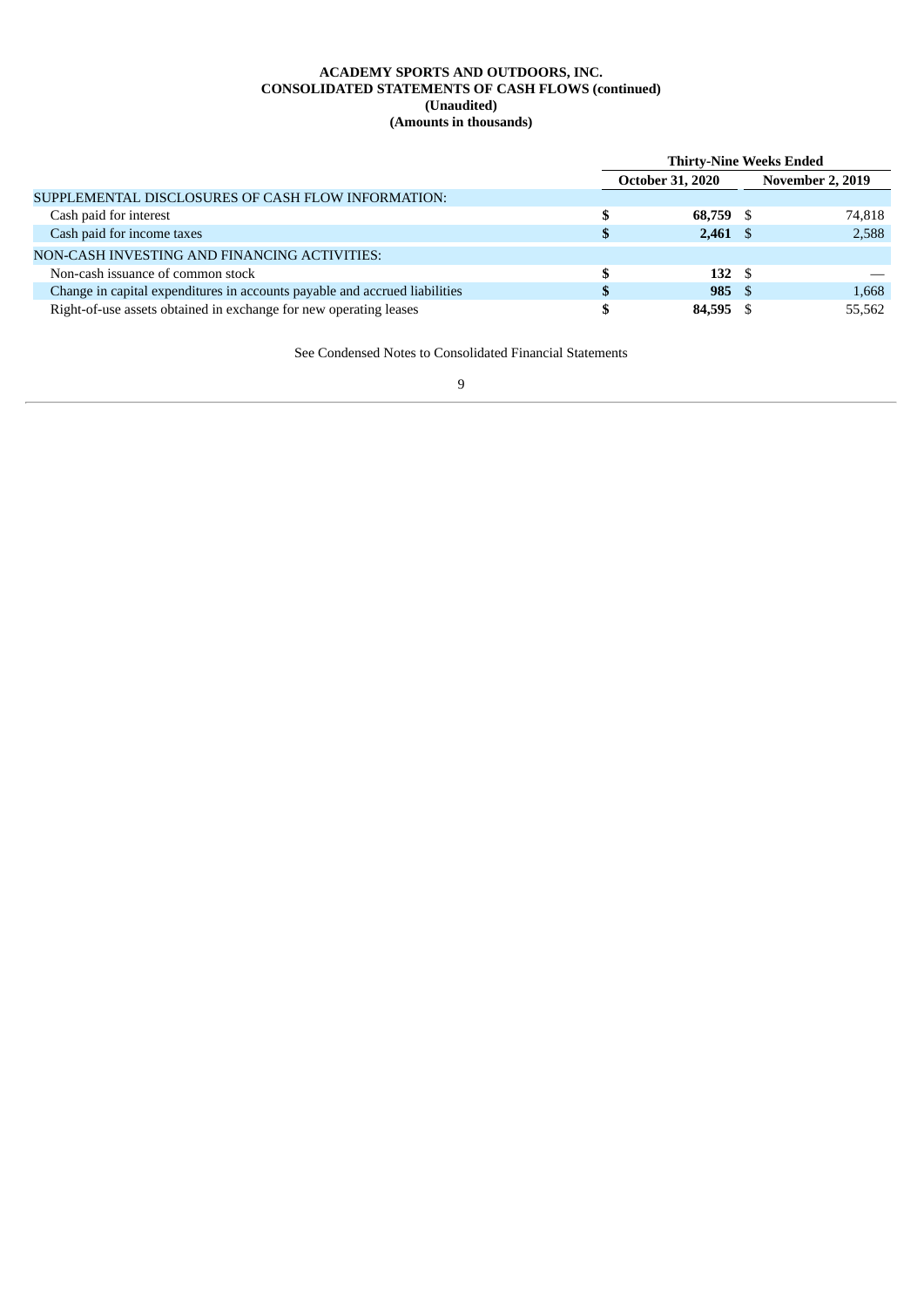# **ACADEMY SPORTS AND OUTDOORS, INC. CONDENSED NOTES TO CONSOLIDATED FINANCIAL STATEMENTS (Unaudited)**

#### **1. Nature of Operations**

## *The Company*

All references to "we", "us," "our" or the "Company" in the financial statements refer to, (1) prior to October 1, 2020, New Academy Holding Company, LLC, a Delaware limited liability company ("NAHC") and the prior parent holding company for our operations, and its consolidated subsidiaries; and (2) on and after October 1, 2020, Academy Sports and Outdoors, Inc., a Delaware corporation ("ASO, Inc.") and the current parent holding company of our operations, and its consolidated subsidiaries. We conduct our operations primarily through our parent holding company's indirect subsidiary, Academy, Ltd., a Texas limited partnership doing business as "Academy Sports + Outdoors", or Academy, Ltd. Our fiscal year represents the 52 or 53 weeks ending on the Saturday closest to January 31. On August 3, 2011, an investment entity owned by investment funds and other entities affiliated with Kohlberg Kravis Roberts & Co. L.P. (collectively, "KKR"), acquired a majority interest in the Company. Upon completion of our initial public offering (the "IPO") detailed below, affiliates of KKR held a 69.9% ownership interest in the Company (see IPO Over-Allotment Exercise in Note 15).

The Company is one of the leading full-line sporting goods and outdoor recreational products retailers in the United States in terms of net sales. As of October 31, 2020, we operated 259 "Academy Sports + Outdoors" retail locations in 16 states and three distribution centers located in Katy, Texas, Twiggs County, Georgia and Cookeville, Tennessee. Our distribution centers receive, store and ship merchandise to our stores and customers. We also sell merchandise to customers across most of the United States via our *academy.com* website.

#### *Initial Public Offering and Reorganization Transactions*

On October 6, 2020, ASO, Inc. completed an IPO in which we issued and sold 15,625,000 shares of common stock, \$0.01 par value for cash consideration of \$12.22 per share (representing an initial public offering price of \$13.00 per share, net of underwriting discounts) to a syndicate of underwriters led by Credit Suisse Securities (USA) LLC and J.P. Morgan Securities LLC, as representatives, resulting in net proceeds of approximately \$184.9 million after deducting underwriting discounts, which included approximately \$2.7 million paid to KKR Capital Markets LLC ("KCM"), an affiliate of KKR, for underwriting services in connection with the IPO, and \$6.1 million in costs directly associated with the IPO ("Offering Costs"), such as legal and accounting fees. The shares sold in the offering were registered under the Securities Act of 1933, as amended (the "Securities Act"), pursuant to our registration statement on Form S-1 (File No. 333-248683) (the "Registration Statement"), which was declared effective by the Securities and Exchange Commission (the "SEC") on October 1, 2020.

In connection with our IPO, we completed a series of reorganization transactions (the "Reorganization Transactions") that resulted in:

- NAHC, the previous parent holding company for the Company, being contributed to ASO, Inc. by its members and becoming a wholly-owned subsidiary of ASO, Inc., which thereupon became our parent holding company; and
- one share of common stock of ASO, Inc. issued to then-existing members of NAHC for every 3.15 membership units of NAHC contributed to ASO, Inc.

#### **2. Summary of Significant Accounting Policies**

The accompanying unaudited financial statements of the Company have been prepared as though they were required to be in accordance with Rule 10-01 of Regulation S-X for interim financial statements, however, they do not include all information and footnotes required by United States generally accepted accounting principles ("GAAP") for complete financial statements. Certain information and footnote disclosures normally included in our annual consolidated financial statements prepared in accordance with GAAP have been condensed or omitted; however, we believe that the disclosures included herein are adequate to make the information presented not misleading. These condensed consolidated financial statements should be read in conjunction with our audited consolidated financial statements and the notes thereto for the fiscal year ended February 1, 2020 included in our final prospectus dated October 1, 2020 (the "Prospectus"), as filed with the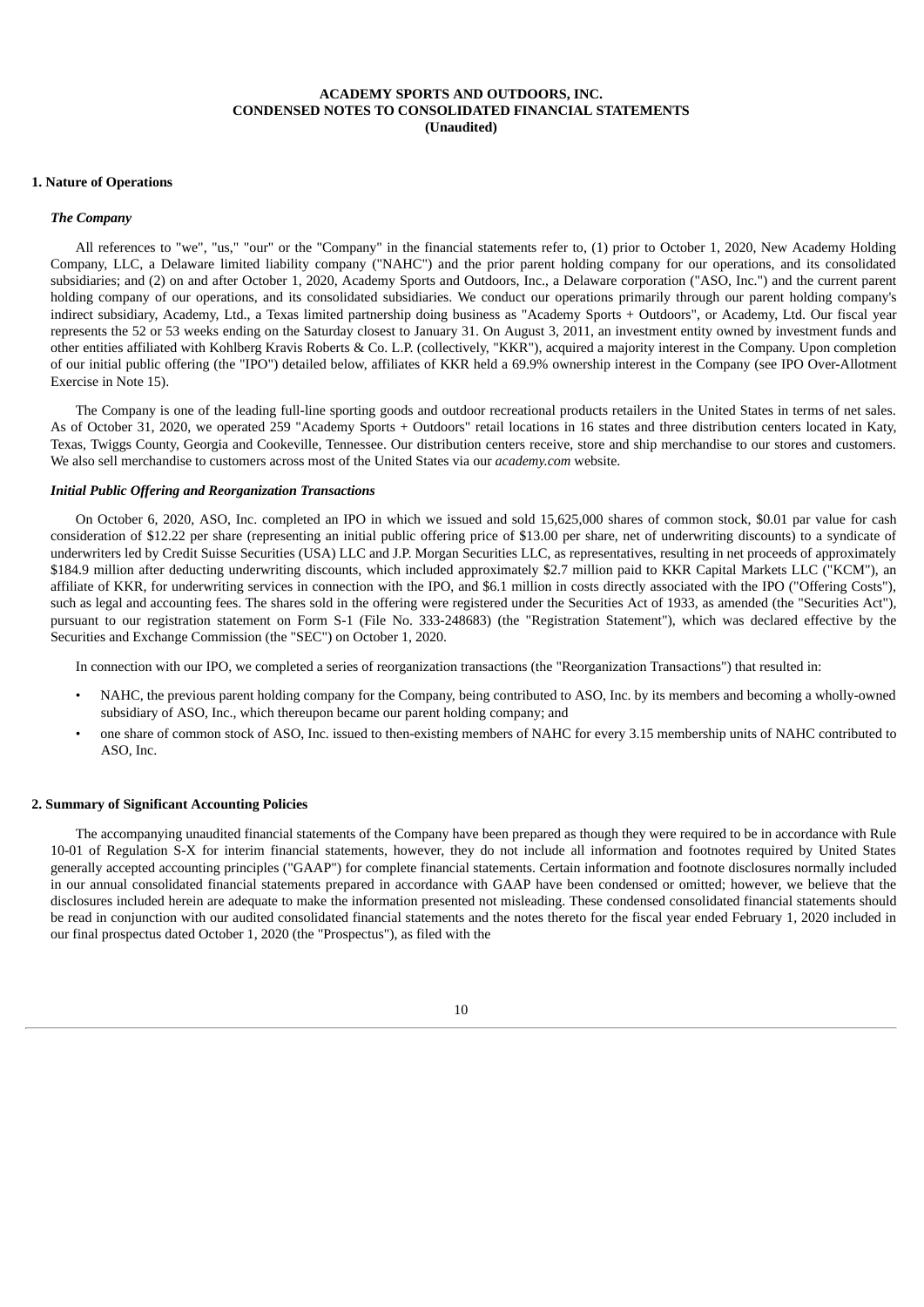SEC on October 2, 2020 pursuant to Rule 424(b)(4) under the Securities Act. The information furnished herein reflects all normal recurring adjustments which are, in the opinion of management, necessary for a fair presentation of the results for the interim periods presented. The results of operations for the thirteen and thirty-nine weeks ended October 31, 2020 are not necessarily indicative of the results that will be realized for the fiscal year ending January 30, 2021 or any other period. The balance sheet as of February 1, 2020 has been derived from our audited financial statements as of that date. For further information, refer to our audited financial statements and notes thereto included for the year ended February 1, 2020.

#### *Basis of Presentation and Principles of Consolidation*

These unaudited condensed consolidated financial statements include the accounts of ASO, Inc. and, its subsidiaries, ASO Co-Invest Blocker Sub, L.P., ASO Blocker Sub, L.P., NAHC, Academy Managing Co., LLC, Associated Investors, LLC, Academy, Ltd., the Company's operating company, and Academy International Limited. ASO Co-Invest Blocker Sub, L.P., ASO Blocker Sub, L.P., NAHC, Academy Managing Co., LLC, and Associated Investors, LLC are intermediate holding companies. All intercompany balances and transactions have been eliminated in consolidation.

### *Use of Estimates in the Preparation of Financial Statements*

The preparation of financial statements in conformity with GAAP requires our management to make estimates and assumptions that affect the reported amounts of assets and liabilities and the disclosure of contingent assets and liabilities as of the date of the financial statements, as well as the reported amounts of revenues and expenses during the reporting period. Our management bases its estimates on historical experience and other assumptions it believes to be reasonable under the circumstances. Actual results could differ significantly from those estimates. Our most significant estimates and assumptions that materially affect the financial statements involve difficult, subjective or complex judgments by management including the valuation of merchandise inventories, and performing goodwill, intangible and long-lived asset impairment analyses. Given the global economic climate and additional unforeseen effects from the COVID-19 pandemic, these estimates are becoming more challenging, and actual results could differ materially from our estimates.

#### *Reclassifications*

Certain reclassifications have been made in the prior period consolidated financial statements to conform to the current period presentation. Within the merchandise division sales table presented in Note 3, certain products and categories were recategorized amongst various categories and divisions, respectively, to better align with our current merchandising strategy and view of the business. As a result, we have reclassified sales between divisions in the thirteen and thirty-nine weeks ended November 2, 2019 for comparability purposes. This reclassification is in divisional presentation only and did not impact the overall net sales balances previously disclosed.

# *Retrospective Presentation of Ownership Exchange*

Prior to the IPO, ASO, Inc. was a wholly-owned subsidiary of NAHC. On the IPO pricing date (October 1, 2020), the then-existing members of NAHC contributed all of their membership units of NAHC to ASO, Inc. and, in exchange, received one share of common stock of ASO, Inc. for every 3.15 membership units of NAHC contributed to ASO, Inc. (such 3.15:1 contribution and exchange ratio, the "Contribution Ratio"). As a result of such contributions and exchanges, upon the IPO, NAHC became a wholly-owned subsidiary of ASO, Inc., which became our parent holding company. The par value and authorized shares of the common stock of ASO, Inc. of \$0.01 and 300,000,000, respectively, remain unchanged as a result of such contributions and exchanges. All membership units and redeemable membership units in the financial statements and notes have been retrospectively adjusted to give effect to the Contribution Ratio, as if such contributions and exchanges occurred as of all pre-IPO periods presented, including the periods presented on the Balance Sheets, Statements of Income, Statements of Partners' / Stockholders' Equity, Note 10. Equity and Share-Based Compensation and Note 11. Earnings per Share.

#### *Redeemable Membership Units*

Prior to October 1, 2020, Allstar Managers LLC, a Delaware limited liability company ("Managers"), owned membership units in NAHC (each, a "NAHC Membership Unit"). Managers is 100% owned by certain current and former executives and directors of the Company and was formed to facilitate the purchase of indirect contingently redeemable ownership interests in NAHC. Prior to October 1, 2020, certain executives and directors could acquire contingently redeemable membership units in Managers (the "Redeemable Membership Units"), either by (1) purchasing the Redeemable Membership Units with cash consideration, which was subsequently contributed to NAHC by Managers in exchange for a number of NAHC Membership Units equal to the number of Redeemable Membership Units purchased, or (2) by receiving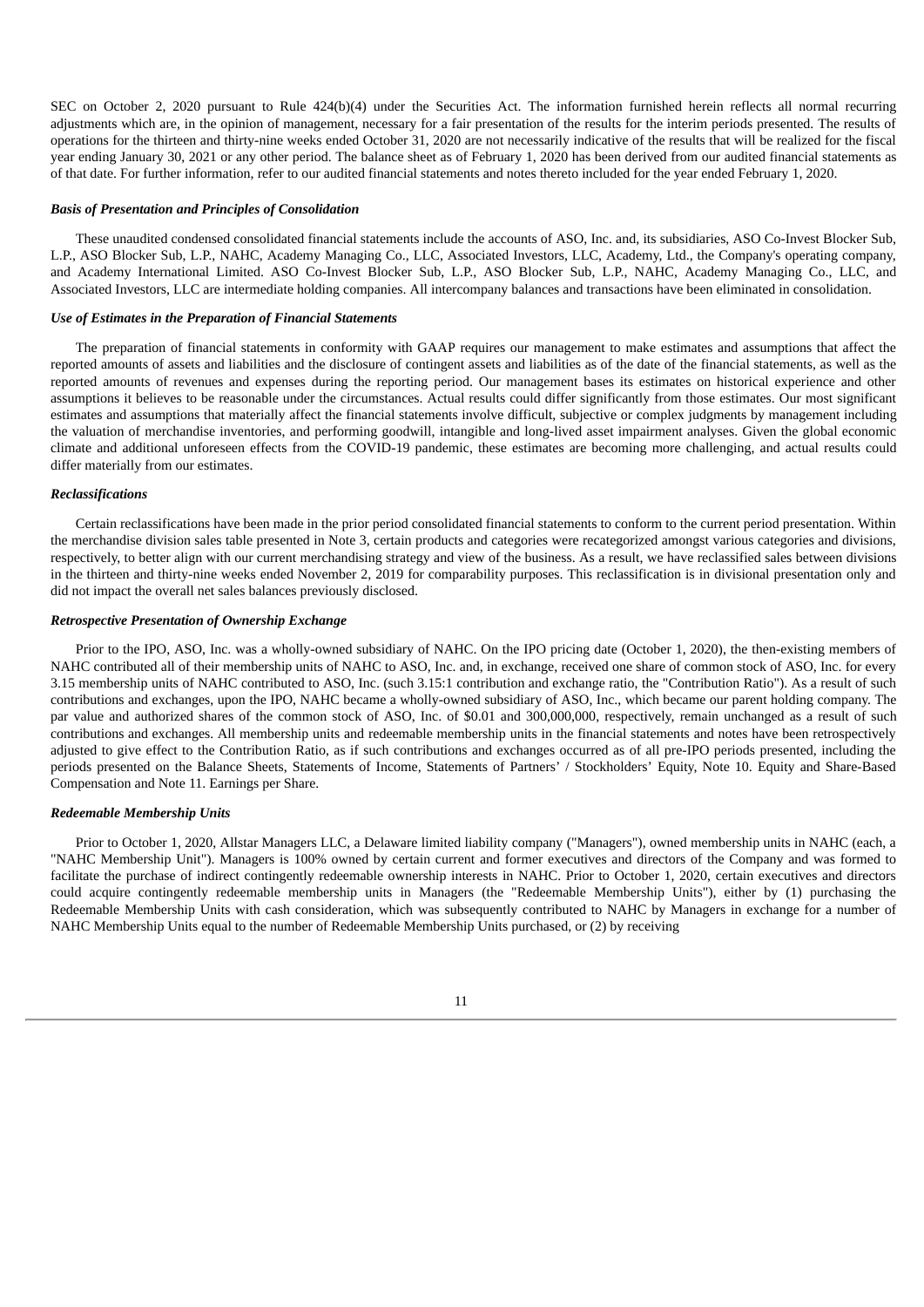the Redeemable Membership Units in settlement of vested restricted units awarded to the executive or director under the Company's 2011 Unit Incentive Plan (see Note 10). Each outstanding Redeemable Membership Unit in Managers corresponded to an outstanding NAHC Membership Unit, on a unit-for-unit basis.

On October 1, 2020, Managers received one share of ASO, Inc. common stock in exchange for every 3.15 membership units in NAHC that Managers contributed to ASO, Inc., and the Redeemable Membership Units in Managers that were held by its owners were reduced proportionately by the Contribution Ratio, so that the outstanding number of Redeemable Membership Units in Managers equal the number of shares of ASO, Inc. common stock held by Managers on a 1:1 basis.

NAHC is the sole managing member of Managers with a controlling voting interest, but no economic interest, in Managers. As the sole managing member of Managers, NAHC operates and controls all business affairs of Managers.

The terms and conditions of the agreements governing the Redeemable Membership Units include provisions by which the holder, or its heirs, have the right to require Managers or NAHC to purchase the holder's Redeemable Membership Units upon the holder's termination of employment due to death or disability for cash at fair value. The carrying value of the Redeemable Membership Units is classified as temporary equity, initially at fair value, as redemption was an event that was not solely within our control. If redemption becomes probable, we are required to re-measure the Redeemable Membership Units to fair value. Periodically, these rights lapsed due to contractual expiration or a holder's termination of employment for reasons other than death or disability. Due to the lapse of this right for certain issuances, \$14.9 million was reclassified from temporary equity to Partners' Equity during the 2019 third quarter.

#### *Income Taxes*

The Company is subject to U.S. federal, state and foreign income taxes. We account for income taxes under the asset and liability method, which requires the recognition of deferred tax assets and liabilities for the expected future tax consequences of events that have been included in the financial statements. Under this method, deferred tax assets and liabilities are measured using enacted tax rates in effect for the year in which the temporary differences are expected to be realized or settled. The effect of a change in tax rates on deferred tax assets and liabilities is recognized in income in the period that includes the enactment date.

We recognize deferred tax assets to the extent we believe these assets are more-likely-than-not to be realized. In making such a determination, we consider all available positive and negative evidence, including recent results of operations, future reversals of existing taxable temporary differences, projected future taxable income and tax planning strategies. A valuation allowance is recorded to reduce the carrying amount of deferred tax assets if it is more-likely-than-not that all or a portion of the asset will not be realized. The Company recognizes tax benefits from uncertain tax positions only if it is more-likely-than-not the tax position will be sustained on examination by the taxing authorities based on the technical merits of the position. The tax benefits recognized from such positions are measured based on the largest benefit having a greater than 50% likelihood of being ultimately sustained. Interest and penalties from income tax matters are recognized in income tax expense.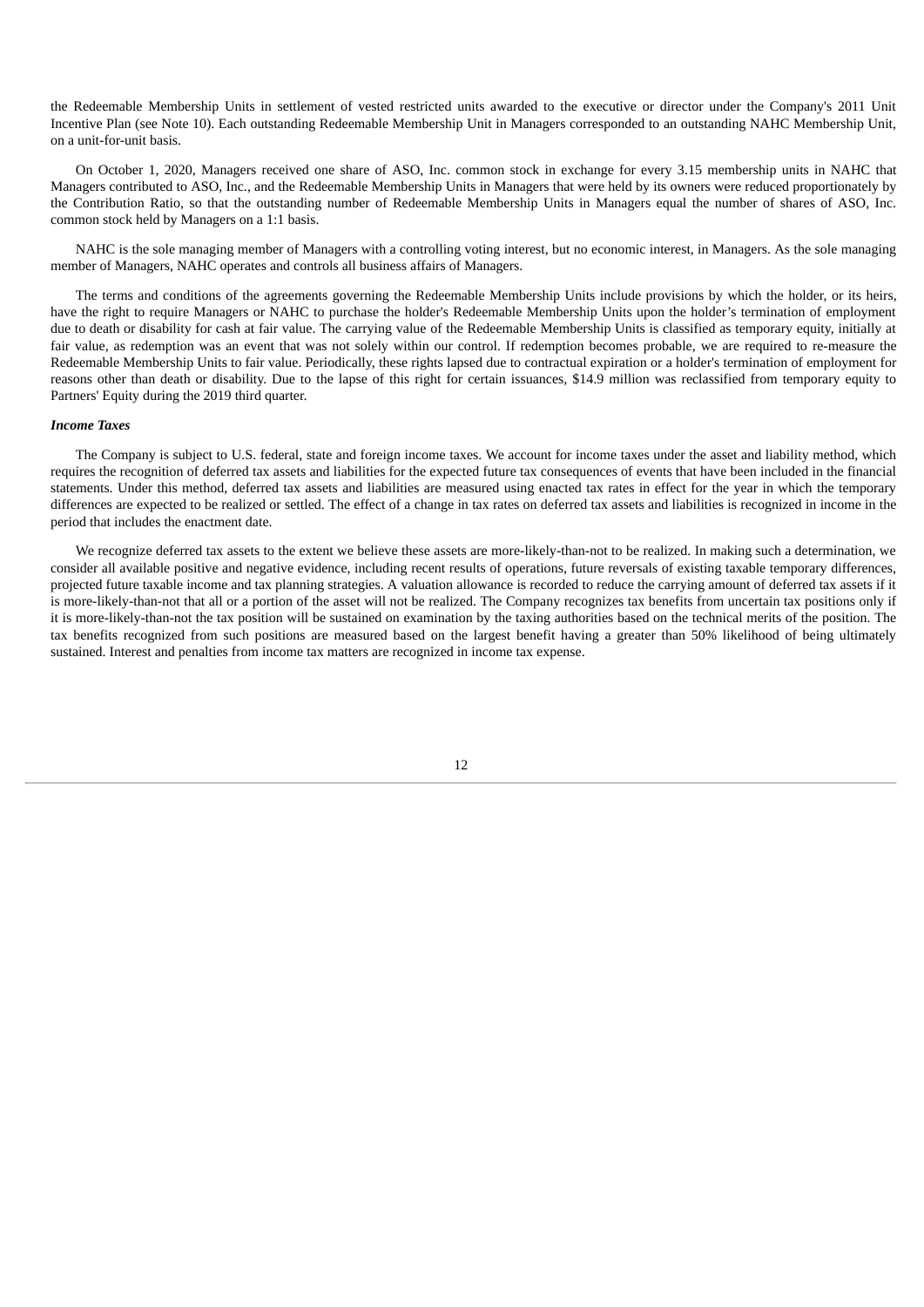#### **3. Net Sales**

Revenue from merchandise sales is recognized, net of sales tax, when the Company's performance obligation to the customer is met, which is when the Company transfers control of the merchandise to the customer. Store merchandise sales are recognized at the point of sale and e-commerce sales are recognized upon delivery to the customer.

The following table sets forth the approximate amount of sales by merchandise divisions for the periods presented (amounts in thousands):

|                                        | <b>Thirteen Weeks Ended</b> |                         |  |                         |                         | <b>Thirty-Nine Weeks Ended</b> |   |                         |  |  |
|----------------------------------------|-----------------------------|-------------------------|--|-------------------------|-------------------------|--------------------------------|---|-------------------------|--|--|
|                                        |                             | <b>October 31, 2020</b> |  | <b>November 2, 2019</b> | <b>October 31, 2020</b> |                                |   | <b>November 2, 2019</b> |  |  |
| Merchandise division sales $(1)$       |                             |                         |  |                         |                         |                                |   |                         |  |  |
| <b>Outdoors</b>                        | ¢<br>æ.                     | 487,401 \$              |  | 364,944 \$              |                         | 1,448,987                      | S | 1,002,138               |  |  |
| Sports and recreation                  |                             | 263,506                 |  | 196,592                 |                         | 919,699                        |   | 721,665                 |  |  |
| Apparel                                |                             | 318,731                 |  | 322,375                 |                         | 939,388                        |   | 951,385                 |  |  |
| Footwear                               |                             | 272,626                 |  | 255,649                 |                         | 762,174                        |   | 769,857                 |  |  |
| Total merchandise sales <sup>(2)</sup> |                             | 1,342,264               |  | 1,139,560               |                         | 4,070,248                      |   | 3,445,045               |  |  |
| Other sales $(3)$                      |                             | 6,812                   |  | 5,643                   |                         | 21,549                         |   | 14,360                  |  |  |
| <b>Net Sales</b>                       |                             | 1,349,076               |  | 1,145,203               |                         | 4,091,797                      |   | 3,459,405               |  |  |

 $<sup>(1)</sup>$  Certain products and categories were recategorized amongst various categories and divisions, respectively, to better align with our current</sup> merchandising strategy and view of the business. As a result, we have reclassified sales between divisions in the thirteen and thirty-nine weeks ended November 2, 2019 for comparability purposes. This reclassification is in divisional presentation only and did not impact the overall net sales balances previously disclosed (see Note 2).

<sup>(2)</sup> E-commerce sales consisted of 7.5% and 9.8% of merchandise sales for the thirteen and thirty-nine weeks ended October 31, 2020, respectively, and 4.5% and 3.8% for the thirteen and thirty-nine weeks ended November 2, 2019, respectively.

<sup>(3)</sup> Other sales consisted primarily of the sales return allowance, gift card breakage income, credit card bounties and royalties, shipping income, net hunting and fishing license income and other items.

We sell gift cards in stores, online and in third-party retail locations. A liability for gift cards, which is recorded in accrued expenses and other liabilities on our balance sheets is established at the time of sale and revenues are recognized as the gift cards are redeemed in stores or on our website.

The following is a reconciliation of the gift card liability (amounts in thousands):

|                                        |                         | <b>Thirteen Weeks Ended</b> |                         | <b>Thirty-Nine Weeks Ended</b> |  |  |
|----------------------------------------|-------------------------|-----------------------------|-------------------------|--------------------------------|--|--|
|                                        | <b>October 31, 2020</b> | <b>November 2, 2019</b>     | <b>October 31, 2020</b> | <b>November 2, 2019</b>        |  |  |
| Gift card liability, beginning balance | 55,410                  | 50,631                      | 67,993                  | 66,153                         |  |  |
| Issued                                 | 14,910                  | 19.382                      | 47,524                  | 63,883                         |  |  |
| Redeemed                               | (17, 861)               | (21,773)                    | (61,574)                | (80,006)                       |  |  |
| Recognized as breakage income          | (370)                   | (585)                       | (1,854)                 | (2,375)                        |  |  |
| Gift card liability, ending balance    | 52,089                  | 47,655                      | 52,089                  | 47,655                         |  |  |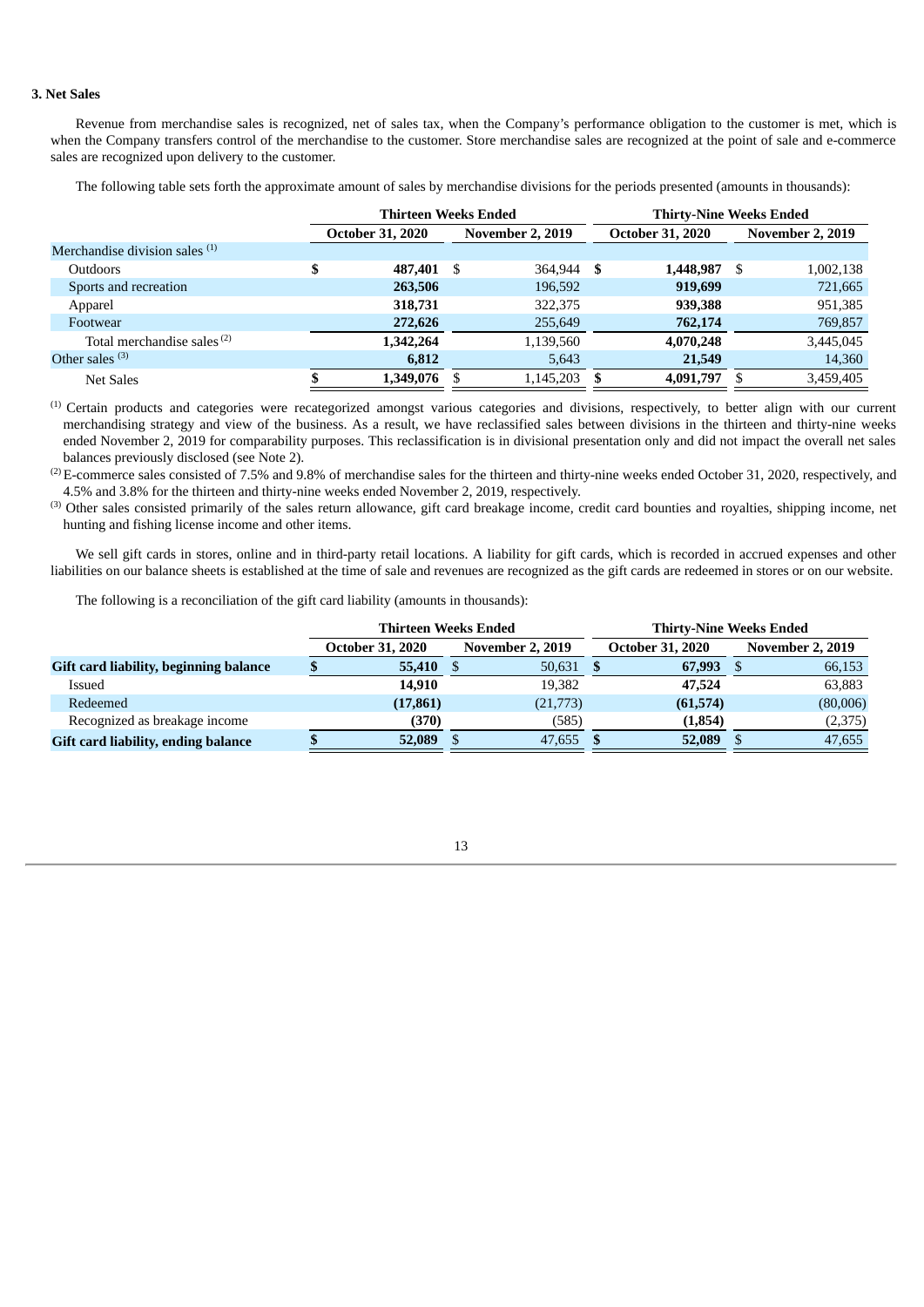# **4. Long-Term Debt**

Our debt consisted of the following (amounts in thousands) as of:

|                                                                                                                                     | <b>October 31, 2020</b> | February 1, 2020 | <b>November 2, 2019</b> |
|-------------------------------------------------------------------------------------------------------------------------------------|-------------------------|------------------|-------------------------|
| Senior Secured Asset-Based Revolving Credit Facility                                                                                | $\sim$                  |                  | 44,300                  |
| Senior Secured Term Loan Facility, due July 2022 net of discount of<br>\$1.8 million, \$2.6 million and \$2.9 million, respectively | 1,429,667               | 1,466,402        | 1,470,695               |
| Total debt                                                                                                                          | 1,429,667               | 1,466,402        | 1,514,995               |
| Less current maturities                                                                                                             | (18,250)                | (34, 116)        | (18,250)                |
| Less deferred loan costs $(1)$                                                                                                      | (2,532)                 | (3,744)          | (4,136)                 |
| Total long-term debt                                                                                                                | 1.408.885               | 1.428.542 \$     | 1.492.609               |
|                                                                                                                                     |                         |                  |                         |

 $<sup>(1)</sup>$  These costs are related to the 2015 Term Loan Facility.</sup>

On November 6, 2020, the Company refinanced its long-term debt (see Note 15).

*2015 Term Loan Facility.* On July 2, 2015, Academy, Ltd. entered into a seven-year \$1.8 billion senior secured term loan facility (the "2015 Term Loan Facility"). The 2015 Term Loan Facility bears interest, at our election, at either (1) LIBOR rate with a floor of 1.00%, plus a margin of 4.00%, or (2) a base rate equal to the highest of (a) the federal funds rate plus 0.50%, (b) Morgan Stanley Senior Funding, Inc.'s "prime rate," or (c) the onemonth LIBOR rate plus 1.00%, plus a margin of 3.00%. Quarterly principal payments of approximately \$4.6 million are required through June 30, 2022, with the balance due in full on the maturity date of July 2, 2022. As of October 31, 2020, the weighted average interest rate was 5.00%, with interest payable monthly. The terms and conditions of the 2015 Term Loan Facility also require that we prepay outstanding loans under the 2015 Term Loan Facility under certain circumstances. As of October 31, 2020, no prepayments of outstanding loans have been triggered under the terms and conditions of the 2015 Term Loan Facility.

During the thirty-nine weeks ended October 31, 2020 and November 2, 2019, we repurchased a portion of our principal on the 2015 Term Loan Facility, which was trading at a discount, in open market transactions. The following table provides further detail regarding these repurchases (amounts in millions):

|                             |                         | <b>Thirty-Nine Weeks Ended</b> |  |                         |  |  |
|-----------------------------|-------------------------|--------------------------------|--|-------------------------|--|--|
|                             | <b>October 31, 2020</b> |                                |  | <b>November 2, 2019</b> |  |  |
| Gross principal repurchased |                         | 23.9                           |  | 147.7                   |  |  |
| Reacquisition price of debt |                         | 16.0                           |  | 104.6                   |  |  |
| Net gain recognized         |                         | 7.8                            |  | 42.3                    |  |  |

*2018 ABL Facility.* On July 2, 2015, Academy, Ltd. entered into a five-year \$650 million secured asset-based revolving credit facility (the "2015 ABL Facility"). On May 22, 2018, the Company amended the agreement governing the 2015 ABL Facility (as amended, the "2018 ABL Facility"), to increase the commitment on the facility from \$650 million to \$1 billion. The operative terms, conditions, covenants and pricing of the 2018 ABL Facility remain the same in all material respects to the 2015 ABL Facility and/or have been sized in approximate proportion to the relative increase in the facility where such operative terms are based upon the commitment level on the facility. The 2018 ABL Facility matures on May 22, 2023, subject to a springing maturity clause which is triggered 91 days before the July 2, 2022 maturity of the 2015 Term Loan Facility should it not be paid off or extended at least 91 days beyond the May 22, 2023 maturity date of the 2018 ABL Facility. Academy, Ltd. has the option to increase the commitments under the 2018 ABL Facility by \$250 million, subject to the satisfaction of certain conditions under the agreement.

The 2018 ABL Facility is used to provide financing for working capital and other general corporate purposes, as well as to support certain letters of credit requirements, and availability is subject to customary borrowing base and availability provisions. During the normal course of business, we periodically utilize letters of credit primarily for the purchase of import goods and in support of insurance contracts. As of October 31, 2020, we had outstanding letters of credit of approximately \$30.8 million, of which \$21.1 million were issued under the 2018 ABL Facility, and we had no borrowings outstanding under the 2018 ABL Facility, leaving the available borrowing capacity under the 2018 ABL Facility of \$844.7 million.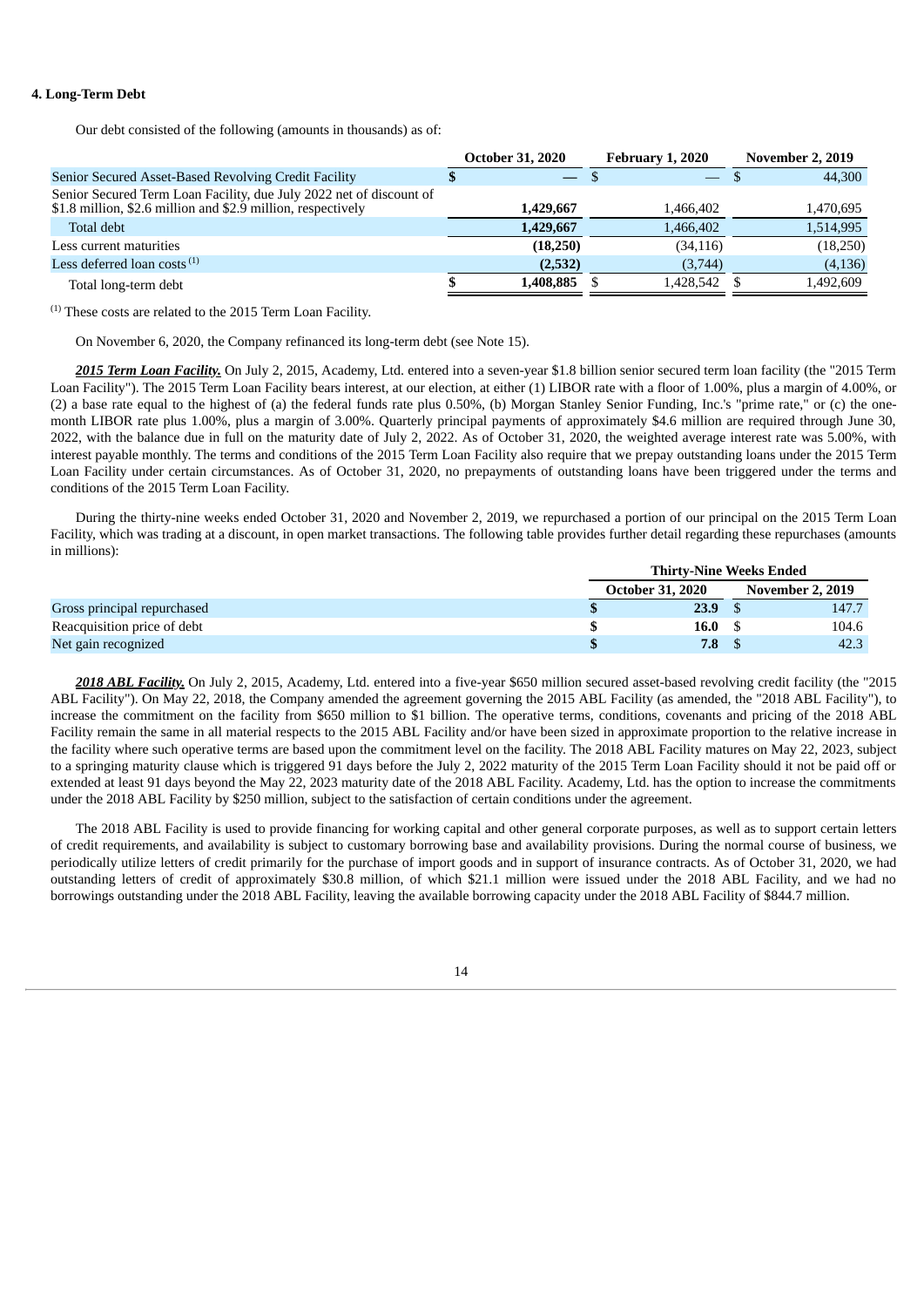Borrowings under the 2018 ABL Facility bear interest, at our election, at either (1) LIBOR plus a margin of 1.25% to 1.75%, or (2) a base rate equal to the highest of (a) the federal funds rate plus 0.50%, (b) JPMorgan Chase Bank, N.A.'s "prime rate", or (c) the one-month LIBOR rate plus 1.00%, plus a margin of 0.25% to 0.75%. The 2018 ABL Facility also provides a fee applicable to the unused commitments of 0.25%. The terms and conditions of the 2018 ABL Facility also require that we prepay outstanding loans under the 2018 ABL Facility under certain circumstances. As of October 31, 2020, no future prepayments of outstanding loans have been triggered under the terms and conditions of the 2018 ABL Facility.

*Covenants***.** The 2018 ABL Facility and the 2015 Term Loan Facility agreements contain covenants, including, among others, covenants that restrict Academy, Ltd.'s ability to incur certain additional indebtedness, create or permit liens on assets, engage in mergers or consolidations, pay dividends, make other restricted payments, make loans or advances, engage in transactions with affiliates or amend material documents. Additionally, at certain times, the 2018 ABL Facility is subject to a certain minimum adjusted fixed charge coverage ratio. These covenants are subject to certain qualifications and limitations. We were in compliance with these covenants as of October 31, 2020.

*Capitalized Interest.* We capitalized interest primarily related to construction of new stores and store renovations in the amount of \$0.1 million and \$0.4 million for the thirteen and thirty-nine weeks ended October 31, 2020, respectively, and \$0.2 million and \$0.5 million for the thirteen and thirtynine weeks ended November 2, 2019, respectively.

#### **5. Derivative Financial Instruments**

We use interest rate swap agreements to hedge market risk relating to possible adverse changes in interest rates.

All interest rate swaps had been designated as cash flow hedges of variable rate interest payments on borrowings under the 2015 Term Loan Facility. On October 28, 2020, we determined that a portion of the underlying cash flows related to \$100.0 million of swap notional principal amount was no longer probable of occurring over the remaining term of the interest rate swaps as a result of the Company's planned refinancing transactions (see Note 15). As a result, we reclassified approximately \$1.3 million of losses from accumulated other comprehensive loss ("AOCI") to other (income) expense, net in our statements of income for the thirteen and thirty-nine weeks ended October 31, 2020 related to the portion of the forecasted transaction no longer considered probable of occurring. We also de-designated a portion of our interest rate swaps as cash flow hedges, leaving \$250 million notional principal amount designated and \$650 million undesignated. The remaining \$4.0 million loss in AOCI as of October 31, 2020 related to the de-designated hedges will be amortized as an increase to interest expense over the original maturity of the de-designated swaps. The de-designated \$650 million notional principal amount of fixed interest rate swaps will receive mark-to-market treatment prospectively, with changes in fair value recorded immediately to other (income) expense, net on the statements of income.

A summary of our interest rate swaps is as follows (dollar amounts in thousands):

| <b>Notional Amount</b> | <b>Fixed Rate</b> | <b>Effective Date</b> | <b>Termination Date</b> |
|------------------------|-------------------|-----------------------|-------------------------|
| $$250,000^{(1)}$$      | 2.21%             | September 7, 2016     | September 3, 2021       |
| \$250,000              | .54%              | November 1, 2016      | November 1, 2021        |
| \$400,000              | 2.54%             | March 1, 2018         | March 1, 2021           |

 $^{(1)}$  The initial \$600,000 notional amount of the swap amortizes to \$525,000, \$430,000, \$320,000 and \$250,000 on September 3, 2017, 2018, 2019 and 2020, respectively.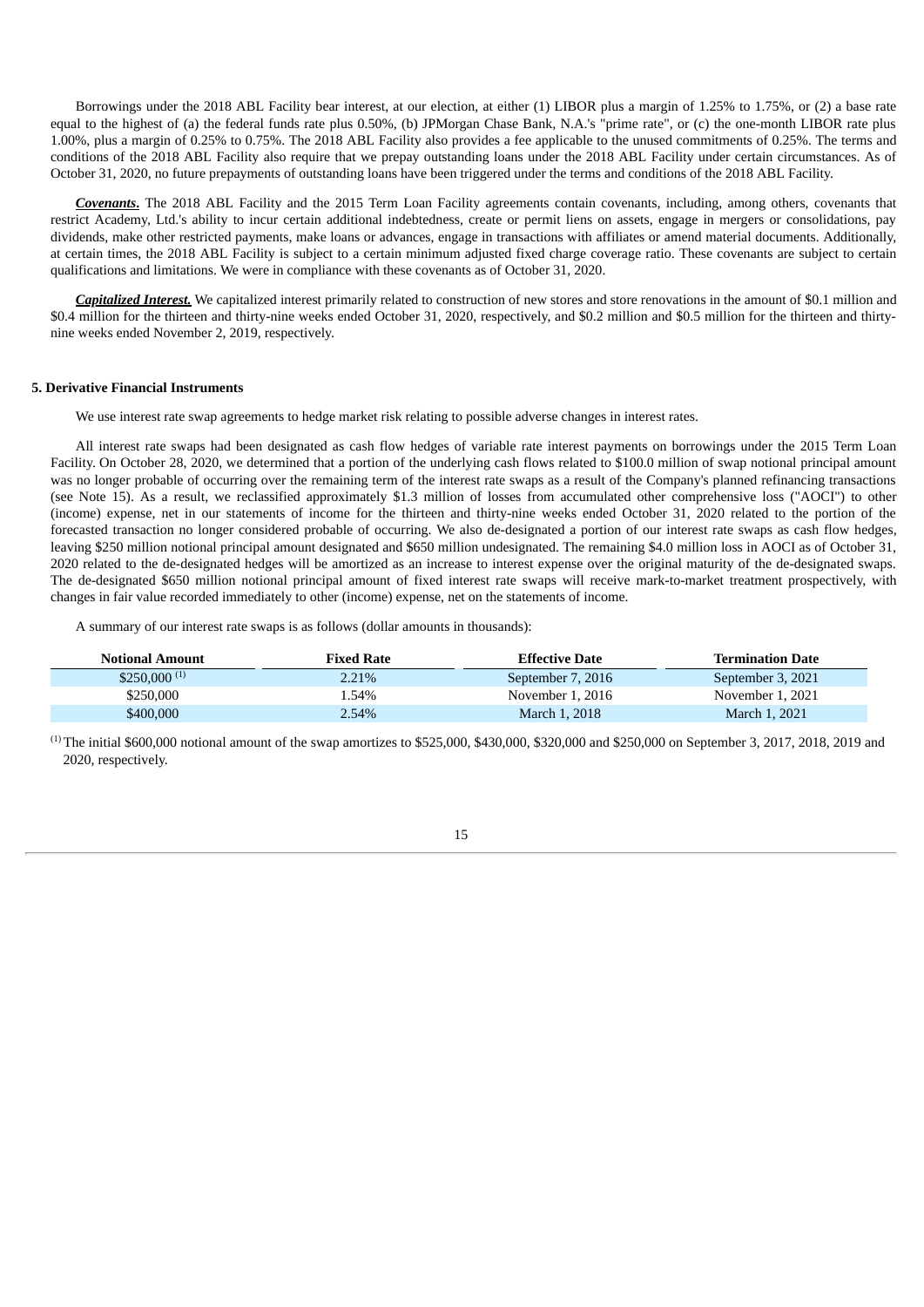The fair value of these interest rate swaps is as follows (amounts in thousands) as of:

|                                                                              | <b>October 31, 2020</b> | <b>February 1, 2020</b> |              | <b>November 2, 2019</b> |  |
|------------------------------------------------------------------------------|-------------------------|-------------------------|--------------|-------------------------|--|
| Derivatives designated as hedging instruments                                |                         |                         |              |                         |  |
| <b>Assets</b>                                                                |                         |                         |              |                         |  |
| Amounts included in other current assets                                     | \$                      | -S                      |              | 190                     |  |
| <b>Liabilities</b>                                                           |                         |                         |              |                         |  |
| Amounts included in accrued expenses and other current<br>liabilities        | 1,198                   |                         | 6,130        | 5,184                   |  |
| Amounts included in other long-term liabilities                              | 136                     |                         | 1,976        | 2,501                   |  |
| Total derivatives designated as hedging instruments net<br>liability         | $(1,334)$ \$            |                         | $(8,106)$ \$ | (7, 495)                |  |
| Derivatives not designated as hedging instruments                            |                         |                         |              |                         |  |
| <b>Liabilities</b>                                                           |                         |                         |              |                         |  |
| Amounts included in accrued expenses and other current<br><b>liabilities</b> | 4,548                   | - \$                    |              |                         |  |
| Total derivatives not designated as hedging instruments                      | (4,548)                 |                         |              |                         |  |
| <b>Total derivatives net liability</b>                                       | (5,882)                 |                         | $(8,106)$ \$ | (7, 495)                |  |

For derivatives designated as hedging instruments, amounts included in AOCI are reclassified to interest expense in the same period during which the hedged transaction affects earnings, which is as interest expense is recorded on the underlying 2015 Term Loan Facility. As of October 31, 2020, we estimate that approximately \$4.6 million of the balance in AOCI will be reclassified as an increase in interest expense during the next 12 months.

The impact of gains and losses related to interest rate swaps that are deferred into AOCI and subsequently reclassified into interest expense or other (income) expense, net is as follows (amounts in thousands):

|                                                                                                       |                         | <b>Thirteen Weeks Ended</b> | <b>Thirty-Nine Weeks Ended</b> |                         |  |  |  |
|-------------------------------------------------------------------------------------------------------|-------------------------|-----------------------------|--------------------------------|-------------------------|--|--|--|
|                                                                                                       | <b>October 31, 2020</b> | <b>November 2, 2019</b>     | <b>October 31, 2020</b>        | <b>November 2, 2019</b> |  |  |  |
| Accumulated Other Comprehensive Income<br>(Loss), beginning                                           | $(8,339)$ \$<br>\$      | $(6,284)$ \$                | $(8,066)$ \$                   | 8,448                   |  |  |  |
| Loss deferred into AOCI (net of tax<br>impact of \$53)                                                | (278)                   | (1,317)                     | (5,318)                        | (14, 459)               |  |  |  |
| Increase (decrease) to interest expense<br>(net of tax impact of \$221)                               | 2,590                   | 146                         | 7,357                          | (1, 444)                |  |  |  |
| Loss on swaps from debt refinancing in<br>other (income) expense, net (net of tax<br>impact of \$330) | 1.000                   |                             | 1.000                          |                         |  |  |  |
| Accumulated Other Comprehensive Income<br>(Loss), ending                                              | $(5,027)$ \$            | $(7,455)$ \$                | $(5,027)$ \$                   | (7, 455)                |  |  |  |

# **6. Fair Value Measurements**

Fair value is defined as an exit price that would be received from the sale of an asset or paid to transfer a liability in the principal or most advantageous market for the asset or liability in an orderly transaction between market participants on the measurement date. Authoritative guidance establishes a three-level hierarchy for disclosure that is based on the extent and level of judgment used to estimate the fair value of the assets and liabilities.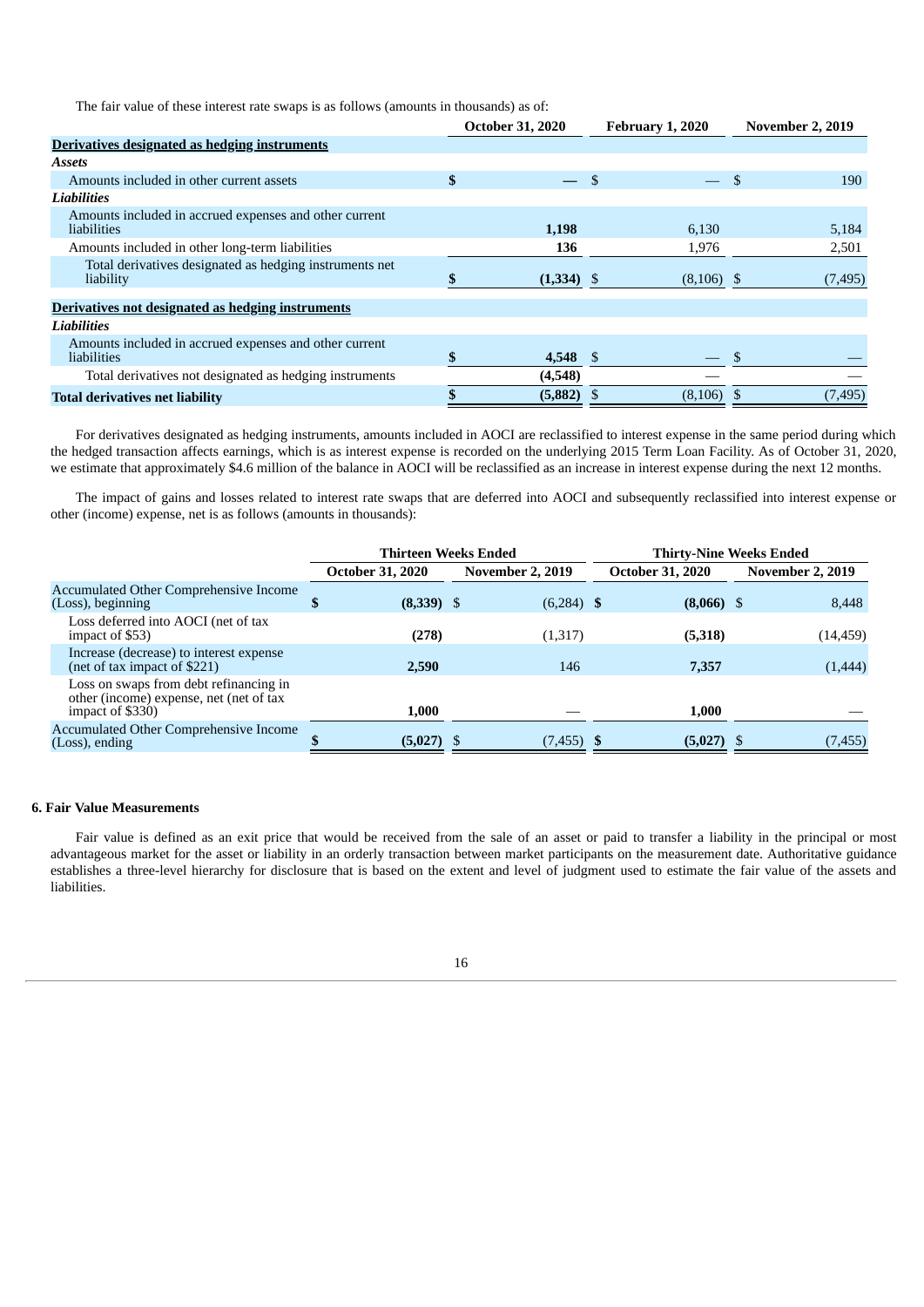The fair value measurements are classified as either:

- Level 1 which represents valuations based on unadjusted quoted prices in active markets that are accessible at the measurement date for identical, unrestricted assets or liabilities;
- Level 2 which represents valuations based on quoted prices for similar assets and liabilities in active markets, quoted prices for identical or similar assets and liabilities in markets that are not active, or inputs that are observable, either directly or indirectly, for substantially the full term of the asset or liability; and
- Level 3 which represents valuations based on prices or valuation techniques that require inputs that are both significant to the fair value measurement and unobservable (i.e., supported by little or no market activity).

In instances where the determination of the fair value measurement is based on inputs from different levels of the fair value hierarchy, the level in the fair value hierarchy in which the fair value measurement is classified in its entirety, is based on the lowest level input that is significant to the fair value measurement. Our assessment of the significance of a particular input to the fair value measurement in its entirety requires judgment and considers factors specific to the asset or liability. There were no transfers made into or out of the Level 1, 2 or 3 categories during any period presented.

The following table provides the fair value hierarchy for our derivative financial instruments (amounts in thousands) as of:

| 190   |
|-------|
|       |
|       |
| 7,685 |
|       |

We value our derivative financial instruments using a discounted cash flow analysis based on the expected cash flows of each derivative. This analysis reflects the contractual terms of the derivatives, including the period to maturity, and uses observable market based inputs including interest rates and implied volatilities. Our valuations also consider both our own and the respective counterparty's non-performance risk. We have considered unobservable market factors such as the likelihood of default by us and our counterparty, our net exposures, credit enhancements, and remaining maturities in determining a credit valuation adjustment to include as part of the fair value of our derivative financial instruments. To date, the credit valuation adjustment did not comprise a material portion of the fair value of the derivative financial instruments. Therefore, we consider our derivative financial instruments to fall within Level 2 of the fair value hierarchy. *Other Financial Instruments*

Periodically we make cash investments in money market funds comprised of U.S. Government treasury bills and securities, which are classified as cash and redeemable on demand. As of October 31, 2020 and February 1, 2020, we held \$767.0 million and \$113.3 million in money market funds, respectively. We held no investments in money market funds as of November 2, 2019.

The fair value of the 2015 Term Loan Facility is estimated using a discounted cash flow analysis based on quoted market prices for the instrument in an inactive market and is therefore classified as Level 2 within the fair value hierarchy. As of October 31, 2020, February 1, 2020 and November 2, 2019, the estimated fair value of our 2015 Term Loan Facility was \$1.4 billion, \$1.2 billion and \$1.0 billion, respectively. As borrowings on the 2018 ABL Facility are generally repaid in less than 12 months, we believe that fair value approximates the carrying value.

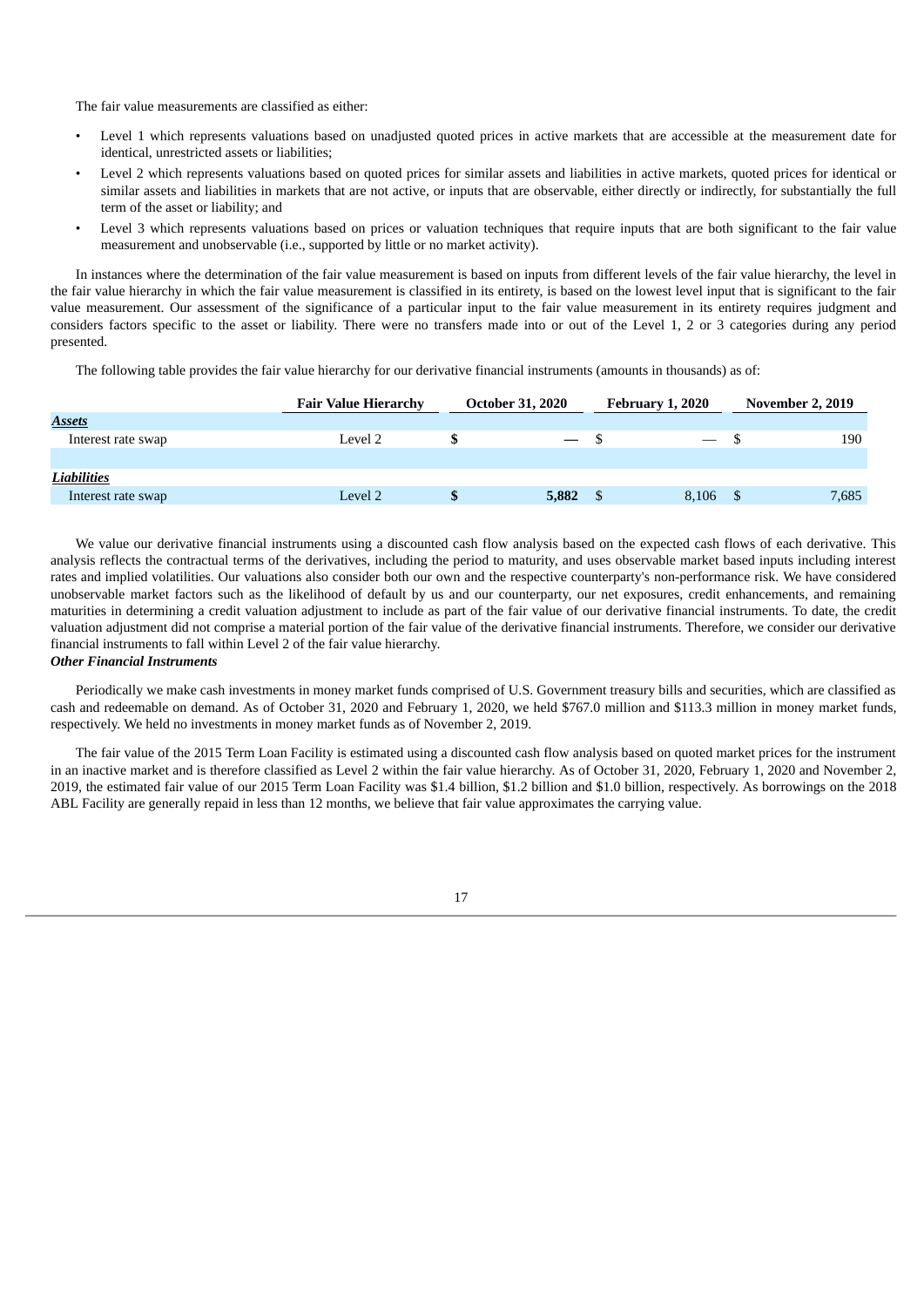### **7. Property and Equipment**

Property and equipment consists of the following (amounts in thousands) as of:

|                                           |   | <b>October 31, 2020</b> |     | <b>February 1, 2020</b> |      | <b>November 2, 2019</b> |
|-------------------------------------------|---|-------------------------|-----|-------------------------|------|-------------------------|
| Leasehold improvements                    | Ф | 435,094                 | - S | 436,807                 | - \$ | 433,266                 |
| Equipment and software                    |   | 543,147                 |     | 537,364                 |      | 527,845                 |
| Furniture and fixtures                    |   | 317,371                 |     | 316,420                 |      | 314,909                 |
| Construction in progress                  |   | 27,979                  |     | 17,639                  |      | 21,197                  |
| Land                                      |   | 3,698                   |     | 3,698                   |      | 3,698                   |
| Total property and equipment              |   | 1,327,289               |     | 1,311,928               |      | 1,300,915               |
| Accumulated depreciation and amortization |   | (944, 669)              |     | (870, 521)              |      | (846,509)               |
| Property and equipment, net               |   | 382,620                 |     | 441,407                 |      | 454,406                 |

Depreciation expense was \$25.5 million and \$79.7 million in the thirteen and thirty-nine weeks ended October 31, 2020, respectively, and \$29.6 million and \$88.7 million in the thirteen and thirty-nine weeks ended November 2, 2019, respectively.

#### **8. Leases**

In April 2020, the Financial Accounting Standards Board issued *Staff Q&A - Topic 842 and Topic 840: Accounting For Lease Concessions Related to the Effects of the COVID-19 Pandemic*. This guidance provides entities with the option to elect to account for certain lease concessions as though the enforceable rights and obligations had existed in the original lease. As a result, an entity will not need to reassess each existing contract to determine whether enforceable rights and obligations for concessions exist and an entity can elect to apply or not to apply the lease modification guidance in Accounting Standards Codification Topic 842, *Leases*, to those contracts. During the thirteen and thirty-nine weeks ended October 31, 2020, the Company received \$0.4 million and \$2.4 million, respectively, in lease expense credit related to landlord abated rent as a result of the elections made under this guidance. Additionally, during the thirteen and thirty-nine weeks ended October 31, 2020, the Company signed six and 46 lease extensions, respectively, requiring lease modification accounting treatment.

The components of lease expense and sublease income included in selling, general and administrative ("SG&A") expenses on our statement of income is as follows (amounts in thousands):

|                          | <b>Thirteen Weeks Ended</b> |  |                         |  | <b>Thirty-Nine Weeks Ended</b> |                         |         |  |  |
|--------------------------|-----------------------------|--|-------------------------|--|--------------------------------|-------------------------|---------|--|--|
|                          | <b>October 31, 2020</b>     |  | <b>November 2, 2019</b> |  | <b>October 31, 2020</b>        | <b>November 2, 2019</b> |         |  |  |
| Operating lease expense  | 49,272                      |  | 49,159 \$               |  | 147,528 \$                     |                         | 146,039 |  |  |
| Short-term lease expense |                             |  |                         |  |                                |                         |         |  |  |
| Variable lease expense   | 1,709                       |  | 1,956                   |  | 3,527                          |                         | 5,805   |  |  |
| Sublease income          | (115)                       |  | (403)                   |  | (641)                          |                         | (1,205) |  |  |
| Net lease expense        | 50,866                      |  | 50,712 \$               |  | 150,414                        |                         | 150,639 |  |  |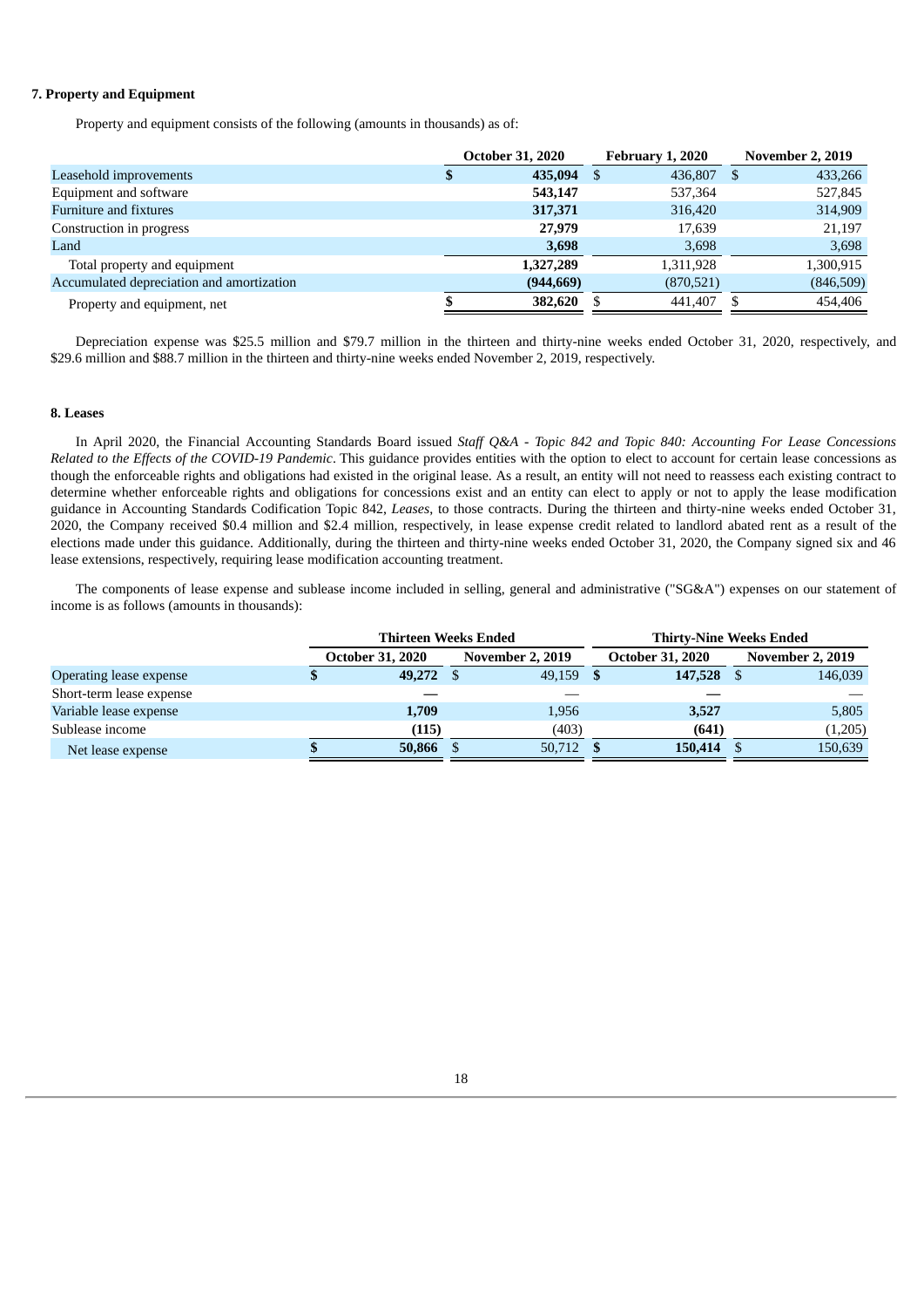Information about our operating leases is as follows (dollar amounts in thousands):

|                                                                                 | <b>Thirteen Weeks Ended</b> |                         |                         |             | <b>Thirty-Nine Weeks Ended</b> |     |                         |  |  |
|---------------------------------------------------------------------------------|-----------------------------|-------------------------|-------------------------|-------------|--------------------------------|-----|-------------------------|--|--|
|                                                                                 |                             | <b>October 31, 2020</b> | <b>November 2, 2019</b> |             | <b>October 31, 2020</b>        |     | <b>November 2, 2019</b> |  |  |
| Right-of-use assets obtained in exchange for<br>new operating lease liabilities |                             | 13.477 \$               |                         | $32,520$ \$ | 84,595                         | - S | 55,562                  |  |  |
| Cash paid for amounts included in the<br>measurement of lease liabilities       |                             | 48,092 \$               |                         | 48.283 \$   | 130,274                        | - S | 143,848                 |  |  |
|                                                                                 |                             |                         |                         |             | <b>October 31, 2020</b>        |     | <b>November 2, 2019</b> |  |  |
| Weighted-average remaining lease term in years                                  |                             |                         |                         |             | 11.2                           |     | 10.9                    |  |  |
| Weighted-average incremental borrowing rate                                     |                             |                         |                         |             | 9.09%                          |     | 8.88 %                  |  |  |

As most of our leases do not provide an implicit rate of interest, we use our incremental borrowing rate, which is based on the market lending rates for companies with comparable credit ratings, to determine the present value of lease payments on lease commencement or remeasurement.

The remaining maturities of lease liabilities by fiscal year are as follows (amounts in thousands):

|                                    | <b>October 31, 2020</b> |
|------------------------------------|-------------------------|
| 2020                               | 48,759                  |
| 2021                               | 196,666                 |
| 2022                               | 194,316                 |
| 2023                               | 186,750                 |
| 2024                               | 178,462                 |
| 2025                               | 172,512                 |
| <b>After 2025</b>                  | 1,051,915               |
| Total payments <sup>(1)</sup>      | 2,029,380               |
| Less: Interest                     | (778, 599)              |
| Present value of lease liabilities | 1,250,781               |

 $<sup>(1)</sup>$  Minimum lease payments have not been reduced by sublease rentals of \$1.9 million as of October 31, 2020 due in the future under non-cancelable</sup> subleases.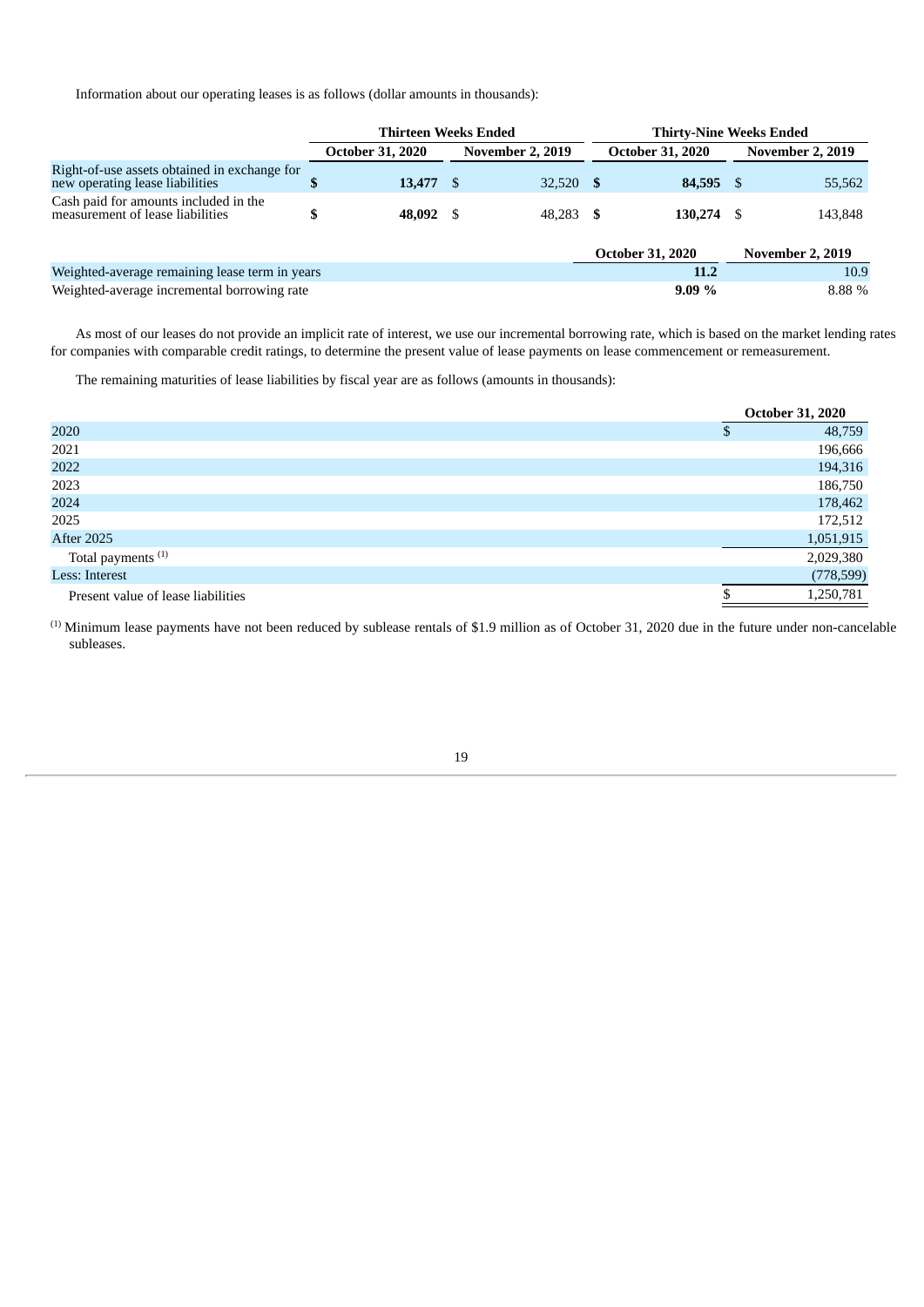#### **9. Accrued Expenses and Other Current Liabilities**

Accrued expenses and other current liabilities consist of the following (amounts in thousands) as of:

|                                                |   | <b>October 31, 2020</b> | <b>February 1, 2020</b> | <b>November 2, 2019</b> |
|------------------------------------------------|---|-------------------------|-------------------------|-------------------------|
| <b>Accrued interest</b>                        | S | $6.996$ \$              | $7,835$ \$              | 3,261                   |
| Accrued personnel costs                        |   | 72,995                  | 54,065                  | 41,237                  |
| Accrued professional fees                      |   | 6,041                   | 2,451                   | 2,787                   |
| Accrued sales and use tax                      |   | 18,590                  | 12,651                  | 18,041                  |
| Accrued self-insurance                         |   | 13,136                  | 14,107                  | 13,912                  |
| Deferred revenue - gift cards and other        |   | 54,557                  | 70,220                  | 49,603                  |
| Income taxes payable                           |   | 19,197                  | 4,941                   | 4,575                   |
| Interest rate swaps                            |   | 5,746                   | 6.129                   | 5,184                   |
| Property taxes                                 |   | 49,679                  | 16,919                  | 50,066                  |
| Sales return allowance                         |   | 5,000                   | 5,500                   | 5,500                   |
| Other                                          |   | 22,675                  | 16,563                  | 25,826                  |
| Accrued expenses and other current liabilities |   | 274,612                 | 211,381                 | 219,992                 |

# **10. Equity and Share-Based Compensation**

On September 29, 2020, the ASO, Inc. Board of Directors adopted the 2020 Omnibus Incentive Plan (the "2020 Omnibus Incentive Plan"), which became effective on October 1, 2020. The plan reserved a total of 5,150,000 shares of common stock for issuance. Concurrent with the adoption of the 2020 Omnibus Incentive Plan, the NAHC 2011 Unit Incentive Plan (the "2011 Unit Incentive Plan") was frozen and no further issuances will be permitted as part of the 2011 Unit Incentive Plan. As of October 31, 2020, there were 4,996,703 shares that were authorized and available for grant under the 2020 Share Incentive Plan.

#### *2011 Unit Incentive Plan*

The 2011 Unit Incentive Plan provides for the grant of certain equity incentive awards (each, an "Award"), such as options to purchase ASO, Inc. common stock (each, a "Unit Option") and restricted units that may settle in ASO, Inc. common stock (each, a "Restricted Unit") to our directors, executives, and eligible employees of the Company.

Unit Options granted under the 2011 Unit Incentive Plan consist of Unit Options that vest upon the satisfaction of time-based requirements (each, a "Service Unit Option") and Unit Options that vest upon the satisfaction of both time-based requirements and Company performance-based requirements (each, a "Performance Unit Option").

Restricted Units granted under the 2011 Unit Incentive Plan consist of Restricted Units that vest upon the satisfaction of time-based requirements (each, a "Service Restricted Unit") and Restricted Units that vest upon the satisfaction of a liquidity event-based requirement together with a timebased requirement and/or a performance-based requirement (each, a "Liquidity Event Restricted Unit"). In each case, vesting of the Company's outstanding and unvested Unit Options and Restricted Units is contingent upon the holder's continued service through the date of each applicable vesting event.

Concurrent with the adoption of the 2020 Omnibus Incentive Plan on October 1, 2020, no further Awards are authorized to be granted under the 2011 Unit Incentive Plan.

#### *2020 Omnibus Incentive Plan*

The 2020 Omnibus Incentive plan provides for the grant of Awards such as options to purchase ASO, Inc. common stock (each, a "Stock Option") and restricted stock units which may settle in ASO, Inc. common stock (each, a "Restricted Stock Unit") to our directors, executives, and eligible employees of the Company.

Stock Options granted under the 2020 Omnibus Incentive Plan consist of Stock Options that vest upon the satisfaction of time-based requirements (each, a "Service Stock Option" and Service Unit Options and Service Stock Options together are "Service Options").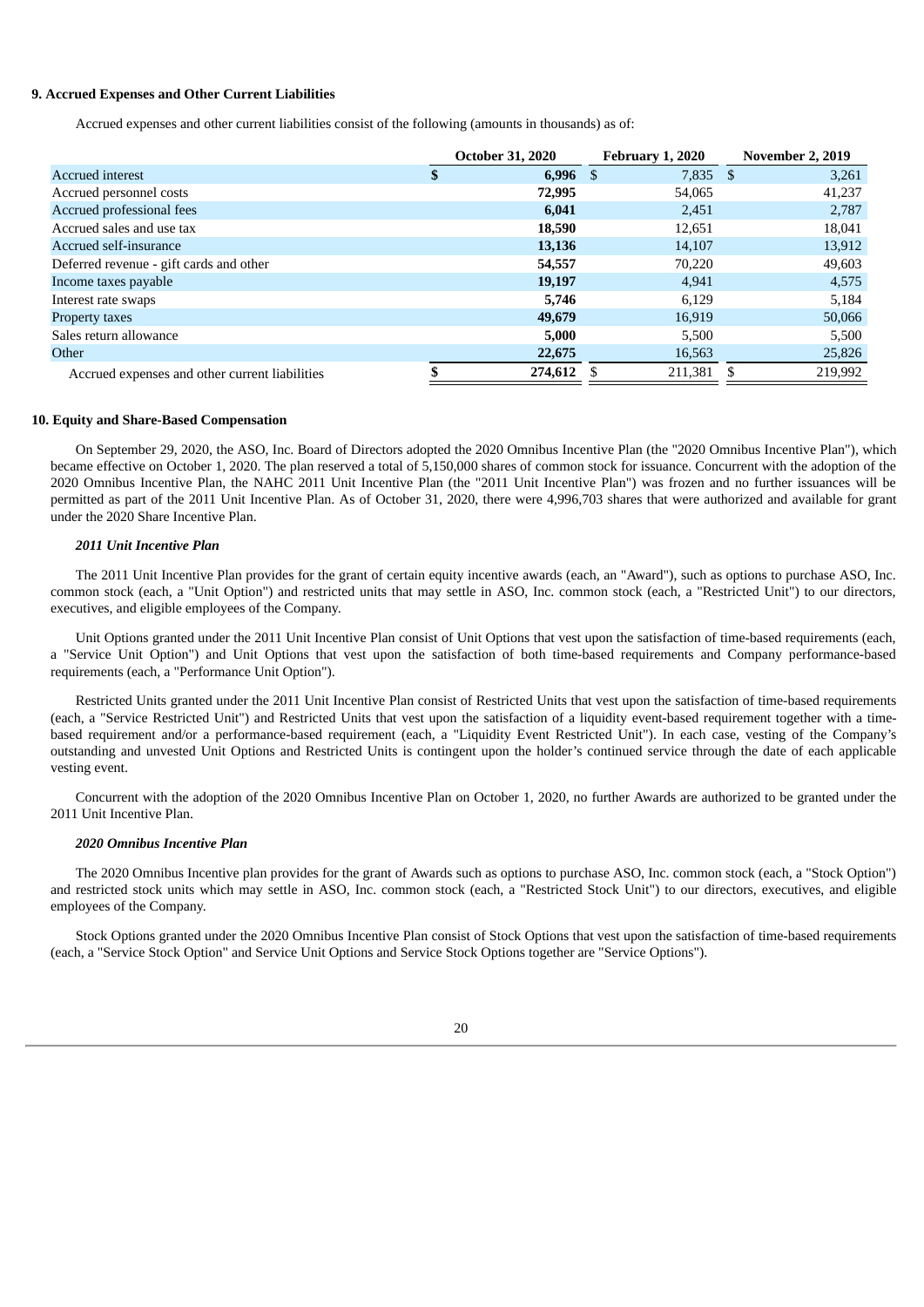Restricted Stock Units granted under the 2020 Omnibus Incentive Plan consist of Restricted Stock Units that vest upon the satisfaction of timebased requirements (each, a "Service Restricted Stock Unit") and Restricted Stock Units that vest upon the satisfaction of a time-based requirement and performance-based requirement (each, a "Performance Restricted Stock Unit"). In each case, vesting of the Company's outstanding and unvested Stock Options and Restricted Stock Units is contingent upon the holder's continued service through the date of each applicable vesting event.

Equity compensation expense was \$23.4 million and \$27.0 million in the thirteen and thirty-nine weeks ended October 31, 2020, respectively, which includes approximately \$19.9 million of stock compensation expense associated with the vesting of certain outstanding restricted stock units as a result of the liquidity condition being achieved upon completion of our IPO. Equity compensation expense was \$1.4 million and \$5.9 million in the thirteen and thirty-nine weeks ended November 2, 2019, respectively. These costs are included in selling, general and administrative expenses in the statements of income.

# *Distribution*

On August 28, 2020, NAHC paid a \$257.0 million, or \$1.1257 per unit (or \$3.5460 as converted using the Contribution Ratio), distribution to its members of record as of August 25, 2020. Cash on hand was used to fund \$248.0 million of the distribution, with the remainder distributed through an offset of outstanding loans receivable from one member and state income tax withholding made on behalf of NAHC's members. Holders of the outstanding granted equity Awards are entitled to receive value equal to \$1.1257 per Award (or \$3.5460 as converted using the Contribution Ratio), which was or will be made in the form of cash payments, additional Restricted Unit grants or Unit Option exercise price adjustments. Cash payments due for unvested Awards will be payable upon vesting of such Awards. In accordance with the terms of the 2011 Unit Incentive Plan, the Company made the following adjustments to each outstanding Award (per unit components, shares and exercise prices shown above and below are converted using the Contribution Ratio as described in the Retrospective Presentation of Ownership Exchange in Note 2):

- Exercise price reductions of \$0.28 for 9,788,000 Unit Options (or \$0.89 for 3,107,301 Stock Options, as converted);
- Exercise price reductions of \$1.12 for 1,746,594 Unit Options (or \$3.53 for 554,474 Stock Options, as converted);
- Additional Restricted Unit grants of 159,362 units (or 50,590 Liquidity Event Restricted Units, as converted); and
- Cash payments for vested Unit Options and vested Restricted Units ("Share-Based Award Payments") of \$20.7 million were paid through October 31, 2020. Share-Based Award Payments payable as of October 31, 2020 for unvested awards is \$12.1 million, which is reflected within accrued expenses and other current liabilities and other long-term liabilities on the Company's consolidated balance sheets.

These exercise price adjustments did not increase the value of the Unit Options and no related additional equity compensation was or will be incurred.

#### *Service Option Fair Value Assumptions*

The fair value for Service Options granted was estimated using a Black-Scholes option-pricing model. The expected lives of the Service Options granted were based on the "SEC simplified" method and a mid-point assumption, respectively. Expected price volatility was determined based on the implied volatilities of comparable companies over a historical period that matches the expected life of the Award. The risk-free interest rate was based on the expected U.S. Treasury rate over the expected life. The dividend yield was based on the expectation that no dividends will be paid. The assumptions used to calculate the fair value of Awards granted are evaluated and modified, as necessary, to reflect current market conditions and experience.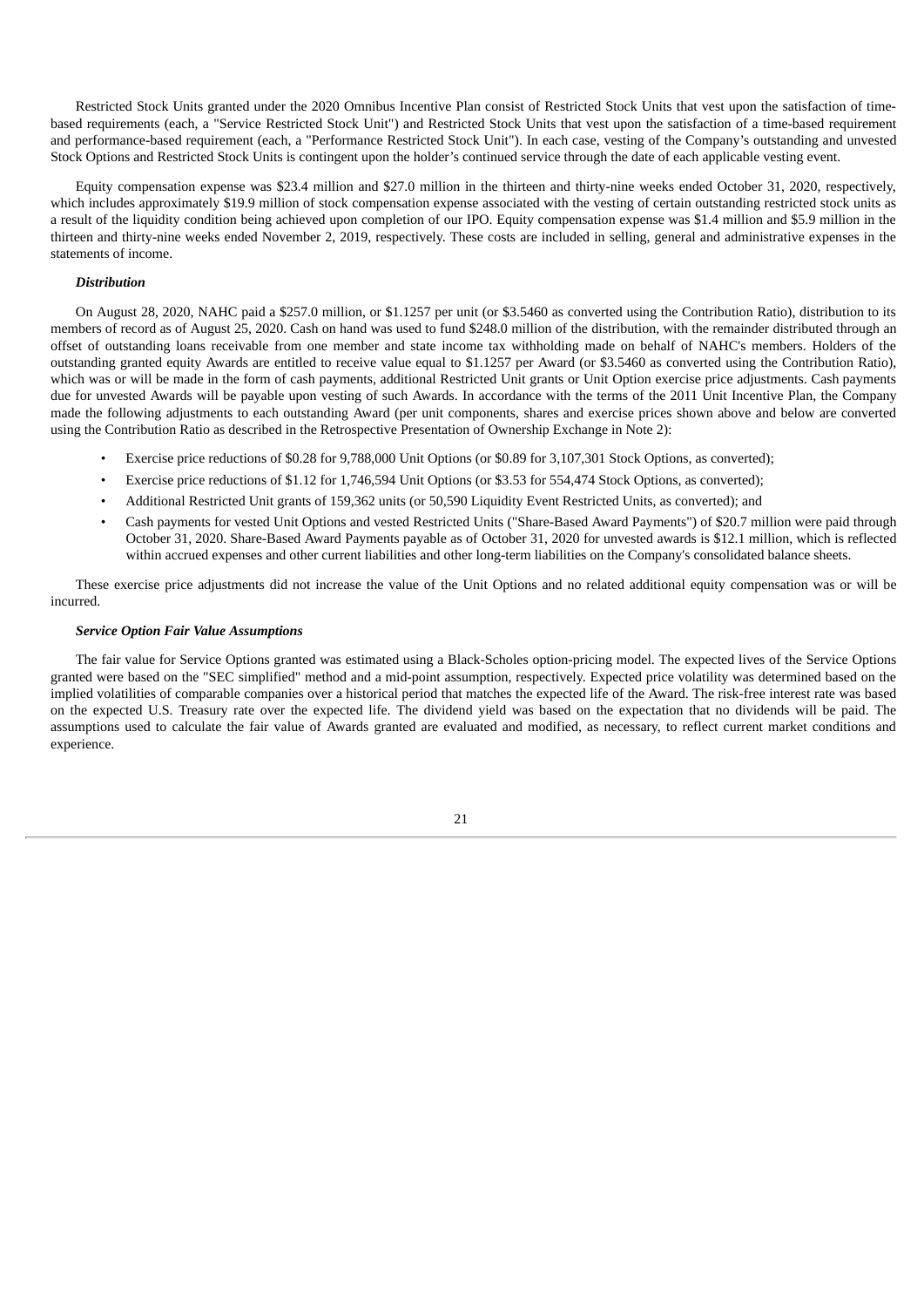The following table presents the assumptions and grant date fair values for Service Options granted in the thirty-nine weeks ended October 31, 2020:

| Expected life in years      | 6.2            |
|-----------------------------|----------------|
| Expected volatility         | 53% to 54%     |
| Weighted-average volatility | 53 %           |
| Risk-free interest rate     | 0.39% to 0.76% |
| Dividend yield              |                |

The following table presents the Award grants during the thirty-nine weeks ended October 31, 2020:

|                                                     | <b>Service Options</b> |         | <b>Service Restricted</b><br>Units | <b>Liquidity Event</b><br><b>Restricted Units</b> | <b>Performance Restricted</b><br>Units |
|-----------------------------------------------------|------------------------|---------|------------------------------------|---------------------------------------------------|----------------------------------------|
| Number of shares $(1)$                              | 1.417.961              |         | 11.564                             | 1.185.474                                         | 12,772                                 |
| Weighted average grant date fair value<br>per Award |                        | 8.48 \$ | $17.30 \quad$ \$                   | 17.99                                             | 13.04                                  |
| Weighted average exercise price per<br>Award        | 16.87                  |         | N/A                                | N/A                                               | N/A                                    |

 $<sup>(1)</sup>$  See Retrospective Presentation of Ownership Exchange in Note 2.</sup>

The following table presents the unrecognized compensation cost as of October 31, 2020:

|                                             | <b>Service Options</b> | Performance Unit<br>Options | <b>Service Restricted</b><br>Units | <b>Liquidity Event</b><br><b>Restricted Units</b> | Performance<br><b>Restricted Units</b> |
|---------------------------------------------|------------------------|-----------------------------|------------------------------------|---------------------------------------------------|----------------------------------------|
| Remaining expense                           | 18.952.974             | 883.794                     | 68.493                             | 18.037.924                                        | 159,999                                |
| Weighted average life<br>remaining in years | 2.7                    | כי כ<br>ے ،                 | 0.4                                | ـ .                                               | 1.6                                    |

# **11. Earnings per Common Share**

Basic earnings per common share is calculated based on net income divided by the basic weighted average common shares outstanding during the period, and diluted earnings per common share is calculated based on net income divided by the diluted weighted average common shares outstanding. Diluted weighted average common shares outstanding is based on the basic weighted average common shares outstanding plus any potential dilutive effect of stock-based awards outstanding during the period using the treasury stock method, which assumes the potential proceeds received from the dilutive stock options are used to purchase treasury stock. Anti-dilutive stock-based awards do not include awards which have a performance or liquidity event target which has yet to be achieved.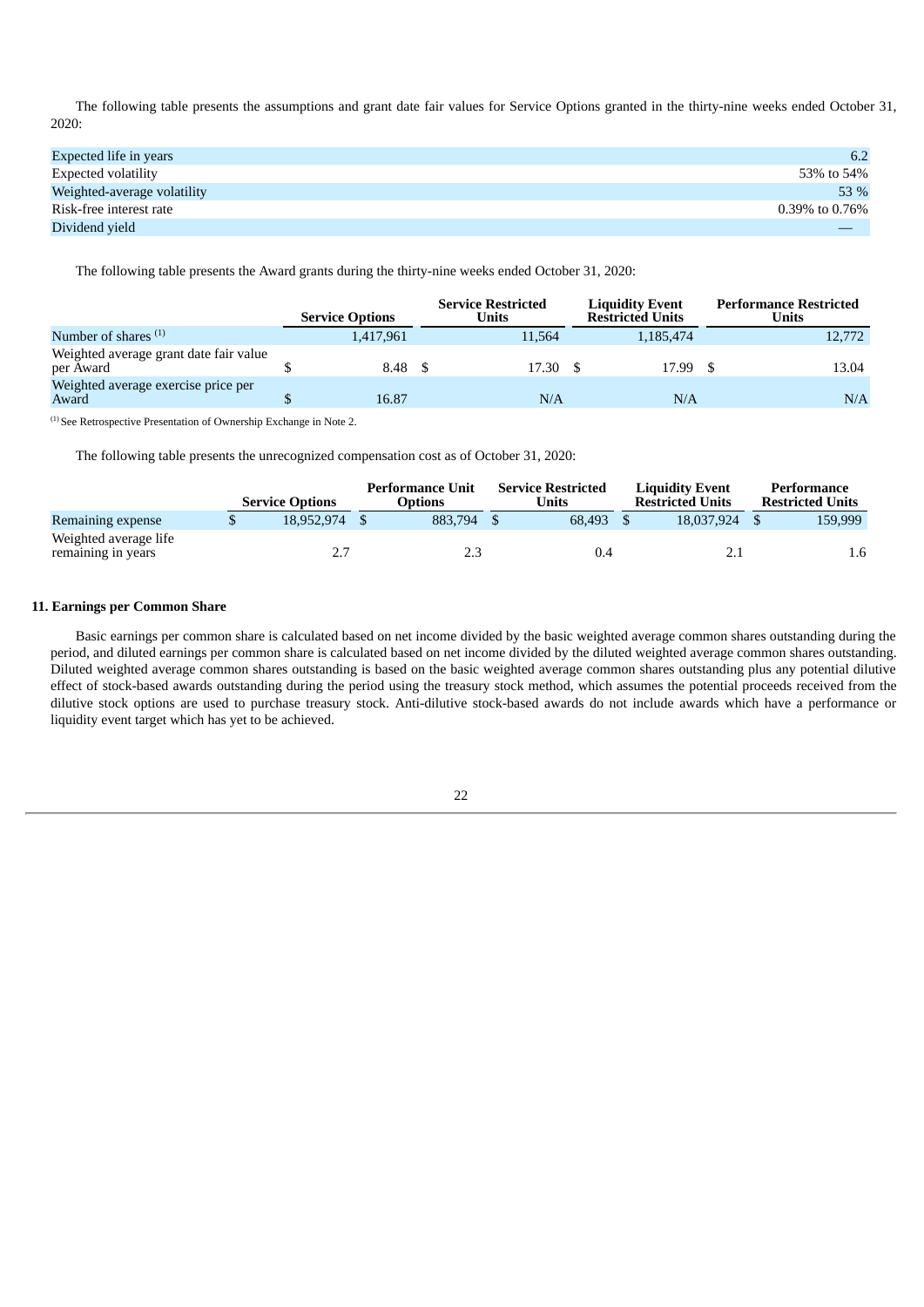Basic and diluted weighted average common shares outstanding and basic and diluted earnings per common share are calculated as follows (dollar and share amounts in thousands except per share amounts):

|                                                                                                                                               | <b>Thirteen Weeks Ended</b> |                         |              | <b>Thirty-Nine Weeks Ended</b> |               |                         |  |                         |
|-----------------------------------------------------------------------------------------------------------------------------------------------|-----------------------------|-------------------------|--------------|--------------------------------|---------------|-------------------------|--|-------------------------|
|                                                                                                                                               |                             | <b>October 31, 2020</b> |              | <b>November 2, 2019</b>        |               | <b>October 31, 2020</b> |  | <b>November 2, 2019</b> |
| Net income                                                                                                                                    |                             | 59,586                  | <sup>S</sup> | 28,552                         | <sup>\$</sup> | 217,242 \$              |  | 102,305                 |
| Weighted average common shares outstanding<br>- basic $(1)$                                                                                   |                             | 76,771                  |              | 72,484                         |               | 73,908                  |  | 72,480                  |
| Dilutive effect of Service Restricted Units<br>and Service Restricted Stock Units (1)                                                         |                             | 6                       |              | 6                              |               | 9                       |  | 9                       |
| Dilutive effect of Performance Restricted<br>Units, Liquidity Event Restricted Units and<br>Performance Restricted Stock Units <sup>(1)</sup> |                             | 1,423                   |              |                                |               | 991                     |  |                         |
| Dilutive effect of Service Options <sup>(1)</sup>                                                                                             |                             | 1,081                   |              | 1,271                          |               | 871                     |  | 824                     |
| Dilutive effect of Performance Unit<br>Options and Performance Stock Options <sup>(1)</sup>                                                   |                             | 1,433                   |              | 1,440                          |               | 1,392                   |  | 1,453                   |
| Weighted average common shares outstanding<br>- diluted $(1)$                                                                                 |                             | 80,714                  |              | 75,201                         |               | 77,171                  |  | 74,766                  |
| Earnings per common share - basic                                                                                                             | \$                          | $0.78$ \$               |              | 0.39 <sup>5</sup>              |               | $2.94 \quad $$          |  | 1.41                    |
| Earnings per common share - diluted                                                                                                           | \$                          | $0.74 \quad $$          |              | 0.38 <sup>5</sup>              |               | $2.82\quad$             |  | 1.37                    |
| Anti-dilutive stock-based awards excluded<br>from diluted calculation $(1)$                                                                   |                             | 4,460                   |              | 4,153                          |               | 1,648                   |  | 578                     |

 $<sup>(1)</sup>$  See Retrospective Presentation of Ownership Exchange in Note 2.</sup>

# **12. Income Taxes**

Prior to October 1, 2020, the Company, was treated as a flow through entity for U.S. federal income tax purposes and thus no federal income tax expense was recorded in our statements of income for periods prior to October 1, 2020. Our tax rate prior to October 1, 2020 was almost entirely the result of state income taxes. In connection with our IPO, as a result of the Reorganization Transactions (see Note 1) completed on October 1, 2020, as described further in the Prospectus, on and after October 1, 2020, the Company is treated as a U.S. corporation for U.S. federal, state, and local income tax purposes and accordingly, a provision for income taxes has been recorded for the anticipated tax consequences of our reported results of operations for federal, state and local income taxes since October 1, 2020.

As a result of the Reorganization Transactions, the Company recorded a net deferred tax liability position of \$144.2 million, which consisted of the Company's difference between the Company's financial statement carrying value and the outside tax basis in its NAHC membership units, immediately following the completion of the Reorganization Transactions, measured at the enacted federal and state income tax rates. Additionally, \$4.6 million in current tax liability was assumed by the Company as part of the Reorganization Transaction. The combined entry was recorded as a cumulative adjustment to additional paid-in capital for the year equal to \$148.8 million, as reflected in the statement of stockholders' equity.

The Coronavirus Aid, Relief, and Economic Security Act ("CARES Act") was enacted in the U.S. on March 27, 2020. We do not anticipate that the enactment of this legislation will significantly impact our full year effective tax rate in fiscal 2020.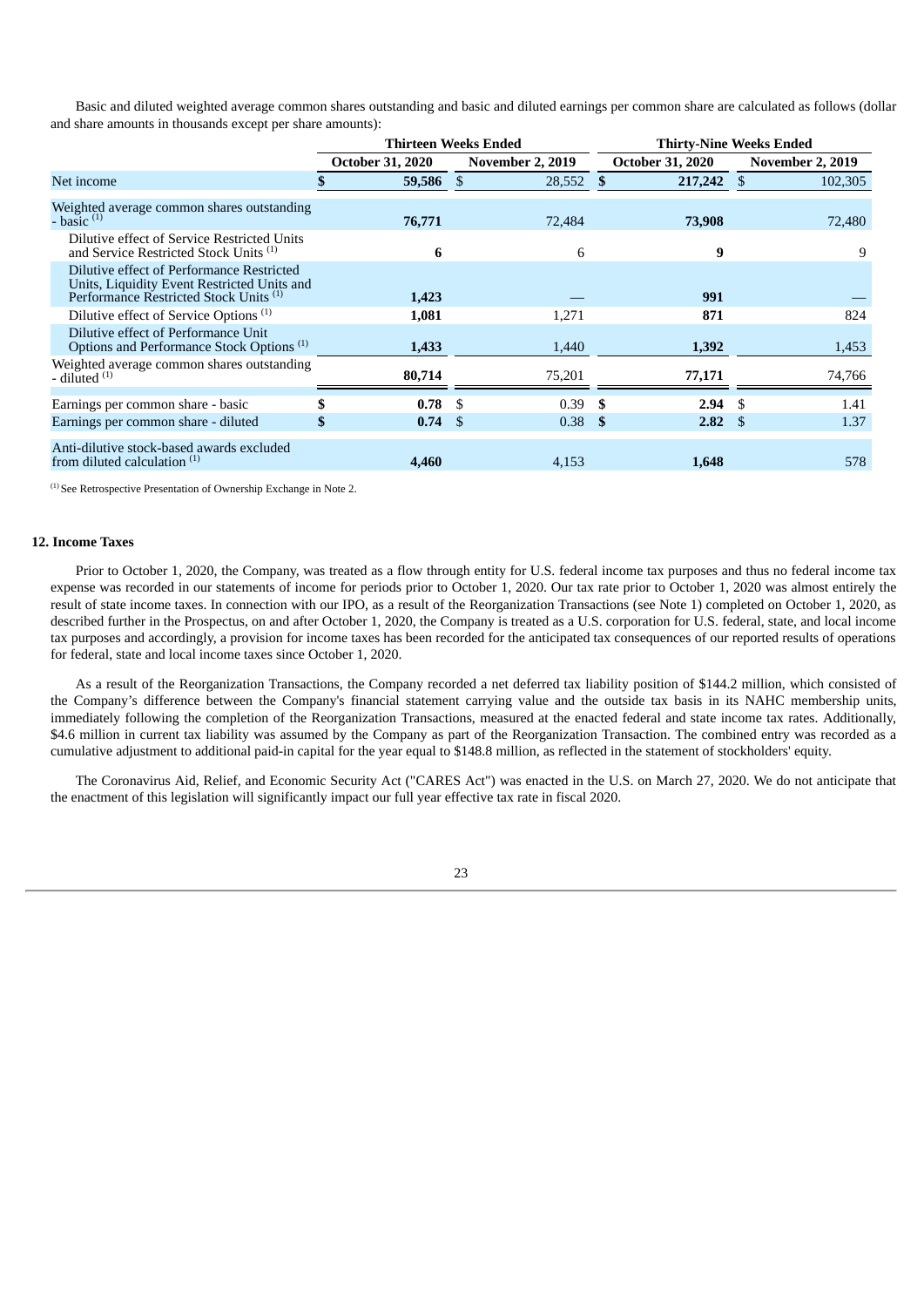The components of the income tax expense (benefit) are as follows (amounts in thousands):

|                                    |                         | <b>Thirteen Weeks Ended</b> | <b>Thirty-Nine Weeks Ended</b> |                         |  |
|------------------------------------|-------------------------|-----------------------------|--------------------------------|-------------------------|--|
|                                    | <b>October 31, 2020</b> | <b>November 2, 2019</b>     | <b>October 31, 2020</b>        | <b>November 2, 2019</b> |  |
| Current tax expense:               |                         |                             |                                |                         |  |
| Federal                            | 8,369 \$                |                             | - \$<br>8,369                  | - \$                    |  |
| <b>State</b>                       | 2,168                   | 575                         | 3,656                          | 2,135                   |  |
| Foreign                            | 9                       | 13                          | 39                             | 25                      |  |
| Total current tax expense          | 10,546                  | 588                         | 12,064                         | 2,160                   |  |
| Deferred tax expense:              |                         |                             |                                |                         |  |
| Federal                            | (10, 024)               |                             | (10, 024)                      |                         |  |
| <b>State</b>                       | (1,715)                 | (59)                        | (1,715)                        | (223)                   |  |
| Foreign                            |                         | (23)                        |                                | (23)                    |  |
| Total deferred tax benefit         | (11,739)                | (82)                        | (11,739)                       | (246)                   |  |
| <b>Total tax expense (benefit)</b> | (1,193)                 | 506                         | 325                            | 1,914                   |  |

A reconciliation of the statutory U.S. federal income tax rate to our effective income tax rate is as follows:

|                                                                   | <b>Thirteen Weeks Ended</b> |                         | <b>Thirty-Nine Weeks Ended</b> |                         |  |
|-------------------------------------------------------------------|-----------------------------|-------------------------|--------------------------------|-------------------------|--|
|                                                                   | <b>October 31, 2020</b>     | <b>November 2, 2019</b> | <b>October 31, 2020</b>        | <b>November 2, 2019</b> |  |
| Federal income tax at the statutory rate                          | 21.0%                       | 21.0 %                  | 21.0%                          | 21.0 %                  |  |
| State income tax, net of federal benefit                          | 0.8                         | 1.8                     | 0.9                            | 1.8                     |  |
| Effect of pre-IPO pass-through income<br>allocated to our members | (23.1)                      | (21.0)                  | (21.6)                         | (21.0)                  |  |
| Effect of permanent items                                         | (0.7)                       |                         | (0.2)                          | 0.0                     |  |
| Other, including foreign                                          | 0.0                         |                         | 0.0                            | 0.0                     |  |
| <b>Effective income tax rate</b>                                  | $(2.0)\%$                   | 1.8%                    | $0.1 \%$                       | 1.8%                    |  |

The effective tax rate for the periods reflected is less than the U.S. federal tax rate on corporations primarily as a result of the Company's status as a flow-through entity prior to October 1, 2020. The thirteen weeks and thirty-nine weeks ended October 31, 2020 includes one month of activity subject to U.S. federal and state income tax in addition to the historically reported Texas franchise tax as a result of the Reorganization Transactions. For complete annual periods on and after October 1, 2020, no portion of the Company's income remains flow-through to the prior members of NAHC and our estimated statutory federal and state income tax rates are between 24% and 25% before adjustments for permanent differences, valuation allowances and uncertain tax positions.

Components of deferred tax assets and liabilities consist of the following:

|                                    | <b>October 31, 2020</b> | <b>February 1, 2020</b> | <b>November 2, 2019</b> |  |
|------------------------------------|-------------------------|-------------------------|-------------------------|--|
| Deferred tax assets:               |                         |                         |                         |  |
| Other                              | 127                     | 220S<br>-S              | 764                     |  |
| Total deferred tax assets          | 127                     | 220                     | 764                     |  |
| <b>Deferred tax liabilities:</b>   |                         |                         |                         |  |
| Investment in NAHC                 | (132, 828)              |                         |                         |  |
| Total deferred tax liabilities     | (132, 828)              |                         |                         |  |
| Net deferred tax asset (liability) | (132,701)               | 220                     | 764                     |  |

24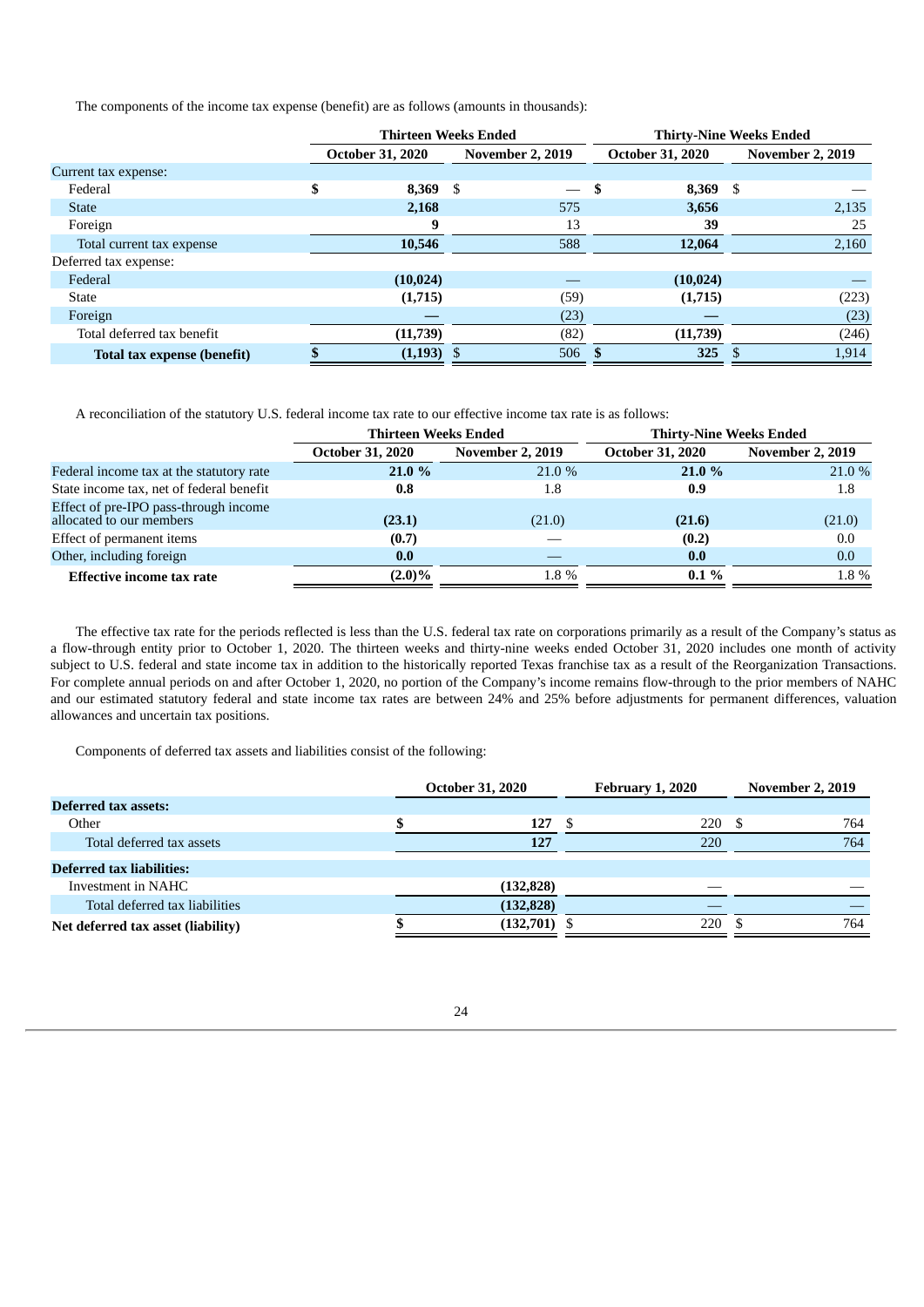The Reorganization Transactions (see Note 1) resulted in our ownership of 100% of NAHC which continues to operate as a tax partnership. The deferred tax liability as of October 31, 2020 reflects the excess of financial statement carrying value over our tax basis in NAHC membership units measured using the federal income tax rate of 21% and our weighted average state income tax rate equal to approximately 3.8% net of federal tax benefit. For the periods ended February 1, 2020 and November 2, 2019, the net deferred tax asset is included in other noncurrent assets.

Management evaluates the realizability of deferred tax assets and the need for valuation allowances annually. As of October 31, 2020, based on current facts and circumstances, management believes that it is more likely than not the Company will realize benefit for its gross deferred tax assets.

As of October 31, 2020, we had no unrecognized tax benefits and we do not anticipate that unrecognized tax benefits will significantly increase or decrease over the next twelve months. The Company files a consolidated federal income tax return and files tax returns in various state and local jurisdictions. The statute of limitations is open for federal and state tax audits for the tax fiscal years ending 2018 through 2020, and 2017 through 2020, respectively.

#### **13. Related Party Transactions**

#### *Monitoring Agreement*

On August 3, 2011 (the "Effective Date"), we entered into a monitoring agreement (the "Monitoring Agreement"), with Kohlberg Kravis Roberts & Co. L.P. (the "Adviser") pursuant to which the Adviser provides advisory, consulting and financial services to us. In accordance with the terms of the Monitoring Agreement, we pay an aggregate annual advisory fee which increases by 5.0% annually on each anniversary of the Effective Date. The Adviser may also charge us a customary fee for services rendered in connection with securing, structuring and negotiating equity and debt financings by us. Additionally, we are required to reimburse the Adviser for any out-of-pocket expenses in connection with these services. The Monitoring Agreement continues in effect from year-to-year, unless amended or terminated by the Adviser and us.

Upon the completion of the IPO, in the third quarter of 2020 the Monitoring Agreement terminated and we accrued the final termination fee of \$12.3 million. The termination fee is equal to the net present value of the advisory fees that would have been paid from the termination date through the twelfth anniversary of the Effective Date of the Monitoring Agreement. We recognized advisory fees related to the Monitoring Agreement, including reimbursement of expenses and the termination fee, of approximately \$13.0 million and \$14.8 million in each of the thirteen and thirty-nine weeks ended October 31, 2020, respectively, and \$0.9 million and \$2.7 million in each of the thirteen and thirty-nine weeks ended November 2, 2019, respectively. These expenses are included in selling, general and administrative expenses in the statements of income.

#### *Other Related Party Transactions*

We paid \$2.7 million to KCM for underwriting services in connection with the IPO.

KKR has ownership interests in a broad range of portfolio companies and we may enter into commercial transactions for goods or services in the ordinary course of business with these companies. We do not believe such transactions are material to our business.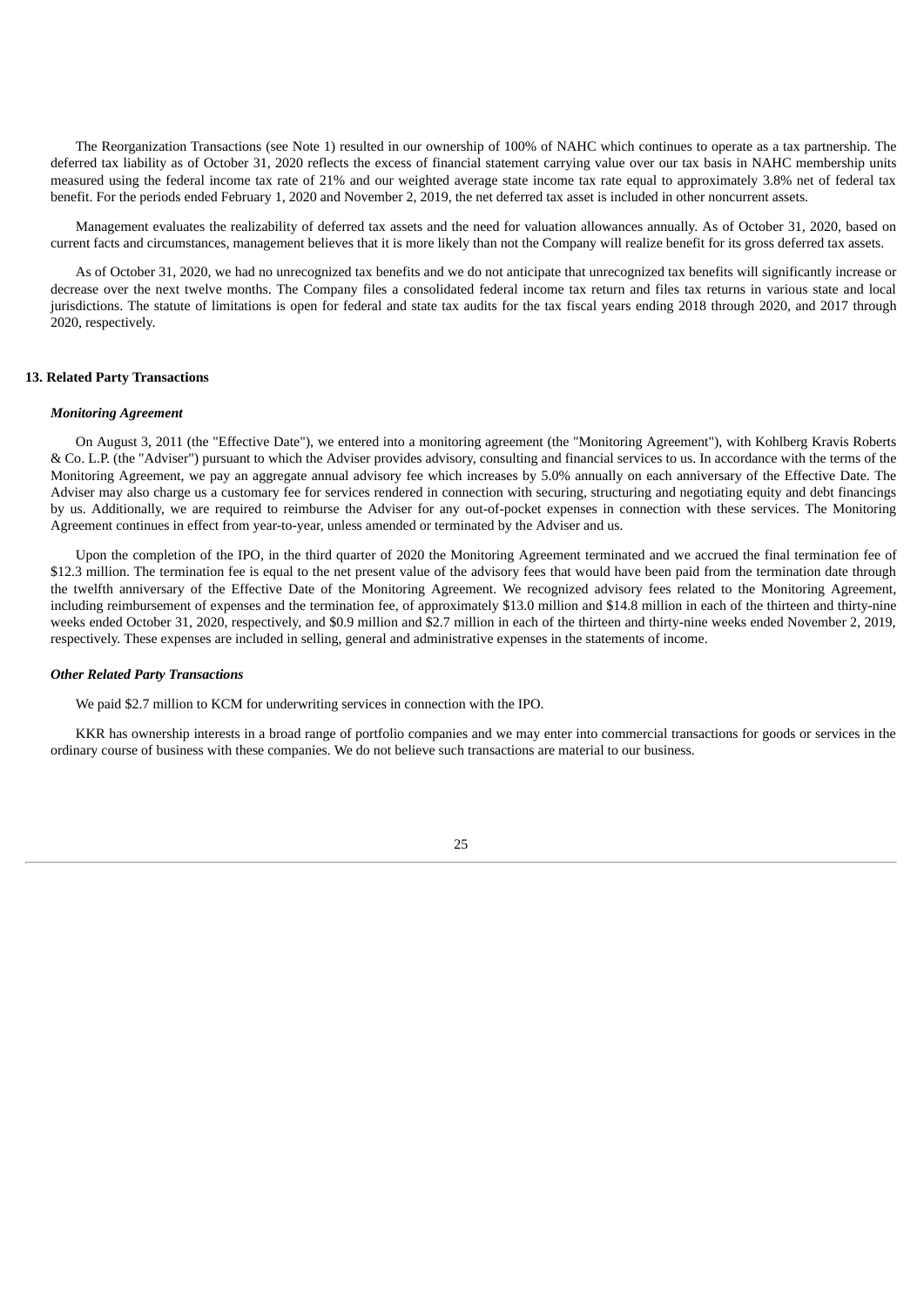#### *Investments in Managers*

There were no investments in Managers for the thirteen and thirty-nine weeks ended October 31, 2020. During the thirteen and thirty-nine weeks ended November 2, 2019, an executive of the Company purchased Redeemable Membership Units in Managers for approximately \$0.1 million in cash. The cash consideration paid for the Redeemable Membership Units was concurrently contributed to NAHC by Managers in exchange for a number of NAHC Membership Units equal to the number of Redeemable Membership Units purchased.

There were no equity repurchases from Managers for the thirteen weeks ended October 31, 2020. During the thirty-nine weeks ended October 31, 2020, Managers repurchased at fair market value approximately \$37.0 thousand of Redeemable Membership Units from a director of the Company for cash. During the thirteen and thirty-nine weeks ended November 2, 2019, Managers repurchased at fair market value approximately \$0.5 million of Redeemable Membership Units from a director and an executive of the Company for cash. NAHC concurrently repurchased from Managers for cash, at fair market value, a number of NAHC membership units equal to the number of Redeemable Membership Units repurchased from the director and executive.

#### *Notes Receivable from Member and Distribution*

Under NAHC's LLC agreement, certain members may require the Company to provide a tax loan on their behalf under certain circumstances. On April 10, 2019, the Company loaned \$4.0 million with a note receivable issued to a member. The note receivable bears semi-annual compounding interest at 2.5% per annum with outstanding principal and interest due on April 10, 2022. This note receivable was recorded in other non-current assets on the balance sheet.

On April 5, 2018, the Company loaned \$4.1 million with a note receivable issued to a member. The note receivable bears semi-annual compounding interest at 2.1%, with outstanding principal and interest due April 5, 2021. This note receivable was recorded in prepaid expenses and other current assets on the balance sheet.

On August 28, 2020, the Company made a distribution to its members of record as of August 25, 2020, of \$257.0 million (see Note 10). Of the \$257.0 million, \$8.5 million was used to offset and satisfy the remaining balances of the notes receivable and related interest receivable from a member.

#### **14. Commitments and Contingencies**

#### *Technology Related Commitments and Other*

As of October 31, 2020, we have obligations under technology related contractual commitments as well as other commitments, such as construction commitments, in the amount of \$15.2 million. Of such commitments, approximately \$12.7 million is payable in the next 12 months.

#### *Commitments Related to Monitoring Agreement*

As of October 31, 2020, we have obligations under the Monitoring Agreement, which include the termination fee upon completion of the IPO, in the amount of \$13.3 million, of which \$13.3 million is payable in the next 12 months (see Note 13).

#### *Financial Guarantees*

During the normal course of business, we enter into contracts that contain a variety of representations and warranties and provide general indemnifications. The maximum exposure under these arrangements is unknown as this would involve future claims that may be made against us that have not yet occurred. However, based on experience, we believe the risk of loss to be remote.

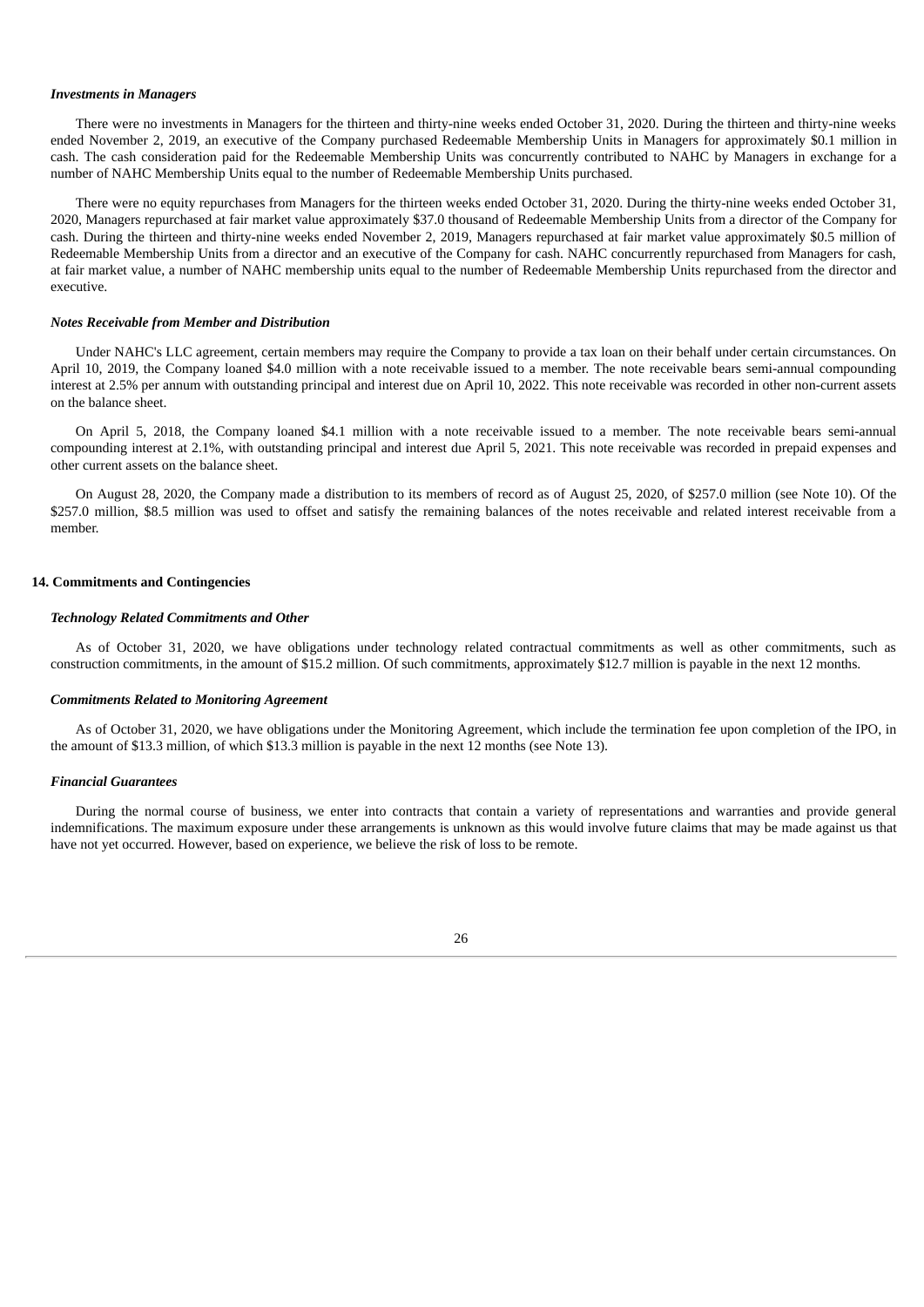#### *Legal Proceedings*

We are a defendant or co-defendant in lawsuits, claims and demands brought by various parties relating to matters normally incident to our business. No individual case, or group of cases presenting substantially similar issues of law or fact, is expected to have a material effect on the manner in which we conduct our business or on our results of operations, financial position or liquidity. The majority of these cases are alleging product, premises, employment and/or commercial liability. Reserves have been established that we believe to be adequate based on our current evaluations and experience in these types of claim situations; however, the ultimate outcome of these cases cannot be determined at this time. We believe, taking into consideration our indemnities, insurance and reserves, the ultimate resolution of these matters will not have a material impact on our financial position, results of operations or cash flows.

#### *Sponsorship Agreement and Intellectual Property Commitments*

We periodically enter into sponsorship agreements generally with professional sports teams, associations, events, networks, or individual professional players and collegiate athletic programs in exchange for marketing and advertising promotions. We also enter into intellectual property agreements whereby the Company receives the right to use third-party owned trademarks typically in exchange for royalties on sales. These agreements typically contain a one to three-year term and contractual payment amounts required to be paid by the Company. As of October 31, 2020, we have \$12.8 million in related commitments through 2027, of which \$7.4 million is payable in the next 12 months.

#### **15. Subsequent Events**

Our management evaluated events or transactions that occurred after October 31, 2020, through December 10, 2020, the issuance date of the financial statements, and identified the following matters to report:

#### *IPO Over-Allotment Exercise*

On November 3, 2020, the Company issued and sold an additional 1,807,495 shares of the Company's common stock, par value \$0.01 per share, for cash consideration of \$12.22 per share (representing an initial public offering price of \$13.00 per share, net of underwriting discounts) to the IPO underwriters, resulting in approximately \$22.1 million in proceeds net of underwriting discounts, which included \$0.3 million paid to KCM for underwriting services, pursuant to the partial exercise by the underwriters of their option to purchase up to 2,343,750 additional shares to cover overallotments in connection with the IPO. The option has expired with respect to the remaining shares. Upon completion of the over-allotment exercise, affiliates of KKR held a 68.5% ownership interest in the Company.

#### *Debt Refinancing*

On November 6, 2020, the Company issued the 2020 Notes (as defined below), entered the 2020 Term Loan Facility (as defined below), and entered into the 2020 ABL Amendment (as defined below). The Company used the net proceeds from the 2020 Notes and the net proceeds from the 2020 Term Loan Facility, together with cash on hand, to repay in full outstanding borrowings under its then-existing term loan, in the amount of \$1,431.4 million. We paid KCM approximately \$2.5 million with respect to the debt refinancing transactions.

### *2020 Notes*

On November 6, 2020, Academy, Ltd. issued \$400.0 million of 6.00% senior secured notes which are due November 15, 2027 (the "2020 Notes"), pursuant to an indenture, dated as of November 6, 2020 (the "Indenture"), by and among Academy, Ltd. the Guarantors (as defined below) and The Bank of New York Mellon Trust Company, N.A., as trustee and collateral agent (in such capacity, the "Notes Collateral Agent"). The 2020 Notes were sold in the United States to persons reasonably believed to be "qualified institutional buyers" pursuant to Rule 144A under the Securities Act of 1933, as amended (the "Securities Act"), and outside the United States to non-U.S. persons pursuant to Regulation S under the Securities Act.

The 2020 Notes will be fully and unconditionally guaranteed on a senior secured basis by each of NAHC, Associated Investors L.L.C. and Academy Managing Co., L.L.C., each a direct or indirect, wholly-owned subsidiary of the Company (collectively, the "Guarantors"), and each of Academy, Ltd.'s future wholly-owned domestic restricted subsidiaries, to the extent such subsidiary guarantees Academy, Ltd.'s senior secured credit facilities or certain capital markets debt.

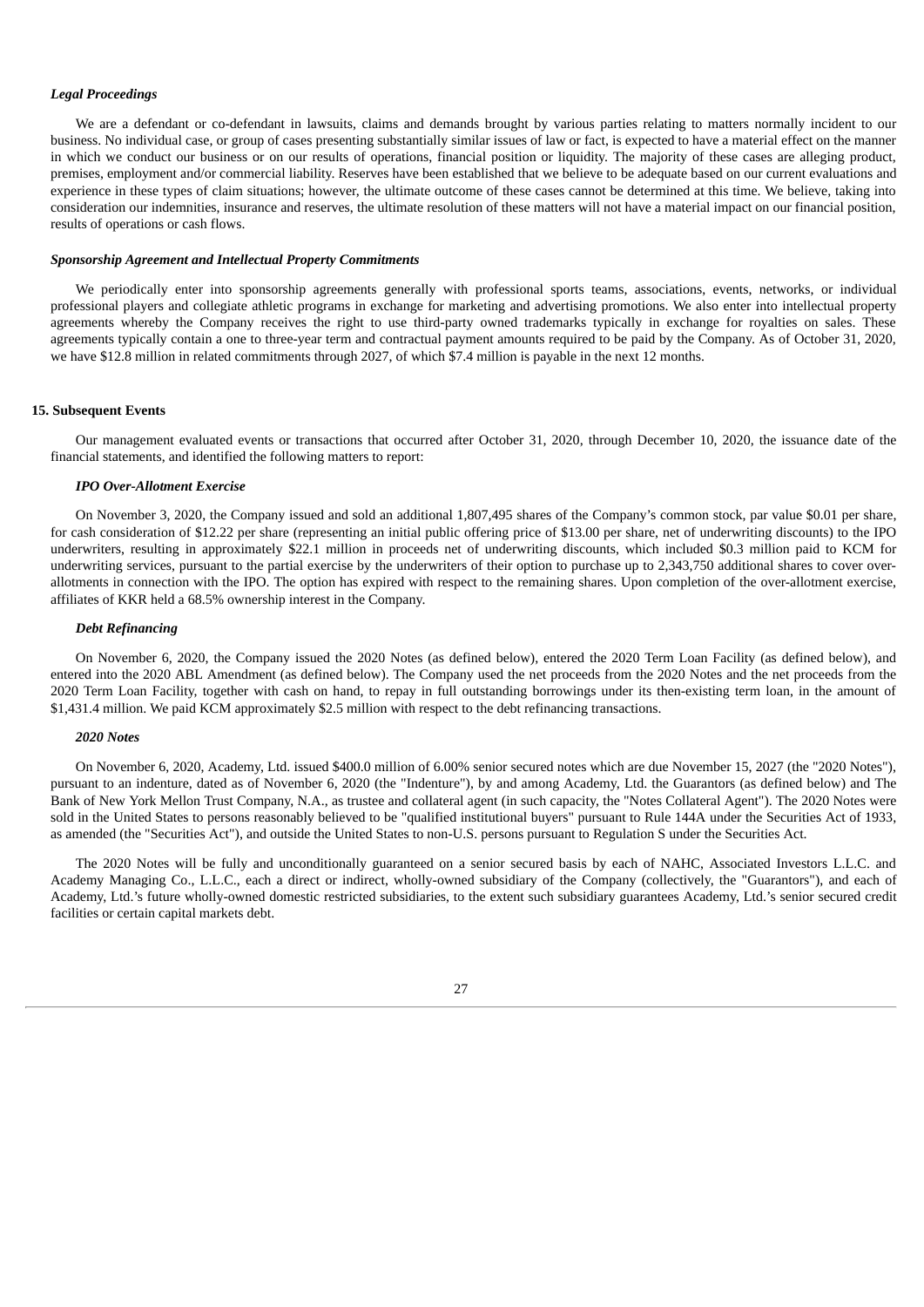In order to secure the 2020 Notes and the guarantees, Academy, Ltd. and the Guarantors entered into certain security documents with the Notes Collateral Agent, including a security agreement and a pledge agreement, each dated as of November 6, 2020. The 2020 Notes and the guarantees will be secured by (i) a first-priority lien on all of Academy, Ltd.'s and the Guarantors' personal property that secure the 2020 Term Loan Facility on a firstpriority basis and (ii) a second-priority lien on Academy, Ltd.'s and the Guarantors' personal property consisting of accounts and all other rights to payment, inventory, tax refunds, cash, deposit accounts, securities and commodities accounts, and documents and supporting obligations, securing the 2020 ABL Facility (as defined below) on a first-priority basis and the 2020 Term Loan Facility on a second-priority basis (the "ABL Priority Collateral"). On November 6, 2020, (i) Academy Ltd.'s, the Guarantors party thereto, the Notes Collateral Agent, the Term Loan Agent (as defined below) and the several other parties named therein entered into a first lien intercreditor agreement as to the relative priorities of their respective security interests in the assets securing the 2020 Notes and the 2020 Term Loan Facility and certain other matters relating to the administration of security interests and (ii) the Notes Collateral Agent, the Term Loan Agent and the ABL Agent (as defined below) entered into a lien sharing and priority confirmation joinder to the ABL Intercreditor Agreement, dated as of July 2, 2015, as to the relative priorities of their respective security interests in the assets securing the 2020 Notes, the 2020 Term Loan Facility and the 2020 ABL Facility and certain other matters relating to the administration of security interests.

The 2020 Notes will mature on November 15, 2027. The 2020 Notes will pay interest semi-annually in arrears in cash on May 15 and November 15 of each year at a rate of 6.00% per year, commencing on May 15, 2021.

On or after November 15, 2023, Academy, Ltd. may, at its option and on one or more occasions, redeem all or a part of the 2020 Notes at the redemption prices set forth in the Indenture, plus accrued and unpaid interest, if any, to, but excluding, the applicable redemption date. At any time prior to November 15, 2023, Academy, Ltd. may, at its option and on one or more occasions, redeem all or part of the 2020 Notes at a redemption price equal to 100% of the principal amount of the 2020 Notes to be redeemed, plus accrued and unpaid interest, if any, to, but excluding, the applicable redemption date, plus a "make-whole" premium as described in the Indenture. In addition, at any time prior to November 15, 2023, Academy, Ltd. may, at its option and on one or more occasions, redeem up to 40% of the aggregate principal amount of the 2020 Notes at a redemption price equal to 106.00% of the aggregate principal amount thereof, with an amount equal to or less than the net cash proceeds from one or more equity offerings to the extent such net cash proceeds are received by or contributed to Academy, Ltd., plus accrued and unpaid interest, if any, to, but excluding, the applicable redemption date.

Upon the occurrence of certain events constituting a Change of Control (as defined in the Indenture), Academy, Ltd. will be required to make an offer to repurchase all of the 2020 Notes at a price equal to 101% of the principal amount thereof, plus accrued and unpaid interest, if any, to, but excluding, the repurchase date.

The Indenture contains certain covenants that limit the ability of Academy, Ltd. and its restricted subsidiaries to, among other things, (i) incur or guarantee additional indebtedness or issue disqualified stock and preferred stock; (ii) incur liens on assets; (iii) pay dividends or make other distributions in respect of, or repurchase or redeem, their capital stock; (iv) prepay, redeem or repurchase certain debt; (v) make certain loans, investments or other restricted payments; (vi) engage in certain transactions with affiliates; (vii) enter into agreements restricting certain subsidiaries' ability to pay dividends; and (viii) sell or transfer certain assets or merge or consolidate, in each case subject to certain exceptions and qualifications set forth in the Indenture.

The Indenture provides for events of default which include (subject in certain cases to customary grace and cure periods), among others, nonpayment of principal or interest, breach of other agreements in respect of the 2020 Notes, acceleration of certain other indebtedness, failure to pay certain final judgments, failure of certain guarantees to be enforceable, failure to perfect certain collateral securing the 2020 Notes and certain events of bankruptcy or insolvency, which events of default, if any occur, would permit or require the principal, premium, if any, interest and any other monetary obligations on all the then-outstanding 2020 Notes to be due and payable immediately.

#### *2020 Term Loan Facility*

On November 6, 2020, Academy, Ltd., as borrower, and the Guarantors, as guarantors, entered into the Second Amended and Restated Credit Agreement (the "2020 Term Loan Agreement"), with Credit Suisse AG, Cayman Island Branch ("Credit Suisse"), as the administrative agent and collateral agent (the "Term Loan Agent"), the several lenders from time to time parties thereto and the several other parties named therein, which established a new \$400.0 million first lien term loan facility.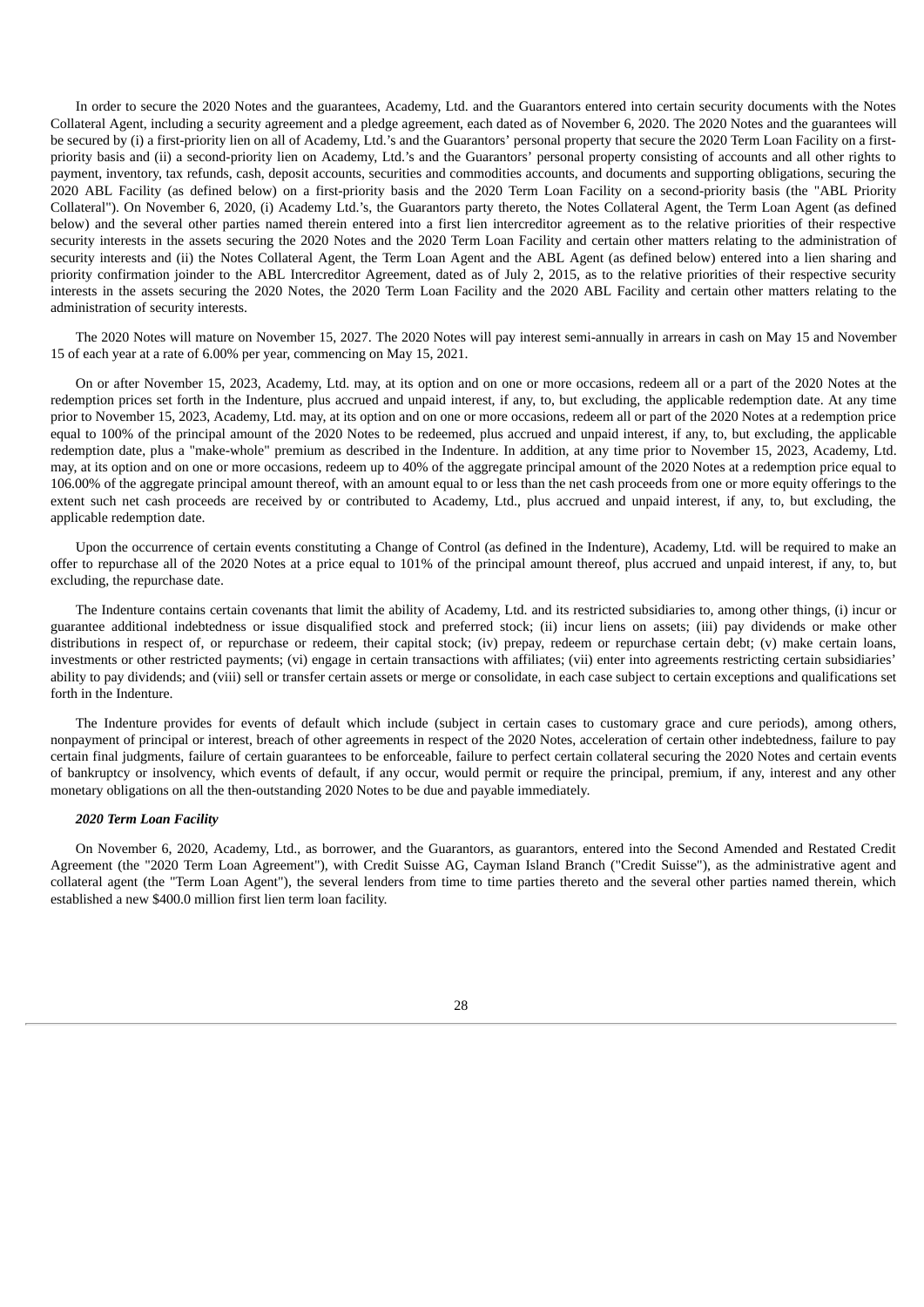The 2020 Term Loan Facility will mature on November 6, 2027. The 2020 Term Loan Facility bears interest, at Academy, Ltd.'s election, at either (1) LIBOR rate with a floor of 0.75%, plus a margin of 5.00%, or (2) a base rate equal to the highest of (a) the federal funds rate plus 0.50%, (b) Credit Suisse's "prime rate", or (c) the one-month LIBOR rate plus 1.00%, plus a margin of 4.00%. Quarterly principal payments of approximately \$1.0 million are required through September 30, 2027, with the balance due in full on the maturity date of November 6, 2027. The terms and conditions of the 2020 Term Loan Facility also require that outstanding loans under the 2020 Term Loan Facility are prepaid under certain circumstances.

The 2020 Term Loan Facility will be guaranteed by the Guarantors on a senior secured basis. All obligations under the 2020 Term Loan Facility and the guarantees of those obligations will be secured by (i) a second-priority security interest in the ABL Priority Collateral and (ii) a first-priority security interest in, and mortgages on, substantially all present and after acquired tangible and intangible assets of Academy, Ltd. and the Guarantors and a first-priority pledge of 100% of the capital stock of Academy, Ltd. and its domestic subsidiaries and 66% of the voting capital stock of each of Academy, Ltd.'s foreign subsidiaries, if any, that are directly owned by Academy, Ltd. or a future U.S. guarantor, if any.

The 2020 Term Loan Agreement contains certain covenants that limit the ability of Academy, Ltd. and its restricted subsidiaries to, among other things, (i) incur or guarantee additional indebtedness or issue disqualified stock and preferred stock; (ii) incur liens on assets; (iii) pay dividends or make other distributions in respect of, or repurchase or redeem, their capital stock; (iv) prepay, redeem or repurchase certain debt; (v) make certain loans, investments or other restricted payments; (vi) engage in certain transactions with affiliates; (vii) enter into agreements restricting certain subsidiaries' ability to pay dividends; (viii) sell or transfer certain assets or merge or consolidate and (ix) amend material documents, in each case subject to certain exceptions and qualifications set forth in the 2020 Term Loan Agreement.

The 2020 Term Loan Agreement contains customary events of default including, but not limited to, failure to pay principal or interest, breaches of representations and warranties, violations of affirmative or negative covenants, cross-defaults to other material indebtedness, a bankruptcy or similar proceeding, rendering of certain monetary judgments, invalidity of collateral documents and changes of control.

#### *2020 ABL Facility*

<span id="page-28-0"></span>On November 6, 2020, Academy, Ltd., as borrower, and the Guarantors, as guarantors, entered into an amendment (the "2020 ABL Amendment") to the First Amended and Restated ABL Credit Agreement, dated as of July 2, 2015, with JPMorgan Chase Bank, N.A. as the administrative agent and collateral agent, letter of credit issuer and swingline lender (the "ABL Agent") and the several lenders party thereto, which ABL Amendment, among other things, extended the maturity of Academy, Ltd.'s asset-based revolving credit facility thereunder (the "2020 ABL Facility") to November 6, 2025.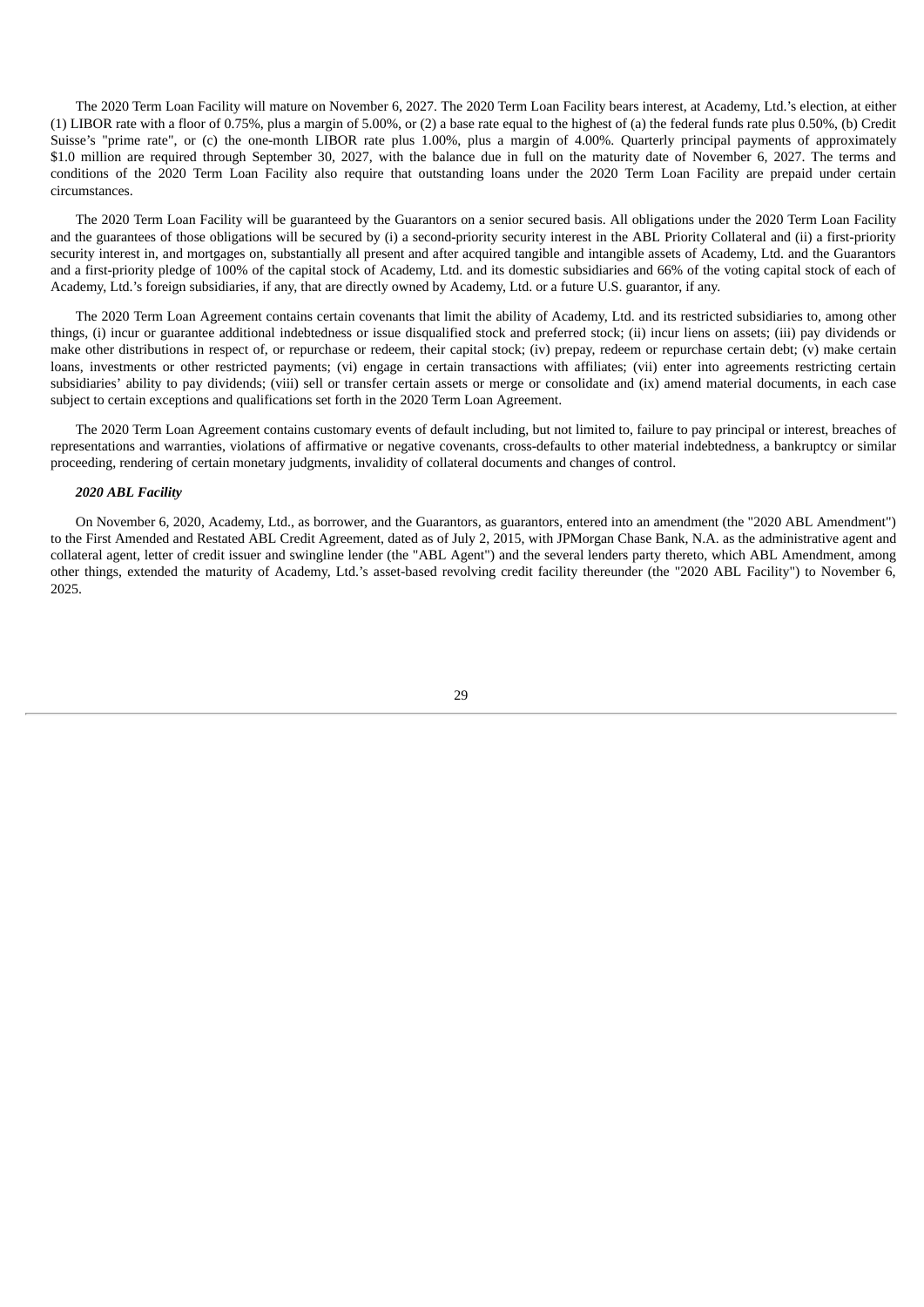## **ITEM 2. MANAGEMENT'S DISCUSSION AND ANALYSIS OF FINANCIAL CONDITION AND RESULTS OF OPERATIONS**

#### **Cautionary Statement Regarding Forward-looking Statements**

This Quarterly Report on Form 10-Q (this "Quarterly Report") includes forward-looking statements within the meaning of Section 27A of the Securities Act of 1933, as amended (the "Securities Act"), and Section 21E of the Securities Exchange Act of 1934, as amended (the "Exchange Act"), which are subject to the "safe harbor" created by those sections. Forward-looking statements include all statements that are not historical facts, including statements reflecting our current views with respect to, among other things, our operations and financial performance. These forward-looking statements are included throughout this Quarterly Report, including this "Management's Discussion and Analysis of Financial Condition and Results of Operations" and in the section entitled "Risk Factors," and relate to matters such as our industry, business strategy, goals and expectations concerning our market position, future operations, margins, profitability, capital expenditures, liquidity and capital resources and other financial and operating information. We have used the words "anticipate," "assume," "believe," "continue," "could," "estimate," "expect," "intend," "may," "plan," "potential," "predict," "project," "future," "will," "seek," "foreseeable," the negative version of these words or similar terms and phrases to identify forward-looking statements in this Quarterly Report.

The forward-looking statements contained in this Quarterly Report are based on management's current expectations and are not guarantees of future performance. The forward-looking statements are subject to various risks, uncertainties, assumptions or changes in circumstances that are difficult to predict or quantify. Our expectations, beliefs, and projections are expressed in good faith and we believe there is a reasonable basis for them. However, there can be no assurance that management's expectations, beliefs and projections will result or be achieved. Actual results may differ materially from these expectations due to changes in global, regional or local economic, business, competitive, market, regulatory and other factors, many of which are beyond our control. We believe that these factors include but are not limited to those described under "Risk Factors" in the Company's final prospectus dated October 1, 2020 (the "Prospectus"), as filed with the Securities and Exchange Commission (the "SEC") on October 2, 2020 pursuant to Rule 424(b)(4) under the Securities Act, and in this Quarterly Report, as such risk factors may be updated from time to time in our periodic filings with the SEC, and are accessible on the SEC's website at www.sec.gov, and also include the following:

- overall decline in the health of the economy and consumer discretionary spending;
- our ability to predict or effectively react to changes in consumer tastes and preferences, to acquire and sell brand name merchandise at competitive prices and/or to manage our inventory balances;
- intense competition in the sporting goods and outdoor recreation retail industries;
- the impact of COVID-19 on our business and financial results;
- our ability to safeguard sensitive or confidential data relating to us and our customers, team members and vendors;
- risks associated with our reliance on internationally manufactured merchandise;
- our ability to comply with laws and regulations affecting our business, including those relating to the sale, manufacture and import of consumer products;
- claims, demands and lawsuits to which we are, and may in the future, be subject and the risk that our insurance or indemnities coverage may not be sufficient;
- harm to our reputation;
- our ability to operate, update or implement our information technology systems;
- risks associated with disruptions in our supply chain and losses of merchandise purchasing incentives;
- any failure of our third-party vendors of outsourced business services and solutions;
- our ability to successfully continue our store growth plans or manage our growth effectively, or any failure of our new stores to generate sales and/or achieve profitability;
- risks associated with our e-commerce business;
- risks related to our owned brand merchandise;
- any disruption in the operation of our distribution centers;
- quarterly and seasonal fluctuations in our operating results;
- the occurrence of severe weather events, catastrophic health events, natural or man-made disasters, social and political conditions or civil unrest;
- our ability to protect our intellectual property and avoid the infringement of third-party intellectual property rights;
- our dependence on our ability to meet our labor needs;
- 30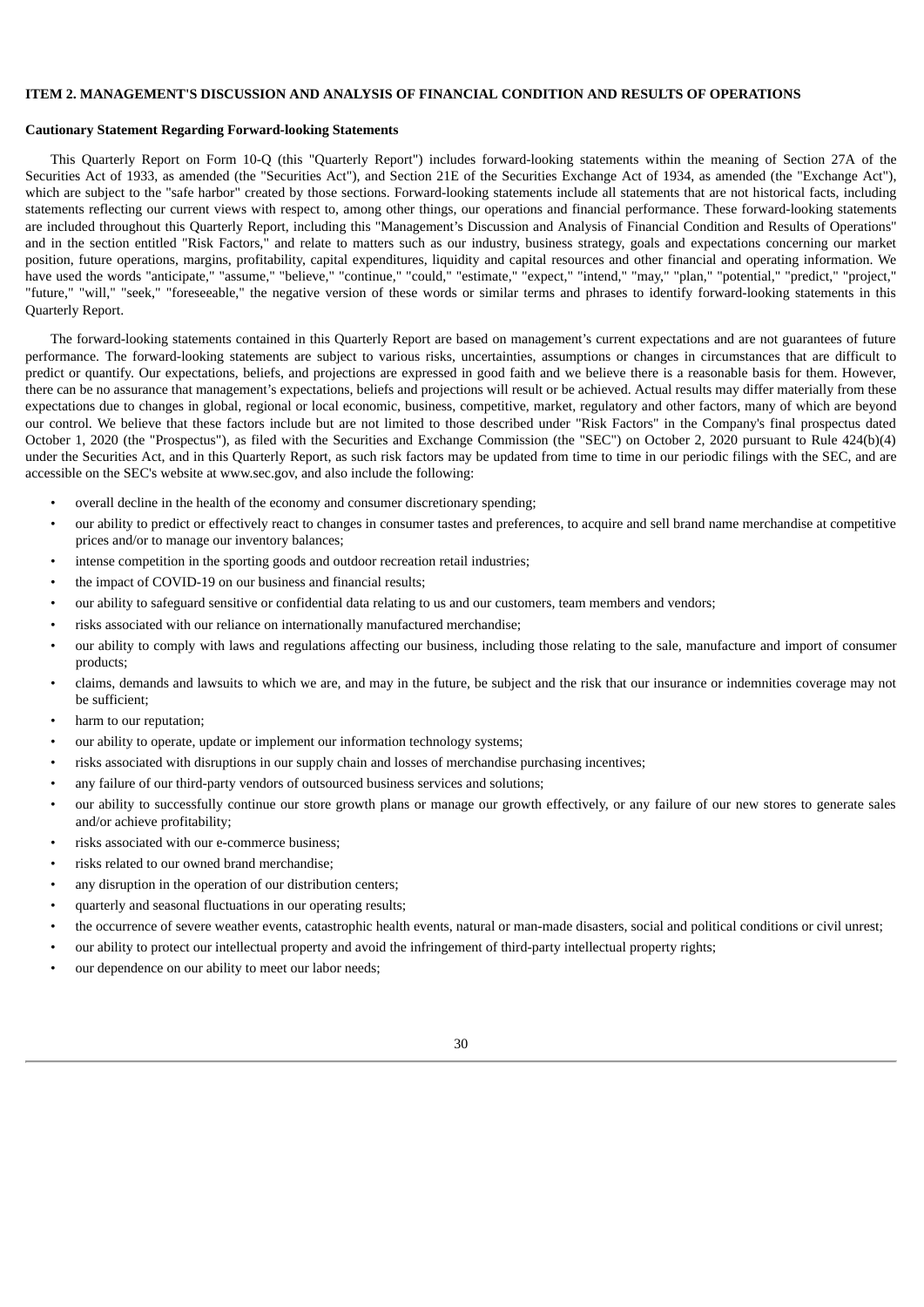- the geographic concentration of our stores;
- fluctuations in merchandise costs and availability;
- our ability to manage the growth of our business;
- our ability to retain key executives;
- our ability to successfully pursue strategic acquisitions and integrate acquired businesses;
- payment-related risks;
- the effectiveness of our marketing and advertising programs;
- our substantial indebtedness; and
- our sponsor (affiliates of Kohlberg Kravis Roberts & Co. L.P. ("KKR")) controls us and their interests may conflict with ours or yours in the future.

These factors should not be construed as exhaustive and should be read in conjunction with the other cautionary statements that are included in this Quarterly Report. Should one or more of these risks or uncertainties materialize, or should any of our assumptions prove incorrect, our actual results may vary in material respects from those projected in these forward-looking statements.

Any forward-looking statement made by us in this Quarterly Report speaks only as of the date of this Quarterly Report and are expressly qualified in their entirety by the cautionary statements included in this Quarterly Report. Factors or events that could cause our actual results to differ may emerge from time to time, and it is not possible for us to predict all of them. We may not actually achieve the plans, intentions or expectations disclosed in our forwardlooking statements and you should not place undue reliance on our forward-looking statements. Our forward-looking statements do not reflect the potential impact of any future acquisitions, mergers, dispositions, joint ventures, investments or other strategic transactions we may make. We undertake no obligation to publicly update or review any forward-looking statement, whether as a result of new information, future developments or otherwise, except as may be required by any applicable securities laws.

All references to "Academy," "Academy Sports + Outdoors," "we," "us," "our" or the "Company" in this Quarterly Report refer to (1) prior to October 1, 2020, New Academy Holding Company, LLC, a Delaware limited liability company and the prior parent holding company for our operations, and its consolidated subsidiaries; and (2) on and after October 1, 2020, Academy Sports and Outdoors, Inc., a Delaware corporation and the current parent holding company of our operations, and its consolidated subsidiaries.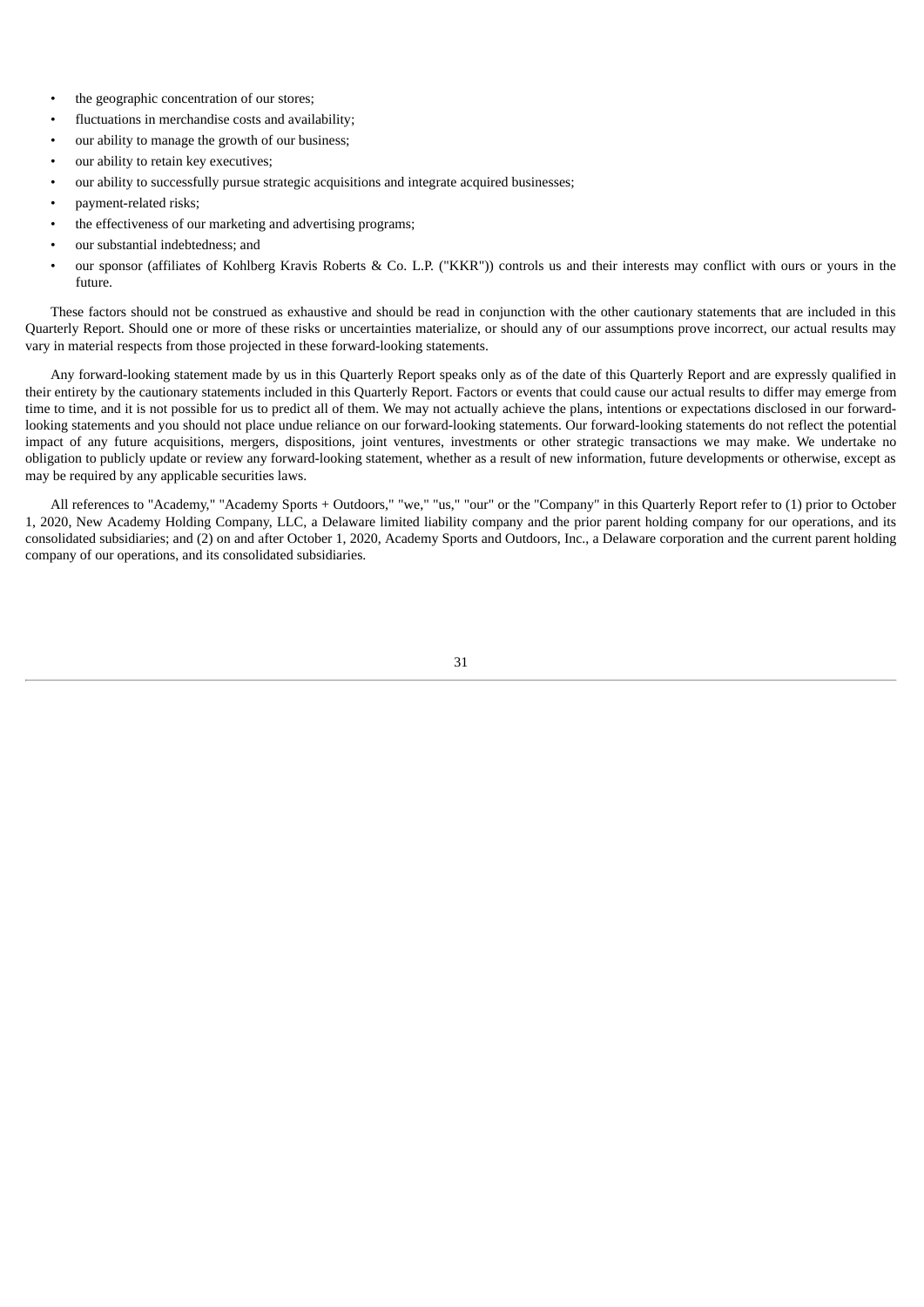The following discussion and analysis of our financial condition and results of operations should be read together with our unaudited financial statements and related notes included elsewhere in this Quarterly Report for the thirteen and thirty-nine weeks ended October 31, 2020 and our audited financial statements for the fiscal year ended February 1, 2020 and the section entitled "Management's Discussion and Analysis of Financial Condition *and Results of Operations" included in the Prospectus.*

This discussion contains forward-looking statements that involve risks and uncertainties. See the section of this Quarterly Report entitled "Cautionary Statement Regarding Forward-Looking Statements." When reviewing the discussion below, you should keep in mind the substantial risks and uncertainties that characterize our business. Known material factors that could affect our financial performance and actual results, and could cause actual results to differ materially from those expressed or implied in any forward-looking statements included in this discussion or otherwise made by our management, are *described in the "Risk Factors" sections of the Prospectus and this Quarterly Report.*

Any reference in this Quarterly Report to "year" or any year in particular refers to our fiscal year, which represents the fifty-two or fifty-three week period ending on the Saturday closest to January 31. Any reference in this Quarterly Report to the "current quarter", "2020 third quarter" or similar reference refers to the thirteen week period ended October 31, 2020, and any reference in this Quarterly Report to the "prior year quarter", "2019 third quarter" or similar reference refers to the thirteen week period ended November 2, 2019. Any reference in this Quarterly Report to "current year-to-date", "year-to-date 2020" or similar reference represents the thirty-nine week period ended October 31, 2020, and any reference in this Quarterly Report to "prior year-to-date", "year-to-date 2019" or similar reference represents the thirty-nine week period ended November 2, 2019. Unless otherwise specified, *all comparisons regarding the current quarter 2020 are made to the corresponding quarter of 2019.*

All statements in this Quarterly Report concerning our current and planned operations are modified by reference to our discussion of recent developments related to the COVID-19 pandemic, and our ability to carry out our current and planned operations are dependent on further developments *associated with the COVID-19 pandemic.*

## **Overview**

We are one of the leading full-line sporting goods and outdoor recreation retailers in the United States. Our mission is to provide "Fun for All" and fulfill this mission with a localized merchandising strategy and value proposition that deeply connect with a broad range of consumers. Our broad and localized assortment appeals to all ages, incomes and aspirations, including beginning and advanced athletes, families enjoying outdoor recreation, and enthusiasts pursuing their passion for sports and the outdoors.

We sell a range of sporting and outdoor recreation products, including sporting equipment, apparel, footwear, camping gear, patio furniture, outdoor cooking equipment, and hunting and fishing gear, among many others. Our strong merchandise assortment is anchored by our broad offering of year-round items, such as fitness equipment and apparel, work and casual wear, folding chairs, wagons and tents, training and running shoes, and coolers. We also carry a deep selection of seasonal items, such as sports equipment and apparel, seasonal wear and accessories, hunting and fishing equipment and apparel, patio furniture, trampolines, play sets, bicycles, and severe weather supplies. We provide locally relevant offerings, such as crawfish boilers in Louisiana, licensed apparel for area sports fans, baits and lures for area fishing spots, and beach towels in coastal markets. Our value-based assortment also includes exclusive products from our portfolio of 17 owned brands.

As of October 31, 2020, we operated 259 stores that range in size from approximately 40,000 to 130,000 gross square feet, with an average size of approximately 70,000 gross square feet, throughout 16 contiguous states located primarily in the southern United States. Our stores are supported by over 20,000 team members, three distribution centers, and our rapidly growing e-commerce platform, www.academy.com. We are deepening our customer relationships, further integrating our e-commerce platform with our stores and driving operating efficiencies by developing our omnichannel capabilities, such as our buy-online-pickup-in-store ("BOPIS") program, which we launched in 2019.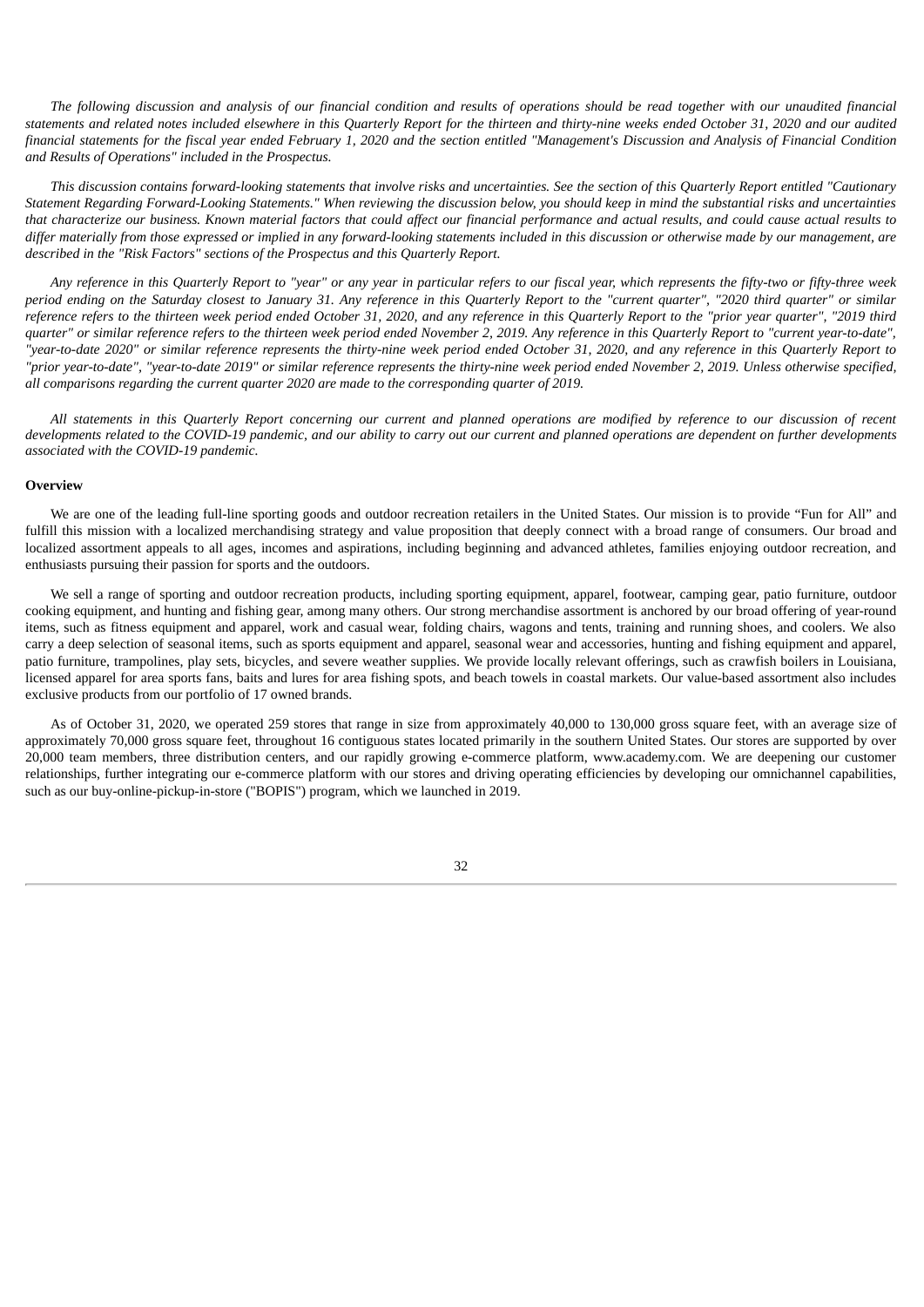The following table summarizes store activity for the periods indicated:

|                         |                         | <b>Thirty-Nine Weeks Ended</b> |  |  |
|-------------------------|-------------------------|--------------------------------|--|--|
|                         | <b>October 31, 2020</b> | <b>November 2, 2019</b>        |  |  |
| <b>Beginning stores</b> | 259                     | 253                            |  |  |
| Q1 new stores           |                         |                                |  |  |
| Q2 new stores           |                         |                                |  |  |
| Q3 new stores           |                         |                                |  |  |
| Closed                  |                         | (2)                            |  |  |
| <b>Ending stores</b>    | 259                     | 259                            |  |  |
|                         |                         |                                |  |  |
| Relocated stores        |                         |                                |  |  |

#### *Trends and Other Factors Affecting Our Business*

Various trends and other factors affect or have affected our operating results, including:

*Overall Economic Trends.* All of our sales are generated within the United States, making our results of operations highly dependent on the U.S. economy and U.S. consumer discretionary spending. Macroeconomic factors that may affect customer spending patterns, and thereby our results of operations, include, but are not limited to: health of the economy; consumer confidence in the economy; financial market volatility; wages, jobs and unemployment trends; the housing market, including real estate prices and mortgage rates; consumer credit availability; consumer debt levels; gasoline and fuel prices; interest rates and inflation; tax rates and tax policy; immigration policy; import and customs duties/tariffs and policy; impact of natural or manmade disasters; legislation and regulations; international unrest, trade disputes, labor shortages, and other disruptions to the supply chain; changes to raw material and commodity prices; national and international security and safety concerns; and impact any of public health pandemics. Factors that impact consumer discretionary spending, which remains volatile globally, continue to create a complex and challenging retail environment for us. See the section of this Quarterly Report entitled "Impact of COVID-19 on Our Business."

*Consumer Preferences and Demands.* The level of success we achieve is dependent on, among other factors, how accurately and timely we predict consumer tastes and preferences regarding sporting goods and outdoor recreation merchandise, the level of consumer demand, the availability of merchandise, and the competitive environment. Our products must appeal to a broad range of customers whose preferences cannot be predicted with certainty and are subject to change. We must identify, obtain supplies of, and offer to our customers, attractive and high-quality merchandise on a continuous basis. It is difficult to predict consistently and successfully the products and services our customers will demand as we often purchase products from our vendors several months in advance of the proposed delivery. If we misjudge the market for our products, we may be faced with excess inventories for some products. We utilize a variety of measures to help us identify products that are relevant to our customer base and to better understand changing customer trends, such as social media analysis, internet search analytics, internal customer insights and vendor intelligence.

*Strategic Inventory Management.* We must maintain sufficient inventory levels of merchandise that our customers desire to successfully operate our business. A shortage of popular merchandise could reduce our net sales. Conversely, we also must seek to avoid accumulating excess inventory to maintain appropriate in-stock levels. If we overstock unpopular merchandise, then we may be forced to take significant inventory markdowns or miss opportunities for the sale of other merchandise, both of which could have a negative impact on our profitability, and, in turn, our sales may decline or we may be required to sell the merchandise we have obtained at lower prices. We have deployed several new tools over recent years to improve inventory handling and vendor management, including third-party programs to analyze our inventory stock and execute a disciplined markdown strategy throughout the year at every location. This implementation, along with other factors, has allowed us to improve our inventory management in stores, increasing our average inventory turns from 1.96x in the year-to-date 2019 to 2.79x in the year-to-date 2020. We have coupled these tools with the data we have been able to collect from our Academy Credit Card program and targeted customer surveys, so that we can better estimate future inventory requirements. It is imperative that we continue to find innovative ways to strengthen our inventory management if we are to remain competitive and expand our margins on a go-forward basis. During the year-to-date 2020, we experienced significant inventory reductions from high sell-through during the period. We expect to use cash to replenish such inventory throughout the rest of the current fiscal year, which we expect will impact our net cash provided by operating activities for the fourth quarter of 2020.

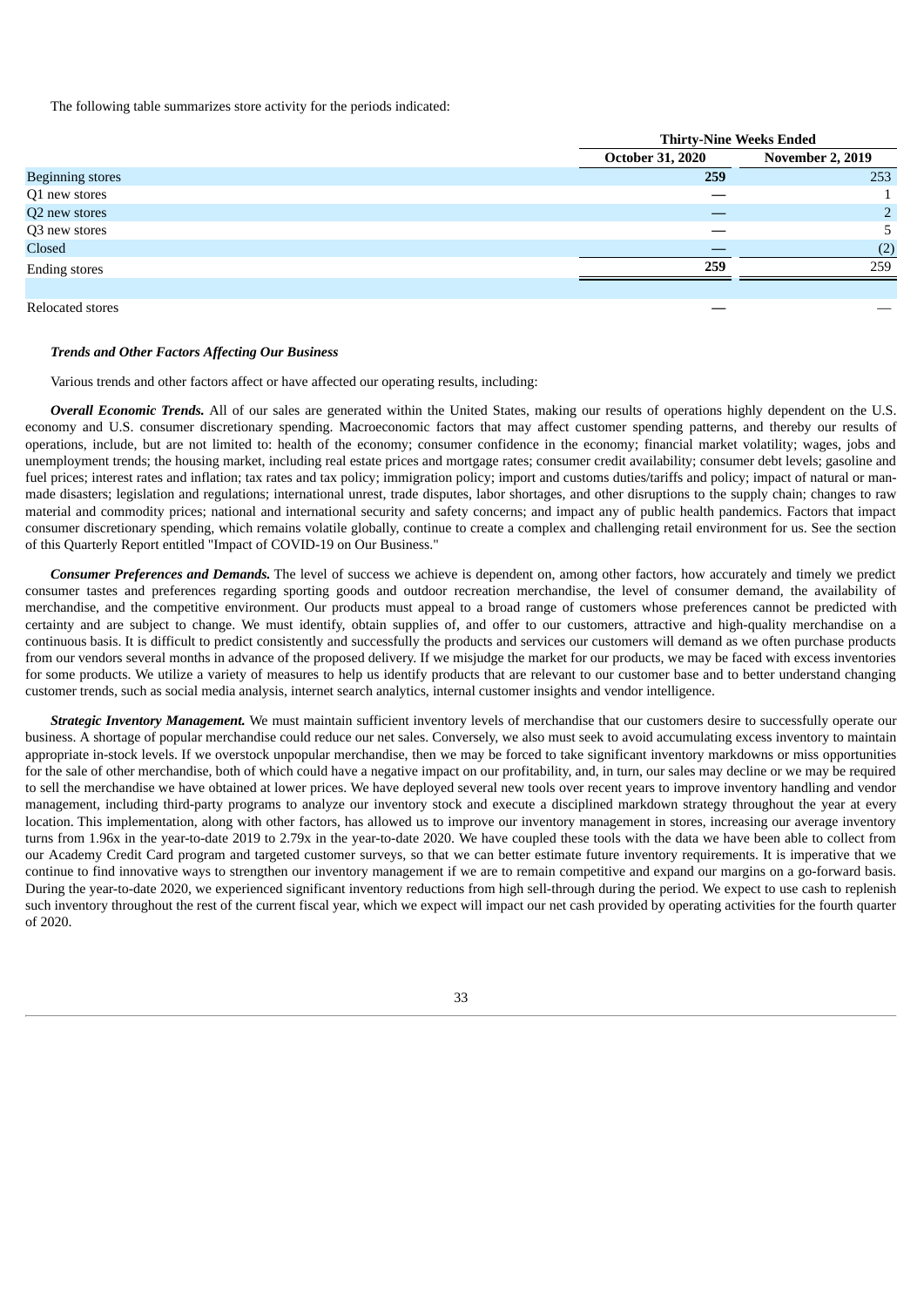*Value Strategy.* We offer a broad assortment of products at competitive prices that offer extraordinary value. Our in-store experience includes valueadded customer service delivered by our highly trained and passionate staff, such as free assembly of certain products (such as bicycles, grills, and bows), fitness equipment demonstrations, issuances and renewals of hunting and fishing licenses, fishing line spooling and assisting customers with carrying bulk items to the car, among others. Our goal is to consistently offer better value than our peer retailers. Our value-based pricing gives us an advantage over the specialty retailers and other large format retailers, who typically offer their more limited assortment at premium prices. Our broad assortment gives us an advantage over mass general merchants who typically do not carry the leading national brands sold at Academy. We have also continued to add owned brand products to our assortment of products, which we generally price lower than the national brand products of comparable quality that we also offer. A shift in our sales mix in which we sell more units of our owned brand products and fewer units of the national brand products would generally have a positive impact on our gross margin but an adverse impact on our total net sales.

*E-commerce/BOPIS.* We expect that the expansion and enhancement of our omnichannel capabilities will be a key driver of growth in our net sales and gross margin. We continue to invest in initiatives that will increase traffic to our e-commerce website and drive increased online sales conversion. Our improved website also supports our stores with digital marketing and our BOPIS program. In the thirty-nine weeks ended October 31, 2020 and November 2, 2019, BOPIS accounted for approximately 50% and 15%, respectively, of our e-commerce sales and approximately 5% and 1%, respectively, of total merchandise sales for such periods. Our website also allows us to reach customers outside of our current store footprint and introduces new customers to the Academy brand. Our website is also a platform for marketing and product education, allowing us to connect further with our customers. We believe it is important that we continue to grow our omnichannel capabilities, especially in light of changing consumer preferences as a result of the COVID-19 pandemic, which, together with recent enhancements made to our website and omnichannel capabilities, contributed to the substantial increase in ecommerce sales during the year-to-date 2020. It is, however, difficult to ascertain with precision what portion of our increased e-commerce sales during the year-to-date 2020 was attributable to the COVID-19 pandemic as compared to such recent enhancements. We expect to continue to invest in expanding and enhancing our omnichannel capabilities, including BOPIS, will continue to require significant investments by us.

*Competition.* The U.S. sporting goods and outdoor recreation retail industries are highly competitive and fragmented. We compete with specialty footwear and outdoor retailers, traditional sporting goods stores, large format sporting goods stores, mass general merchants and catalogue and internet retailers. This competition takes place both in physical retail locations and online. Some of our competitors may be significantly larger and have substantially greater resources than us. Pressure from our competitors could require us to reduce our prices or increase our spending for advertising and promotion. Traditional competitors have become increasingly promotional and, if our competitors reduce their prices, it may be difficult for us to reach our net sales goals without reducing our prices, which could impact our margins. We may require significant capital in the future to sustain or grow our business, including our store and e-commerce activities, due to increased competition.

*Sourcing and Supply Chain Management.* For our business to be successful, our suppliers must provide us with quality products in substantial quantities, in compliance with regulatory requirements, at acceptable costs and on a timely basis. Competition for resources throughout the supply chain, such as production and transportation capacities, has increased. Trends affecting the supply chain include the impact of fluctuating prices of labor and raw materials on our suppliers, as well as the impact of the COVID-19 pandemic. The merchandise we sell is sourced from a wide variety of domestic and international suppliers and our ability to find qualified suppliers and access merchandise in a timely and efficient manner is often challenging, particularly with respect to merchandise sourced outside the United States. We generally do not have long-term written contracts with our suppliers that would require them to continue supplying us with merchandise, particular payment terms or the extension of credit. As a result, these suppliers could modify the terms of these relationships due to general economic conditions or otherwise. Changes in our relationships with our suppliers (which can occur for various reasons in or out of our control) also have the potential to increase our expenses and adversely affect our results of operations. Moreover, many of our suppliers provide us with merchandise purchasing incentives, such as return privileges, volume purchasing allowances and cooperative advertising, and a decline or discontinuation of these incentives could severely impact our results of operations. In addition, the announcement or imposition of any new or increased tariffs, duties or taxes as a result of trade or political tensions between the United States and other countries or otherwise could adversely affect our supply chain. In recent years, the Trump administration imposed multiple rounds of tariffs on exports from China, where we and many of our vendors source commodities. As a result, we have experienced rising inventory costs on owned brand products we directly source from China, as well as national brand products from China that we source through our vendors. These higher inventory costs have resulted in higher prices and/or lower margins, thus resulting in a negative impact to net sales and/or gross margin. On January 15, 2020, President Trump signed Phase I of a new trade agreement with China, signaling potential resolution between the two countries to the ongoing trade war in 2020. However, no significant modifications have been enacted to date, relative to the escalated tariffs which impact our business.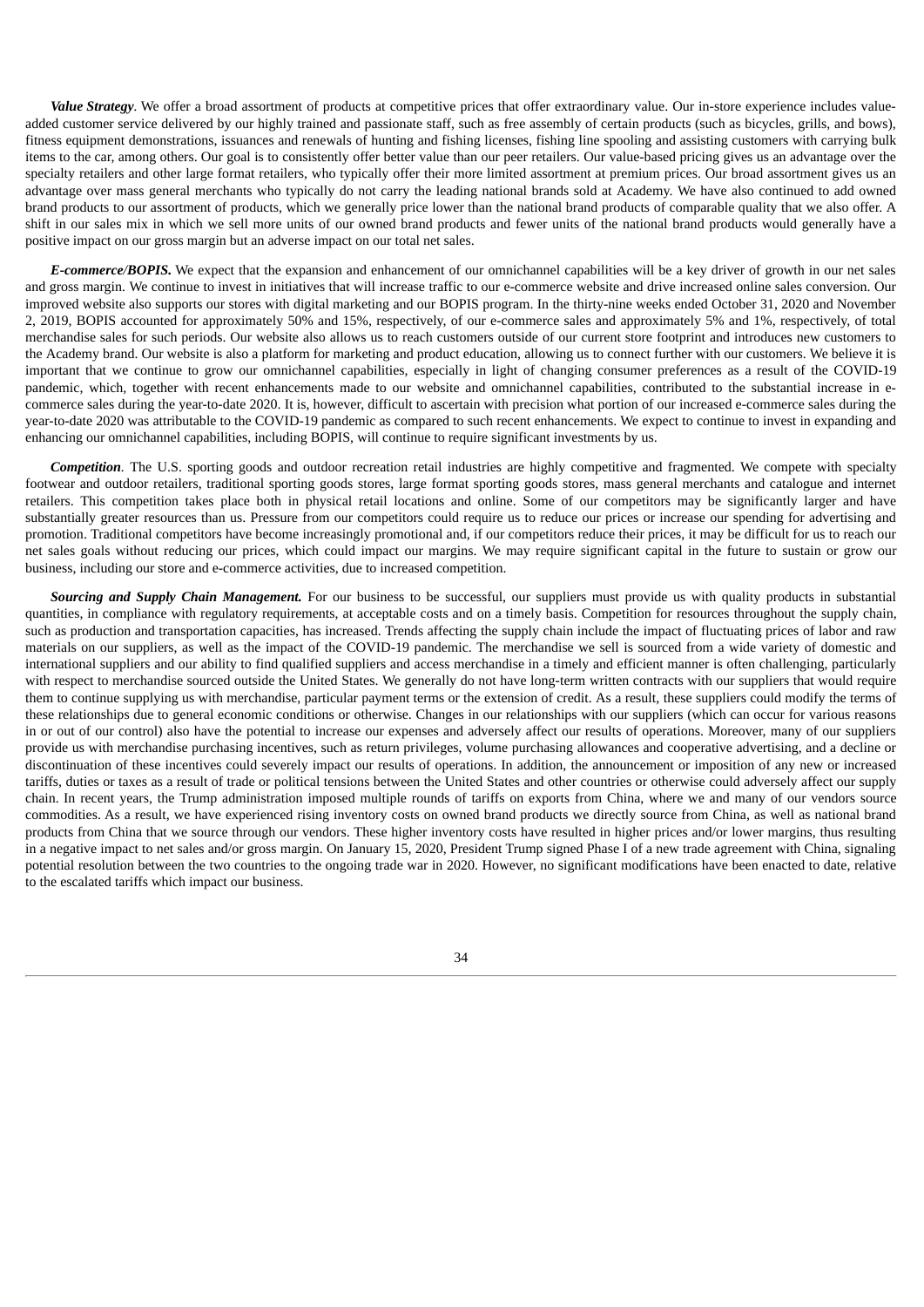*New Store Openings.* We expect that new stores will be a key driver of growth in our net sales and gross margin in the future. Our results of operations have been and will continue to be materially affected by the timing and number of new store openings. We are continually assessing the number of locations available that could accommodate our preferred size of stores in markets we would consider and we expect to open eight to 10 new stores per year, starting in 2022, similar to our growth rates from 2018 through 2019. The performance of new stores may vary depending on various factors such as the store opening date, the time of year of a particular opening, the amount of store opening costs, the amount of store occupancy costs and the location of the new store, including whether it is located in a new or existing market. For example, we typically incur higher than normal team member costs at the time of a new store opening associated with set-up and other opening costs. Most of our stores achieve profitability within the first twelve months of opening a store. We believe our real estate strategy has positioned us well for further expansion. However, our planned store expansion will place increased demands on our operational, managerial, administrative and other resources. New stores in new markets, where we are less familiar with the target customer and less well-known by the target customer, may face different or additional risks and increased costs compared to new stores in existing markets. We may have to broaden our assortment to merchandise more locally as we grow into newer markets. Managing our growth effectively will require us to continue to enhance our store management systems, financial and management controls and information systems. We will also be required to hire, train and retain store management and store personnel, which, together with increased marketing costs, affects our operating income and net income.

*Interim Results and Seasonality.* Our business is subject to seasonal fluctuations. A significant portion of our net sales and profits is driven by summer holidays, such as Memorial Day, Father's Day and Independence Day, during the second quarter. Our net sales and profits are also impacted by the November/December holiday selling season, and in part by the sales of cold weather sporting goods and apparel during the fourth quarter.

*53rd Week.* We operate on the retail industry's 4-5-4 calendar. The 4-5-4 calendar is a guide for retailers that ensures sales comparability between years by dividing the year into months based on a 4 weeks – 5 weeks – 4 weeks format. Every five to six years a week is added to the 4-5-4 fiscal calendar.

#### *Impact of COVID-19 on Our Business*

The outbreak of COVID-19, which has been declared a global pandemic by the World Health Organization, continues to affect our business, as well as our customers, team members and suppliers, and has resulted in federal, state and local governmental authority safety recommendations and requirements aimed at mitigating the spread of the virus, such as stay-at-home orders, prohibitions of large group gatherings, travel restrictions and closures of certain businesses. The scope and nature of these impacts continue to evolve on a daily basis, including with a potential resurgence in COVID-19 cases in the 2020 fourth quarter and beyond.

In response to these restrictions, and in order to serve our customers while also providing for the safety of our customers, team members and service providers, we have taken many actions, including cleaning each store professionally on a regular basis, equipping each store with hand sanitizer stations and signage illustrating how to socially distance within the store, wearing face coverings, limiting the number of customers admitted at one time, and having protective shields installed at cash registers and other countertops. We have incurred increased costs related to the implementation of these measures. We also incurred temporary wage premiums and additional sick time for our active store and distribution center team members. To mitigate the cost of these measures, during the thirteen weeks ended May 2, 2020, we temporarily furloughed a significant number of corporate, store and distribution center team members and enforced temporary pay cuts for executives and remaining active team members as well as other strategic actions to significantly reduce operating expenses during the period. We also drew down \$500 million on our 2018 ABL Facility (as defined below) in March 2020 as a precautionary measure to ensure financial flexibility and maximize liquidity. We shortened the operating hours of our stores and fully closed six stores at some point during the thirteen weeks ended May 2, 2020, only one of which was closed for more than a week. We have also reduced, deferred or cancelled planned capital expenditures, primarily related to store remodels, have worked with our business partners to modify vendor and landlord payments and terms, and reduced near term marketing. Our temporary furlough period ended by June 8, 2020 for all of our store, distribution center and corporate team members, and on June 25, 2020, we completed repaying the \$500 million draw on the 2018 ABL Facility. All three of our distribution centers remained open during the year-to-date 2020, all of our 259 stores have been fully operational since May 20, 2020, and our corporate office has been fully open since June 8, 2020. We continue to monitor the rapidly evolving situation and expect to continue to adapt our operations to address federal, state, and local requirements as well as to implement standards or processes that we determine to be in the best interest of our team members, customers, and communities.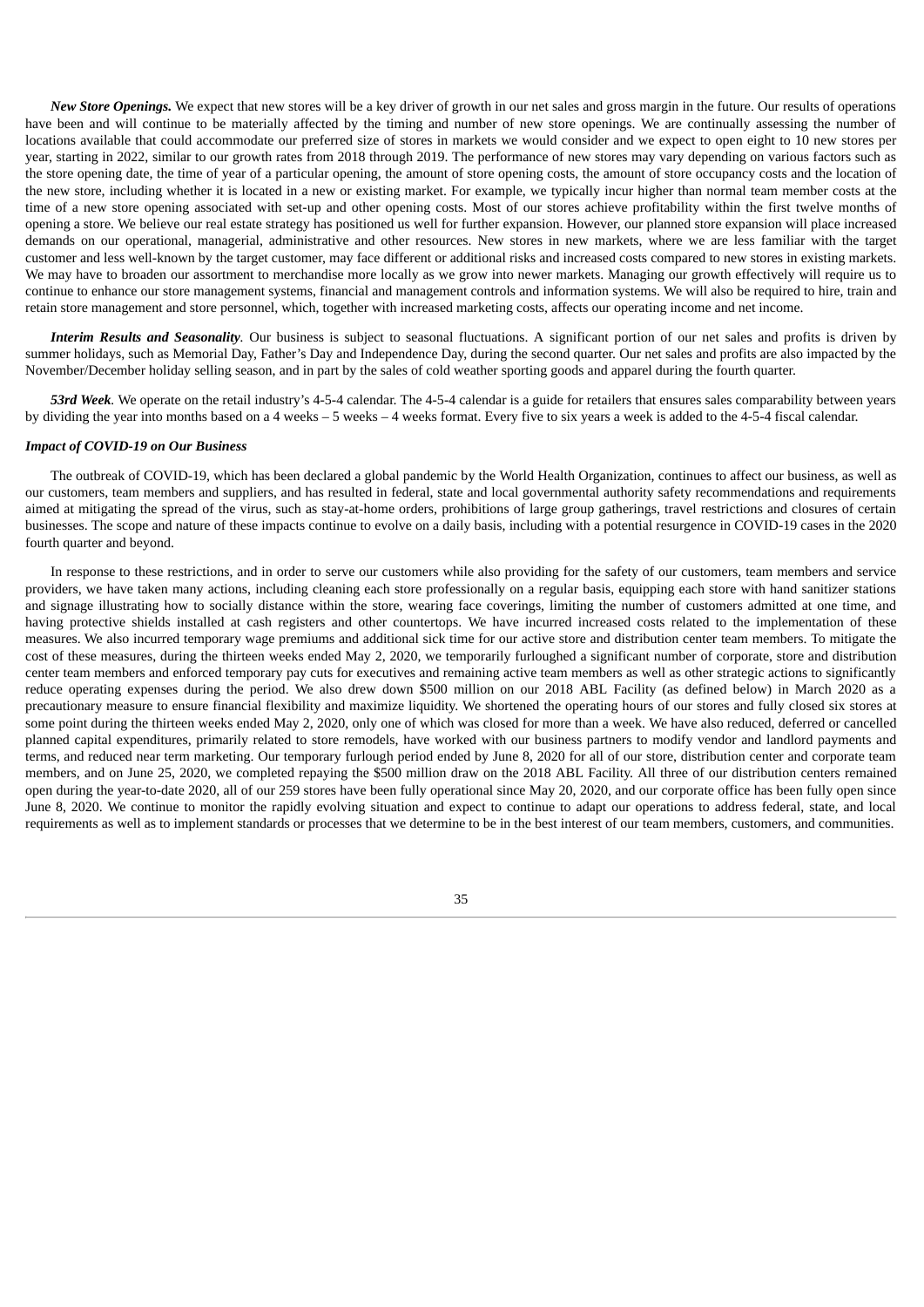The impact of the pandemic and actions taken in response to it had varying effects on our results of operations, as further discussed below, and our business has been especially unpredictable during the year-to-date 2020. However, as an essential retailer, we have been able to serve our customers as their needs evolved during the pandemic. In early March 2020, we saw the acceleration of sales in specific categories, such as outdoor cooking, camping, shooting sports and hunting. Later in the first quarter, customers realized they needed to find ways to entertain their families and stay fit while schools and gyms closed, so they turned to us for isolated recreation, outdoor and leisure activities that we support, and as a result, we saw increased sales of weights, yoga mats, treadmills, indoor bicycles, fishing, hunting and camping gear, backyard and driveway games, trampolines, patio seating and grills. We anticipate that the increased popularity of isolated recreation, outdoor and leisure activity products will continue for the duration of the pandemic and will result in a long-term increase to our customer base. At the same time, during the first quarter 2020 we experienced decreased sales of certain of our offerings, primarily for apparel and footwear, and had to from time to time cancel certain of our purchase orders for these products.

We believe that our consumers feel comfortable visiting our stores due to the fact that we have big-box stores and curbside pick-up availability for online orders, making it easier to socially distance, and that we are not in, or tethered to, malls, as customers seek to avoid crowded spaces. We also saw a significant increase in customers purchasing our products through omnichannel platforms, specifically as customers increasingly take advantage of our curbside pickup service, which we launched during the first quarter 2020.

The extent to which our operations and business trends will be impacted by, and any unforeseen costs will result from, the pandemic will depend largely on future developments, which are highly uncertain and cannot be accurately predicted. These developments include, among other things, new information that may emerge concerning the severity of the outbreak and health implications, the development of vaccines to mitigate the risk of COVID-19, actions by government authorities to contain the outbreak or treat its impact, and changes in consumer behavior resulting from the outbreak and such government actions. We continue to monitor the evolving situation as there remain many uncertainties regarding the pandemic and its resurgence, including the anticipated duration. See the section of the Prospectus entitled "Risk Factors—Risks Related to Our Business—The impact of COVID-19 may adversely affect our business and financial results."

# *How We Assess the Performance of Our Business*

Our management considers a number of financial and operating metrics, including the following key metrics, to evaluate our business, measure our performance, identify trends affecting our business, determine the allocation of resources, make decisions regarding corporate strategies and evaluate projections. These metrics include operational measures and non-GAAP metrics supplemental to our GAAP results.

*Comparable Sales.* We define comparable sales as the percentage of period-over-period net sales increase or decrease, in the aggregate, for stores open after thirteen full fiscal months, as well as for all e-commerce sales. There may be variations in the way in which some of our competitors and other retailers calculate comparable sales. As a result, data in this Quarterly Report regarding our comparable sales may not be comparable to similar data made available by other retailers. Stores which have been significantly remodeled or relocated are removed from this calculation until the new store has been in operation for substantially all of the periods being compared. Stores which have been closed for an extended period of time due to circumstances beyond our control are also removed from the calculation. Any sales made through our website are allocated to e-commerce sales for the purpose of measuring comparable sales, regardless of how those sales are fulfilled, whether shipped to home or picked up in-store or curbside through BOPIS. For example, all BOPIS transactions, which are originated by our website, are allocated to e-commerce sales for the purpose of comparable sales, despite the fact that our customers pick-up these purchases from a specific store. Increases or decreases in e-commerce between periods being compared directly impact the comparable sales results. Various factors affect comparable sales, including consumer preferences, buying trends and overall economic trends; our ability to identify and respond effectively to customer preferences and local and regional trends; our ability to provide an assortment of high quality/value oriented product offerings that generate new and repeat visits to our stores and our website; the customer experience and unique services we provide in our stores; our ability to execute our omnichannel strategy, including the growth of our e-commerce business; changes in product mix and pricing, including promotional activities; the number of items purchased per visit and average order value; a shift in the timing of a holiday between comparable periods; and the number of stores that have been in operation for more than 13 months.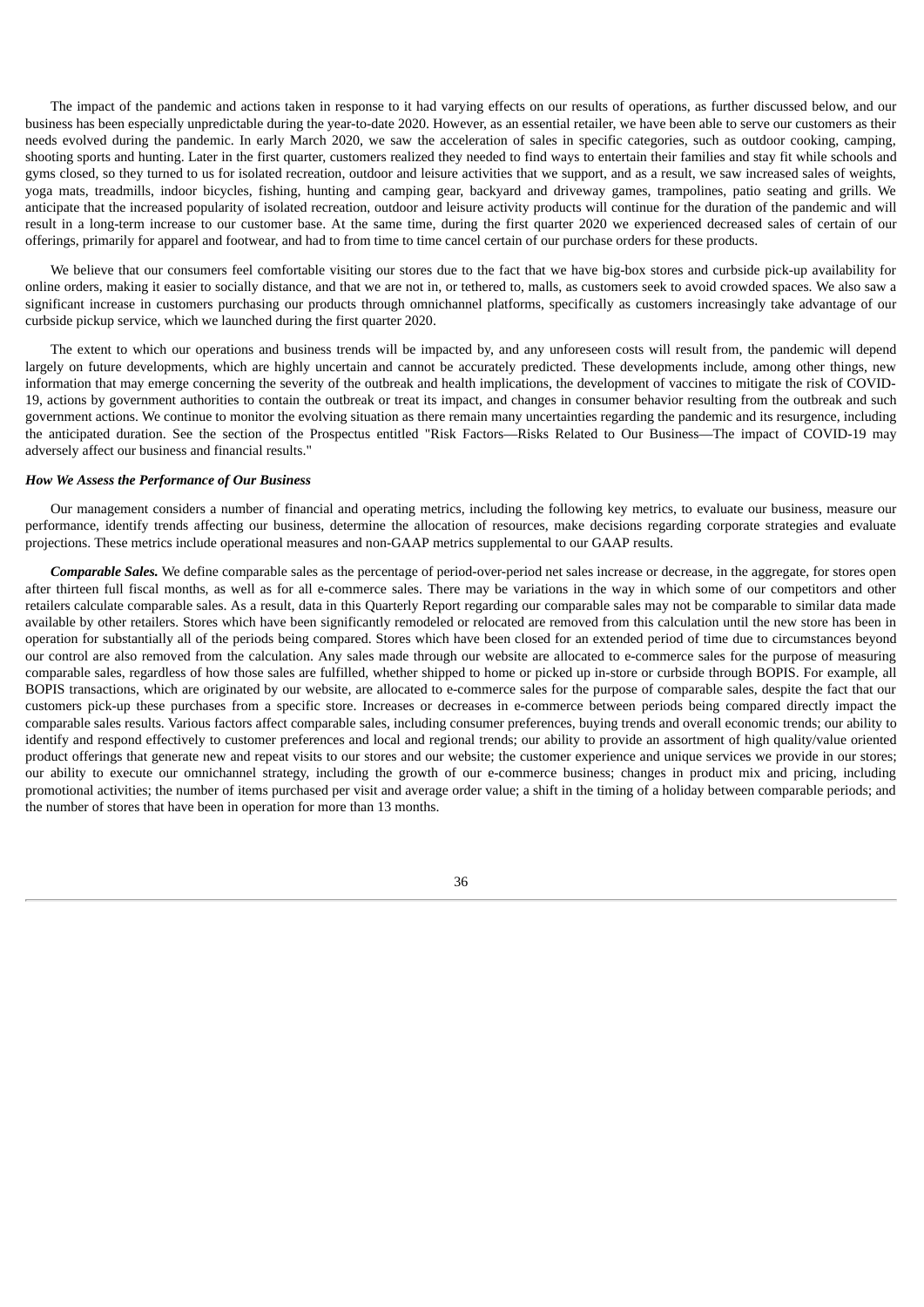Adjusted EBITDA, Adjusted Net Income, Pro Forma Adjusted Net Income, Pro Forma Adjusted Earnings per Share and Adjusted Free Cash *Flow.* Management uses Adjusted EBITDA, Adjusted Net Income, Pro Forma Adjusted Net Income, Pro Forma Adjusted Earnings per Share and Adjusted Free Cash Flow to supplement GAAP measures of performance in the evaluation of the effectiveness of our business strategies, to make budgeting decisions, to establish and award discretionary annual incentive compensation, to report our compliance with certain covenants in our debt agreements, and to compare our performance against that of other peer companies using similar measures. See "Non-GAAP Measures" below.

*E-commerce Penetration.* E-commerce penetration is defined as total e-commerce merchandise sales (which includes BOPIS) divided by total Company merchandise sales.

## *Components of Our Results of Operations*

Our profitability is primarily influenced by fluctuations in net sales, gross margin and our ability to leverage selling, general and administrative expenses.

*Net Sales.* Net sales are derived from in-store and e-commerce merchandise sales, net of sales tax and an allowance for merchandise returns.

Net sales fluctuations can be driven by new store openings, comparable sales increases or decreases including e-commerce sales, our ability to adjust inventory based on sales fluctuations, our management of vendor relations and meeting customer demand, allowances and logistics, seasonality, unseasonal or extreme weather, changes in consumer shopping preferences, consumer discretionary spending, and market and sales promotions.

*Gross Margin.* Gross margin is our net sales less cost of goods sold. Our cost of goods sold includes the direct cost of merchandise and costs related to procurement, warehousing and distribution. These costs consist primarily of payroll and benefits, occupancy costs and freight and are generally variable in nature relative to our sales volume.

Our gross margin depends on a number of factors, such as net sales increases or decreases, our promotional activities, product mix including owned brand merchandise sales, and our ability to control cost of goods sold, such as inventory and logistics cost management. Our gross margin is also impacted by variables including commodity costs, freight costs, shrinkage and inventory processing costs and e-commerce shipping costs. We track and measure gross margin as a percentage of net sales in order to evaluate our performance against profitability targets.

*Selling, General and Administrative Expenses.* Selling, general and administrative ("SG&A") expenses include store and corporate administrative payroll and payroll benefits, store and corporate headquarters occupancy costs, advertising, credit card processing, information technology, pre-opening costs and other store and administrative expenses. These expenses are both variable and fixed in nature. We track and measure operating expenses as a percentage of net sales in order to evaluate our performance against profitability targets. Management of SG&A expenses depends on our ability to balance a control of operating costs, such as store, distribution center, and corporate headcount, information technology infrastructure and marketing and advertising expenses, with efficiently and effectively servicing our customers. We expect that our SG&A expenses will increase in future periods due to our continuing growth and in part to additional legal, accounting, insurance and other expenses we expect to incur as a result of being a newly public company.

*Income Tax Expense (Benefit).* Prior to October 1, 2020, New Academy Holding Company, LLC, our prior ultimate parent company, was treated as a flow through entity for U.S. federal income tax purposes and thus no federal income tax expense was recorded in our consolidated statements of income for periods prior to October 1, 2020. Our tax rate prior to October 1, 2020 was almost entirely the result of state income taxes. In connection with our initial public offering ("IPO"), as a result of the Reorganization Transactions (see Note 1 to the financial statements included in this Quarterly Report) completed on October 1, 2020, as described further in the Prospectus, Academy Sports and Outdoors, Inc. ("ASO, Inc.") is treated as a U.S. corporation for U.S. federal, state, and local income tax purposes and accordingly, a provision for income taxes has been recorded for the anticipated tax consequences of our reported results of operations for federal, state and local income taxes since October 1, 2020.

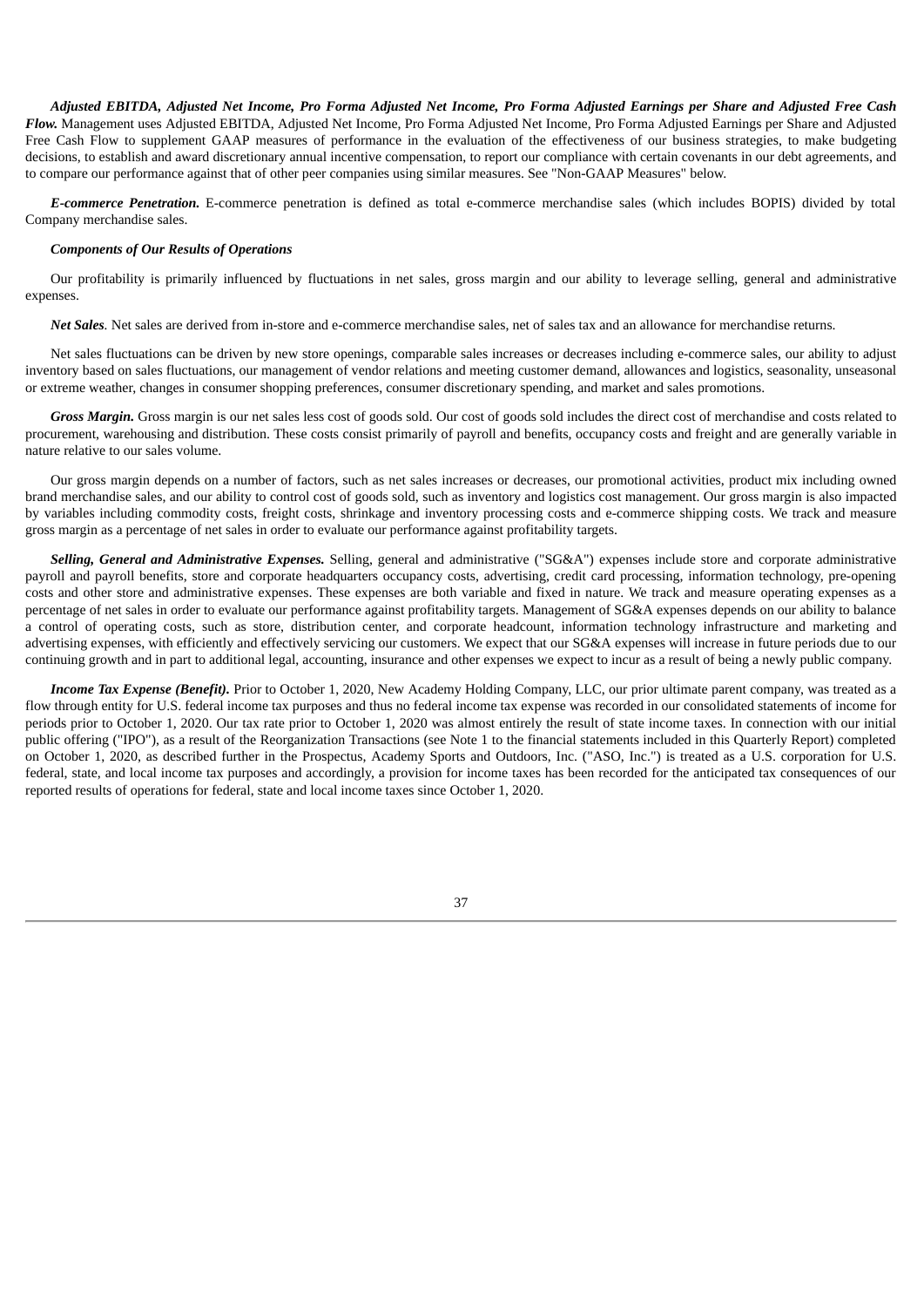#### **Results of Operations**

### *Thirteen Weeks Ended October 31, 2020 Compared to Thirteen Weeks Ended November 2, 2019*

The following table sets forth amounts and information derived from our unaudited statements of income for the periods indicated as follows (dollar amounts in thousands):

|                                              |                         | <b>Thirteen Weeks Ended</b> | Change |           |                         |  |                |           |
|----------------------------------------------|-------------------------|-----------------------------|--------|-----------|-------------------------|--|----------------|-----------|
|                                              | <b>October 31, 2020</b> |                             |        |           | <b>November 2, 2019</b> |  | <b>Dollars</b> | Percent   |
| Net sales                                    | 1,349,076               | $100.0 \%$ \$               |        | 1,145,203 | $100.0 \%$ \$           |  | 203,873        | 17.8 %    |
| Cost of goods sold                           | 908,565                 | 67.3 %                      |        | 782,781   | 68.4 %                  |  | 125,784        | 16.1 %    |
| Gross margin                                 | 440,511                 | 32.7 %                      |        | 362,422   | 31.6 %                  |  | 78,089         | 21.5 %    |
| Selling, general and administrative expenses | 358,955                 | 26.6 %                      |        | 309,246   | 27.0 %                  |  | 49,709         | 16.1 %    |
| Operating income                             | 81,556                  | 6.0%                        |        | 53,176    | 4.6 $%$                 |  | 28,380         | 53.4 %    |
| Interest expense, net                        | 22,399                  | $1.7\%$                     |        | 24,585    | 2.1%                    |  | (2, 186)       | (8.9)%    |
| Other (income) expense, net                  | 764                     | $0.1 \%$                    |        | (467)     | $0.0\%$                 |  | 1,231          | <b>NM</b> |
| Income before income taxes                   | 58,393                  | 4.3 $%$                     |        | 29,058    | $2.5\%$                 |  | 29,335         | 101.0 %   |
| Income tax expense (benefit)                 | (1, 193)                | $(0.1)\%$                   |        | 506       | $0.0\%$                 |  | (1,699)        | <b>NM</b> |
| Net income                                   | 59,586                  | 4.4 $%$ \$                  |        | 28,552    | $2.5\%$ \$              |  | 31,034         | 108.7%    |

\*Percentages in table may not sum properly due to rounding.

\*\*NM - Not meaningful

*Net Sales***.** Net sales increased \$203.9 million, or 17.8%, in the 2020 third quarter over the prior year third quarter due to an increase in comparable sales of 16.5%, as well as additional net sales generated by new locations. As of the end of the 2020 third quarter, we had the full benefit of five stores opened during the prior year quarter. Collectively, these stores accounted for a net \$13.6 million increase in net sales for the 2020 third quarter.

The 16.5% increase in comparable sales resulted from favorable results across most of our merchandise divisions. The sports and recreation division sales increased as a result of various products such as fitness equipment and accessories, bikes, barbecues and grills, golf and outdoor games. The increase in the outdoors division was primarily driven by strong sales in firearms, ammunition, fishing, hunting and shooting sports products. The footwear division sales increased due to increases in the athletic and work footwear categories which were partially offset by declines in team sports footwear sales. The apparel division decreased as a result of declines in sales of licensed apparel resulting from the Astros World Series appearance in the prior year which were partially offset by increases in athletic, outdoor and seasonal, and youth apparel. We believe our merchandise division sales continue to be impacted by the COVID-19 pandemic which has caused increases in popularity in our outdoors and sports and recreation merchandise divisions as demand has increased in the merchandise categories that provide customers with isolated recreation, outdoor and leisure activities. Additionally we believe that the substantial increase in e-commerce sales described below and ongoing improvements to our business, such as enhancements to our merchandise planning and allocation capabilities that began in February 2019 and the launch of the Academy Credit Card in May 2019, together with our big-box store format and the implementation of a number of safety measures within our stores in response to COVID-19 that helped facilitate our customers' ability to obtain the products they sought in a safe manner, contributed to the increase in comparable sales during this period.

E-commerce net sales increased \$49.5 million, or 95.9%, in the 2020 third quarter compared to the prior year third quarter and represented 7.5% of merchandise sales for the 2020 third quarter compared to 4.5% in the prior year. This increase was driven by a change in consumer shopping preferences resulting from the COVID-19 pandemic. Additionally, enhancements to our e-commerce platform, including the introduction of buy-online-pickup-in-store ("BOPIS") at the end of the 2019 second quarter and rapid development of curbside fulfillment to further support BOPIS in the 2020 first quarter contributed to the increase in e-commerce sales.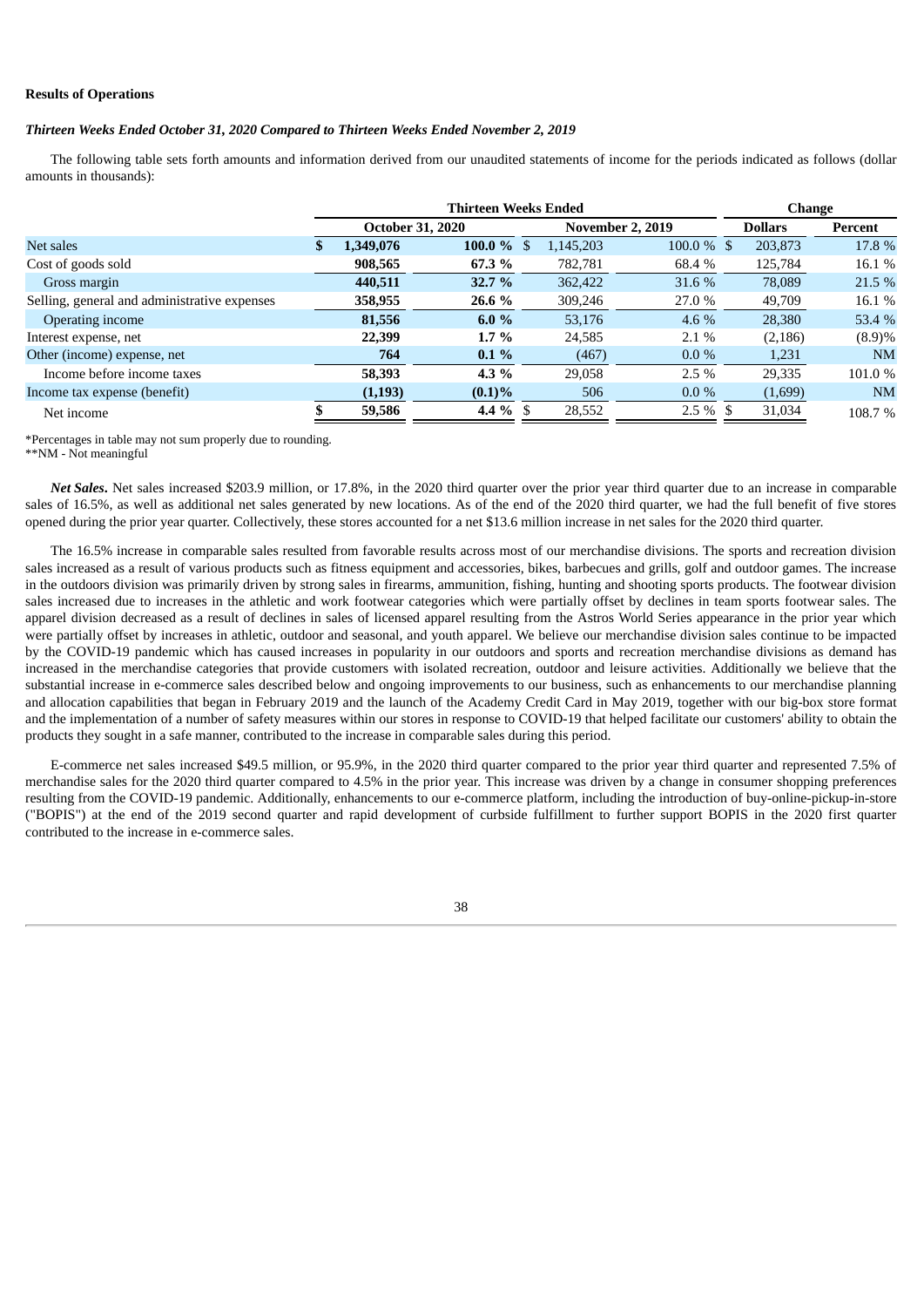*Gross Margin.* Gross margin increased \$78.1 million, or 21.5%, to \$440.5 million in the 2020 third quarter from \$362.4 million in the 2019 third quarter. As a percentage of net sales, gross margin increased 1.1% from 31.6% in the 2019 third quarter to 32.7% in the 2020 third quarter. The increase of 110 basis points in gross margin is primarily attributable to:

• 106 basis points of favorability in merchandise margins from less clearance activity and lower markdowns.

*Selling, General and Administrative Expenses.* SG&A expenses increased \$49.7 million to \$359.0 million in the 2020 third quarter as compared to \$309.2 million in the 2019 third quarter. As a percentage of net sales, SG&A expenses were down 0.4% to 26.6% in the 2020 third quarter compared to 27.0% in the 2019 third quarter. The decrease of 40 basis points in SG&A is primarily attributable to:

- 165 basis point decrease in property and facility fees as a result of leveraging costs on increased sales;
- 58 basis point decrease in advertising as a result of favorable leveraging of costs on increased sales and reduced marketing and promotional activities; partially offset by
- 94 basis point increase in employee costs, primarily driven by increased incentive compensation expense and incremental expenses resulting from the expensing of certain share-based awards in connection with the completion of the IPO; and
- 87 basis point increase in professional fees driven by the expensing of fees related to the termination of our monitoring agreement which occurred upon completion of the IPO.

*Interest Expense.* Interest expense decreased \$2.2 million, or 8.9%, in the 2020 third quarter when compared with the 2019 third quarter, primarily as a result of lower interest rates and a reduction in outstanding principal balance on our term loan from current year principal repurchases.

*Other (Income) Expense, net.* Other (income) expense, net decreased \$1.2 million in the 2020 third quarter when compared with the 2019 third quarter caused by a portion of the underlying cash flows related to \$100.0 million of swap notional principal amount which were no longer probable of occurring and resulted in the immediate recognition of \$1.3 million of expense.

*Income Tax Expense (Benefit).* Income tax expense decreased \$1.7 million to an income tax benefit of \$1.2 million in the 2020 third quarter as compared to an income tax expense of \$0.5 million in the 2019 third quarter. As a result of the Reorganization Transactions, which occurred on October 1, 2020, ASO, Inc. became subject to U.S. federal income taxes and is being taxed at the prevailing corporate rates. For periods subsequent to the Reorganization Transactions, we incurred a pre-tax loss as a result of incremental equity compensation expense in connection with the IPO and the termination of the Monitoring Agreement, which resulted in a net tax benefit for the thirteen weeks ended October 31, 2020.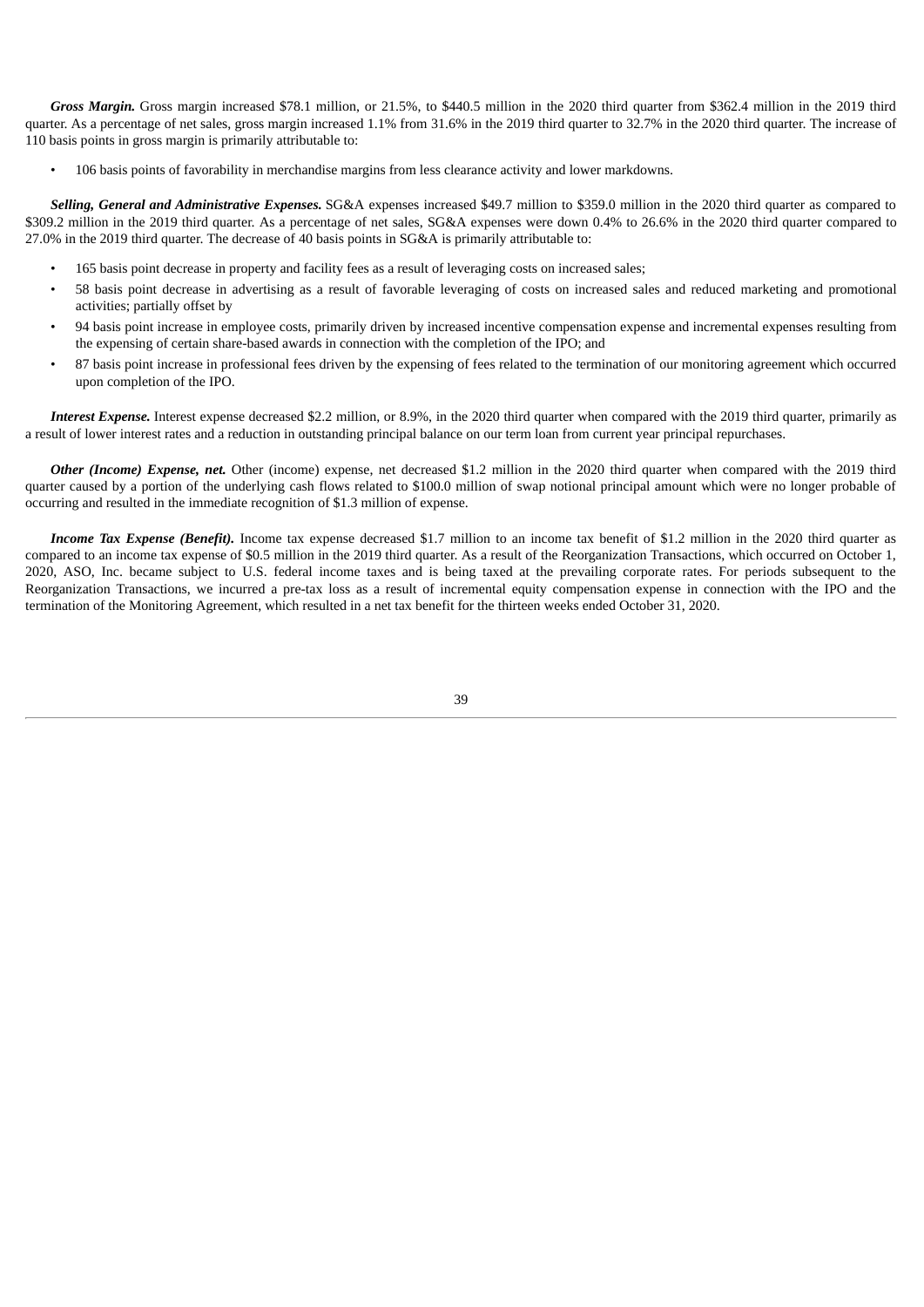## *Thirty-Nine Weeks Ended October 31, 2020 Compared to Thirty-Nine Weeks Ended November 2, 2019*

The following table sets forth amounts and information derived from our unaudited statements of income for the periods indicated as follows (dollar amounts in thousands):

|                                              |   |           | <b>Thirty-Nine Weeks Ended</b> | Change        |           |                         |  |                |            |
|----------------------------------------------|---|-----------|--------------------------------|---------------|-----------|-------------------------|--|----------------|------------|
|                                              |   |           | <b>October 31, 2020</b>        |               |           | <b>November 2, 2019</b> |  | <b>Dollars</b> | Percent    |
| Net sales                                    | S | 4,091,797 | $100.0 \%$                     | <sup>\$</sup> | 3,459,405 | $100.0\%$ \$            |  | 632,392        | 18.3 %     |
| Cost of goods sold                           |   | 2,856,840 | 69.8 %                         |               | 2,398,783 | 69.3%                   |  | 458,057        | 19.1 %     |
| Gross margin                                 |   | 1,234,957 | 30.2 %                         |               | 1,060,622 | 30.7 %                  |  | 174.335        | 16.4 %     |
| Selling, general and administrative expenses |   | 955,591   | 23.4 %                         |               | 923,418   | 26.7 %                  |  | 32,173         | $3.5\%$    |
| Operating income                             |   | 279,366   | 6.8 $%$                        |               | 137,204   | 4.0 $%$                 |  | 142,162        | 103.6 %    |
| Interest expense, net                        |   | 70,487    | $1.7\%$                        |               | 77.171    | $2.2\%$                 |  | (6,684)        | (8.7)%     |
| Gain on early retirement of debt, net        |   | (7, 831)  | $(0.2)\%$                      |               | (42, 265) | $(1.2)\%$               |  | 34,434         | $(81.5)\%$ |
| Other (income), net                          |   | (857)     | $0.0 \%$                       |               | (1, 921)  | (0.1)%                  |  | 1,064          | $(55.4)\%$ |
| Income before income taxes                   |   | 217,567   | 5.3 %                          |               | 104.219   | 3.0%                    |  | 113,348        | 108.8 %    |
| Income tax expense                           |   | 325       | $0.0 \%$                       |               | 1,914     | 0.1%                    |  | (1,589)        | $(83.0)\%$ |
| Net income                                   |   | 217,242   | $5.3 \%$ \$                    |               | 102,305   | $3.0\%$ \$              |  | 114,937        | 112.3 %    |

\*Percentages in table may not sum properly due to rounding.

*Net Sales***.** Net sales increased \$632.4 million, or 18.3%, for the year-to-date 2020 compared to the year-to-date 2019 as a result of increased comparable sales of 16.1% and additional net sales generated by new locations. As of the end of the 2020 third quarter, we had a full benefit of a net six stores opened during the prior year-to-date. Collectively, these stores accounted for a net \$73.6 million increase in net sales for the year-to-date 2020.

The 16.1% increase in comparable sales resulted from strong performances in the outdoors merchandise division and the sports and recreation merchandise division, partially offset by declines the apparel and footwear merchandise divisions, respectively. The effects of the COVID-19 pandemic during the year-to-date 2020 have caused significant increases in popularity of isolated recreation, outdoor and leisure activities that we believe have driven the increases in our outdoors and sports and recreation merchandise divisions. Likewise, we believe the decreases in our apparel and footwear merchandise divisions were predominately driven by a temporary but significant shift in customer behavior at the substantial beginning of the COVID-19 pandemic, which saw customers purchasing primarily isolated recreation, outdoor and leisure activity products in addition to "essential items." The outdoors division increase was driven primarily by strong sales in firearms, ammunition, fishing, hunting and shooting sports products. The sports and recreation division sales increased as a result of various products such as fitness equipment and accessories, bikes, barbecues and grills, patio and watersports, trampolines, outdoor games and play sets. These increases were partially offset by declining sales in the team sports category. The apparel division decreased as a result of declines in licensed apparel resulting from the Astros World Series appearance in the prior year, outdoor apparel and seasonal apparel products, partially offset by increases in the athletic apparel products. The footwear division sales decreased due to declines in the team sports category and the work, casual and youth category, which were partially offset by an increase in athletic footwear. We believe that the substantial increase to e-commerce sales described below and the ongoing improvements to our business, such as enhancements to our merchandising planning and allocation capabilities that began in February 2019 and the launch of the Academy Credit Card in May 2019, together with our big-box store format and the implementation of a number of safety measures within our stores in response to the COVID-19 pandemic that helped facilitate our customers' ability to obtain the products they sought in a safe manner, contributed to the increase in comparable sales this year-to-date.

E-commerce net sales increased \$270.1 million, or 208.6%, for the current year-to-date compared to the prior year-to-date and represented 9.8% of merchandise sales for the current year-to-date compared to 3.8% in the prior year-to-date. This increase was driven by a change in consumer shopping preferences and sales restrictions resulting from the COVID-19 pandemic. Additionally, enhancements to our e-commerce platform, including the introduction of BOPIS at the end of the 2019 second quarter and rapid development of curbside fulfillment to further support BOPIS in the year-to-date 2020 contributed to the increase in e-commerce sales.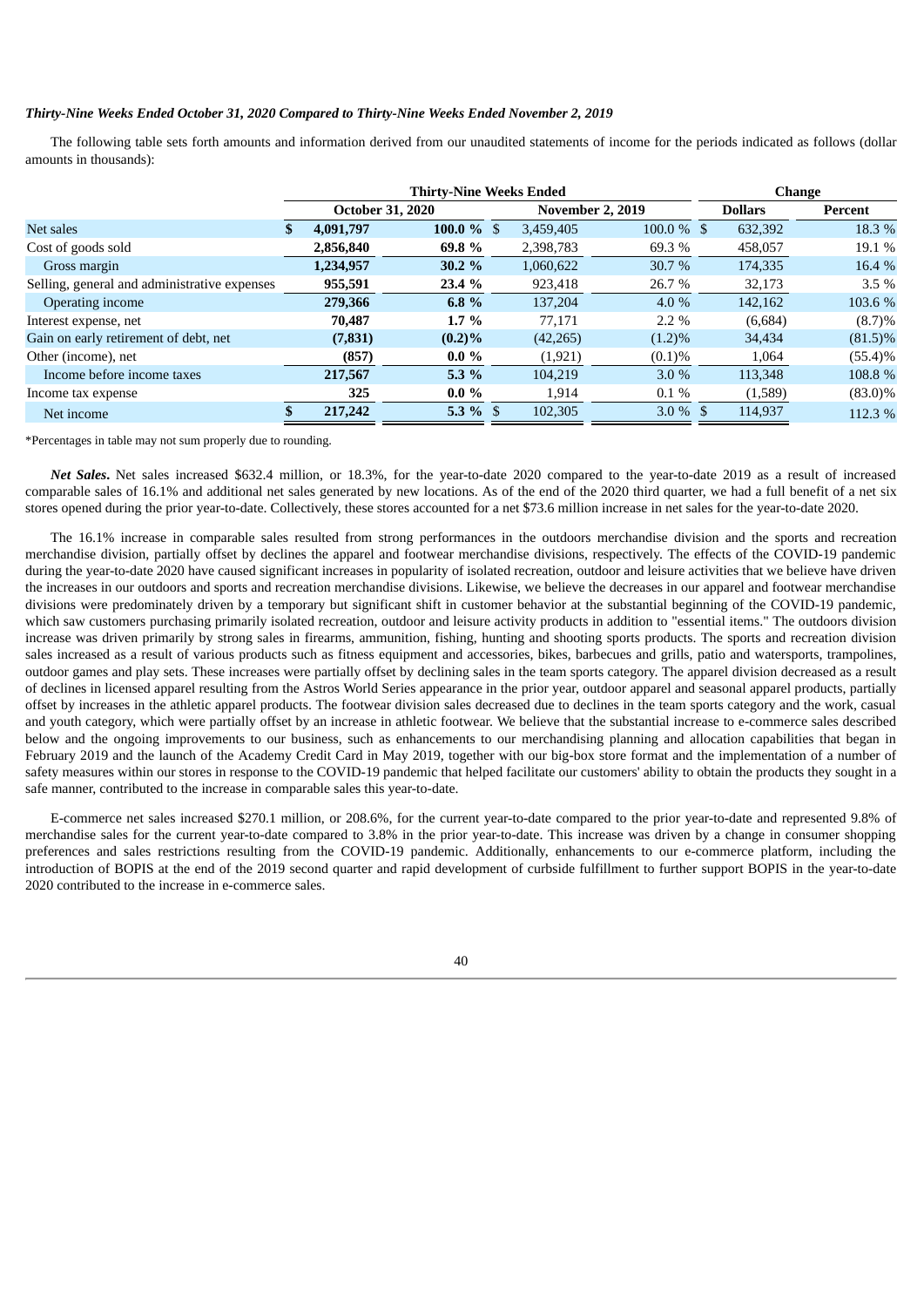*Gross Margin.* Gross margin increased \$174.3 million, or 16.4%, to \$1,235.0 million for the year-to-date 2020 from \$1,060.6 million for the year-todate 2019. As a percentage of net sales, gross margin decreased 0.5% from 30.7% for the year-to-date 2019 to 30.2% in the year-to-date 2020. The decrease of 50 basis points in gross margin is primarily attributable to:

- 43 basis points of unfavorability related to import freight as a result of increased duties on products sold;
- 37 basis points of unfavorability as a result of decreased vendor allowances, including new store allowances; partially offset by
- 30 basis points of favorability related to inventory overhead expenditures as a result of less expenses capitalized during the first half of 2020, which are primarily wage related, due to temporary workforce furloughs and wage cuts during the first half of 2020.

*Selling, General and Administrative Expenses.* SG&A expenses increased \$32.2 million, or 3.5%, to \$955.6 million in the year-to-date 2020 from \$923.4 million in the year-to-date 2019. As a percentage of net sales, SG&A expenses were down 3.3% to 23.4% in the year-to-date 2020 compared to 26.7% in the year-to-date 2019. The decrease of 330 basis points in SG&A is primarily attributable to:

- 171 basis point decrease in property and facility fees as a result of leveraging costs on increased sales and decreased depreciation costs;
- 96 basis point decrease in advertising due to favorable leveraging of costs on increased sales and reduced marketing and promotional activities; and
- 78 basis point decrease in employee costs from leveraging costs on increased sales, partially offset by increased incentive compensation expense and incremental expenses resulting from the expensing of certain share-based awards in connection with the completion of the IPO.

*Gain on early retirement of debt, net.* Gain on early retirement of debt, net decreased \$34.4 million, or 81.5%, to \$7.8 million from \$42.3 million in the prior year-to-date. During the year-to-date 2020, we repurchased \$23.9 million in principal on the 2015 Term Loan Facility, which was trading at a discount, in open market transactions for \$16.0 million and recognized a net gain of \$7.8 million. During the year-to-date 2019, we repurchased \$147.7 million in principal on the 2015 Term Loan Facility, which was trading at a discount in open market transactions for \$104.6 million and recognized a net gain of \$42.3 million.

*Interest Expense.* Interest expense decreased \$6.7 million, or 8.7%, in the year-to-date 2020 when compared to the year-to-date 2019, primarily as a result of a lower outstanding principal balance and interest rates on our term loan from prior year and current year principal repurchases of \$147.7 million and \$23.9 million, respectively, partially offset by higher interest on our ABL facility due to a higher average outstanding balance.

*Other (Income) Expense, net.* Other income decreased \$1.1 million in the year-to-date 2020 when compared to the year-to-date 2019 caused by a portion of the underlying cash flows related to \$100.0 million of swap notional principal amount which were no longer probable of occurring and resulted in the immediate recognition of \$1.3 million of expense.

*Income Tax Expense.* Income tax expense decreased \$1.6 million to \$0.3 million in the year-to-date 2020 as compared to \$1.9 million in the year-todate 2019. As a result of the Reorganization Transactions, which occurred on October 1, 2020, ASO, Inc. became subject to U.S. federal income taxes and is being taxed at the prevailing corporate rates. The increase in our federal income tax effective rate upon completion of the Reorganization Transactions was largely offset by a net tax benefit for the third quarter of 2020, which resulted from a pre-tax loss subsequent to the Reorganization Transactions caused by incremental costs, including equity compensation expense, in connection with the IPO and the termination of the Monitoring Agreement.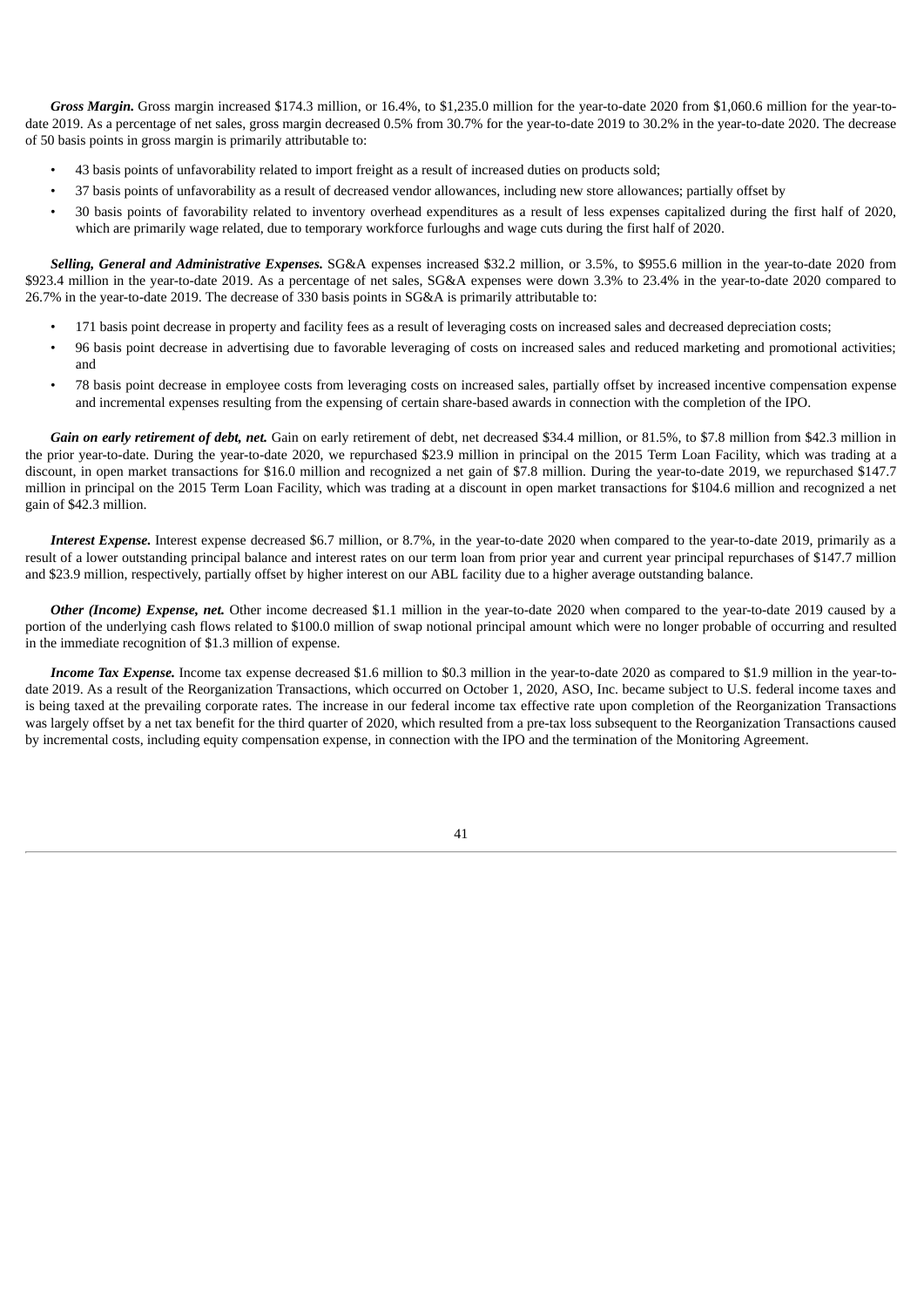#### **Non-GAAP Measures**

We define Adjusted EBITDA as net income (loss) before interest expense, net, income tax expense and depreciation, amortization and impairment, further adjusted to exclude consulting fees. Adviser monitoring fees, stock based compensation expense, gain on early extinguishment of debt, net, severance and executive transition costs, costs related to the COVID-19 pandemic, inventory write-down adjustments associated with strategic merchandising initiative and other adjustments. We describe these adjustments reconciling net income (loss) to Adjusted EBITDA in the applicable table below. We define Adjusted Net Income as net income (loss), plus consulting fees, Adviser monitoring fees, stock based compensation expense, gain on early extinguishment of debt, net, severance and executive transition costs, costs related to the COVID-19 pandemic, inventory write-down adjustments associated with strategic merchandising initiative and other adjustments, less the tax effect of these adjustments. We define Pro Forma Adjusted Net Income as Adjusted Net Income less the retrospective tax effect of Adjusted Net Income at our estimated effective tax rate of approximately 25% for periods prior to October 1, 2020, the effective date of our conversion to a C-Corporation. We define basic Pro Forma Adjusted Earnings per Share as Pro Forma Adjusted Net Income divided by the basic weighted average common shares outstanding during the period and diluted Pro Forma Adjusted Earnings per Share as Pro Forma Adjusted Net Income divided by the diluted weighted average common shares outstanding during the period. We define these adjustments reconciling net income (loss) to Adjusted Net Income, Pro Forma Adjusted Net Income and Pro Forma Adjusted Earnings per Share in the applicable table below. We define Adjusted Free Cash Flow as net cash provided by (used in) operating activities less net cash used in investing activities. We describe these adjustments by reconciling net cash provided by operating activities to Adjusted Free Cash Flow in the applicable table below.

Adjusted EBITDA, Adjusted Net Income, Pro-Forma Adjusted Net Income, Pro Forma Adjusted Earnings per Share and Adjusted Free Cash Flow, as shown below, have been presented in this Quarterly Report as supplemental measures of financial performance that are not required by, or presented in accordance with, GAAP. We believe Adjusted EBITDA, Adjusted Net Income, Pro Forma Adjusted Net Income and Pro Forma Adjusted Earnings per Share assist investors and analysts in comparing our operating performance across reporting periods on a consistent basis by excluding items that we do not believe are indicative of our core operating performance. Management believes Adjusted EBITDA, Adjusted Net Income, Pro Forma Adjusted Net Income and Pro Forma Adjusted Earnings per Share are useful to investors in highlighting trends in our operating performance, while other measures can differ significantly depending on long-term strategic decisions regarding capital structure, the tax jurisdictions in which we operate and capital investments. Management believes Adjusted Free Cash Flow is a useful measure of liquidity and an additional basis for assessing our ability to generate cash. Management uses Adjusted EBITDA, Adjusted Net Income, Pro Forma Adjusted Net Income, Pro Forma Adjusted Earnings per Share and Adjusted Free Cash Flow to supplement GAAP measures of performance in the evaluation of the effectiveness of our business strategies, to make budgeting decisions and to compare our performance against that of other peer companies using similar measures.

Management supplements GAAP results with non-GAAP financial measures to provide a more complete understanding of the factors and trends affecting the business than GAAP results alone. Adjusted EBITDA, Adjusted Net Income, Pro Forma Adjusted Net Income, Pro Forma Adjusted Earnings per Share and Adjusted Free Cash Flow are not recognized terms under GAAP and should not be considered as an alternative to net income (loss) as a measure of financial performance or net cash provided by operating activities as a measure of liquidity, or any other performance measures derived in accordance with GAAP. Additionally, these measures are not intended to be a measure of free cash flow available for management's discretionary use as they do not consider certain cash requirements such as interest payments, tax payments and debt service requirements. Adjusted EBITDA, Adjusted Net Income, Pro Forma Adjusted Net Income and Pro Forma Adjusted Earnings per Share should not be construed to imply that our future results will be unaffected by unusual or non-recurring items. In evaluating Adjusted EBITDA, Adjusted Net Income, Pro Forma Adjusted Net Income, Pro Forma Adjusted Earnings per Share and Adjusted Free Cash Flow, you should be aware that in the future we may incur expenses that are the same as or similar to some of the adjustments in this presentation. Our presentation of Adjusted EBITDA, Adjusted Net Income, Pro Forma Adjusted Net Income, Pro Forma Adjusted Earnings per Share and Adjusted Free Cash Flow should not be construed to imply that our future results will be unaffected by any such adjustments. Management compensates for these limitations by primarily relying on our GAAP results in addition to using Adjusted EBITDA, Adjusted Net Income, Pro Forma Adjusted Net Income, Pro Forma Adjusted Earnings per Share and Adjusted Free Cash Flow supplementally.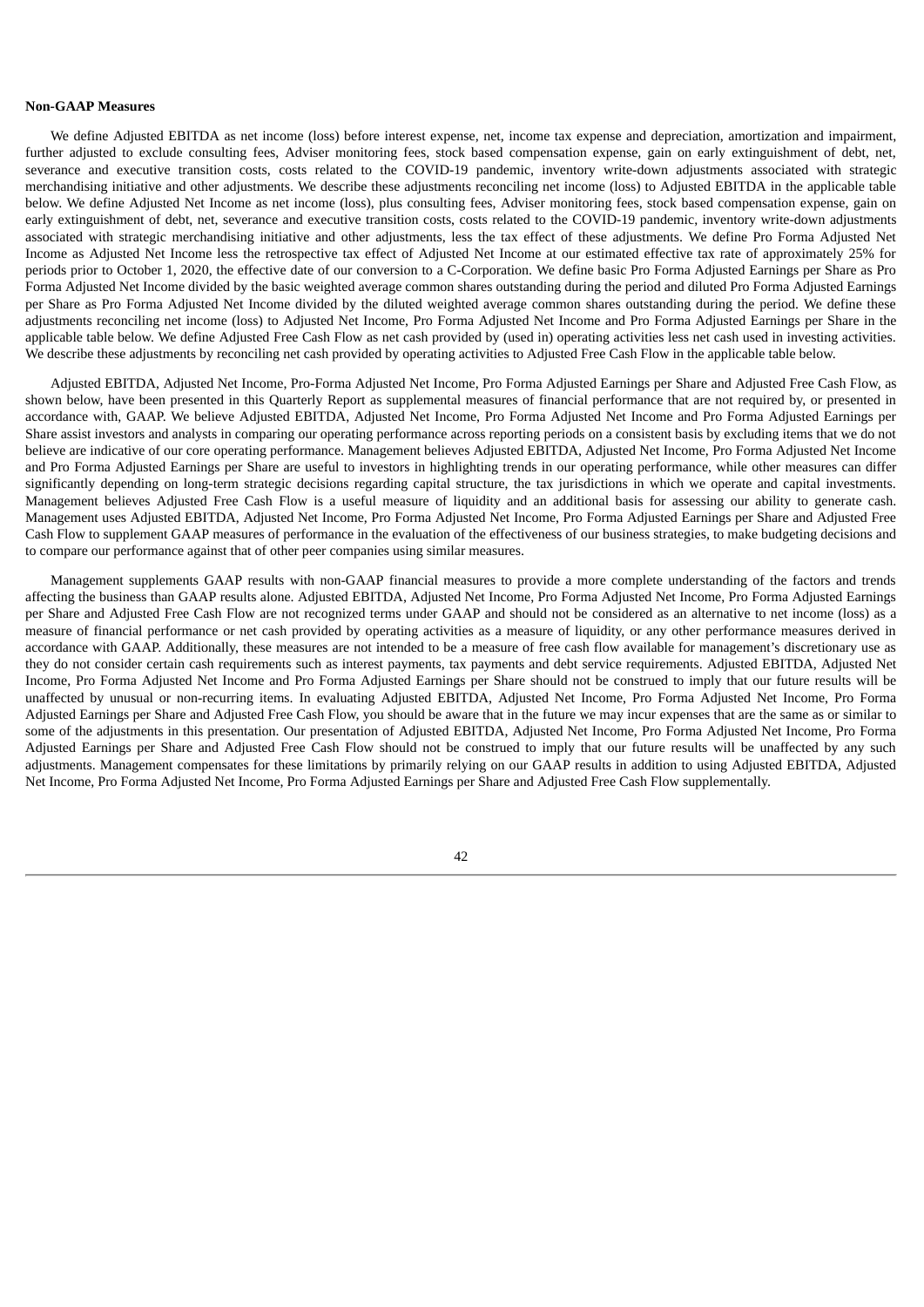Our Adjusted EBITDA, Adjusted Net Income, Pro Forma Adjusted Net Income, Pro Forma Adjusted Earnings per Share and Adjusted Free Cash Flow measures have limitations as analytical tools, and you should not consider them in isolation, or as a substitute for analysis of our results as reported under GAAP. Some of these limitations are:

- Adjusted EBITDA, Adjusted Net Income, Pro Forma Adjusted Net Income and Pro Forma Adjusted Earnings per Share do not reflect costs or cash outlays for capital expenditures or contractual commitments;
- Adjusted EBITDA, Adjusted Net Income, Pro Forma Adjusted Net Income and Pro Forma Adjusted Earnings per Share do not reflect changes in, or cash requirements for, our working capital needs;
- Adjusted EBITDA does not reflect the interest expense, or the cash requirements necessary to service interest or principal payments, on our debt, and Adjusted Free Cash Flow does not reflect the cash requirements necessary to service principal payments on our debt;
- Adjusted EBITDA does not reflect period to period changes in taxes, income tax expense or the cash necessary to pay income taxes;
- Adjusted EBITDA, Adjusted Net Income, Pro Forma Adjusted Net Income and Pro Forma Adjusted Earnings per Share do not reflect the impact of earnings or charges resulting from matters we consider not to be indicative of our ongoing operations;
- although depreciation and amortization are non-cash charges, the assets being depreciated and amortized will often have to be replaced in the future, and Adjusted EBITDA and Adjusted Free Cash Flow do not reflect cash requirements for such replacements; and
- other companies in our industry may calculate these measures differently than we do, limiting their usefulness as comparative measures.

Because of these limitations, Adjusted EBITDA, Adjusted Net Income, Pro Forma Adjusted Net Income, Pro Forma Adjusted Earnings per Share and Adjusted Free Cash Flow should not be considered as measures of discretionary cash available to invest in business growth or to reduce indebtedness.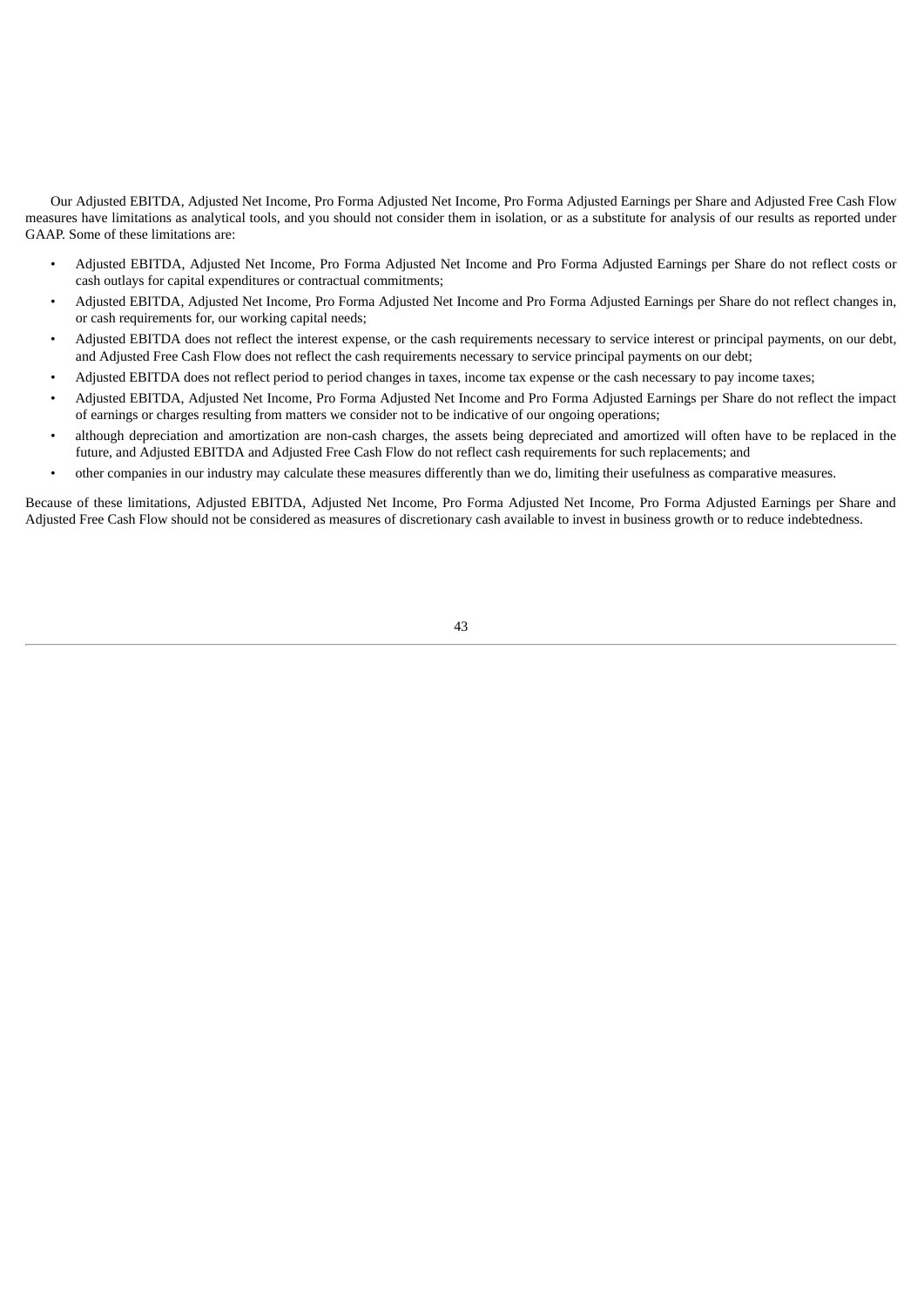## *Adjusted EBITDA*

The following table provides reconciliations of net income (loss) to Adjusted EBITDA for the periods presented (amounts in thousands):

|                                              |                         | <b>Thirteen Weeks Ended</b> | <b>Thirty-Nine Weeks Ended</b> |                         |  |  |
|----------------------------------------------|-------------------------|-----------------------------|--------------------------------|-------------------------|--|--|
|                                              | <b>October 31, 2020</b> | <b>November 2, 2019</b>     | <b>October 31, 2020</b>        | <b>November 2, 2019</b> |  |  |
| Net income                                   | 59,586 \$               | $28,552$ \$                 | 217,242                        | 102,305<br>-S           |  |  |
| Interest expense, net                        | 22,399                  | 24,585                      | 70,487                         | 77,171                  |  |  |
| Income tax expense                           | (1,193)                 | 506                         | 325                            | 1,914                   |  |  |
| Depreciation, amortization and impairment    | 25,567                  | 29,596                      | 79,718                         | 88,693                  |  |  |
| Consulting fees (a)                          | 102                     | 237                         | 194                            | 3,517                   |  |  |
| Adviser monitoring fee (b)                   | 12,953                  | 937                         | 14,793                         | 2,697                   |  |  |
| Equity compensation (c)                      | 23,359                  | 1,405                       | 27,049                         | 5,872                   |  |  |
| Gain on early extinguishment of debt, net    |                         |                             | (7, 831)                       | (42, 265)               |  |  |
| Severance and executive transition costs (d) |                         | 1,237                       | 4,137                          | 1,237                   |  |  |
| Costs related to the COVID-19 pandemic (e)   |                         |                             | 17,632                         |                         |  |  |
| Other (f)                                    | 2,965                   | 1,704                       | 4,894                          | 4,455                   |  |  |
| <b>Adjusted EBITDA</b>                       | 145,738                 | 88,759                      | 428,640                        | 245,596                 |  |  |

(a) Represents outside consulting fees associated with our strategic cost savings and business optimization initiatives.

(b) Represents our contractual payments under the Monitoring Agreement. See Note 13 to the financial statements included in this Quarterly Report).

(c) Represents non-cash charges related to equity based compensation, which vary from period to period depending on certain factors such as timing and valuation of awards, achievement of performance targets and equity award forfeitures.

(d) Represents severance costs associated with executive leadership changes and enterprise-wide organizational changes.

(e) Represents costs incurred as a result of the COVID-19 pandemic, including temporary wage premiums, additional sick time, costs of additional cleaning supplies and third party cleaning services for the stores, corporate office and distribution centers, accelerated freight costs associated with shifting our inventory purchase earlier in the year to maintain stock, and legal fees associated with consulting in local jurisdictions.

(f) Other adjustments include (representing deductions or additions to Adjusted EBITDA) amounts that management believes are not representative of our operating performance, including investment income, installation costs for energy savings associated with our profitability initiatives, legal fees associated with a distribution to NAHC's members and our omnibus incentive plan, store exit costs and other costs associated with strategic cost savings and business optimization initiatives.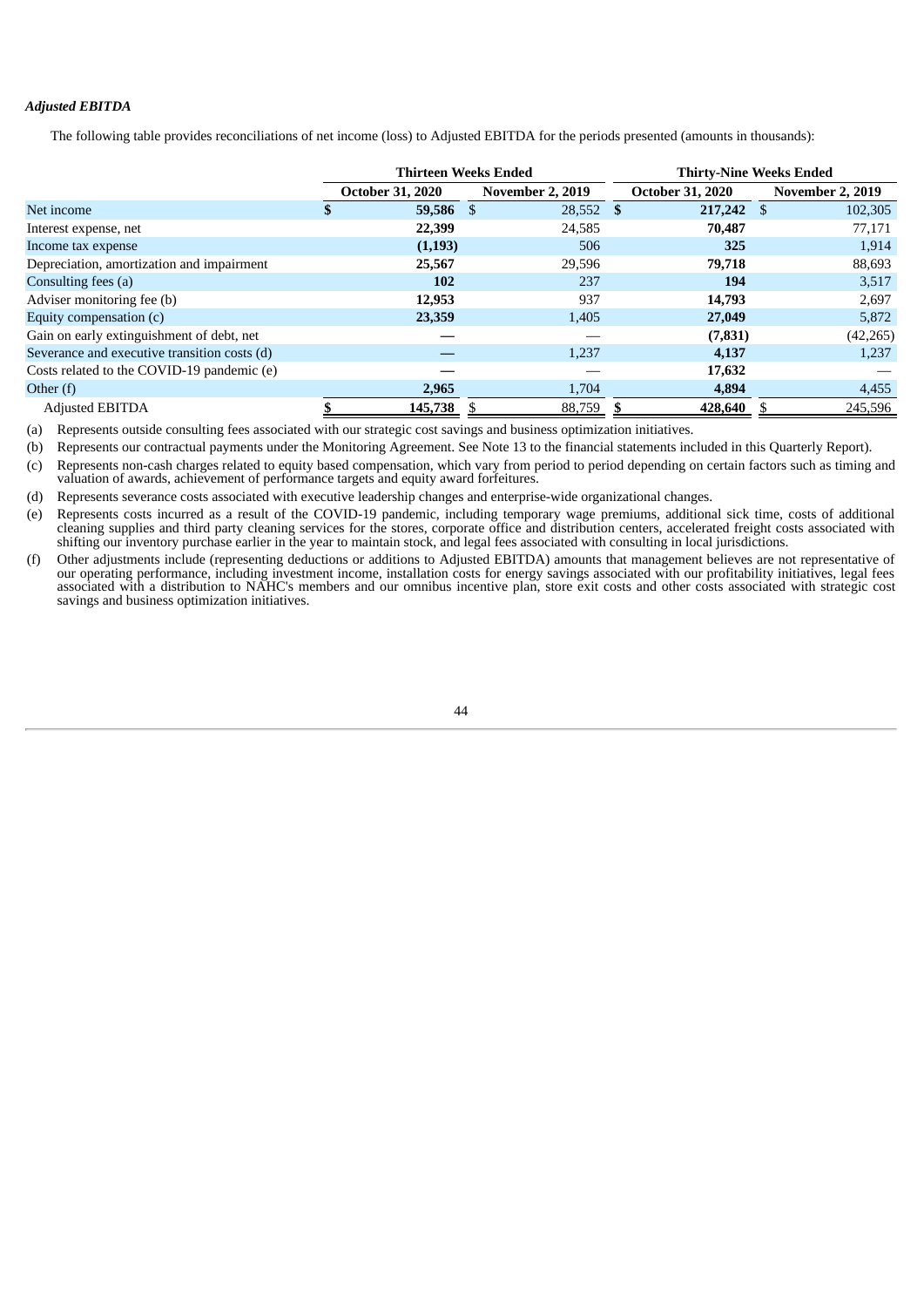#### *Adjusted Net Income, Pro Forma Adjusted Net Income and Pro Forma Adjusted Earnings per Share*

The following table provides a reconciliation of net income to Adjusted Net Income, Pro Forma Adjusted Net Income and Pro Forma Adjusted Earnings per Share for the periods presented (amounts in thousands, except per share data):

|                                                               | <b>Thirteen Weeks Ended</b> |                         |              |                         |    | <b>Thirty-Nine Weeks Ended</b> |               |                         |  |
|---------------------------------------------------------------|-----------------------------|-------------------------|--------------|-------------------------|----|--------------------------------|---------------|-------------------------|--|
|                                                               |                             | <b>October 31, 2020</b> |              | <b>November 2, 2019</b> |    | <b>October 31, 2020</b>        |               | <b>November 2, 2019</b> |  |
| Net income                                                    | \$                          | 59,586                  | $\mathbb{S}$ | $28,552$ \$             |    | 217,242                        | $\mathcal{S}$ | 102,305                 |  |
| Consulting fees (a)                                           |                             | 102                     |              | 237                     |    | 194                            |               | 3,517                   |  |
| Adviser monitoring fee (b)                                    |                             | 12,953                  |              | 937                     |    | 14,793                         |               | 2,697                   |  |
| Equity compensation (c)                                       |                             | 23,359                  |              | 1,405                   |    | 27,049                         |               | 5,872                   |  |
| Gain on early extinguishment of debt, net                     |                             |                         |              |                         |    | (7, 831)                       |               | (42, 265)               |  |
| Severance and executive transition costs (d)                  |                             |                         |              | 1,237                   |    | 4,137                          |               | 1,237                   |  |
| Costs related to the COVID-19 pandemic (e)                    |                             |                         |              |                         |    | 17,632                         |               |                         |  |
| Other (f)                                                     |                             | 2,965                   |              | 1,704                   |    | 4,894                          |               | 4,455                   |  |
| Tax effects of these adjustments $(g)$                        |                             | (71)                    |              | (10)                    |    | (109)                          |               | 44                      |  |
| <b>Adjusted Net Income</b>                                    |                             | 98,894                  |              | 34,062                  |    | 278,001                        |               | 77,862                  |  |
| Estimated tax effect of change to C-Corporation<br>status (h) |                             | (25, 147)               |              | (8, 472)                |    | (69, 410)                      |               | (19, 535)               |  |
| Pro Forma Adjusted Net Income                                 |                             | 73,747                  | £.           | 25,590                  | S. | 208,591                        | \$.           | 58,327                  |  |
|                                                               |                             |                         |              |                         |    |                                |               |                         |  |
| Pro Forma Adjusted Earnings per Share                         |                             |                         |              |                         |    |                                |               |                         |  |
| <b>Basic</b>                                                  | \$                          | 0.96                    | \$           | $0.35$ \$               |    | 2.82                           | <sup>\$</sup> | 0.80                    |  |
| <b>Diluted</b>                                                |                             | 0.91                    | - \$         | $0.34 \; \; \text{\AA}$ |    | 2.70                           | -S            | 0.78                    |  |
| Weighted average common shares outstanding                    |                             |                         |              |                         |    |                                |               |                         |  |
| Basic <sup>(1)</sup>                                          |                             | 76,771                  |              | 72,484                  |    | 73,908                         |               | 72,480                  |  |
| Diluted $(1)$                                                 |                             | 80,714                  |              | 75,201                  |    | 77,171                         |               | 74,766                  |  |

 $<sup>(1)</sup>$  See Retrospective Presentation of Ownership Exchange in Note 2 to the financial statements.</sup>

(a) Represents outside consulting fees associated with our strategic cost savings and business optimization initiatives.

(b) Represents our contractual payments under the Monitoring Agreement. See Note 13 to the financial statements included in this Quarterly Report.

(c) Represents non-cash charges related to equity based compensation, which vary from period to period depending on certain factors such as timing and valuation of awards, achievement of performance targets and equity award forfeitures.

(d) Represents severance costs associated with executive leadership changes and enterprise-wide organizational changes.

(e) Represents costs incurred as a result of the COVID-19 pandemic, including temporary wage premiums, additional sick time, costs of additional cleaning supplies and third party cleaning services for the stores, corporate office and distribution centers, accelerated freight costs associated with shifting our inventory purchase earlier in the year to maintain stock, and legal fees associated with consulting in local jurisdictions.

(f) Other adjustments include (representing deductions or additions to Adjusted Net Income) amounts that management believes are not representative of our operating performance, including investment income, installation costs for energy savings associated with our profitability initiatives, legal fees associated with a distribution to NAHC's members and our omnibus incentive plan, store exit costs and other costs associated with strategic cost savings and business optimization initiatives.

(g) Represents the tax effect of the total adjustments made to arrive at Adjusted Net Income at our historical tax rate.

(h) Represents the retrospective tax effect of Adjusted Net Income at our estimated effective tax rate of approximately 25% for periods prior to October 1, 2020, the effective date of our conversion to a C-Corporation, upon which we became subject to federal income taxes.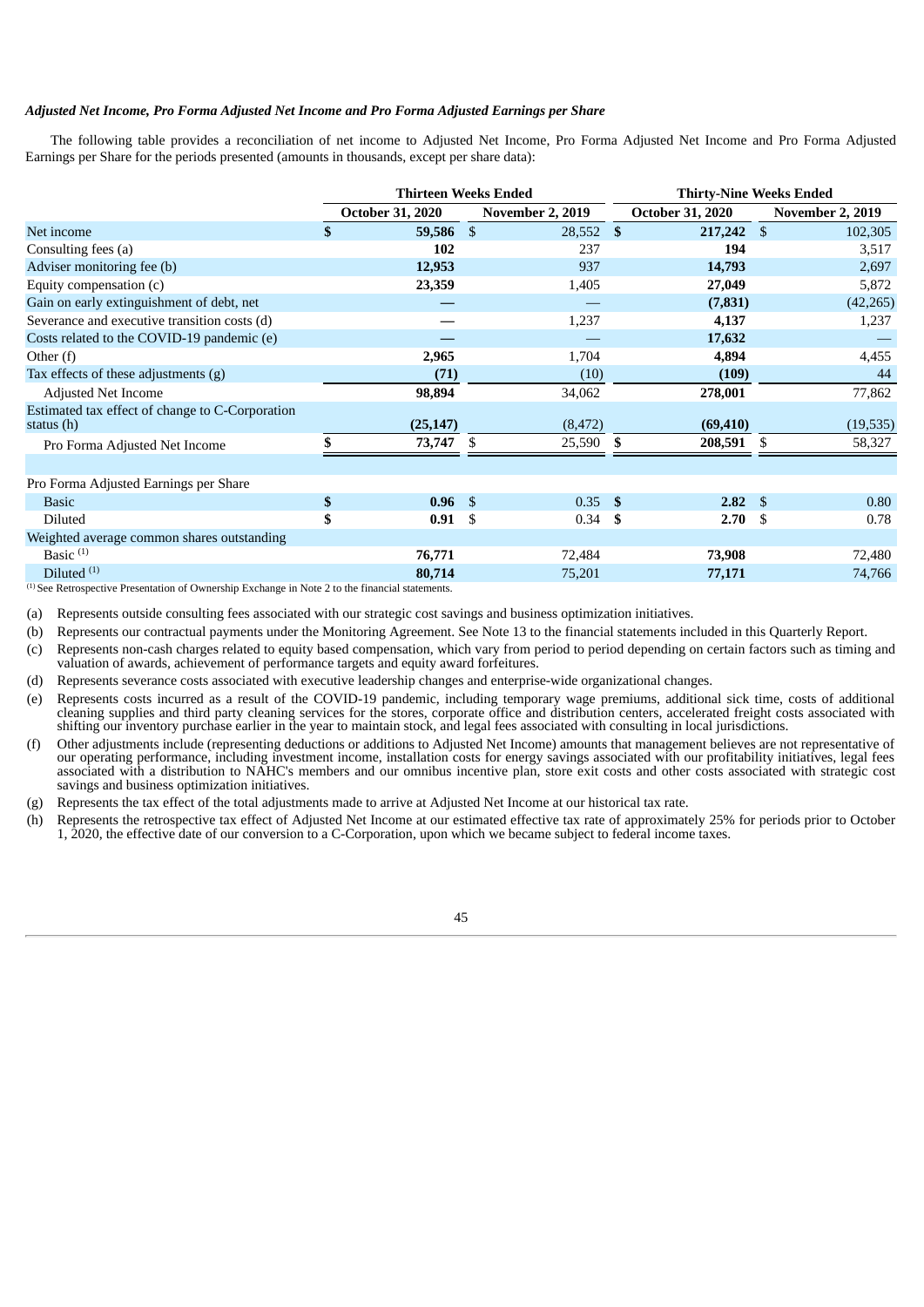#### *Adjusted Free Cash Flow*

The following table provides a reconciliation of net cash provided by operating activities to Adjusted Free Cash Flow for the periods presented (amounts in thousands):

|                                                        | <b>Thirteen Weeks Ended</b> |  | <b>Thirty-Nine Weeks Ended</b> |  |                         |  |                         |
|--------------------------------------------------------|-----------------------------|--|--------------------------------|--|-------------------------|--|-------------------------|
|                                                        | <b>October 31, 2020</b>     |  | <b>November 2, 2019</b>        |  | <b>October 31, 2020</b> |  | <b>November 2, 2019</b> |
| Net cash provided by (used in) operating activities \$ | 83,597                      |  | $(9,205)$ \$                   |  | 857,218                 |  | 94,756                  |
| Net cash provided by (used in) investing activities    | 60                          |  | (20,812)                       |  | (13,790)                |  | (52, 579)               |
| <b>Adjusted Free Cash Flow</b>                         | 83,657                      |  | (30,017)                       |  | 843,428                 |  | 42,177                  |

## **Liquidity and Capital Resources**

## *Sources and Uses of Liquidity*

Historically, our principal sources of cash have included:

- cash generated from operating activities;
- issuances of debt securities; and
- borrowings under term loan and ABL credit facilities.

Our historical uses of cash have been associated primarily with:

- operating activities such as the purchase and growth of inventory, expansion of our sales and marketing activities and other working capital needs;
- capital improvements and support of expansion plans, as well as various investments in store remodeling, store fixtures and on-going infrastructure improvements;
- paying debt obligations and related interest expense;
- paying partnership distributions to our members; and
- fluctuations in working capital due to timing differences of cash receipts and cash disbursements.

On October 31, 2020, our cash and cash equivalents totaled \$869.7 million.

We are focused on navigating the recent challenges presented by COVID-19 through the preservation of our long-term liquidity and management of cash flow through preemptive actions to enhance our ability to meet our short-term liquidity needs. During the year-to-date 2020, we have taken various cost cutting measures to maximize operational cash flows (see "Impact of COVID-19 on Our Business" in the MD&A). Such actions include, but are not limited to, reduction of discretionary spending, deferring or cancelling our planned expenses, revisiting and reprioritizing our strategic investments, and reducing our payroll costs, including temporary team member furloughs, workforce reductions and pay cuts.

On August 28, 2020, we paid a \$257.0 million one-time special distribution to our members of record as of August 25, 2020, \$248.0 million of which was paid with cash on hand and the remainder of which was distributed through an offset of outstanding loans receivable from a member as well as state income tax withholdings made on behalf of NAHC's members. Related cash payments of \$20.7 million to vested share-based award holders was paid through October 31, 2020 and an additional \$12.1 million of payments will be made to unvested share-based award holders as the related awards vest (see "Distribution" in Note 10 to the financial statements included in this Quarterly Report).

On October 6, 2020, we completed our IPO in which we issued and sold 15,625,000 shares of common stock, \$0.01 par value, to the IPO underwriters for cash consideration of \$12.22 per share (representing an initial public offering price of \$13.00 per share, net of underwriting discounts) that resulted in net proceeds of approximately \$184.9 million after deducting underwriting discounts, which included approximately \$2.7 million paid to KKR Capital Markets LLC ("KCM"), an affiliate of KKR, for underwriting services in connection with the IPO, and \$6.1 million in costs directly associated with the IPO, such as legal and accounting fees (see "Initial Public Offering and Reorganization Transactions" in Note 1 to the financial statements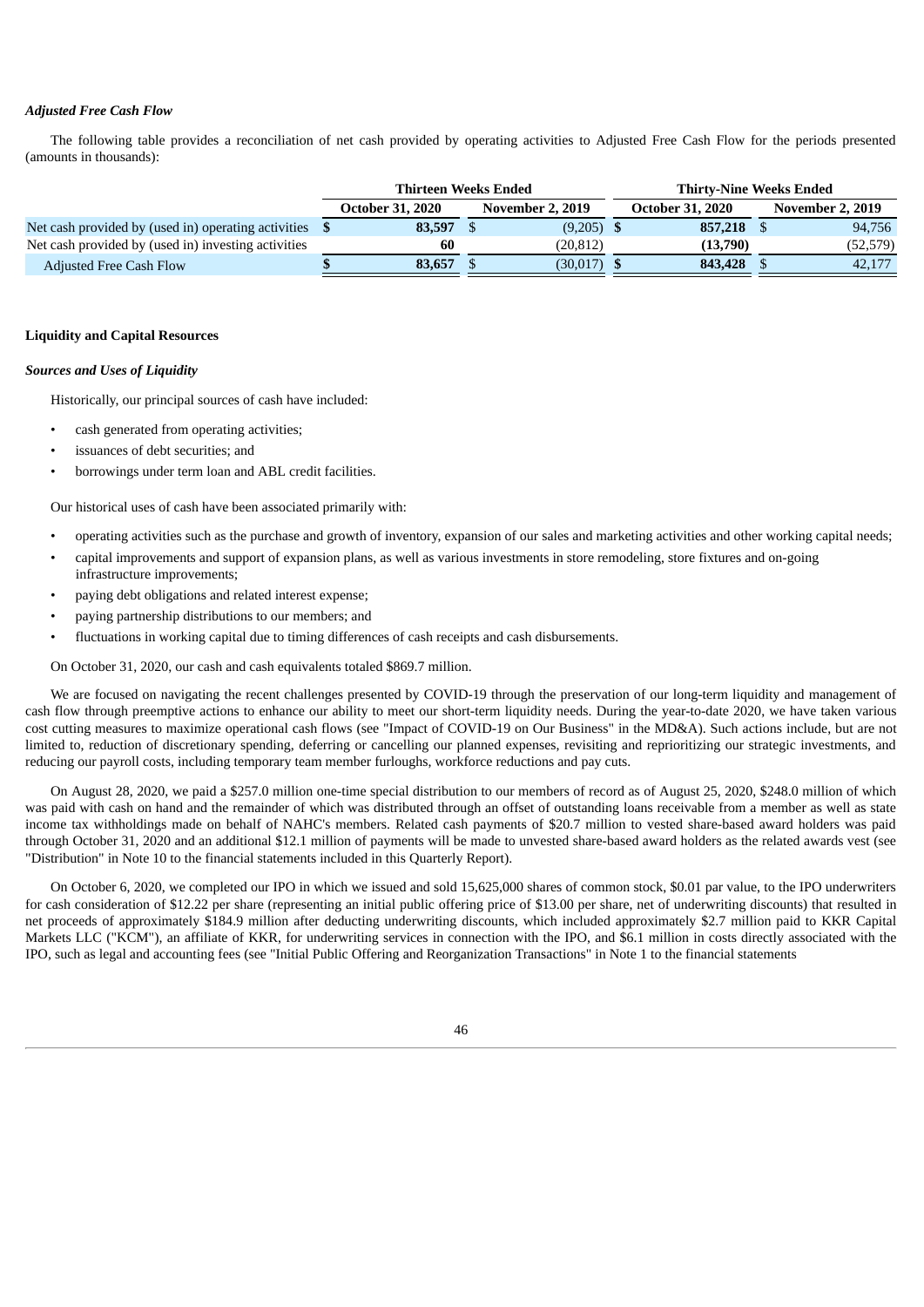included in this Quarterly Report). The shares sold in the offering were registered under the Securities Act of 1933, as amended, pursuant to our registration statement on Form S-1 (File No. 333-248683, which was declared effective by the Securities and Exchange Commission on October 1, 2020).

Subsequent to the third quarter, on November 3, 2020, the Company issued and sold an additional 1,807,495 shares of the Company's common stock, par value \$0.01 per share, for cash consideration of \$12.22 per share (representing an initial public offering price of \$13.00 per share, net of underwriting discounts) to the IPO underwriters, resulting in approximately \$22.1 million in proceeds net of underwriting discounts (see "Initial Public Offering and Reorganization Transactions" in Note 1 to the financial statements included in this Quarterly Report), which included \$0.3 million paid to KCM, for underwriting services, pursuant to the partial exercise by the underwriters of their option to purchase up to 2,343,750 additional shares to cover overallotments in connection with our IPO. The option has expired with respect to the remaining shares (see Note 15 to the financial statements included in this Quarterly Report).

Subsequent to the third quarter, on November 6, 2020, the Company (1) issued \$400.0 million of 6.00% senior secured notes (the "2020 Notes"), which are due November 15, 2027, (2) entered into a \$400.0 million first lien term loan facility (the "2020 Term Loan Facility"), which is due November 6, 2027 and (3) extended the maturity of Academy, Ltd.'s asset-based revolving credit facility thereunder to November 6, 2025 (as extended, the "2020 ABL Facility") (see Note 15 to the financial statements included in this Quarterly Report). We used the net proceeds from the 2020 Notes and the net proceeds from the 2020 Term Loan Facility, together with cash on hand, to repay in full our existing term loan, in the amount of \$1,431.4 million (see Note 15 to the financial statements included in this Quarterly Report).

We expect to use existing cash balances, internally generated cash flows, and available borrowings under the 2020 ABL Facility to fund anticipated capital expenditures, working capital needs and scheduled debt service costs and maturities over at least the next twelve months. The 2020 ABL Facility provides for these financing needs and other general corporate purposes, as well as to support certain letter of credit requirements. We may continue to use the 2020 ABL Facility to repay debt under the 2020 Term Loan Facility. Availability under the 2020 ABL Facility is subject to customary asset-backed loan borrowing base and availability provisions. Amounts outstanding under the 2020 ABL Facility may fluctuate materially during each quarter mainly due to cash flow from operations, normal changes in working capital, capital expenditures and debt service costs. Our availability under the 2020 ABL Facility during the peak borrowing days of the year-to-date 2020 was ample to support our operations and service our requirements.

Liquidity information related to our ABL facility is as follows for the periods shown (dollar amounts in thousands):

|                                         | <b>Thirty-Nine Weeks Ended</b> |                         |  |                         |
|-----------------------------------------|--------------------------------|-------------------------|--|-------------------------|
|                                         |                                | <b>October 31, 2020</b> |  | <b>November 2, 2019</b> |
| Average funds drawn                     |                                | 168,864                 |  | 34,891                  |
| Number of days with outstanding balance |                                | 99                      |  | 151                     |
| Maximum daily amount outstanding        |                                | 500,000                 |  | 147,100                 |
| Minimum available borrowing capacity    |                                | 161,089                 |  | 771,750                 |

Liquidity information related to our ABL facility (amounts in thousands) as of:

|                               | <b>October 31, 2020</b>  | <b>February 1, 2020</b>         | <b>November 2, 2019</b> |
|-------------------------------|--------------------------|---------------------------------|-------------------------|
| <b>Outstanding borrowings</b> | $\overline{\phantom{0}}$ | $\hspace{0.1mm}-\hspace{0.1mm}$ | 44,300                  |
| Issued letters of credit      | 21.112                   | 15.927                          | 14.427                  |
| Available borrowing capacity  | 844,712                  | 827,404                         | 941,273                 |

*Capital Expenditures.* We expect capital expenditures for fiscal year 2020 to be approximately \$46.6 million. Approximately 65% of our planned cash outflow relate to investments in our corporate, e-commerce and information technology programs. Investments in existing stores and distribution centers is expected to account for approximately 30% of the planned cash outflow and the remaining 5% is expected to be utilized through investments in store remodels. We review forecasted capital expenditures throughout the year and will adjust or modify projects based on business conditions at that time.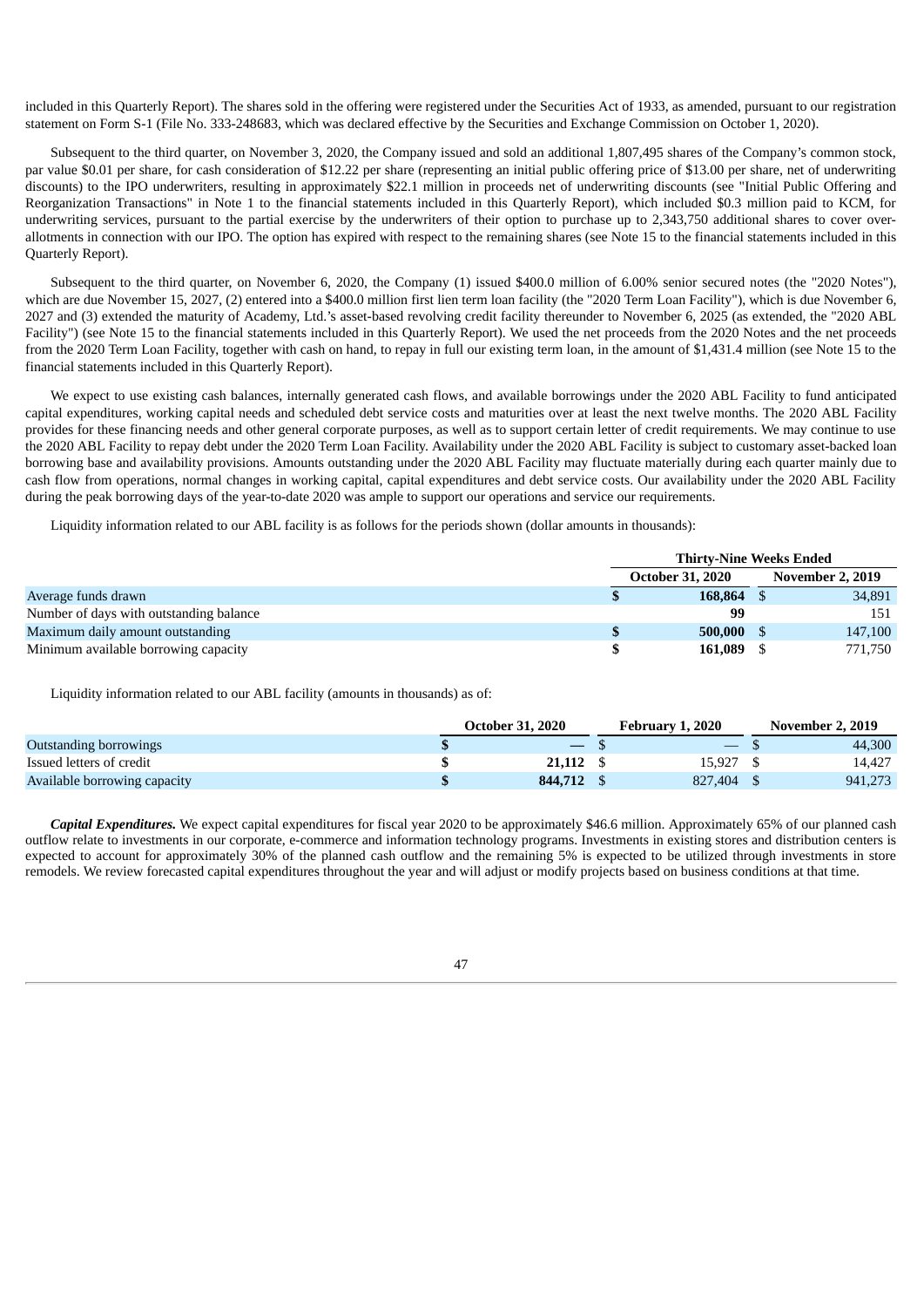## *Cash Flows for the Thirty-Nine Weeks Ended October 31, 2020 and November 2, 2019*

Our unaudited statements of cash flows are summarized as follows (in thousands):

|                                                      | <b>Thirty-Nine Weeks Ended</b> |                         |  |                         |
|------------------------------------------------------|--------------------------------|-------------------------|--|-------------------------|
|                                                      |                                | <b>October 31, 2020</b> |  | <b>November 2, 2019</b> |
| Net cash provided by operating activities            |                                | 857,218 \$              |  | 94,756                  |
| Net cash used in investing activities                |                                | (13,790)                |  | (52, 579)               |
| Net cash used in financing activities                |                                | (123,088)               |  | (74, 330)               |
| Net increase (decrease) in cash and cash equivalents |                                | 720,340                 |  | (32, 153)               |

*Operating Activities.* Net cash provided by operating activities consists primarily of net income adjusted for non-cash items, including depreciation and amortization, non-cash lease expense, equity compensation, amortization of deferred loan and other costs, non-cash gain on early retirement of debt, net, and changes in assets and liabilities, loss on swaps from debt refinancing and deferred income taxes. Cash flows from operating activities are seasonal in our business. Typically, cash flows from operations are used to build inventory in advance of peak selling seasons, with the fourth quarter pre-holiday season inventory increase being the most significant.

Cash provided by operating activities in the year-to-date 2020 increased \$762.5 million, compared to the year-to-date 2019. This increase in cash was attributable to:

- \$599.1 million net increase in cash flows provided by operating assets and liabilities;
- \$114.9 million increase in net income; and
- \$48.4 million increase in non-cash charges.

The increase in cash flows from operating assets and liabilities for the year-to-date 2020 compared to the year-to-date 2019 was primarily attributable to:

- \$214.5 million decrease in merchandise inventories, net due to inventory reductions from high sell through in the current year-to-date, coupled with an increase in inventory during the prior year; and
- \$340.1 million increase in accounts payable related to increased inventory receipts in recent months and extensions of vendor payment terms.

The increase from non-cash charges for the year-to-date 2020 compared to the year-to-date 2019 was primarily caused by:

- \$34.4 million decrease in non-cash gains on the early retirement of debt, net resulting from lower current year-to-date principal repurchases of portions of our 2015 Term Loan Facility;
- \$21.2 million increase in stock compensation expense, which includes approximately \$19.9 million of stock compensation associated with the expensing of certain outstanding restricted stock units as a result of the liquidity condition being achieved upon completion of our IPO;
- \$12.4 million increase in non-cash lease expense due to timing of rent payments and 46 lease extensions executed during the year-to-date 2020; partially offset by
- \$11.5 million decrease related to increased deferred income tax accruals as a result of the Company becoming subject to federal income taxes in connection with the Reorganization Transactions; and
- \$9.0 million decrease in depreciation and amortization.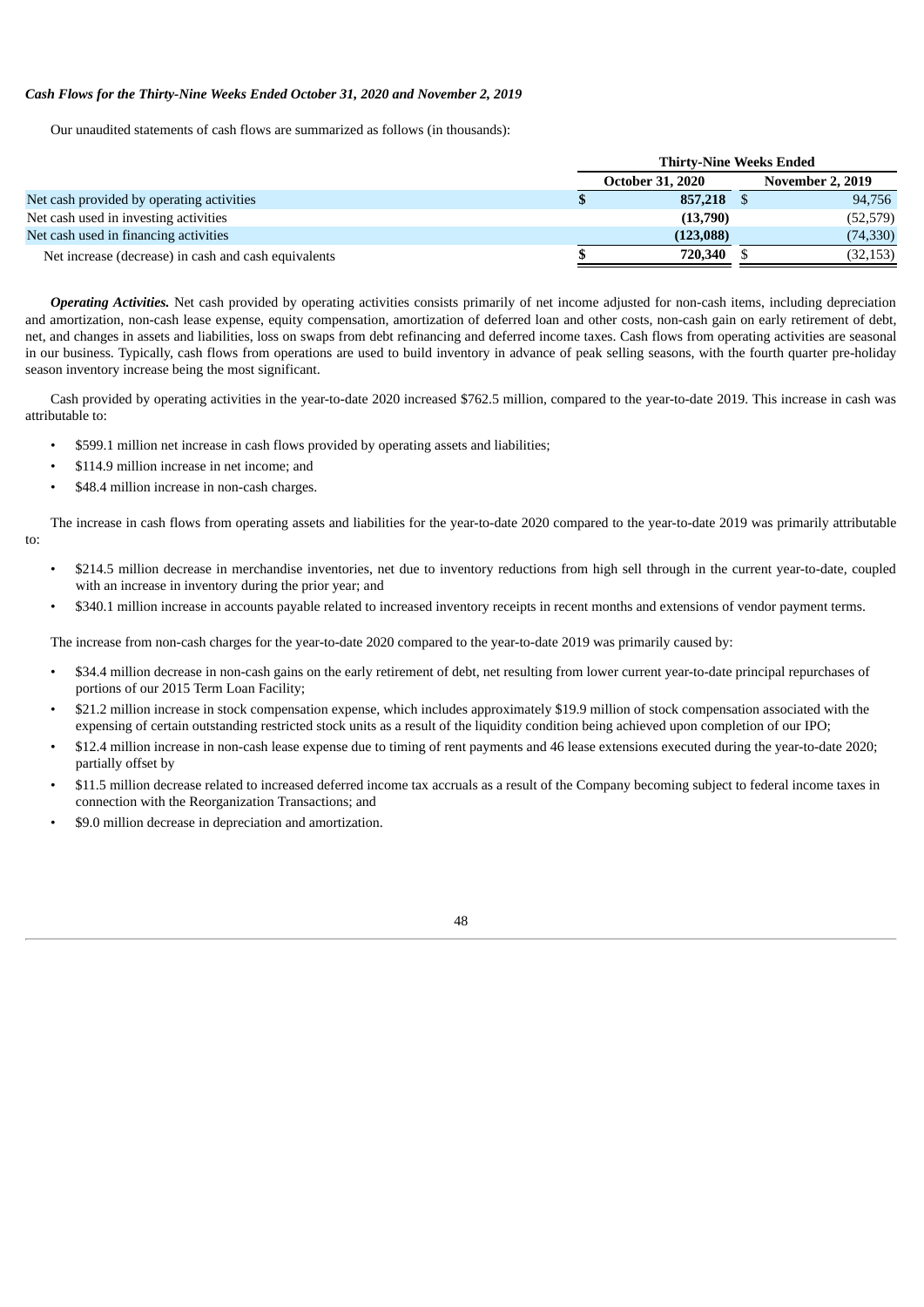*Investing Activities***.** The following table details the amounts of capital expenditures for each period indicated (amounts in thousands):

|                         | 2020<br><b>D</b> 4<br>. )ctober | 2019<br>November | hange                               |
|-------------------------|---------------------------------|------------------|-------------------------------------|
| Capital<br>expenditures | 21.015<br>41,910                | $\sim$<br>18     | 699)<br><b>COL</b><br>v.v <i>jj</i> |

Cash used in investing activities decreased \$38.8 million in the current year-to-date compared to the same period last year. The decrease in cash used in investing activities is primarily due to:

- \$26.7 million less capital expenditures due to a planned overall reduction in the year-to-date 2020 led by a reduction in new stores and store remodeling; and
- \$12.1 million increase related to cash proceeds as a result of repayment of notes receivable from a one NAHC member during the year-to-date 2020 compared to cash outflow related to the issuance of a note receivable to one NAHC member in 2019.

*Financing Activities***.** Cash used in financing activities increased \$48.8 million in the year-to-date 2020, compared to the same period last year. The primary drivers of the increase were:

- \$277.7 million increase in cash outflow resulting from a distribution to NAHC's members and related share-based award payments which occurred in the year-to-date 2020;
- \$44.3 million increase in cash outflow due to decreased net proceeds from the ABL facility; partially offset by
- \$184.9 million of net proceeds from the issuance of common stock during the third quarter of 2020, net of offering costs; and
- \$88.6 million decrease in cash outflows related to lower current year-to-date principal repurchases of portions of our term loan facility.

## **Critical Accounting Policies and Estimates**

This management's discussion and analysis of our financial condition and results of operations is based upon our unaudited financial statements, which have been prepared in accordance with accounting principles generally accepted in the United States of America ("GAAP"). The preparation of financial statements in conformity with GAAP requires our management to make estimates and assumptions that affect the reported amounts of assets and liabilities and the disclosure of contingent assets and liabilities as of the date of the financial statements, as well as the reported amounts of revenues and expenses during the reporting period. Our management bases its estimates on historical experience and other assumptions it believes to be reasonable under the circumstances. Actual results could differ significantly from those estimates.

Management evaluated the development and selection or our critical accounting policies and estimates used in the preparation of the Company's unaudited financial statements and related notes and believes these policies to be reasonable and appropriate. Certain of these policies involve a higher degree of judgment or complexity and are most significant to reporting our results of operations and financial position, and are, therefore, discussed as critical. Our most significant estimates and assumptions that materially affect the financial statements involve difficult, subjective or complex judgments by management including the valuation of merchandise inventories, and performing goodwill, intangible and long-lived asset impairment analyses. Given the global economic climate and additional unforeseen effects from the COVID-19 pandemic, these estimates are becoming more challenging, and actual results could differ materially from our estimates. More information on all of our significant accounting policies can be found in Note 2, "Summary of Significant Critical Accounting Policies and Estimates" to our audited consolidated financial statements included in the Prospectus and the section of the Prospectus entitled "Management's Discussion and Analysis of Financial Condition and Results of Operations." There have been no material changes to our critical accounting policies as compared to the critical accounting policies described in the Prospectus.

#### **Recent Accounting Pronouncements**

The information set forth in Note 2 to our unaudited consolidated financial statements under Part I, Item 1 of this Quarterly Report is incorporated herein by reference.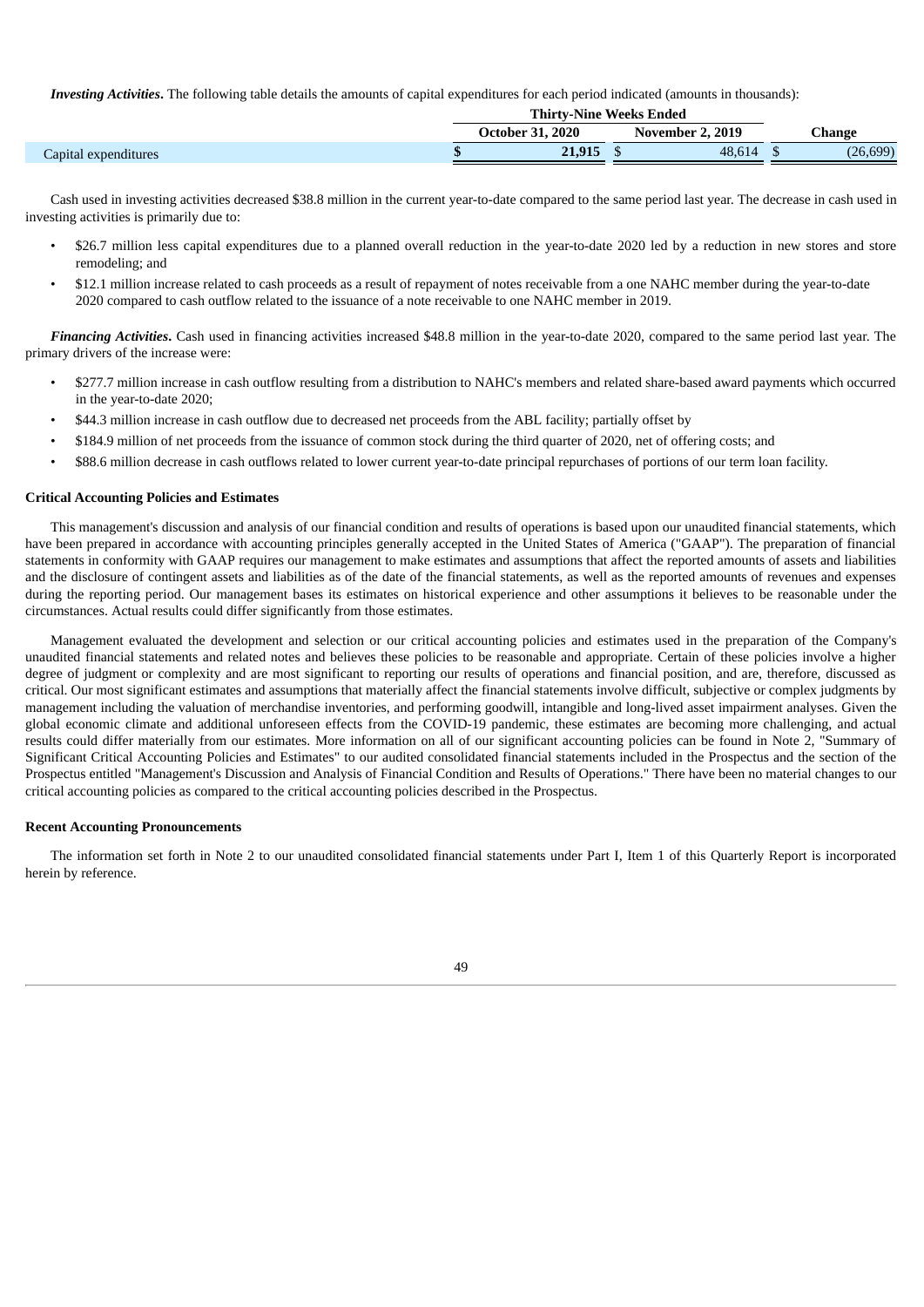#### **Related Party Transactions**

The information set forth in Note 13 to our unaudited consolidated financial statements under Part I, Item 1 under the heading of this Quarterly Report entitled "Related Party Transactions" is incorporated herein by reference.

#### **Off-Balance Sheet Arrangements**

As of October 31, 2020, our off-balance sheet contractual obligations and commercial commitments relate to future minimum guaranteed contractual payments and letters of credit. There have been no other material changes in our off-balance sheet arrangements as discussed in the section of the Prospectus entitled "Management's Discussion and Analysis of Financial Condition and Results of Operations" or our audited financial statements for the fiscal year ended February 1, 2020 included in the "Off-Balance Sheet Arrangements" section of the Prospectus.

#### **Contractual Obligations and Commercial Commitments**

Our contractual obligations and commercial commitments primarily relate to our debt facilities and senior secured notes, operating leases for stores, distribution centers, and office buildings, technology related commitments, the Monitoring Agreement, and sponsorship and intellectual property agreements. Other than fluctuations from transactions in the ordinary course of business, there were no material changes during the quarter ended October 31, 2020 to the contractual obligations and commercial commitments disclosed in "Contractual Obligations and Commercial Commitments" in the section of the Prospectus entitled "Management's Discussion and Analysis of Financial Condition and Results of Operations", other than the termination of the Monitoring Agreement as described in Note 13 to the financial statements included in this Quarterly Report.

#### **ITEM 3. QUANTITATIVE AND QUALITATIVE DISCLOSURES ABOUT MARKET RISK**

Except as disclosed in Note 15 to our consolidated financial statements included in Part I, there have been no material changes in our primary risk exposures or management of market risks from those disclosed in the Prospectus under "Management's Discussion and Analysis of Financial Condition and Results of Operations – Quantitative and Qualitative Disclosures About Market Risk."

### **ITEM 4. CONTROLS AND PROCEDURES**

#### *Evaluation of Disclosure Controls and Procedures*

We maintain disclosure controls and procedures (as that term is defined in Rules 13a-15(e) and 15d-15(e) of the Securities Exchange Act of 1934, as amended (the "Exchange Act")) that are designed to ensure that information required to be disclosed in our reports under the Exchange Act, is recorded, processed, summarized and reported within the time periods specified in the SEC's rules and forms, and that such information is accumulated and communicated to our management, including our Chief Executive Officer ("CEO") and our Chief Financial Officer ("CFO"), as appropriate, to allow timely decisions regarding required disclosures. Any controls and procedures, no matter how well designed and operated, can provide only reasonable assurance of achieving the desired control objectives.

Our management, with the participation of our CEO and our CFO, evaluated the effectiveness of the design and operation of our disclosure controls and procedures as of the end of the period covered by this Quarterly Report. Based on such evaluation, our CEO and CFO have concluded that, as of the end of the period covered by this Quarterly Report, the design and operation of the Company's disclosure controls and procedures were effective to accomplish their objectives at the reasonable assurance level.

#### *Changes in Internal Control over Financial Reporting*

No changes in our internal control over financial reporting (as defined in Rules 13a-15(f) and 15d-15(f) under the Exchange Act) occurred during the period covered by this Quarterly Report that have materially affected, or are reasonably likely to materially affect, our internal control over financial reporting.

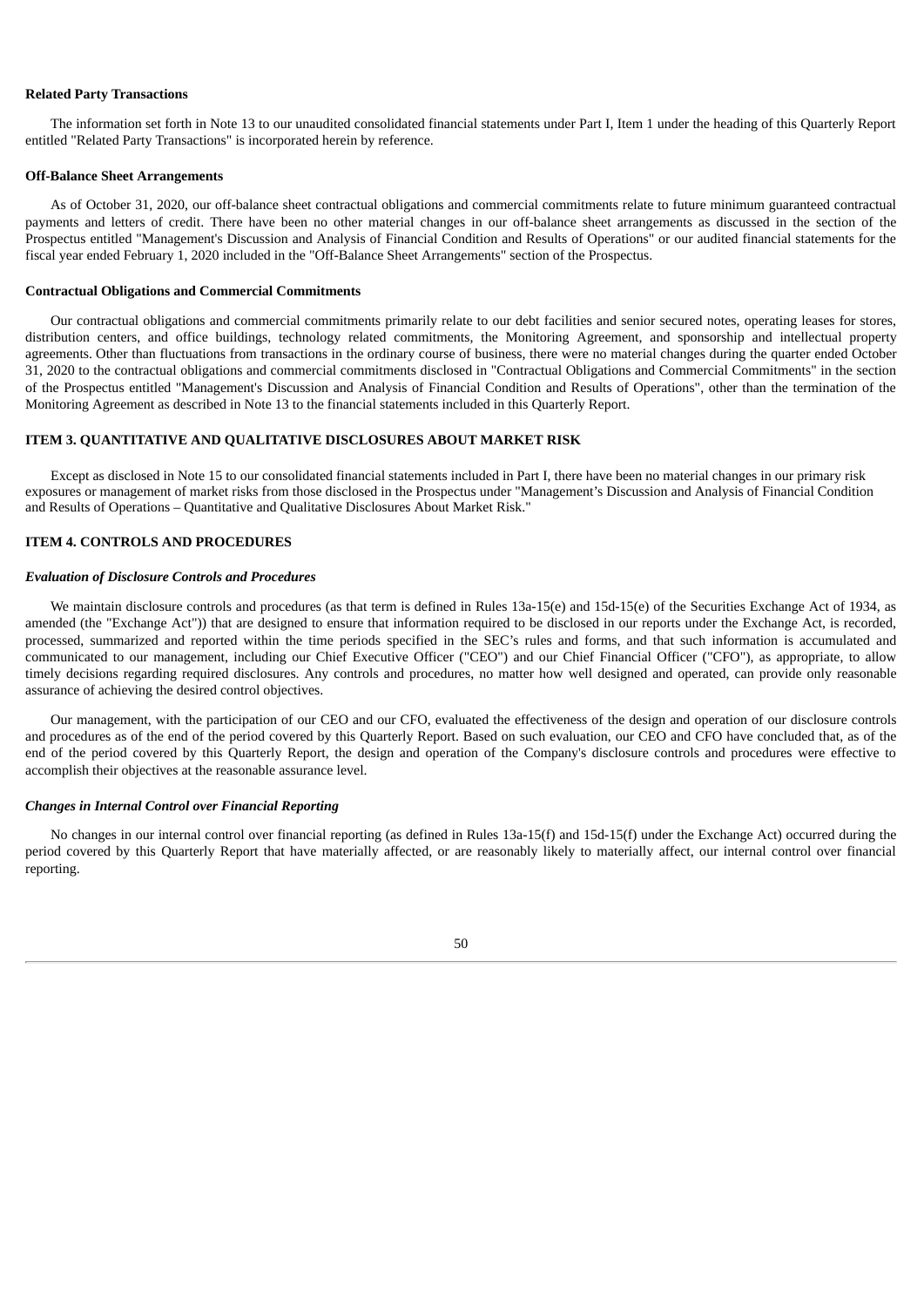## **PART II. OTHER INFORMATION**

#### **ITEM 1. LEGAL PROCEEDINGS**

We are a defendant or co-defendant in lawsuits, claims and demands brought by various parties relating to matters normally incident to our business. No individual case, or group of cases presenting substantially similar issues of law or fact, is expected to have a material effect on the manner in which we conduct our business or on our results of operations, financial position or liquidity. The majority of these cases are alleging product, premises, employment and/or commercial liability. Reserves have been established that we believe to be adequate based on our current evaluations and experience in these types of claim situations; however, the ultimate outcome of these cases cannot be determined at this time. We believe, taking into consideration our indemnities, insurance and reserves, the ultimate resolution of these matters will not have a material impact on our financial position, results of operations or cash flows.

There have been no material developments during the 2020 third quarter with respect to any of the matters discussed under the heading "Business– Legal Proceedings" in the Prospectus. We are not currently party to any other legal proceedings that we believe would have a material adverse effect on our financial position, results of operations or cash flows.

#### **ITEM 1A. RISK FACTORS**

You should carefully consider the risk factors discussed in the section of the Prospectus entitled "Risk Factors", which could materially affect our business, financial condition or future results. The risks described in the Prospectus are not the only risks facing the Company. Additional risks and uncertainties not currently known to us or that we currently deem to be immaterial also may materially adversely affect our business, financial condition or future results. In addition to the effects of the COVID-19 pandemic and resulting global disruptions on our business and operations discussed in the MD&A in this Quarterly Report and in the Risk Factors section of the Prospectus, additional or unforeseen effects from the COVID-19 pandemic and the global economic climate may give rise to or amplify many of these risks. Except as set forth below, there have been no material changes to the risk factors discussed in the section of the Prospectus entitled "Risk Factors".

As a result of the Refinancing Transactions, we are updating the following risk factors discussed under the heading "Risks Related to Our Indebtedness" in the section of the Prospectus entitled "Risk Factors".

Our high level of indebtedness requires that we dedicate a substantial portion of our cash flows to debt service payments and reduces the funds that would otherwise be available for other general corporate purposes and other business opportunities, which could adversely affect our operating performance, growth, profitability and financial condition, which in turn could make it more difficult for us to generate cash flow sufficient to satisfy *all of our obligations under our indebtedness.*

As of October 31, 2020, after giving effect to the Refinancing Transactions, we would have had approximately \$800.0 million of outstanding indebtedness, all of which would be secured, with \$844.7 million of unused availability under the ABL Facility (which is subject to customary borrowing conditions, including a borrowing base), and outstanding letters of credit of \$30.8 million, \$21.1 million of which were issued under the ABL Facility.

Our overall level of indebtedness requires that we dedicate a substantial portion of our cash flows to debt service payments. Our substantial indebtedness reduces the funds that would otherwise be available for operations, future business opportunities and payments of our debt obligations and limits our ability to:

• obtain additional financing, if necessary, for working capital and operations, or such financing may not be available on favorable terms;

- make needed capital expenditures;
- make strategic acquisitions or investments or enter into joint ventures;
- react to changes or withstand a future downturn in our business, the industry or the economy in general;
- meet store growth, distribution center expansion, e-commerce growth, budget targets and forecasts of future results;
- engage in business activities, including future opportunities that may be in our interest; and
- react to competitive pressures or compete with competitors with less debt.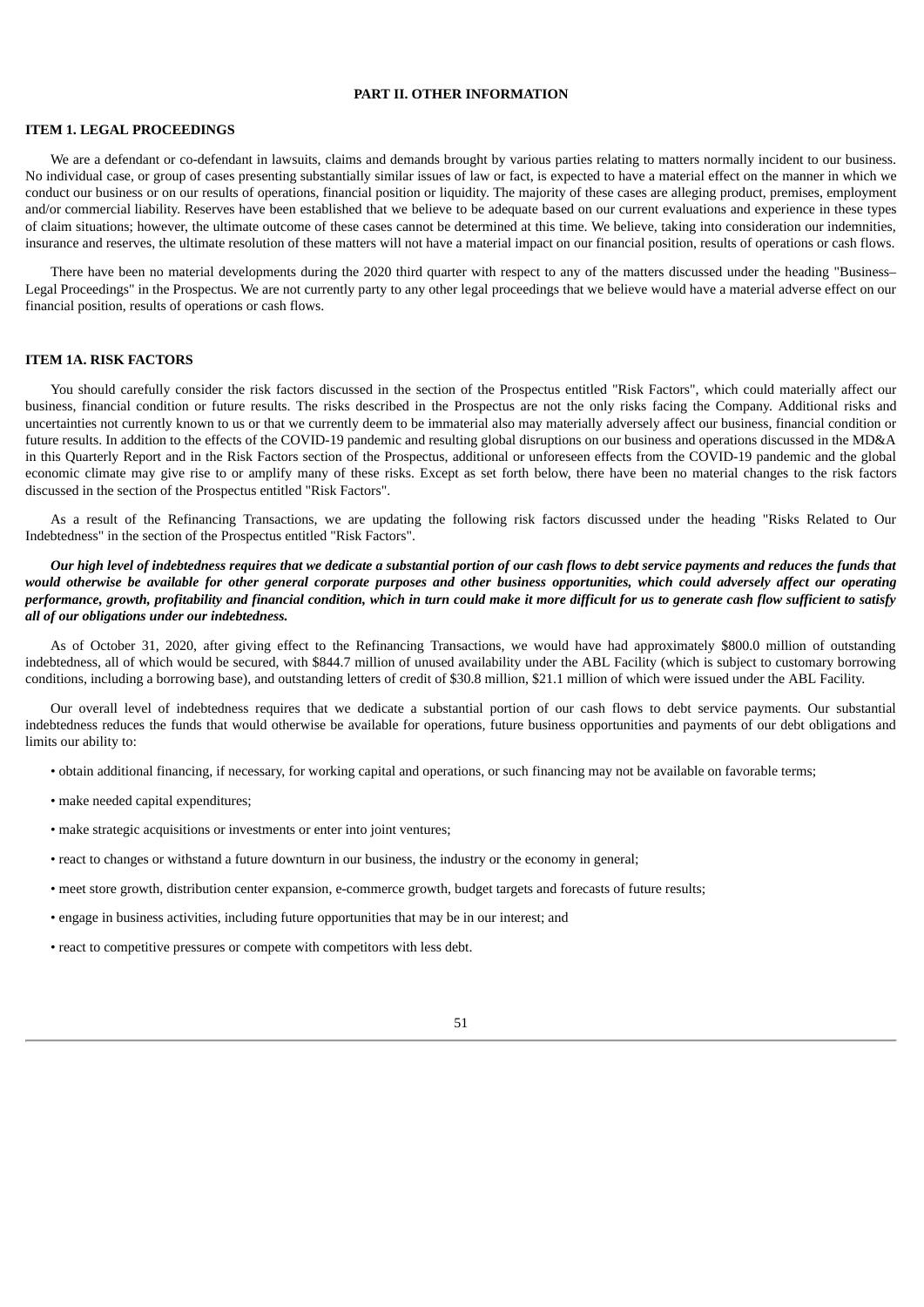These limitations could adversely affect our operating performance, growth, profitability and financial condition, which would make it more difficult for us to generate cash flow sufficient to satisfy our obligations under our indebtedness.

Our ability to make scheduled payments on our debt obligations also depends on our financial condition, results of operations and capital resources, which are subject to, among other things: the business, financial, economic, industry, competitive, regulatory and other factors discussed in these risk factors, and on other factors, some of which are beyond our control, including: the level of capital expenditures we make, including those for acquisitions, if any; our debt service requirements; fluctuations in our working capital needs; our ability to borrow funds and access capital markets; and restrictions on debt service payments and our ability to make working capital borrowings for debt service payments contained in our debt instruments.

If we are unable to generate sufficient cash flow to permit us to make scheduled service payments on our debt, including the notes, then we will be in default and holders of that debt could declare all outstanding principal and interest to be due and payable. If our indebtedness were to be accelerated, there can be no assurance that we would have, or be able to obtain, sufficient funds to repay such indebtedness in full. In addition, in the event of a default, the lenders under the ABL Facility could terminate their further commitments to loan money and our secured lenders under the Senior Secured Credit Facilities and/or holders of the notes could foreclose against the assets securing their borrowings, and we could be forced into bankruptcy or liquidation.

## Despite our high level of indebtedness, we may still be able to incur substantially more debt, which could further increase the risks to our financial *condition described above.*

Despite our high level of indebtedness, we may be able to incur significant additional indebtedness in the future, including off-balance sheet financings, trade credit, contractual obligations and general and commercial liabilities. Although the credit agreements governing the Senior Secured Credit Facilities and the indenture governing the notes contain restrictions on the incurrence of additional indebtedness, these restrictions are subject to a number of qualifications and exceptions, and the additional indebtedness incurred in compliance with these restrictions could be substantial. These restrictions also will not prevent us from incurring obligations that do not constitute indebtedness, and additionally we have further borrowing capacity under the ABL Facility. As of October 31, 2020, after giving effect to the Refinancing Transactions, we would have had no borrowings outstanding under the ABL Facility, and an available borrowing capacity under the ABL Facility of approximately \$844.7 million (which is subject to customary borrowing conditions, including a borrowing base). We may be able to increase the commitments under the ABL Facility by \$250.0 million, subject to certain conditions. We may also be able to increase the capacity under the Term Loan Facility by up to the greater of (x) \$480.0 million and (y) 100% of Consolidated EBITDA (as defined in the Term Loan Facility), plus an additional amount, subject to certain conditions, which borrowings would be secured indebtedness. The addition of new debt to our current debt levels could further exacerbate the related risks to our financial condition that we now face.

## If we are unable to generate sufficient cash to service all of our indebtedness, including the notes, we may be forced to take other actions to fund *the satisfaction of our obligations under our indebtedness, which may not be successful.*

If our cash flow is insufficient to fund our debt service obligations, we could face substantial liquidity problems and could be forced to reduce or delay investments and capital expenditures or to dispose of material assets or operations, raise additional debt or equity capital or restructure or refinance our indebtedness. However, we may not be able to implement any such alternative measures on commercially reasonable terms or at all and, even if successful, those alternative actions may not allow us to meet our scheduled debt service obligations, including on the notes. Even if new financing were available, it may be on terms that are less attractive to us than our then existing indebtedness or it may not be on terms that are acceptable to us. In addition, the credit agreements governing the Senior Secured Credit Facilities and the indenture governing the notes will restrict our ability to dispose of assets and use the proceeds from those dispositions and may also restrict our ability to raise debt or equity capital to be used to repay other indebtedness when it becomes due. Thus, we may not be able to consummate those dispositions or to obtain proceeds in an amount sufficient to meet any debt service obligations then due.

If we cannot generate sufficient cash flow to permit us to make scheduled payments on our debt, including the notes, then we will be in default and holders of that debt could declare all outstanding principal and interest to be due and payable. If our indebtedness were to be accelerated, there can be no assurance that we would have, or be able to obtain, sufficient funds to repay such indebtedness in full. In addition, in the event of a default, the lenders under the ABL Facility could terminate their further commitments to loan money and our secured lenders under the Senior Secured Credit Facilities and/or holders of the notes could foreclose against the assets securing their borrowings and we could be forced into bankruptcy or liquidation.

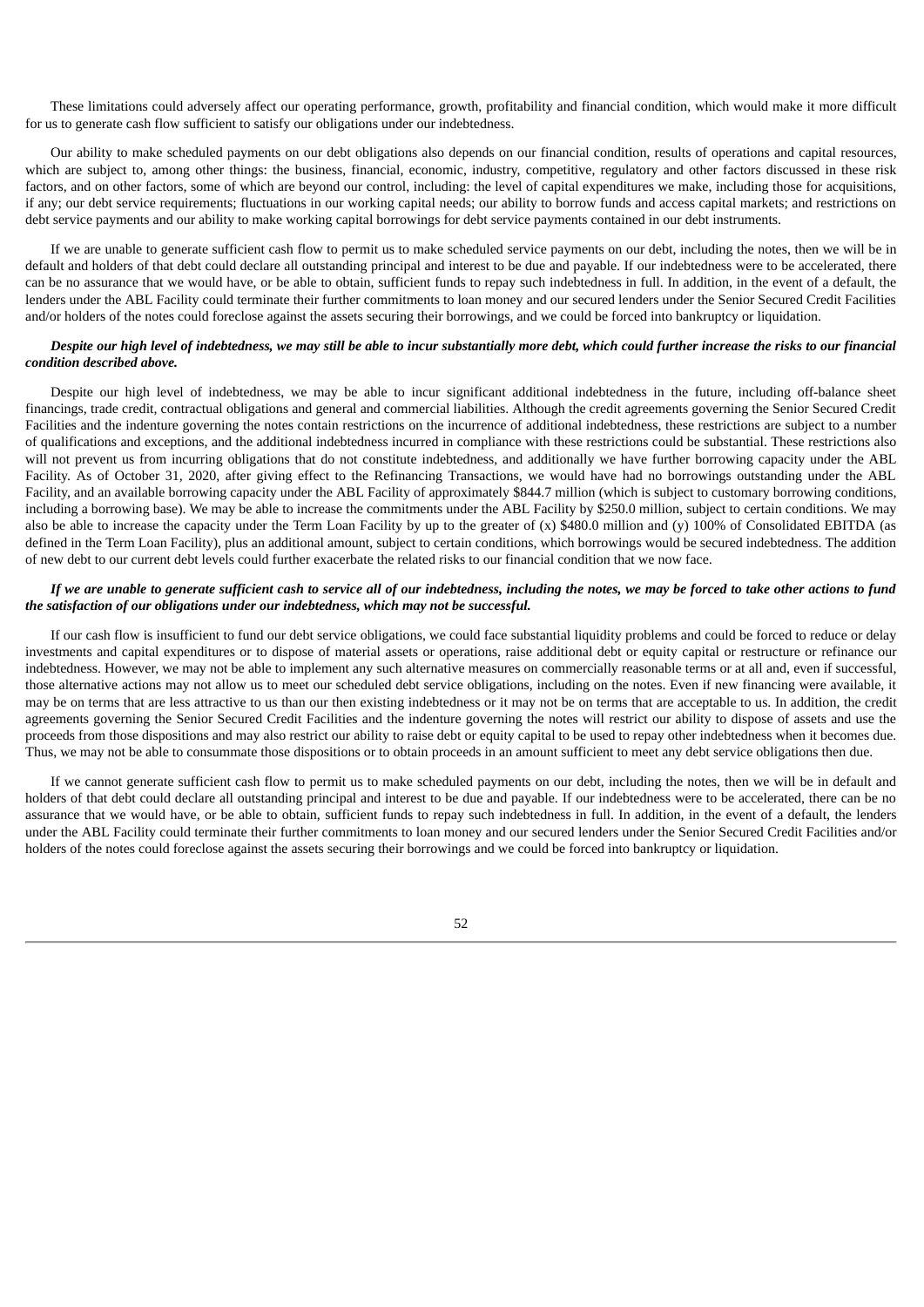## The terms of our outstanding indebtedness may restrict our current and future operations, particularly our ability to respond to changes or to take *certain actions.*

The credit agreements governing the Senior Secured Credit Facilities and the indenture governing the notes contain restrictive covenants that impose significant operating and financial restrictions on us and may limit our ability to engage in acts that may be in our best interest, including restrictions on our ability to:

- incur additional indebtedness and guarantee indebtedness;
- pay dividends or make other distributions in respect of, or repurchase or redeem, capital stock;
- prepay, redeem or repurchase certain debt;
- make loans, investments and other restricted payments;
- sell or otherwise dispose of assets;
- incur liens;
- enter into transactions with affiliates;
- alter the businesses we conduct;
- enter into agreements restricting our subsidiaries' ability to pay dividends; and
- consolidate, merge or sell all or substantially all of our assets.

Additionally, at certain times, the ABL Facility requires maintenance of a certain minimum adjusted fixed charge coverage ratio. Our ability to comply with the covenants and restrictions contained in the credit agreements and the indenture may be affected by events beyond our control. If market or other economic conditions deteriorate, our ability to comply with these covenants and restrictions may be impaired.

A breach of the covenants under one of these agreements could result in an event of default under the applicable indebtedness, which, if not cured or waived, could have a material adverse effect on our business, results of operations and financial condition. Such a default, if not cured or waived, may allow the creditors to accelerate the related debt principal and/or related interest payments and may result in the acceleration of any other debt to which a cross-acceleration or cross-default provision applies. If our indebtedness were to be accelerated, there can be no assurance that we would have, or be able to obtain, sufficient funds to repay such indebtedness in full. In addition, an event of default under the credit agreement governing the ABL Facility would permit the lenders under our ABL Facility to terminate all commitments to extend further credit under that facility. Furthermore, if we were unable to repay the amounts due and payable under our secured indebtedness, the lenders/holders of such indebtedness could proceed against the collateral granted to them to secure that indebtedness, and we could be forced into bankruptcy or liquidation.

As a result of the IPO Over-Allotment Exercise, as discussed in Part II, Item 2 "Use of Proceeds", we are updating the following risk factors discussed under the heading "Risks Related to this Offering and Ownership of Our Common Stock" in the section of the Prospectus entitled "Risk Factors".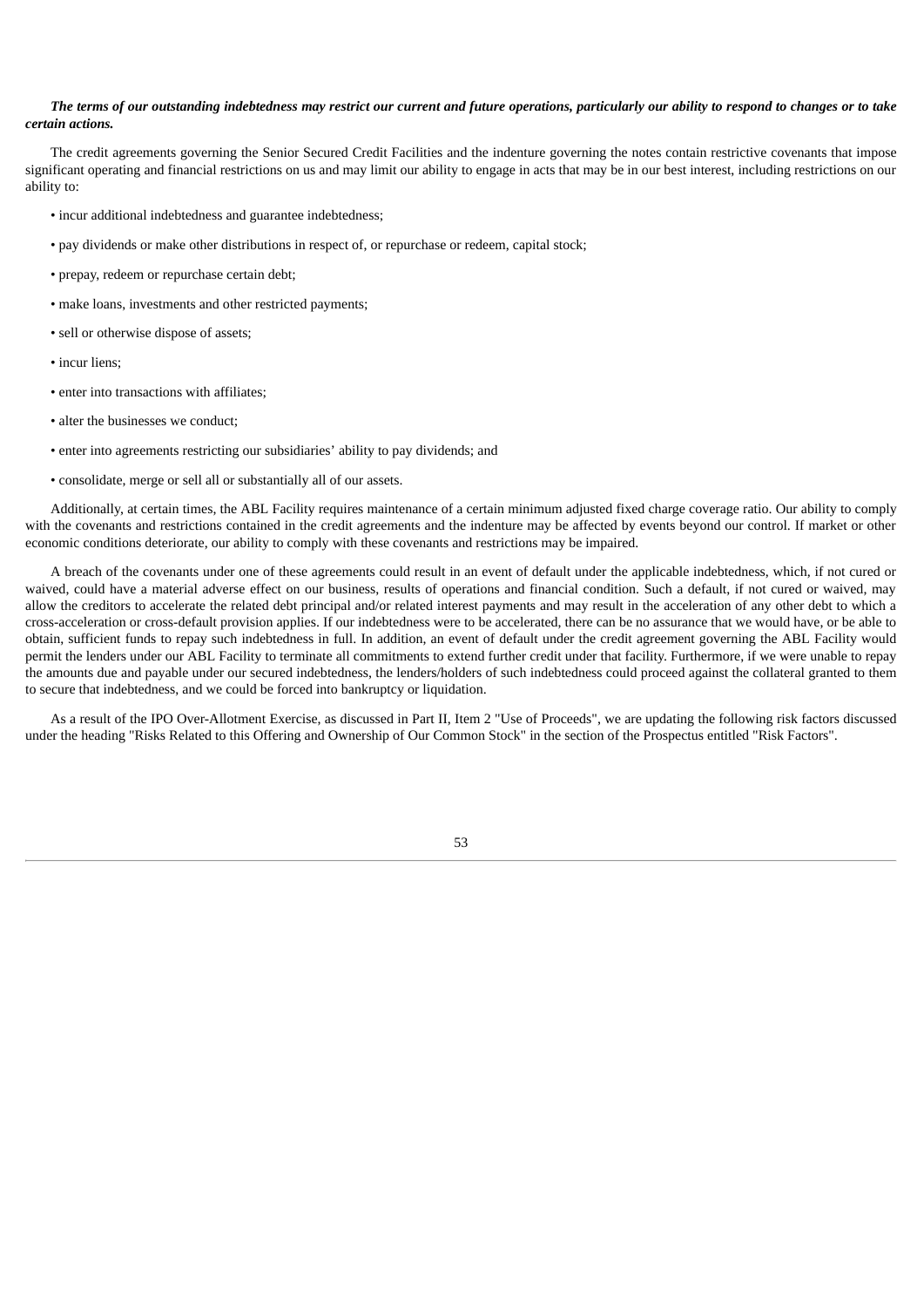#### **ITEM 2. UNREGISTERED SALES OF EQUITY SECURITIES AND USE OF PROCEEDS**

#### *Use of Proceeds*

On October 6, 2020, the Company completed its initial public offering of 15,625,000 shares of its common stock, \$0.01 par value per share ("Common Stock"), for cash consideration of \$13.00 per share (\$12.22 per share, net of underwriting discounts), resulting in approximately \$184.9 million in net proceeds. On November 3, 2020, the Company issued and sold an additional 1,807,495 shares of the Company's Common Stock for cash consideration of \$13.00 per share (\$12.22 per share, net of underwriting discounts) pursuant to the partial exercise of the underwriters over-allotment option, resulting in approximately \$22.1 million in further net proceeds. The Common Stock is listed on the NASDAQ Global Select Market under the symbol "ASO". The offering was registered under the Securities Act of 1933, as amended (the "Securities Act"), on a registration statement on Form S-1 (Registration No. 333- 248683), as amended (the "Registration Statement"), which was declared effective by the SEC on October 1, 2020.

As detailed in the Company's Current Report on Form 8-K filed on November 6, 2020, the Company utilized the net proceeds from the initial public offering, together with the net proceeds from the 2020 Notes, the net proceeds from the Term Loan Facility, and cash on hand, to repay in full borrowings outstanding under our existing term loan, in the amount of \$1,431.4 million.

Credit Suisse Securities (USA) LLC, J.P. Morgan Securities LLC, KKR Capital Markets LLC, BofA Securities, Inc. acted as joint book-running managers and as representatives of the underwriters in the offering. Evercore Group L.L.C., Guggenheim Securities, LLC, UBS Securities LLC, and Wells Fargo Securities LLC acted as bookrunners in the offering. Stephens Inc., Capital One Securities, Inc., Loop Capital Markets LLC, CastleOak Securities, L.P., Blaylock Van, LLC, Cabrera Capital Markets, LLC, Samuel A. Ramirez & Company, Inc., and R. Seelaus & Co., LLC acted as co-managers in the offering. Other than a total of approximately \$3.0 million paid to KKR Capital Markets ("KCM") for underwriting services in connection with the offering, no other payments were made by us to directors, officers or persons owning 10% or more of our Common Stock or to their associates, or to our affiliates.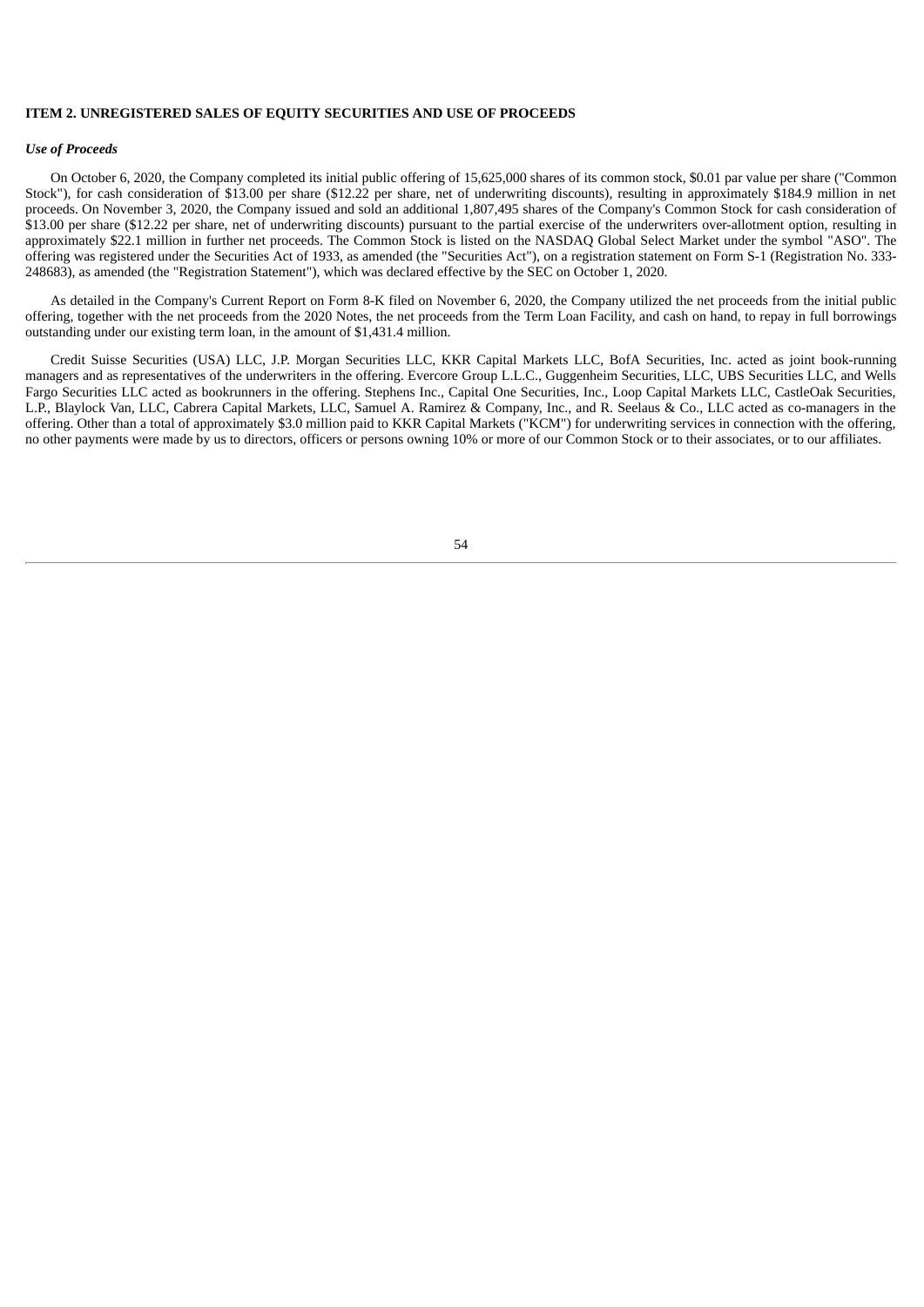| <b>Exhibit Number</b> | <b>Description of Exhibit</b>                                                                                                                                                                                                                                                                                                             |
|-----------------------|-------------------------------------------------------------------------------------------------------------------------------------------------------------------------------------------------------------------------------------------------------------------------------------------------------------------------------------------|
| 3.1                   | Amended and Restated Certificate of Incorporation of Academy Sports and Outdoors, Inc. (incorporated herein by reference to<br>Exhibit 3.1 to the Registrant's Current Report on Form 8-K filed with the Commission on October 6, 2020).                                                                                                  |
| 3.2                   | Amended and Restated Bylaws of Academy Sports and Outdoors, Inc. (incorporated herein by reference to Exhibit 3.2 to the<br>Registrant's Current Report on Form 8-K filed with the Commission on October 6, 2020).                                                                                                                        |
| 4.1                   | Amendment to the Registration Rights Agreement, dated as of October 6, 2020, by and among Academy Sports and Outdoors, Inc.,<br>Allstar LLC and New Academy Holding Company, LLC (incorporated herein by reference to Exhibit 4.1 to the Registrant's Current<br>Report on Form 8-K filed with the Commission on October 6, 2020).        |
| 10.1                  | Stockholders' Agreement, dated as of October 6, 2020, by and among Academy Sports and Outdoors, Inc., Allstar LLC, KKR 2006<br>Allstar Blocker L.P. and Allstar Co-Invest Blocker L.P. (incorporated herein by reference to Exhibit 10.1 to the Registrant's Current<br>Report on Form 8-K filed with the Commission on October 6, 2020). |
| $10.2*$               | 2020 Omnibus Incentive Plan                                                                                                                                                                                                                                                                                                               |
| 10.3                  | Form of Time-Based Option Agreement under 2020 Omnibus Incentive Plan (incorporated herein by reference to Exhibit 10.10 to<br>Amendment No. 1 to the Registrant's Registration Statement on Form S-1 filed with the Commission on September 23, 2020).                                                                                   |
| 10.4                  | Form of Non-Employee Director Restricted Stock Unit Agreement under 2020 Omnibus Incentive Plan (incorporated herein by<br>reference to Exhibit 10.11 to Amendment No. 1 to the Registrant's Registration Statement on Form S-1 filed with the Commission on<br>September 23, 2020).                                                      |
| 10.5                  | Form of Performance-Based Restricted Stock Unit Agreement under 2020 Omnibus Incentive Plan (incorporated herein by reference<br>to Exhibit 10.12 to Amendment No. 1 to the Registrant's Registration Statement on Form S-1 filed with the Commission on<br>September 23, 2020).                                                          |
| <u>10.6</u>           | Form of 2020 CEO Option Agreement under 2011 Unit Incentive Plan (incorporated herein by reference to Exhibit 10.14 to<br>Amendment No. 1 to the Registrant's Registration Statement on Form S-1 filed with the Commission on September 23, 2020).                                                                                        |
| 10.7                  | Form of 2020 Executive Option Agreement under 2011 Unit Incentive Plan (incorporated herein by reference to Exhibit 10.15 to<br>Amendment No. 1 to the Registrant's Registration Statement on Form S-1 filed with the Commission on September 23, 2020).                                                                                  |
| <u>10.8</u>           | Form of August 2020 Restricted Unit Agreement under 2011 Unit Incentive Plan (incorporated herein by reference to Exhibit 10.22<br>to Amendment No. 1 to the Registrant's Registration Statement on Form S-1 filed with the Commission on September 23, 2020).                                                                            |
| 10.9                  | Form of 2020 CEO Restricted Unit Agreement under 2011 Unit Incentive Plan (incorporated herein by reference to Exhibit 10.23 to<br>Amendment No. 1 to the Registrant's Registration Statement on Form S-1 filed with the Commission on September 23, 2020).                                                                               |
| 10.10                 | Form of 2020 Executive Restricted Unit Agreement under 2011 Unit Incentive Plan (incorporated herein by reference to Exhibit<br>10.24 to Amendment No. 1 to the Registrant's Registration Statement on Form S-1 filed with the Commission on September 23,<br>$2020$ ).                                                                   |
| 10.11                 | 2020 Employee Stock Purchase Plan (incorporated herein by reference to Exhibit 4.5 to the Registrant's Registration Statement on<br>Form S-8 filed with the Commission on October 1, 2020).                                                                                                                                               |
| <u>10.12</u>          | Form of Director and Officer Indemnification Agreement incorporated herein by reference to Exhibit 10.37 to Amendment No. 1 to<br>the Registrant's Registration Statement on Form S-1 filed with the Commission on September 23, 2020).                                                                                                   |
| $31.1*$               | Certification of Periodic Report by Chief Executive Officer under Section 302 of the Sarbanes-Oxley Act of 2002.                                                                                                                                                                                                                          |
| $31.2*$               | Certification of Periodic Report by Chief Financial Officer under Section 302 of the Sarbanes-Oxley Act of 2002.                                                                                                                                                                                                                          |
| $32.1**$              | Certification of Chief Executive Officer Pursuant to 18 U.S.C. Section 1350 as Adopted Pursuant to Section 906 of the Sarbanes-<br>Oxley Act of 2002.                                                                                                                                                                                     |
| $32.2**$              | Certification of Chief Financial Officer Pursuant to 18 U.S.C. Section 1350 as Adopted Pursuant to Section 906 of the Sarbanes-<br>Oxley Act of 2002.                                                                                                                                                                                     |
| 101.INS               | XBRL Instance Document - The instance document does not appear in the Interactive Data File because its XBRL tags are embedded<br>within the Inline XBRL document.                                                                                                                                                                        |
| 101.SCH               | <b>XBRL Taxonomy Extension Schema Document</b>                                                                                                                                                                                                                                                                                            |
| 101.CAL               | XBRL Taxonomy Calculation Linkbase Document                                                                                                                                                                                                                                                                                               |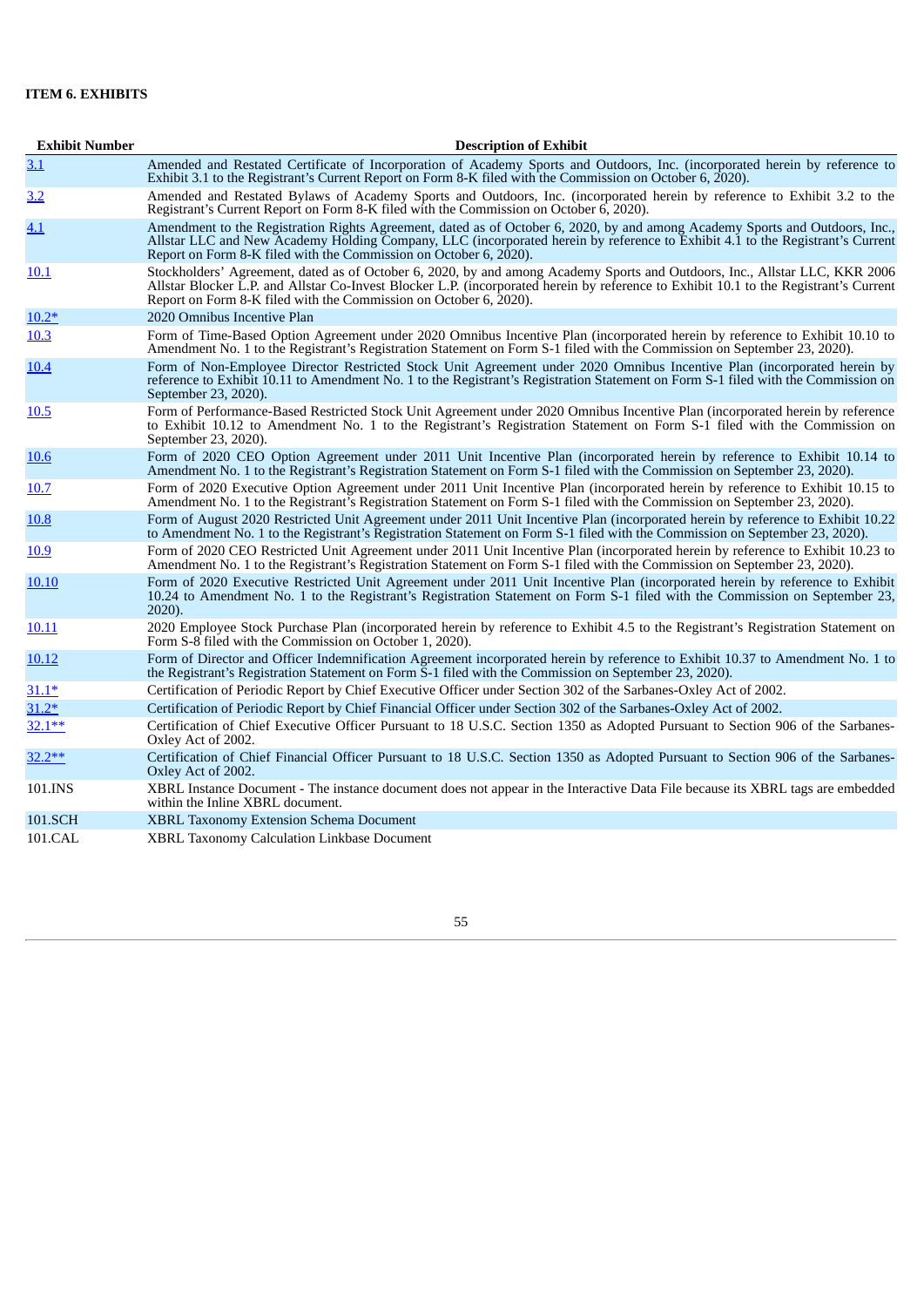| <b>Exhibit Number</b> |                                                     | <b>Description of Exhibit</b> |
|-----------------------|-----------------------------------------------------|-------------------------------|
| 101.DEF               | <b>XBRL Taxonomy Definition Linkbase Document</b>   |                               |
| 101.LAB               | XBRL Taxonomy Label Linkbase Document               |                               |
| <b>101.PRE</b>        | <b>XBRL Taxonomy Presentation Linkbase Document</b> |                               |
|                       |                                                     |                               |
| $*$                   | Filed herewith                                      |                               |
| $***$                 | Furnished herewith                                  |                               |

The agreements and other documents filed as exhibits to this report are not intended to provide factual information or other disclosure other than with respect to the terms of the agreements or other documents themselves, and you should not rely on them for that purpose. In particular, any representations and warranties made by us in these agreements or other documents were made solely within the specific context of the relevant agreement or document and may not describe the actual state of affairs as of the date they were made or at any other time.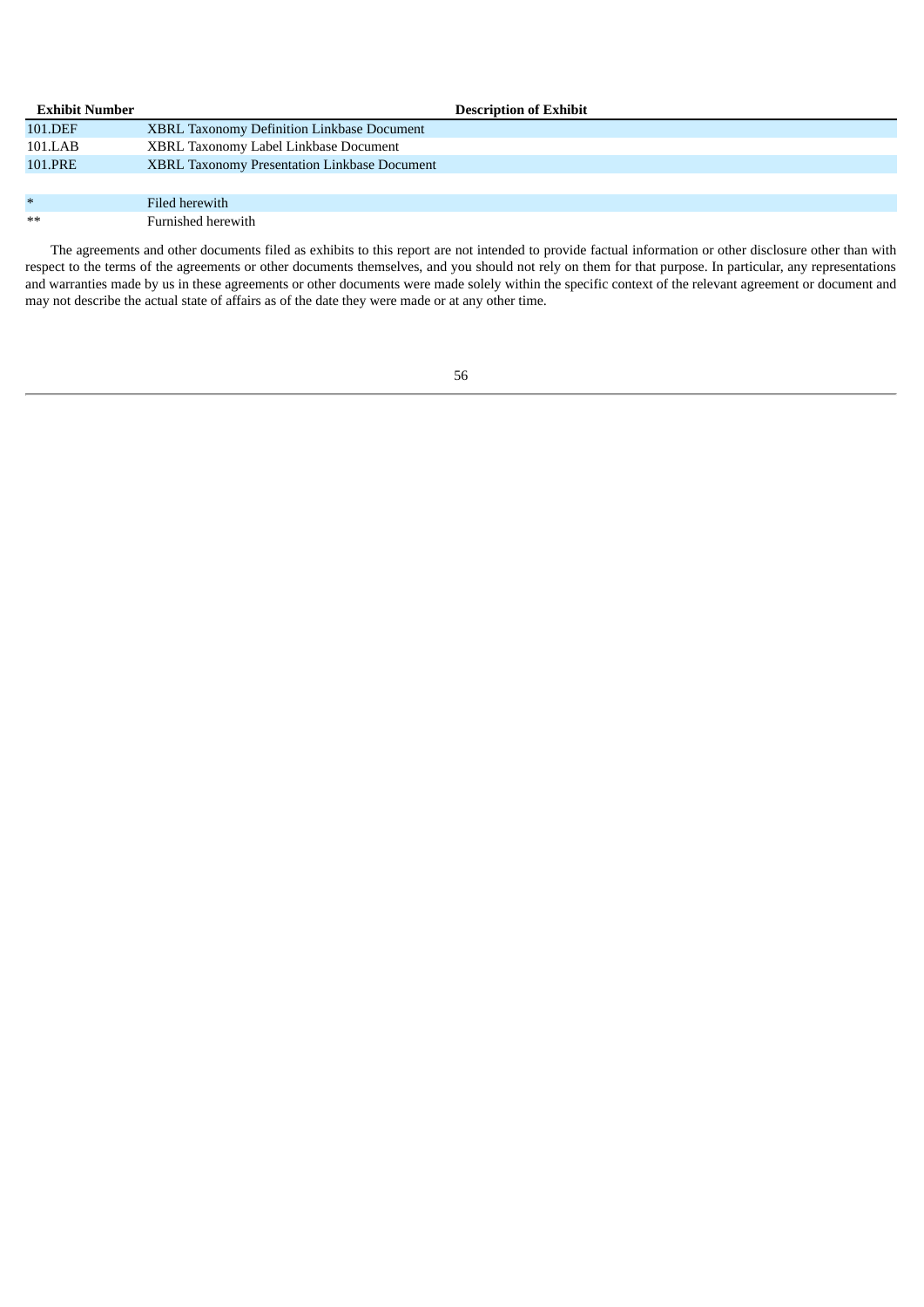# **SIGNATURES**

Pursuant to the requirements of the Securities Exchange Act of 1934, the Registrant has duly caused this Quarterly Report on Form 10-Q to be signed on December 10, 2020 on its behalf by the undersigned, thereto duly authorized.

ACADEMY SPORTS AND OUTDOORS, INC.

- By: /s/ KEN C. HICKS Ken C. Hicks Chairman, President and Chief Executive Officer (principal executive officer)
- By: /s/ MICHAEL P. MULLICAN Michael P. Mullican Executive Vice President and Chief Financial Officer (principal financial officer)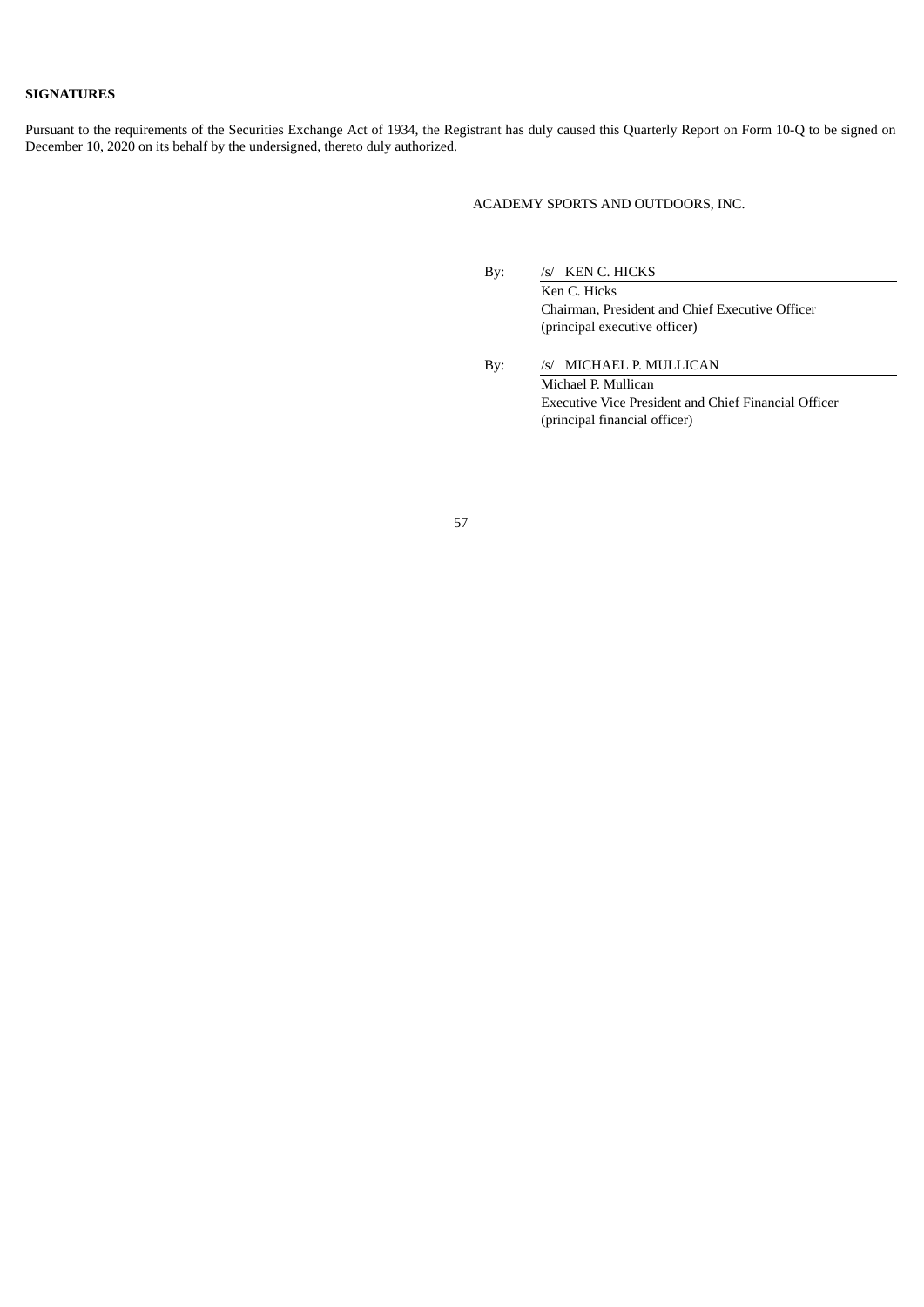# **Academy Sports and Outdoors, Inc.**

## **2020 OMNIBUS INCENTIVE PLAN**

<span id="page-57-0"></span>**1. Purpose**. The purpose of the Academy Sports and Outdoors, Inc. 2020 Omnibus Incentive Plan is to provide a means through which the Company and the other members of the Company Group may attract and retain key personnel and to provide a means whereby directors, officers, employees, consultants and advisors of the Company and the other members of the Company Group can acquire and maintain an equity interest in the Company, or be paid incentive compensation, including incentive compensation measured by reference to the value of Common Stock, thereby strengthening their commitment to the welfare of the Company Group and aligning their interests with those of the Company's stockholders.

- **2. Definitions**. The following definitions shall be applicable throughout the Plan.
- (a) "Absolute Share Limit" has the meaning given to such term in Section 5(b) of the Plan.
- (b) "Adjustment Event" has the meaning given to such term in Section 12(a) of the Plan.

(c) "Affiliate" means any Person that directly or indirectly controls, is controlled by or is under common control with the Company. The term "control" (including, with correlative meaning, the terms "controlled by" and "under common control with"), as applied to any Person, means the possession, directly or indirectly, of the power to direct or cause the direction of the management and policies of such Person, whether through the ownership of voting or other securities, by contract or otherwise.

(d) "Award" means, individually or collectively, any Incentive Stock Option, Nonqualified Stock Option, Stock Appreciation Right, Restricted Stock, Restricted Stock Unit, Other Equity-Based Award and Cash-Based Incentive Award granted under the Plan.

- (e) "Award Agreement" means the document or documents by which each Award (other than a Cash-Based Incentive Award) is evidenced.
- (f) "Board" means the Board of Directors of the Company.
- (g) "Cash-Based Incentive Award" means an Award denominated in cash that is granted under Section 11 of the Plan.

(h) "Cause" means, as to any Participant, unless the applicable Award Agreement states otherwise, (i) "Cause," as defined in any employment or consulting agreement between the Participant and the Service Recipient in effect at the time of the Participant's Termination; or (ii) in the absence of any such employment or consulting agreement (or the absence of any definition of "Cause" contained therein), the Participant's (A) willful neglect in the performance of the Participant's duties for the Service Recipient or willful or repeated failure or refusal to perform such duties; (B) engagement in conduct in connection with the Participant's employment or service with the Service Recipient, which results in, or could reasonably be expected to result in, material harm to the business or reputation of the Company or any other member of the Company Group; (C) conviction of, or plea of guilty or no contest to, (I) any felony; or (II) any other crime that results in, or could reasonably be expected to result in, material harm to the business or reputation of the Company or any other member of the Company Group; (D) material violation of the written policies of the Service Recipient, including, but not limited to, those relating to sexual harassment or the disclosure or misuse of confidential information, or those set forth in the manuals or statements of policy of the Service Recipient; (E) fraud or misappropriation, embezzlement or misuse of funds or property belonging to the Company or any other member of the Company Group; or (F) act of personal dishonesty that involves personal profit in connection with the Participant's employment or service to the Service Recipient.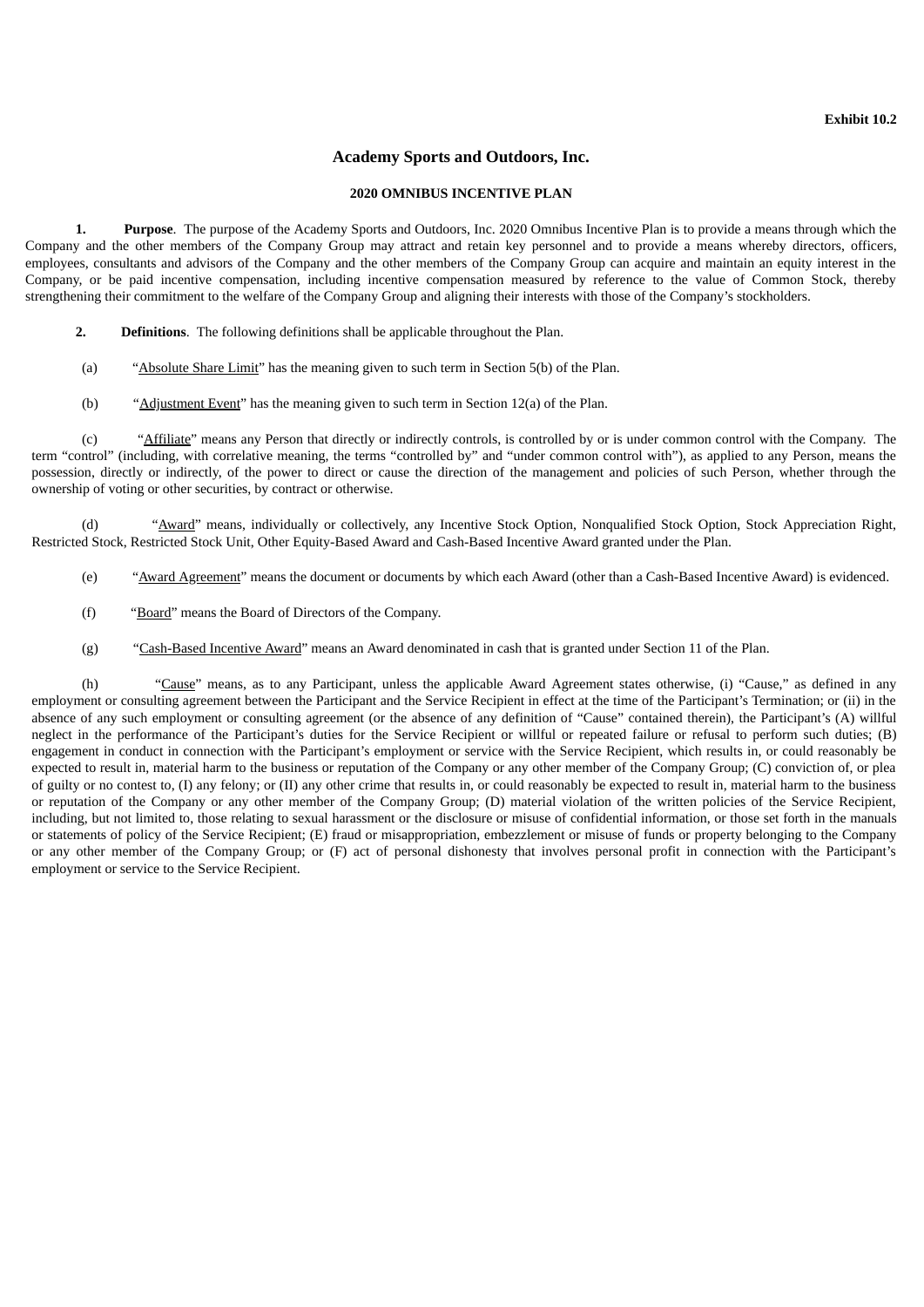### (i) "Change in Control" means:

(i) the acquisition (whether by purchase, merger, consolidation, combination or other similar transaction) by any Person of beneficial ownership (within the meaning of Rule 13d-3 promulgated under the Exchange Act) of more than fifty percent (50%) of either (A) the then outstanding shares of common stock, taking into account as outstanding for this purpose such common stock issuable upon the exercise of options or warrants, the conversion of convertible stock or debt, and the exercise of any similar right to acquire such common stock; or (B) the combined voting power of the then outstanding voting securities of the Company entitled to vote generally in the election of directors; *provided*, that, for purposes of the Plan, the following acquisitions shall not constitute a Change in Control: (I) any acquisition by the Company or any Affiliate; (II) any acquisition by any employee benefit plan sponsored or maintained by the Company or any Affiliate; or (III) in respect of an Award held by a particular Participant, any acquisition by the Participant or any group of Persons including the Participant (or any entity controlled by the Participant or any group of Persons including the Participant);

during any period of twelve (12) months, individuals who, at the beginning of such period, constitute the Board (the "Incumbent" Directors") cease for any reason to constitute at least a majority of the Board; *provided,* that any person becoming a director subsequent to the Effective Date, whose election or nomination for election was approved by a vote of at least two-thirds ( $2/3<sup>rd</sup>$ ) of the Incumbent Directors then on the Board (either by a specific vote or by approval of the proxy statement of the Company in which such person is named as a nominee for director, without written objection to such nomination) shall be an Incumbent Director; *provided*, that no individual initially elected or nominated as a director of the Company as a result of an actual or threatened election contest, as such terms are used in Rule 14a-12 of Regulation 14A promulgated under the Exchange Act, with respect to directors or as a result of any other actual or threatened solicitation of proxies or consents by or on behalf of any person other than the Board shall be deemed to be an Incumbent Director; or

(iii) the sale, transfer or other disposition of all or substantially all of the assets of the Company Group (taken as a whole) to any Person that is not an Affiliate of the Company.

(j) "Code" means the Internal Revenue Code of 1986, as amended, and any successor thereto. Reference in the Plan to any section of the Code shall be deemed to include any regulations or other interpretative guidance under such section, and any amendments or successor provisions to such section, regulations or guidance.

(k) "Committee" means the Compensation Committee of the Board or any properly delegated subcommittee thereof or, if no such Compensation Committee or subcommittee thereof exists, the Board.

(l) "Common Stock" means the common stock of the Company, par value \$0.01 per share (and any stock or other securities into which such Common Stock may be converted or into which it may be exchanged).

(m) "Company" means Academy Sports and Outdoors, Inc., a Delaware corporation, and any successor thereto.

(n) "Company Group" means, collectively, the Company and its Subsidiaries.

(o) "Date of Grant" means the date on which the granting of an Award is authorized, or such other date as may be specified in such authorization.

(p) "Designated Foreign Subsidiaries" means all members of the Company Group that are organized under the laws of any jurisdiction or country other than the United States of America that may be designated by the Board or the Committee from time to time.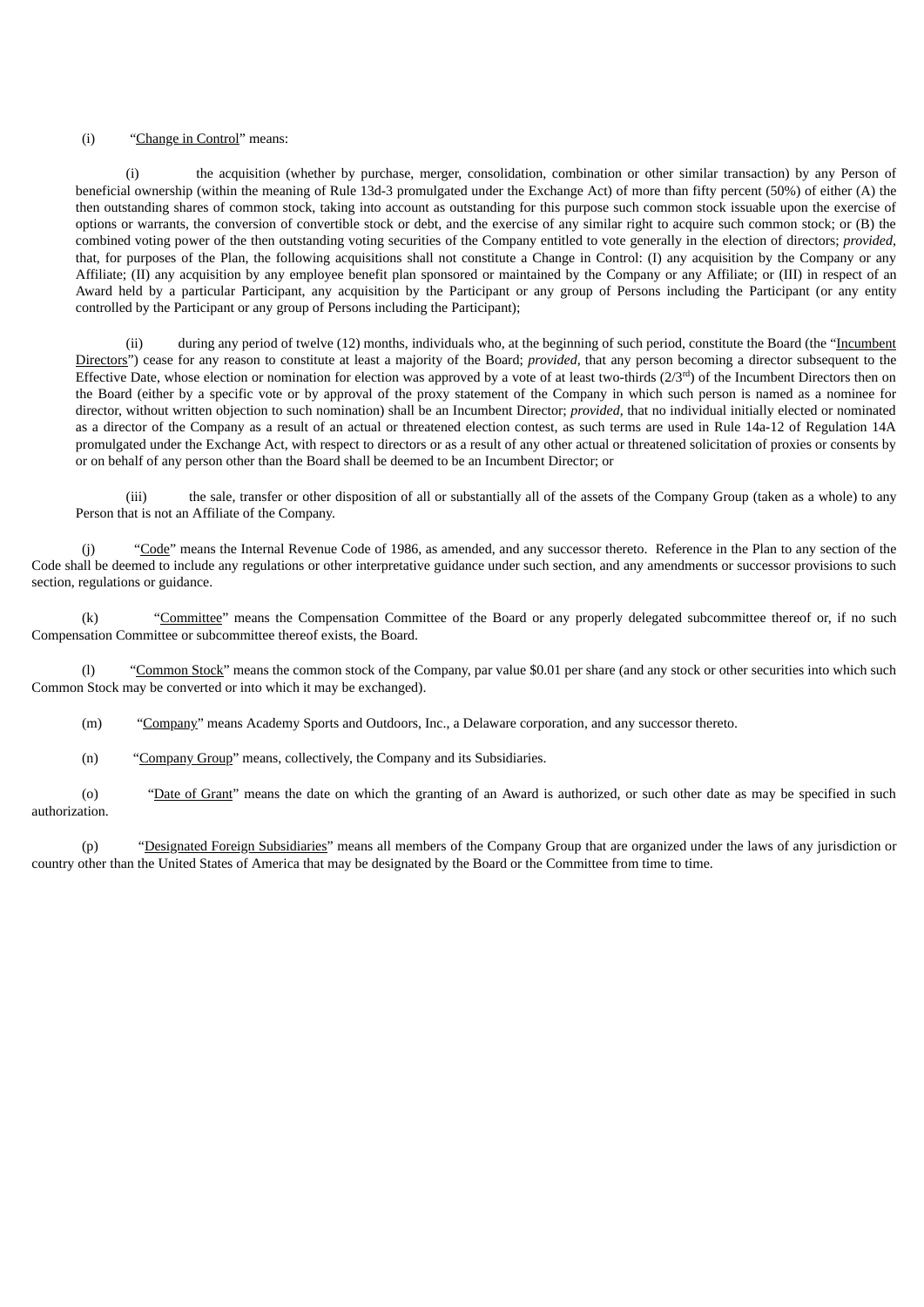(q) "Disability" means, as to any Participant, unless the applicable Award Agreement states otherwise, (i) "Disability," as defined in any employment or consulting agreement between the Participant and the Service Recipient in effect at the time of the Participant's Termination; or (ii) in the absence of any such employment or consulting agreement (or the absence of any definition of "Disability" contained therein), a condition entitling the Participant to receive benefits under a long-term disability plan of the Service Recipient or other member of the Company Group in which such Participant is eligible to participate, or, in the absence of such a plan, the complete and permanent inability of the Participant by reason of illness or accident to perform the duties of the position at which the Participant was employed or served when such disability commenced. Any determination of whether Disability exists in the absence of a long-term disability plan shall be made by the Company (or its designee) in its sole and absolute discretion.

(r) "Effective Date" means October 1, 2020.

(s) "Eligible Person" means any (i) individual employed by any member of the Company Group; *provided*, that no such employee covered by a collective bargaining agreement shall be an Eligible Person unless and to the extent that such eligibility is set forth in such collective bargaining agreement or in an agreement or instrument relating thereto; (ii) director or officer of any member of the Company Group; or (iii) consultant or advisor to any member of the Company Group who may be offered securities registrable pursuant to a registration statement on Form S-8 under the Securities Act.

(t) "Exchange Act" means the Securities Exchange Act of 1934, as amended, and any successor thereto. Reference in the Plan to any section of (or rule promulgated under) the Exchange Act shall be deemed to include any rules, regulations or other interpretative guidance under such section or rule, and any amendments or successor provisions to such section, rules, regulations or guidance.

(u) "Exercise Price" has the meaning given to such term in Section 7(b) of the Plan.

(v) "Fair Market Value" means, on a given date, (i) if the Common Stock is listed on a national securities exchange, the closing sales price of the Common Stock reported on the primary exchange on which the Common Stock is listed and traded on such date, or, if there are no such sales on that date, then on the last preceding date on which such sales were reported; (ii) if the Common Stock is not listed on any national securities exchange but is quoted in an inter-dealer quotation system on a last sale basis, the average between the closing bid price and ask price reported on such date, or, if there is no such sale on that date, then on the last preceding date on which a sale was reported; or (iii) if the Common Stock is not listed on a national securities exchange or quoted in an inter-dealer quotation system on a last sale basis, the amount determined by the Committee in good faith to be the fair market value of the Common Stock; *provided*, that, as to any Awards granted on or with a Date of Grant of the date of the pricing of the Company's initial public offering, "Fair Market Value" shall be equal to the per share price at which the Common Stock is offered to the public in connection with such initial public offering.

- (w) "GAAP" has the meaning given to such term in Section 7(d) of the Plan.
- $(x)$  "Immediate Family Members" has the meaning given to such term in Section 14(b) of the Plan.

(y) "Incentive Stock Option" means an Option which is designated by the Committee as an incentive stock option as described in Section 422 of the Code and otherwise meets the requirements set forth in the Plan.

- (z) "Indemnifiable Person" has the meaning given to such term in Section  $4(e)$  of the Plan.
- (aa) "Nonqualified Stock Option" means an Option which is not designated by the Committee as an Incentive Stock Option.
- (bb) "Non-Employee Director" means a member of the Board who is not an employee of any member of the Company Group.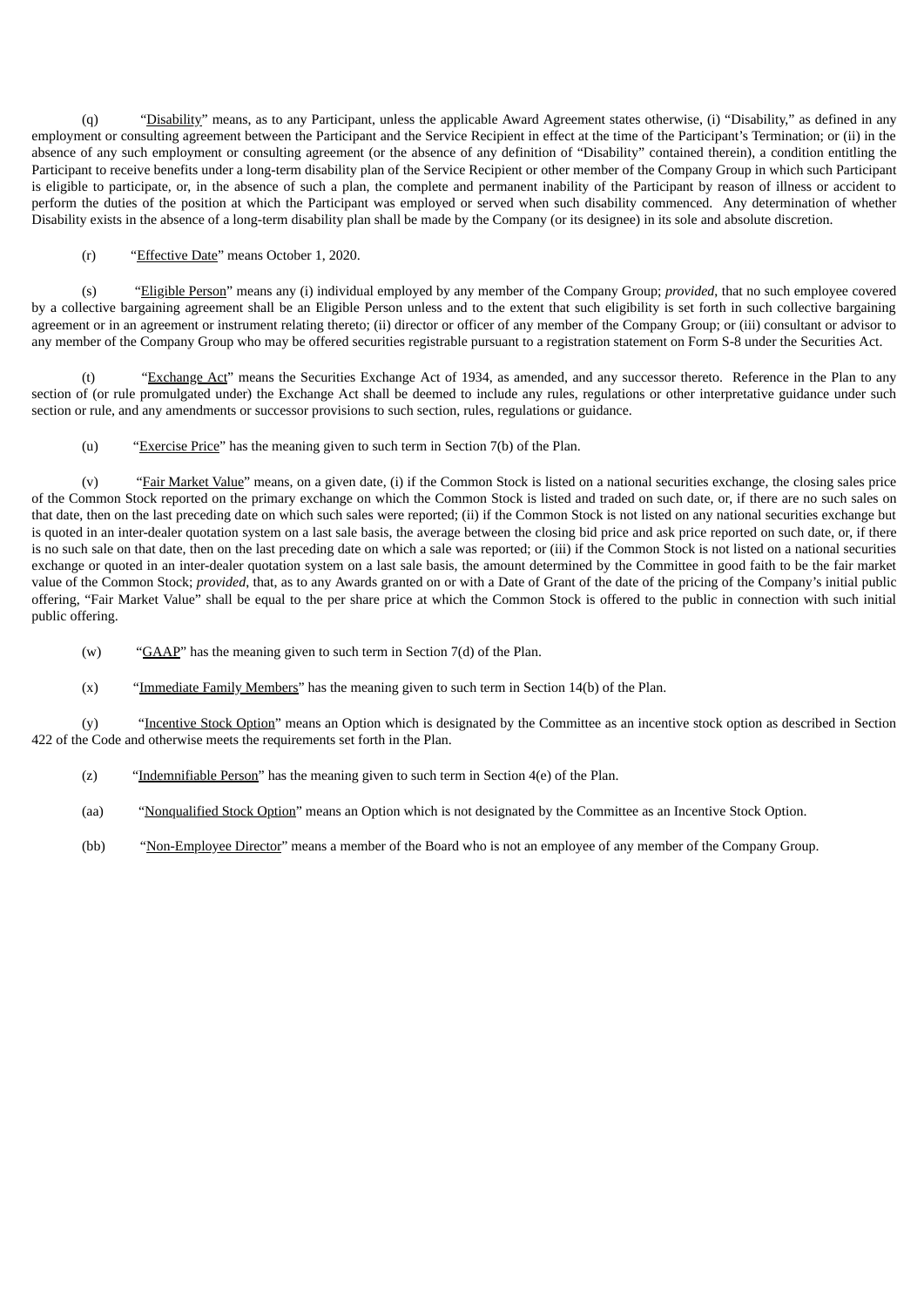- (cc) "Option" means an Award granted under Section 7 of the Plan.
- (dd) "Option Period" has the meaning given to such term in Section 7(c) of the Plan.

(ee) "Other Equity-Based Award" means an Award that is not an Option, Stock Appreciation Right, Restricted Stock or Restricted Stock Unit, that is granted under Section 10 of the Plan and is (i) payable by delivery of Common Stock, and/or (ii) measured by reference to the value of Common Stock.

(ff) "Participant" means an Eligible Person who has been selected by the Committee to participate in the Plan and to receive an Award pursuant to the Plan.

(gg) "Performance Criteria" means specific levels of performance of the Company (and/or one or more of the Company's Affiliates, divisions or operational and/or business units, business segments, administrative departments, or any combination of the foregoing) or any Participant, which may be determined in accordance with GAAP or on a non-GAAP basis including, but not limited to, one or more of the following measures: (i) terms relative to a peer group or index; (ii) basic, diluted, or adjusted earnings per share; (iii) sales or revenue; (iv) earnings before interest, taxes, and other adjustments (in total or on a per share basis); (v) cash available for distribution; (vi) basic or adjusted net income; (vii) returns on equity, assets, capital, revenue or similar measure; (viii) level and growth of dividends; (ix) the price or increase in price of Common Stock; (x) total shareholder return; (xi) total assets; (xii) growth in assets, new originations of assets, or financing of assets; (xiii) equity market capitalization; (xiv) reduction or other quantifiable goal with respect to general and/or specific expenses; (xv) equity capital raised; (xvi) mergers, acquisitions, increase in enterprise value of Affiliates, Subsidiaries, divisions or business units or sales of assets of Affiliates, Subsidiaries, divisions or business units or sales of assets; and (xvii) any combination of the foregoing. Any one or more of the Performance Criteria may be stated as a percentage of another Performance Criteria, or used on an absolute or relative basis to measure the performance of the Company and/or one or more Affiliates as a whole or any divisions or operational and/or business units, business segments, administrative departments of the Company and/or one or more Affiliates or any combination thereof, as the Committee may deem appropriate, or any of the above Performance Criteria may be compared to the performance of a selected group of comparison companies, or a published or special index that the Committee, in its sole discretion, deems appropriate, or as compared to various stock market indices.

(hh) "Permitted Transferee" has the meaning given to such term in Section 14(b) of the Plan.

(ii) "Person" means any individual, entity or group (within the meaning of Section 13(d)(3) or 14(d)(2) of the Exchange Act).

(jj) "Plan" means this Academy Sports and Outdoors, Inc. 2020 Omnibus Incentive Plan, as it may be amended and/or restated from time to time.

(kk) "Qualifying Director" means a person who is, with respect to actions intended to obtain an exemption from Section 16(b) of the Exchange Act pursuant to Rule 16b-3 under the Exchange Act, a "non-employee director" within the meaning of Rule 16b-3 under the Exchange Act.

(ll) "Restricted Period" means the period of time determined by the Committee during which an Award is subject to restrictions, including vesting conditions.

(mm) "Restricted Stock" means Common Stock, subject to certain specified restrictions (which may include, without limitation, a requirement that the Participant remain continuously employed or provide continuous services for a specified period of time), granted under Section 9 of the Plan.

(nn) "Restricted Stock Unit" means an unfunded and unsecured promise to deliver shares of Common Stock, cash, other securities or other property, subject to certain restrictions (which may include, without limitation, a requirement that the Participant remain continuously employed or provide continuous services for a specified period of time), granted under Section 9 of the Plan.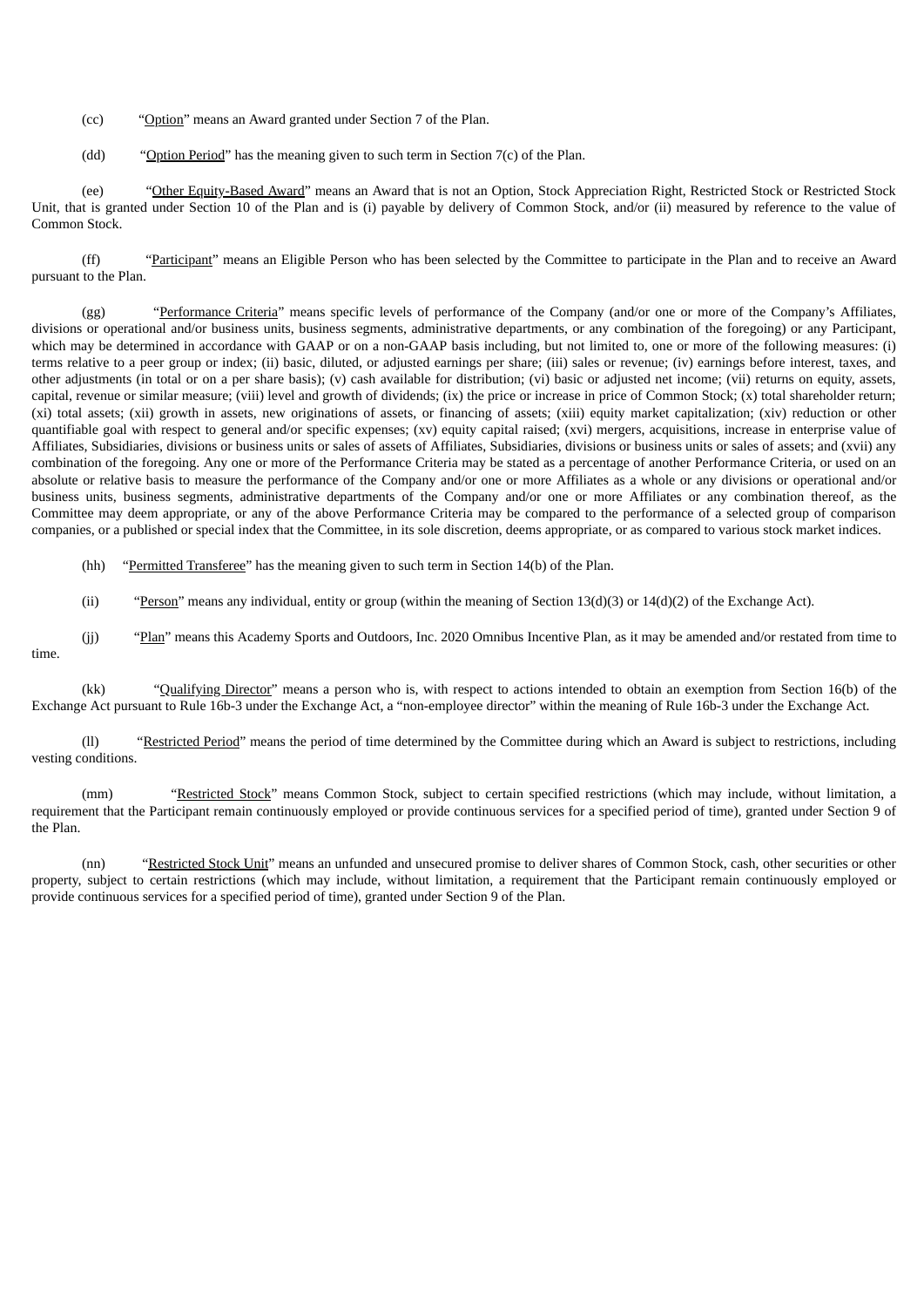(oo) "SAR Period" has the meaning given to such term in Section  $8(c)$  of the Plan.

(pp) "Securities Act" means the Securities Act of 1933, as amended, and any successor thereto. Reference in the Plan to any section of (or rule promulgated under) the Securities Act shall be deemed to include any rules, regulations or other interpretative guidance under such section or rule, and any amendments or successor provisions to such section, rules, regulations or guidance.

(qq) "Service Recipient" means, with respect to a Participant holding a given Award, the member of the Company Group by which the original recipient of such Award is, or following a Termination was most recently, principally employed or to which such original recipient provides, or following a Termination was most recently providing, services, as applicable.

- (rr) "Stock Appreciation Right" or "SAR" means an Award granted under Section 8 of the Plan.
- (ss) "Strike Price" has the meaning given to such term in Section 8(b) of the Plan.
- (tt) "Subsidiary" means, with respect to any specified Person:

(i) any corporation, association or other business entity of which more than fifty percent (50%) of the total voting power of shares of such entity's voting securities (without regard to the occurrence of any contingency and after giving effect to any voting agreement or stockholders' agreement that effectively transfers voting power) is at the time owned or controlled, directly or indirectly, by that Person or one or more of the other Subsidiaries of that Person (or a combination thereof); and

(ii) any partnership (or any comparable foreign entity) (A) the sole general partner (or functional equivalent thereof) or the managing general partner of which is such Person or Subsidiary of such Person or (B) the only general partners (or functional equivalents thereof) of which are that Person or one or more Subsidiaries of that Person (or any combination thereof).

(uu) "Substitute Award" has the meaning given to such term in Section 5(e) of the Plan.

(vv) "Sub-Plans" means any sub-plan to the Plan that has been adopted by the Board or the Committee for the purpose of permitting the offering of Awards to employees of certain Designated Foreign Subsidiaries or otherwise outside the United States of America, with each such sub-plan designed to comply with local laws applicable to offerings in such foreign jurisdictions. Although any Sub-Plan may be designated a separate and independent plan from the Plan in order to comply with applicable local laws, the Absolute Share Limit and the other limits specified in Section 5(b) shall apply in the aggregate to the Plan and any Sub-Plan adopted hereunder.

(ww) "Termination" means the termination of a Participant's employment or service, as applicable, with the Service Recipient for any reason (including death).

**3. Effective Date; Duration**. The Plan shall be effective as of the Effective Date. The expiration date of the Plan, on and after which date no Awards may be granted hereunder, shall be the tenth (10th) anniversary of the Effective Date; *provided*, that such expiration shall not affect Awards then outstanding, and the terms and conditions of the Plan shall continue to apply to such Awards.

#### **4. Administration**.

(a) General. The Committee shall administer the Plan. To the extent required to comply with the provisions of Rule 16b-3 promulgated under the Exchange Act (if the Board is not acting as the Committee under the Plan), it is intended that each member of the Committee shall, at the time such member takes any action with respect to an Award under the Plan that is intended to qualify for the exemptions provided by Rule 16b-3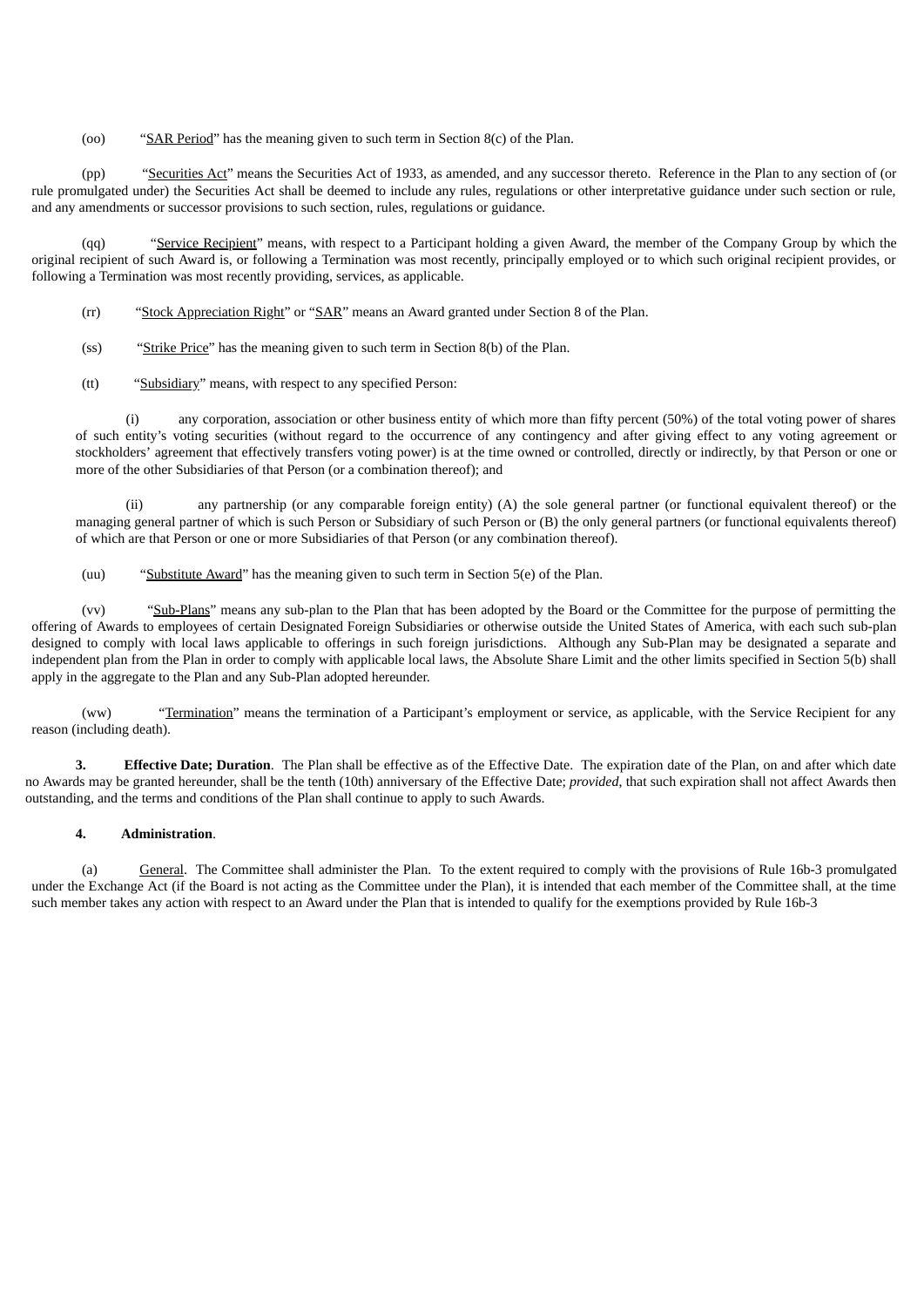promulgated under the Exchange Act, be a Qualifying Director. However, the fact that a Committee member shall fail to qualify as a Qualifying Director shall not invalidate any Award granted by the Committee that is otherwise validly granted under the Plan.

Committee Authority. Subject to the provisions of the Plan and applicable law, the Committee shall have the sole and plenary authority, in addition to other express powers and authorizations conferred on the Committee by the Plan, to (i) designate Participants; (ii) determine the type or types of Awards to be granted to a Participant; (iii) determine the number of shares of Common Stock to be covered by, or with respect to which payments, rights, or other matters are to be calculated in connection with, Awards; (iv) determine the terms and conditions of any Award; (v) determine whether, to what extent, and under what circumstances Awards may be settled in, or exercised for, cash, shares of Common Stock, other securities, other Awards or other property, or canceled, forfeited, or suspended and the method or methods by which Awards may be settled, exercised, canceled, forfeited, or suspended; (vi) to accelerate the vesting of any Award at any time and for any reason; (vii) determine whether, to what extent, and under what circumstances the delivery of cash, shares of Common Stock, other securities, other Awards or other property and other amounts payable with respect to an Award shall be deferred either automatically or at the election of the Participant or of the Committee; (viii) interpret, administer, reconcile any inconsistency in, correct any defect in and/or supply any omission in the Plan and any instrument or agreement relating to, or Award granted under, the Plan; (ix) establish, amend, suspend, or waive any rules and regulations and appoint such agents as the Committee shall deem appropriate for the proper administration of the Plan; (x) adopt Sub-Plans; and (xi) make any other determination and take any other action that the Committee deems necessary or desirable for the administration of the Plan.

(c) Delegation. Except to the extent prohibited by applicable law or the applicable rules and regulations of any securities exchange or interdealer quotation system on which the securities of the Company are listed or traded, the Committee may allocate all or any portion of its responsibilities and powers to any one or more of its members and may delegate all or any part of its responsibilities and powers to any person or persons selected by it. Any such allocation or delegation may be revoked by the Committee at any time. Without limiting the generality of the foregoing, the Committee may delegate to one or more officers of any member of the Company Group, the authority to act on behalf of the Committee with respect to any matter, right, obligation, or election which is the responsibility of, or which is allocated to, the Committee herein, and which may be so delegated as a matter of law, except with respect to grants of Awards to persons (i) who are Non-Employee Directors, or (ii) who are subject to Section 16 of the Exchange Act.

Finality of Decisions. Unless otherwise expressly provided in the Plan, all designations, determinations, interpretations, and other decisions under or with respect to the Plan, any Award or any Award Agreement shall be within the sole discretion of the Committee, may be made at any time and shall be final, conclusive and binding upon all Persons, including, without limitation, any member of the Company Group, any Participant, any holder or beneficiary of any Award, and any stockholder of the Company.

(e) Indemnification. No member of the Board, the Committee or any employee or agent of any member of the Company Group (each such Person, an "Indemnifiable Person") shall be liable for any action taken or omitted to be taken or any determination made with respect to the Plan or any Award hereunder (unless constituting fraud or a willful criminal act or omission). Each Indemnifiable Person shall be indemnified and held harmless by the Company against and from any loss, cost, liability, or expense (including attorneys' fees) that may be imposed upon or incurred by such Indemnifiable Person in connection with or resulting from any action, suit or proceeding to which such Indemnifiable Person may be a party or in which such Indemnifiable Person may be involved by reason of any action taken or omitted to be taken or determination made with respect to the Plan or any Award hereunder and against and from any and all amounts paid by such Indemnifiable Person with the Company's approval, in settlement thereof, or paid by such Indemnifiable Person in satisfaction of any judgment in any such action, suit or proceeding against such Indemnifiable Person, and the Company shall advance to such Indemnifiable Person any such expenses promptly upon written request (which request shall include an undertaking by the Indemnifiable Person to repay the amount of such advance if it shall ultimately be determined, as provided below, that the Indemnifiable Person is not entitled to be indemnified); *provided*, that the Company shall have the right, at its own expense, to assume and defend any such action, suit or proceeding and once the Company gives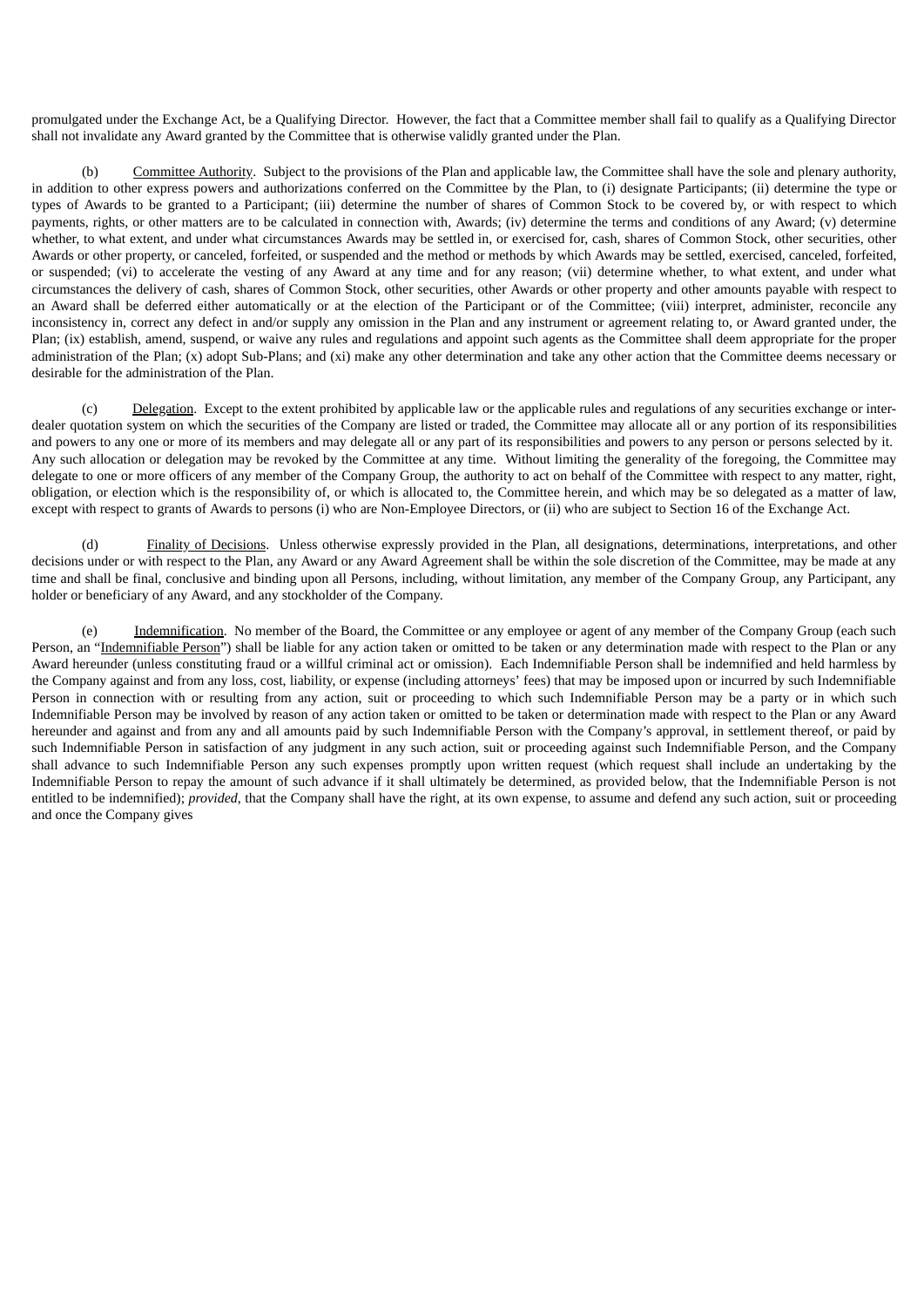notice of its intent to assume the defense, the Company shall have sole control over such defense with counsel of the Company's choice. The foregoing right of indemnification shall not be available to an Indemnifiable Person to the extent that a final judgment or other final adjudication (in either case not subject to further appeal) binding upon such Indemnifiable Person determines that the acts, omissions or determinations of such Indemnifiable Person giving rise to the indemnification claim resulted from such Indemnifiable Person's fraud or willful criminal act or omission or that such right of indemnification is otherwise prohibited by law or by the organizational documents of any member of the Company Group. The foregoing right of indemnification shall not be exclusive of or otherwise supersede any other rights of indemnification to which such Indemnifiable Persons may be entitled under the organizational documents of any member of the Company Group, as a matter of law, under an individual indemnification agreement or contract or otherwise, or any other power that the Company may have to indemnify such Indemnifiable Persons or hold such Indemnifiable Persons harmless.

(f) Board Authority. Notwithstanding anything to the contrary contained in the Plan, the Board may, in its sole discretion, at any time and from time to time, grant Awards and administer the Plan with respect to any Awards. Any such actions by the Board shall be subject to the applicable rules of the securities exchange or inter-dealer quotation system on which the Common Stock is listed or quoted. In any such case, the Board shall have all the authority granted to the Committee under the Plan.

## **5. Grant of Awards; Shares Subject to the Plan; Limitations**.

(a) Grants. The Committee may, from time to time, grant Awards to one or more Eligible Persons. All Awards granted under the Plan shall vest and become exercisable in such manner and on such date or dates or upon such event or events as determined by the Committee, including, without limitation, attainment of Performance Criteria. Notwithstanding any vesting dates or events, the Committee may, in its sole discretion, accelerate the vesting of any Award at any time and for any reason.

(b) Share Reserve and Limits. Awards granted under the Plan shall be subject to the following limitations: (i) subject to Section 12 of the Plan, no more than 5,150,000 shares of Common Stock (the "Absolute Share Limit") shall be available for Awards under the Plan; (ii) subject to Section 12 of the Plan, no more than the number of shares of Common Stock equal to the Absolute Share Limit may be issued in the aggregate pursuant to the exercise of Incentive Stock Options granted under the Plan; and (iii) the maximum number of shares of Common Stock subject to Awards granted during a single fiscal year to any Non-Employee Director, taken together with any cash fees paid to such Non-Employee Director during the fiscal year, shall not exceed \$500,000 in total value (calculating the value of any such Awards based on the grant date fair value of such Awards for financial reporting purposes).

(c) Share Counting. Other than with respect to Substitute Awards, to the extent that an Award expires or is canceled, forfeited, or terminated without issuance to the Participant of the full number of shares of Common Stock to which the Award related, the unissued shares will again be available for grant under the Plan. Shares of Common Stock shall be deemed to have been issued in settlement of Awards if the Fair Market Value equivalent of such shares is paid in cash in connection with such settlement; *provided*, that no shares shall be deemed to have been issued in settlement of a SAR or Restricted Stock Unit that provides for settlement only in cash and settles only in cash or in respect of any Cash-Based Incentive Award. In no event shall shares (i) tendered or withheld on exercise of Options or other Awards for the payment of the exercise or purchase price or withholding taxes, (ii) not issued upon the settlement of a SAR that by the terms of the Award Agreement would settle in shares of Common Stock (or could settle in shares of Common Stock), or (iii) purchased on the open market with cash proceeds from the exercise of Options, again become available for other Awards under the Plan.

(d) Source of Shares. Shares of Common Stock issued by the Company in settlement of Awards may be authorized and unissued shares, shares held in the treasury of the Company, shares purchased on the open market or by private purchase or a combination of the foregoing.

(e) Substitute Awards. Awards may, in the sole discretion of the Committee, be granted under the Plan in assumption of, or in substitution for, outstanding awards previously granted by an entity directly or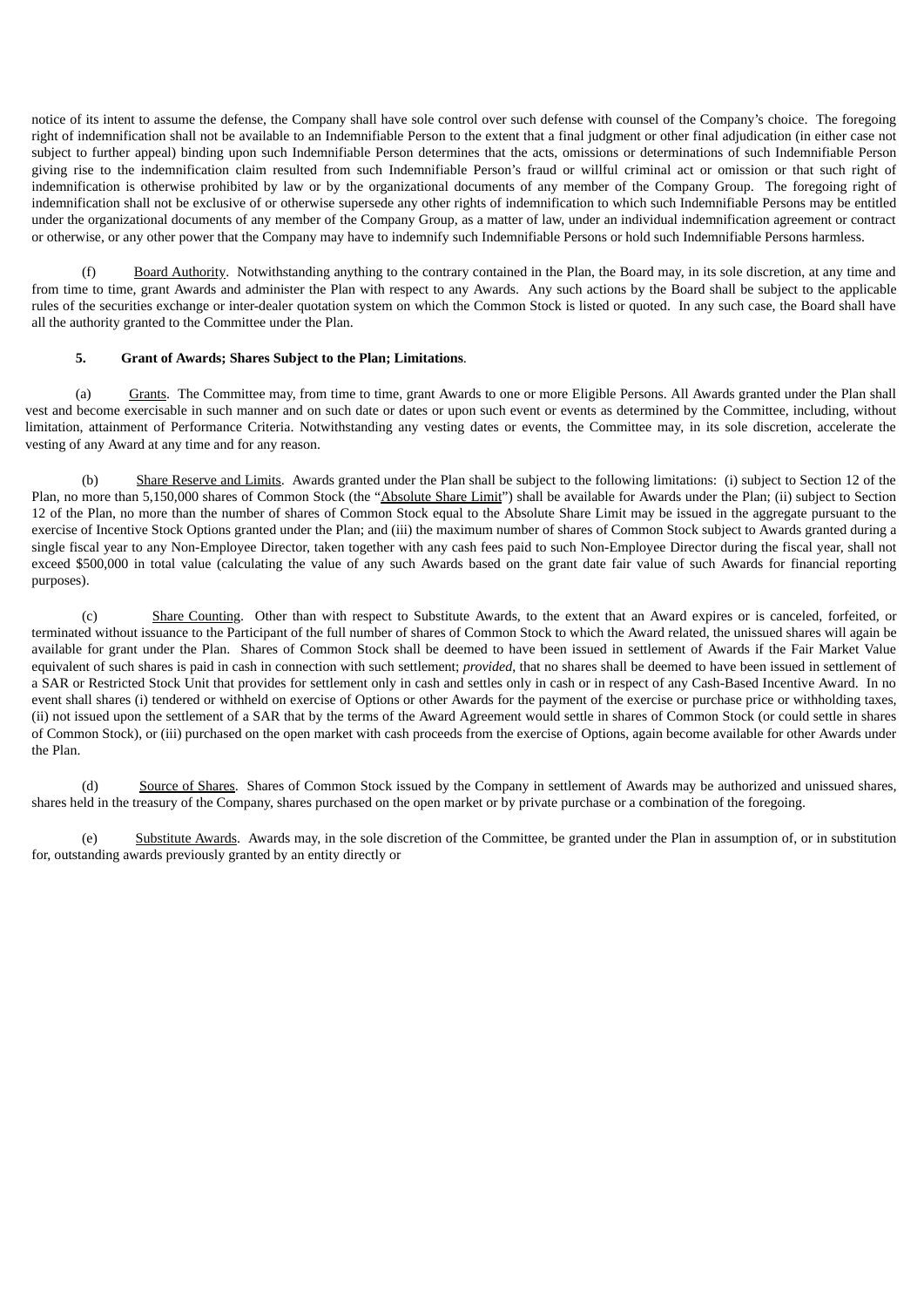indirectly acquired by the Company or with which the Company combines ("Substitute Awards"). Substitute Awards shall not be counted against the Absolute Share Limit; *provided*, that Substitute Awards issued in connection with the assumption of, or in substitution for, outstanding options intended to qualify as "incentive stock options" within the meaning of Section 422 of the Code shall be counted against the aggregate number of shares of Common Stock available for Awards of Incentive Stock Options under the Plan. Subject to applicable stock exchange requirements, available shares under a stockholder-approved plan of an entity directly or indirectly acquired by the Company or with which the Company combines (as appropriately adjusted to reflect the acquisition or combination transaction) may be used for Awards under the Plan and shall not reduce the number of shares of Common Stock available for issuance under the Plan.

**6. Eligibility**. Participation in the Plan shall be limited to Eligible Persons.

#### **7. Options**.

(a) General. Each Option granted under the Plan shall be evidenced by an Award Agreement, which agreement need not be the same for each Participant. Each Option so granted shall be subject to the conditions set forth in this Section 7, and to such other conditions not inconsistent with the Plan as may be reflected in the applicable Award Agreement. All Options granted under the Plan shall be Nonqualified Stock Options unless the applicable Award Agreement expressly states that the Option is intended to be an Incentive Stock Option. Incentive Stock Options shall be granted only to Eligible Persons who are employees of a member of the Company Group, and no Incentive Stock Option shall be granted to any Eligible Person who is ineligible to receive an Incentive Stock Option under the Code. No Option shall be treated as an Incentive Stock Option unless the Plan has been approved by the stockholders of the Company in a manner intended to comply with the stockholder approval requirements of Section 422(b)(1) of the Code; *provided*, that any Option intended to be an Incentive Stock Option shall not fail to be effective solely on account of a failure to obtain such approval, but rather such Option shall be treated as a Nonqualified Stock Option unless and until such approval is obtained. In the case of an Incentive Stock Option, the terms and conditions of such grant shall be subject to, and comply with, such rules as may be prescribed by Section 422 of the Code. If for any reason an Option intended to be an Incentive Stock Option (or any portion thereof) shall not qualify as an Incentive Stock Option, then, to the extent of such nonqualification, such Option or portion thereof shall be regarded as a Nonqualified Stock Option appropriately granted under the Plan.

(b) Exercise Price. Except as otherwise provided by the Committee in the case of Substitute Awards, the exercise price ("Exercise Price") per share of Common Stock for each Option shall not be less than one hundred percent (100%) of the Fair Market Value of such share (determined as of the Date of Grant); *provided*, that, in the case of an Incentive Stock Option granted to an employee who, at the time of the grant of such Option, owns stock representing more than ten percent (10%) of the voting power of all classes of stock of any member of the Company Group, the Exercise Price per share shall be no less than one hundred ten percent (110%) of the Fair Market Value per share on the Date of Grant.

# (c) Vesting and Expiration.

(i) Options shall vest and become exercisable in such manner and on such date or dates or upon such event or events as determined by the Committee.

(ii) Options shall expire upon a date determined by the Committee, not to exceed ten (10) years from the Date of Grant (the "Option Period"); *provided*, that, if the Option Period (other than in the case of an Incentive Stock Option) would expire at a time when trading in the shares of Common Stock is prohibited by the Company's insider trading policy (or Company-imposed "blackout period"), then the Option Period shall be automatically extended until the thirtieth (30th) day following the expiration of such prohibition. Notwithstanding the foregoing, in no event shall the Option Period exceed five (5) years from the Date of Grant in the case of an Incentive Stock Option granted to a Participant who on the Date of Grant owns stock representing more than ten percent (10%) of the voting power of all classes of stock of any member of the Company Group.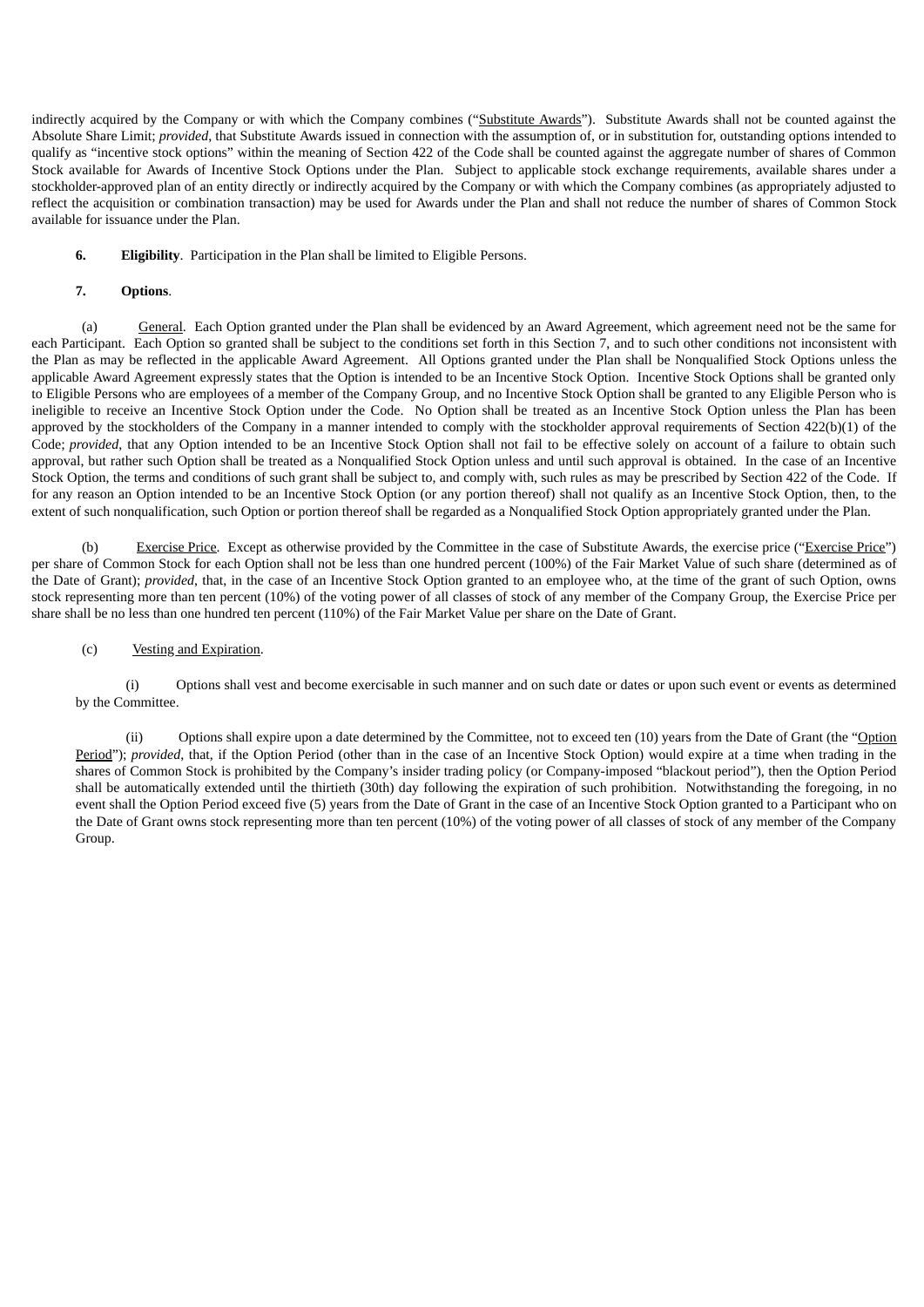(d) Method of Exercise and Form of Payment. No shares of Common Stock shall be issued pursuant to any exercise of an Option until payment in full of the Exercise Price therefor is received by the Company and the Participant has paid to the Company an amount equal to any Federal, state, local and non-U.S. income, employment and any other applicable taxes required to be withheld. Options which have become exercisable may be exercised by delivery of written or electronic notice of exercise to the Company (or telephonic instructions to the extent provided by the Committee) in accordance with the terms of the Option accompanied by payment of the Exercise Price. The Exercise Price shall be payable: (i) in cash, check, cash equivalent and/or shares of Common Stock valued at the Fair Market Value at the time the Option is exercised (including, pursuant to procedures approved by the Committee, by means of attestation of ownership of a sufficient number of shares of Common Stock in lieu of actual issuance of such shares to the Company); *provided*, that such shares of Common Stock are not subject to any pledge or other security interest and have been held by the Participant for at least six (6) months (or such other period as established from time to time by the Committee in order to avoid adverse accounting treatment applying generally accepted accounting principles ("GAAP")); or (ii) by such other method as the Committee may permit, in its sole discretion, including, without limitation (A) in other property having a fair market value on the date of exercise equal to the Exercise Price; (B) if there is a public market for the shares of Common Stock at such time, by means of a broker-assisted "cashless exercise" pursuant to which the Company is delivered (including telephonically to the extent permitted by the Committee) a copy of irrevocable instructions to a stockbroker to sell the shares of Common Stock otherwise issuable upon the exercise of the Option and to deliver promptly to the Company an amount equal to the Exercise Price; or (C) a "net exercise" procedure effected by withholding the minimum number of shares of Common Stock otherwise issuable in respect of an Option that are needed to pay the Exercise Price. Any fractional shares of Common Stock shall be settled in cash.

(e) Notification upon Disqualifying Disposition of an Incentive Stock Option. Each Participant awarded an Incentive Stock Option under the Plan shall notify the Company in writing immediately after the date the Participant makes a disqualifying disposition of any Common Stock acquired pursuant to the exercise of such Incentive Stock Option. A disqualifying disposition is any disposition (including, without limitation, any sale) of such Common Stock before the later of (i) the date that is two (2) years after the Date of Grant of the Incentive Stock Option, or (ii) the date that is one (1) year after the date of exercise of the Incentive Stock Option. The Company may, if determined by the Committee and in accordance with procedures established by the Committee, retain possession, as agent for the applicable Participant, of any Common Stock acquired pursuant to the exercise of an Incentive Stock Option until the end of the period described in the preceding sentence, subject to complying with any instructions from such Participant as to the sale of such Common Stock.

(f) Compliance With Laws, etc. Notwithstanding the foregoing, in no event shall a Participant be permitted to exercise an Option in a manner which the Committee determines would violate the Sarbanes-Oxley Act of 2002, as it may be amended from time to time, or any other applicable law or the applicable rules and regulations of the Securities and Exchange Commission or the applicable rules and regulations of any securities exchange or inter-dealer quotation system on which the securities of the Company are listed or traded.

#### **8. Stock Appreciation Rights**.

(a) General. Each SAR granted under the Plan shall be evidenced by an Award Agreement. Each SAR so granted shall be subject to the conditions set forth in this Section 8, and to such other conditions not inconsistent with the Plan as may be reflected in the applicable Award Agreement. Any Option granted under the Plan may include tandem SARs. The Committee also may award SARs to Eligible Persons independent of any Option.

(b) Strike Price. Except as otherwise provided by the Committee in the case of Substitute Awards, the strike price ("Strike Price") per share of Common Stock for each SAR shall not be less than one hundred percent (100%) of the Fair Market Value of such share (determined as of the Date of Grant). Notwithstanding the foregoing, a SAR granted in tandem with (or in substitution for) an Option previously granted shall have a Strike Price equal to the Exercise Price of the corresponding Option.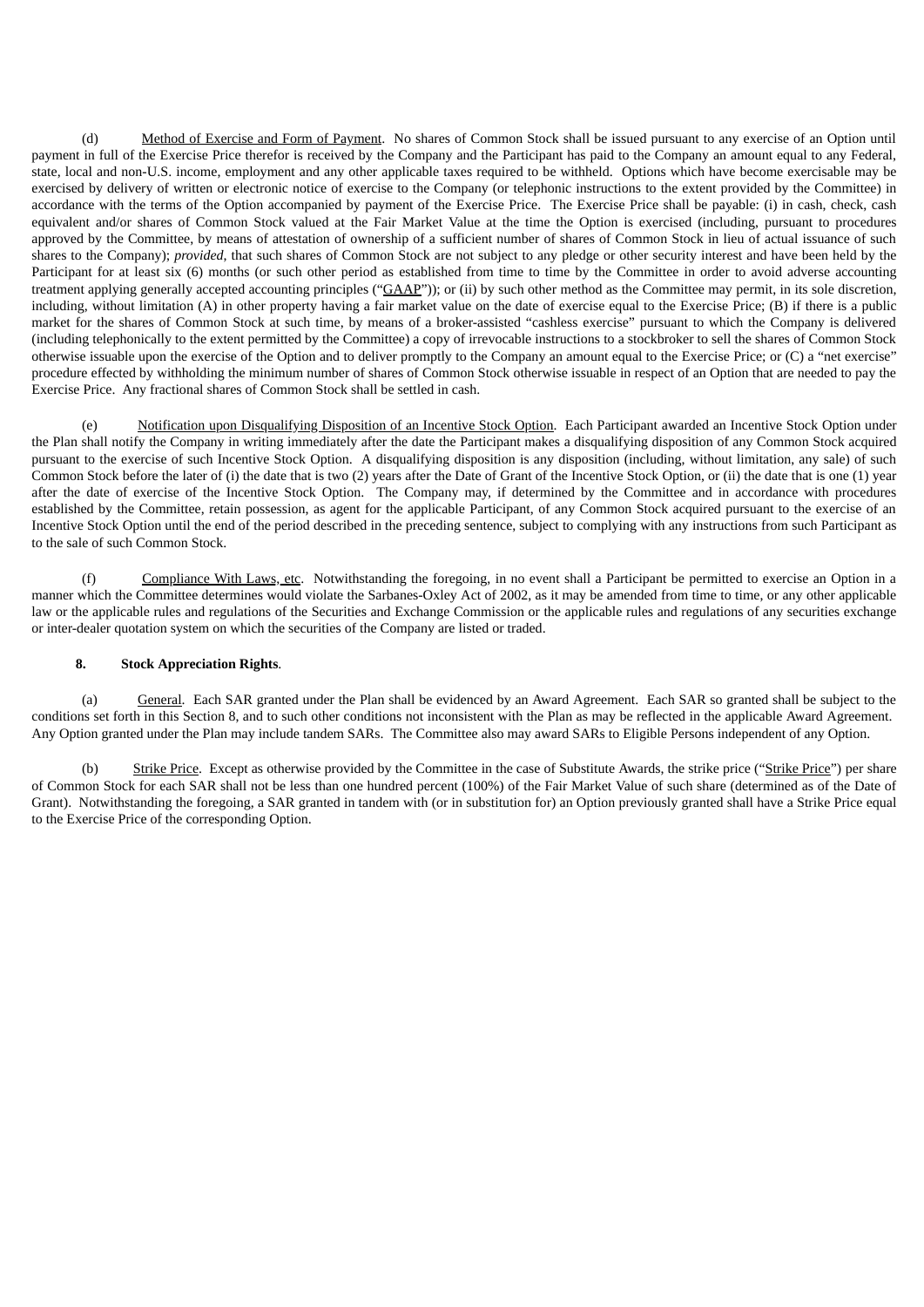## (c) Vesting and Expiration.

(i) A SAR granted in connection with an Option shall become exercisable and shall expire according to the same vesting schedule and expiration provisions as the corresponding Option. A SAR granted independent of an Option shall vest and become exercisable in such manner and on such date or dates or upon such event or events as determined by the Committee.

(ii) SARs shall expire upon a date determined by the Committee, not to exceed ten (10) years from the Date of Grant (the "SAR Period"); *provided*, that, if the SAR Period would expire at a time when trading in the shares of Common Stock is prohibited by the Company's insider trading policy (or Company-imposed "blackout period"), then the SAR Period shall be automatically extended until the thirtieth (30th) day following the expiration of such prohibition.

(d) Method of Exercise. SARs which have become exercisable may be exercised by delivery of written or electronic notice of exercise to the Company in accordance with the terms of the Award, specifying the number of SARs to be exercised and the date on which such SARs were awarded.

(e) Payment. Upon the exercise of a SAR, the Company shall pay to the Participant an amount equal to the number of shares subject to the SAR that is being exercised multiplied by the excess of the Fair Market Value of one (1) share of Common Stock on the exercise date over the Strike Price, less an amount equal to any Federal, state, local and non-U.S. income, employment and any other applicable taxes required to be withheld. The Company shall pay such amount in cash, in shares of Common Stock valued at Fair Market Value, or any combination thereof, as determined by the Committee. Any fractional shares of Common Stock shall be settled in cash.

## **9. Restricted Stock and Restricted Stock Units**.

(a) General. Each grant of Restricted Stock and Restricted Stock Units shall be evidenced by an Award Agreement. Each Restricted Stock and Restricted Stock Unit so granted shall be subject to the conditions set forth in this Section 9, and to such other conditions not inconsistent with the Plan as may be reflected in the applicable Award Agreement.

(b) Stock Certificates and Book-Entry; Escrow or Similar Arrangement. Upon the grant of Restricted Stock, the Committee shall cause a stock certificate registered in the name of the Participant to be issued or shall cause share(s) of Common Stock to be registered in the name of the Participant and held in book-entry form subject to the Company's directions and, if the Committee determines that the Restricted Stock shall be held by the Company or in escrow rather than issued to the Participant pending the release of the applicable restrictions, the Committee may require the Participant to additionally execute and deliver to the Company (i) an escrow agreement satisfactory to the Committee, if applicable; and (ii) the appropriate stock power (endorsed in blank) with respect to the Restricted Stock covered by such agreement. If a Participant shall fail to execute and deliver (in a manner permitted under Section 14(a) of the Plan or as otherwise determined by the Committee) an agreement evidencing an Award of Restricted Stock and, if applicable, an escrow agreement and blank stock power within the amount of time specified by the Committee, the Award shall be null and void. Subject to the restrictions set forth in this Section 9, Section 14(c) of the Plan and the applicable Award Agreement, a Participant generally shall have the rights and privileges of a stockholder as to shares of Restricted Stock, including, without limitation, the right to vote such Restricted Stock. To the extent shares of Restricted Stock are forfeited, any stock certificates issued to the Participant evidencing such shares shall be returned to the Company, and all rights of the Participant to such shares and as a stockholder with respect thereto shall terminate without further obligation on the part of the Company. A Participant shall have no rights or privileges as a stockholder as to Restricted Stock Units.

(c) Vesting. Restricted Stock and Restricted Stock Units shall vest, and any applicable Restricted Period shall lapse, in such manner and on such date or dates or upon such event or events as determined by the Committee.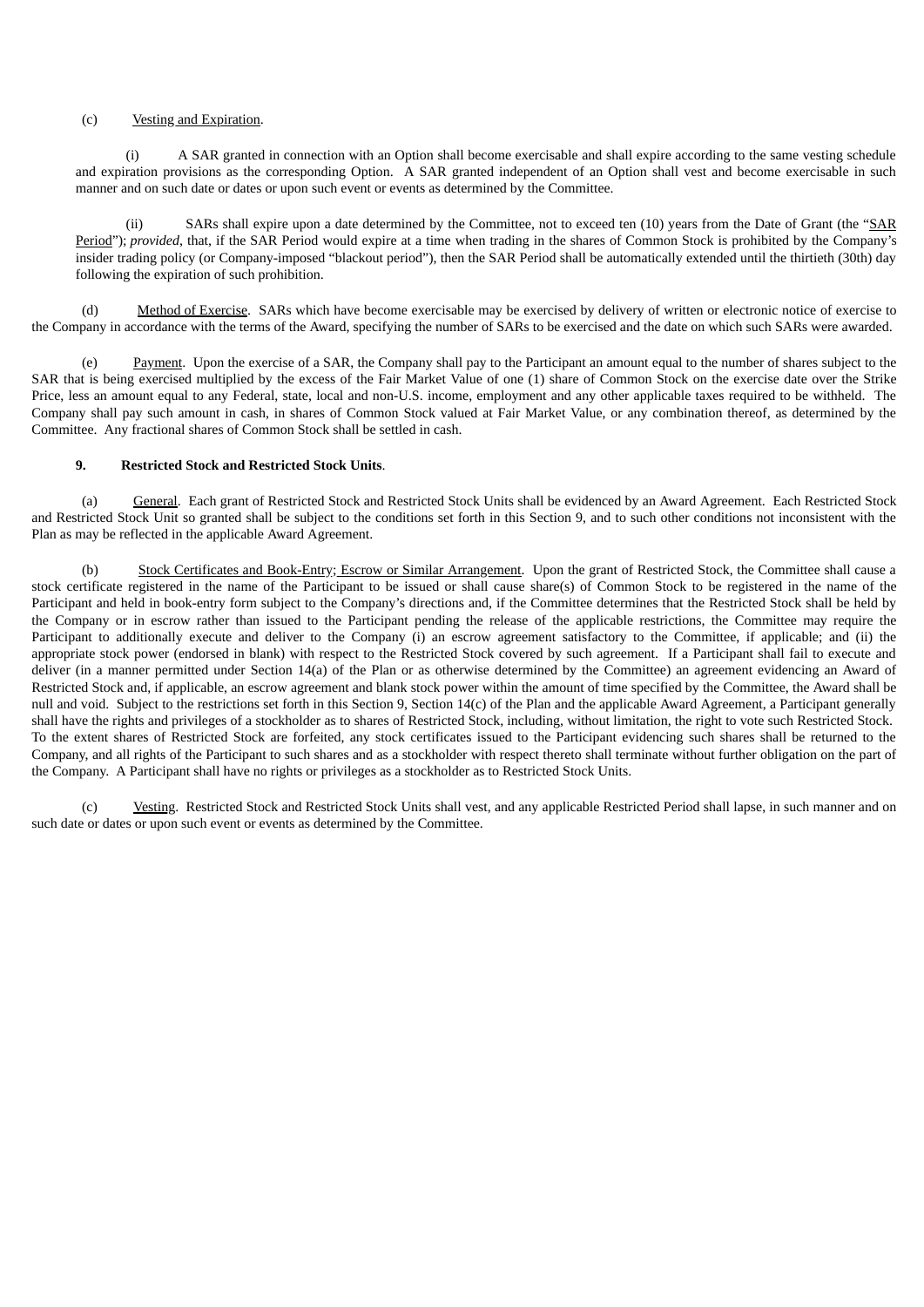## (d) **Issuance of Restricted Stock and Settlement of Restricted Stock Units.**

(i) Upon the expiration of the Restricted Period with respect to any shares of Restricted Stock, the restrictions set forth in the applicable Award Agreement shall be of no further force or effect with respect to such shares, except as set forth in the applicable Award Agreement. If an escrow arrangement is used, upon such expiration, the Company shall issue to the Participant, or the Participant's beneficiary, without charge, the stock certificate (or, if applicable, a notice evidencing a book-entry notation) evidencing the shares of Restricted Stock which have not then been forfeited and with respect to which the Restricted Period has expired (rounded down to the nearest full share). Dividends, if any, that may have been withheld by the Committee and attributable to any particular share of Restricted Stock shall be distributed to the Participant in cash or, in the sole discretion of the Committee, in shares of Common Stock having a Fair Market Value (on the date of distribution) equal to the amount of such dividends, upon the release of restrictions on such share and, if such share is forfeited, the Participant shall have no right to such dividends.

(ii) Unless otherwise provided by the Committee in an Award Agreement or otherwise, upon the expiration of the Restricted Period with respect to any outstanding Restricted Stock Units, the Company shall issue to the Participant or the Participant's beneficiary, without charge, one (1) share of Common Stock (or other securities or other property, as applicable) for each such outstanding Restricted Stock Unit; *provided,* that the Committee may, in its sole discretion, elect to (A) pay cash or part cash and part shares of Common Stock in lieu of issuing only shares of Common Stock in respect of such Restricted Stock Units; or (B) defer the issuance of shares of Common Stock (or cash or part cash and part shares of Common Stock, as the case may be) beyond the expiration of the Restricted Period if such extension would not cause adverse tax consequences under Section 409A of the Code. If a cash payment is made in lieu of issuing shares of Common Stock in respect of such Restricted Stock Units, the amount of such payment shall be equal to the Fair Market Value per share of the Common Stock as of the date on which the Restricted Period lapsed with respect to such Restricted Stock Units.

(e) Legends on Restricted Stock. Each certificate, if any, or book entry representing Restricted Stock awarded under the Plan, if any, shall bear a legend or book entry notation substantially in the form of the following, in addition to any other information the Company deems appropriate, until the lapse of all restrictions with respect to such shares of Common Stock:

TRANSFER OF THIS CERTIFICATE AND THE SHARES REPRESENTED HEREBY IS RESTRICTED PURSUANT TO THE TERMS OF THE Academy Sports and Outdoors, Inc. 2020 OMNIBUS INCENTIVE PLAN AND A RESTRICTED STOCK AWARD AGREEMENT BETWEEN Academy Sports and Outdoors, Inc. AND PARTICIPANT. A COPY OF SUCH PLAN AND AWARD AGREEMENT IS ON FILE AT THE PRINCIPAL EXECUTIVE OFFICES OF Academy Sports and Outdoors, Inc.

**10. Other Equity-Based Awards**. The Committee may grant Other Equity-Based Awards under the Plan to Eligible Persons, alone or in tandem with other Awards, in such amounts and dependent on such conditions as the Committee shall from time to time in its sole discretion determine. Each Other Equity-Based Award granted under the Plan shall be evidenced by an Award Agreement and shall be subject to such conditions not inconsistent with the Plan as may be reflected in the applicable Award Agreement.

**11. Cash-Based Incentive Awards.** The Committee may grant Cash-Based Incentive Awards under the Plan to any Eligible Person. Each Cash-Based Incentive Award granted under the Plan shall be evidenced in such form as the Committee may determine from time to time.

**12. Changes in Capital Structure and Similar Events**. Notwithstanding any other provision in the Plan to the contrary, the following provisions shall apply to all Awards granted hereunder (other than Cash-Based Incentive Awards):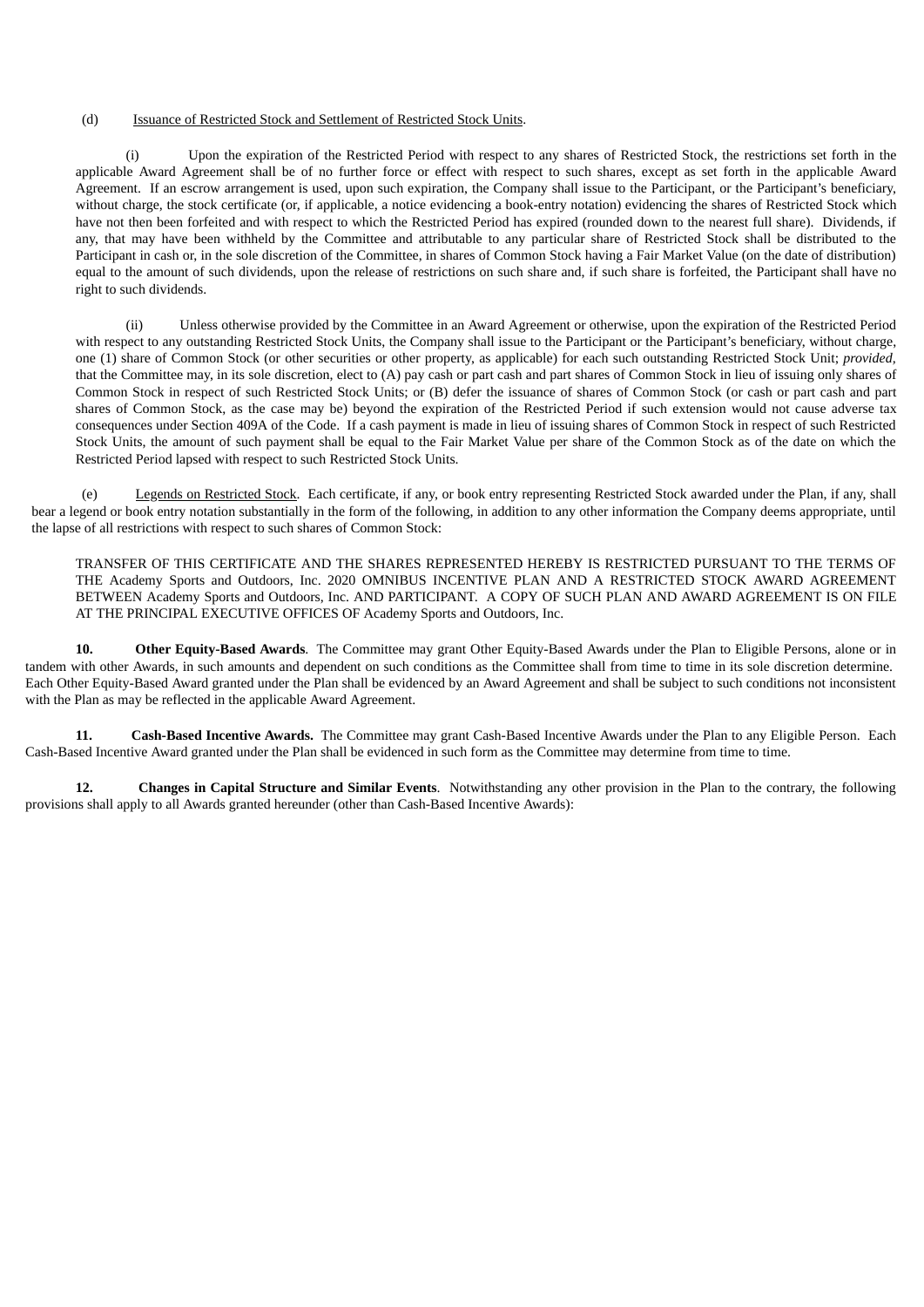(a) General. In the event of (i) any dividend (other than regular cash dividends) or other distribution (whether in the form of cash, shares of Common Stock, other securities or other property), recapitalization, stock split, reverse stock split, reorganization, merger, consolidation, split-up, splitoff, spin-off, combination, repurchase or exchange of shares of Common Stock or other securities of the Company, issuance of warrants or other rights to acquire shares of Common Stock or other securities of the Company, or other similar corporate transaction or event that affects the shares of Common Stock (including a Change in Control); or (ii) unusual or nonrecurring events affecting the Company, including changes in applicable rules, rulings, regulations or other requirements, that the Committee determines, in its sole discretion, could result in substantial dilution or enlargement of the rights intended to be granted to, or available for, Participants (any event in (i) or (ii), an "Adjustment Event"), the Committee shall, in respect of any such Adjustment Event, make such proportionate substitution or adjustment, if any, as it deems equitable, to any or all of (A) the Absolute Share Limit, or any other limit applicable under the Plan with respect to the number and class of shares of common stock that may be delivered under the Plan; (B) the number, class and price of shares of common stock or other securities of the Company (or number and kind of other securities or other property) which may be issued in respect of Awards or with respect to which Awards may be granted under the Plan or any Sub-Plan; and (C) the terms of any outstanding Award, including, without limitation, (I) the number and class of shares of common stock or other securities of the Company (or number and kind of other securities or other property) subject to outstanding Awards or to which outstanding Awards relate; (II) the Exercise Price or Strike Price with respect to any Award; or (III) any applicable performance measures (including, without limitation, Performance Criteria); *provided*, that, in the case of any "equity restructuring" (within the meaning of the Financial Accounting Standards Board Accounting Standards Codification Topic 718 (or any successor pronouncement thereto)), the Committee shall make an equitable or proportionate adjustment to outstanding Awards to reflect such equity restructuring.

(b) Change in Control. Without limiting the foregoing, in connection with any Change in Control, the Committee may, in its sole discretion, provide for any one or more of the following:

(i) substitution or assumption of Awards, or to the extent that the surviving entity (or Affiliate thereof) of such Change in Control does not substitute or assume the Awards, full acceleration of vesting of, exercisability of, or lapse of restrictions on, as applicable, any Awards; *provided*, that, unless the applicable Award Agreement provides for different treatment upon a Change in Control, with respect to any performance-vested Awards, any such acceleration of vesting, exercisability, or lapse of restrictions shall be based on (A) the target level of performance if the applicable performance period has not ended prior to the date of such Change in Control, and (B) the actual level of performance attained during the performance period if the applicable performance period has ended prior to the date of such Change in Control; and

(ii) cancellation of any one or more outstanding Awards and payment to the holders of such Awards that are vested as of such cancellation (including, without limitation, any Awards that would vest as a result of the occurrence of such event but for such cancellation or for which vesting is accelerated by the Committee in connection with such event pursuant to clause (i) above), the value of such Awards, if any, as determined by the Committee (which value, if applicable, may be based upon the price per share of Common Stock received or to be received by other stockholders of the Company in such event), including, without limitation, in the case of an outstanding Option or SAR, a cash payment in an amount equal to the excess, if any, of the Fair Market Value (as of a date specified by the Committee) of the shares of Common Stock subject to such Option or SAR over the aggregate Exercise Price or Strike Price of such Option or SAR (it being understood that, in such event, any Option or SAR having a per share Exercise Price or Strike Price equal to, or in excess of, the Fair Market Value of a share of Common Stock subject thereto may be canceled and terminated without any payment or consideration therefor).

For purposes of clause (i) above, an award will be considered granted in substitution of an Award if it has an equivalent value (as determined consistent with clause (ii) above) with the original Award, whether designated in securities of the acquiror in such Change in Control transaction (or an Affiliate thereof), or in cash or other property (including in the same consideration that other stockholders of the Company receive in connection with such Change in Control transaction), and retains the vesting schedule applicable to the original Award.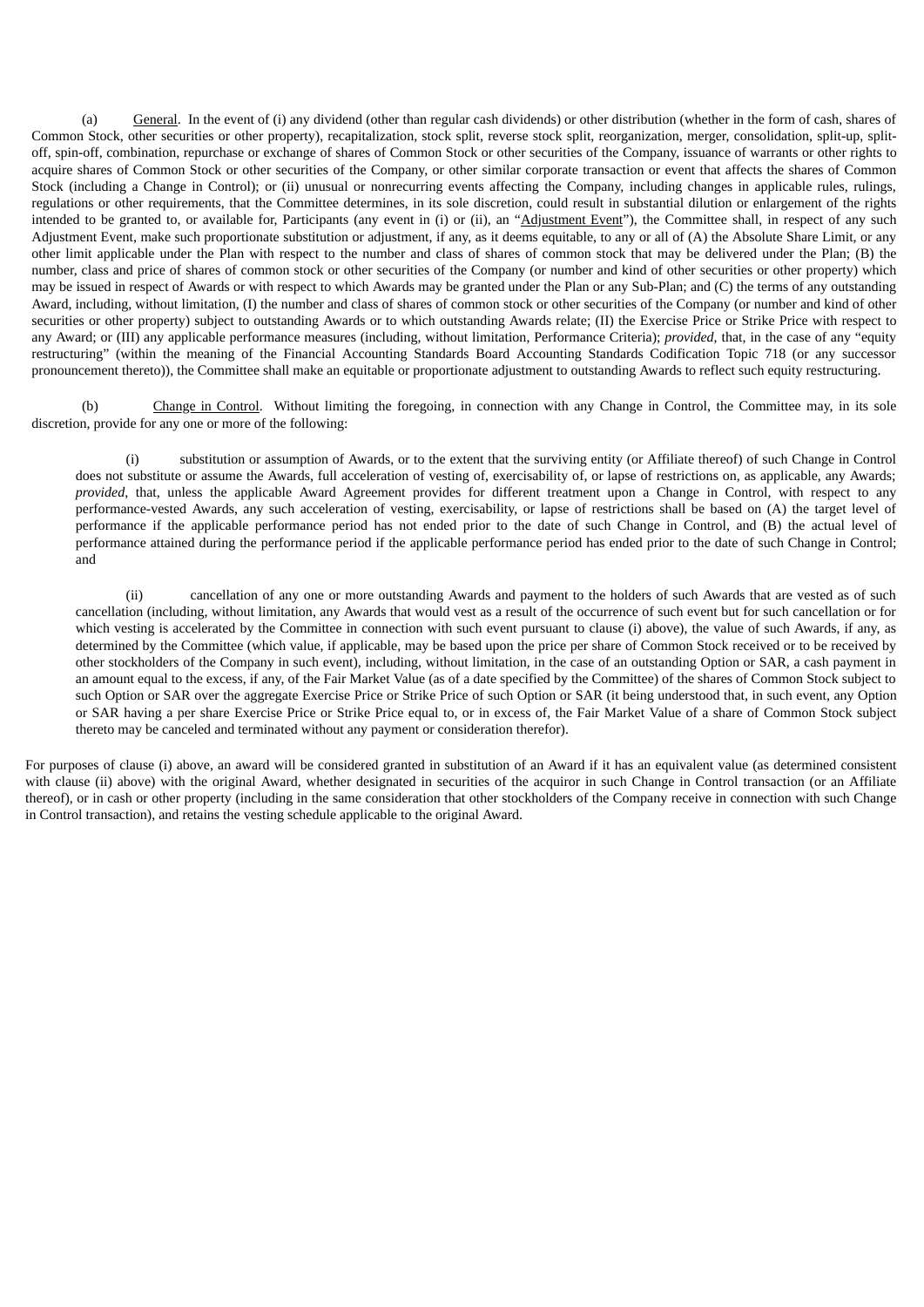Payments to holders pursuant to clause (ii) above shall be made in cash or, in the sole discretion of the Committee, in the form of such other consideration necessary for a Participant to receive property, cash, or securities (or combination thereof) as such Participant would have been entitled to receive upon the occurrence of the transaction if the Participant had been, immediately prior to such transaction, the holder of the number of shares of Common Stock covered by the Award at such time (less any applicable Exercise Price or Strike Price).

(c) Other Requirements. Prior to any payment or adjustment contemplated under this Section 12, the Committee may require a Participant to (i) represent and warrant as to the unencumbered title to the Participant's Awards; (ii) bear such Participant's pro rata share of any post-closing indemnity obligations, and be subject to the same post-closing purchase price adjustments, escrow terms, offset rights, holdback terms, and similar conditions as the other holders of Common Stock, subject to any limitations or reductions as may be necessary to comply with Section 409A of the Code; and (iii) deliver customary transfer documentation as reasonably determined by the Committee.

(d) Fractional Shares. Any adjustment provided under this Section 12 may provide for the elimination of any fractional share that might otherwise become subject to an Award.

(e) Binding Effect. Any adjustment, substitution, determination of value or other action taken by the Committee under this Section 12 shall be conclusive and binding for all purposes.

# **13. Amendments and Termination**.

(a) Amendment and Termination of the Plan. The Board or Committee may amend, alter, suspend, discontinue, or terminate the Plan or any portion thereof at any time; *provided*, that no such amendment, alteration, suspension, discontinuance or termination shall be made without stockholder approval if (i) such approval is necessary to comply with any regulatory requirement applicable to the Plan (including, without limitation, as necessary to comply with any rules or regulations of any securities exchange or inter-dealer quotation system on which the securities of the Company may be listed or quoted) or for changes in GAAP to new accounting standards; (ii) it would materially increase the number of securities which may be issued under the Plan (except for increases pursuant to Sections 5 or 12 of the Plan); or (iii) it would materially modify the requirements for participation in the Plan; *provided, further*, that any such amendment, alteration, suspension, discontinuance or termination that would materially and adversely affect the rights of any Participant or any holder or beneficiary of any Award theretofore granted shall not to that extent be effective without the consent of the affected Participant, holder or beneficiary. Notwithstanding the foregoing, no amendment shall be made to Section 13(c) of the Plan without stockholder approval.

(b) Amendment of Award Agreements. The Committee may, to the extent consistent with the terms of the Plan and any applicable Award Agreement, waive any conditions or rights under, amend any terms of, or alter, suspend, discontinue, cancel or terminate, any Award theretofore granted or the associated Award Agreement, prospectively or retroactively (including after a Participant's Termination); *provided*, that, other than pursuant to Section 12, any such waiver, amendment, alteration, suspension, discontinuance, cancellation or termination that would materially and adversely affect the rights of any Participant with respect to any Award theretofore granted shall not to that extent be effective without the consent of the affected Participant.

(c) No Repricing. Notwithstanding anything in the Plan to the contrary, without stockholder approval, except as otherwise permitted under Section 12 of the Plan, (i) no amendment or modification may reduce the Exercise Price of any Option or the Strike Price of any SAR; (ii) the Committee may not cancel any outstanding Option or SAR and replace it with a new Option or SAR (with a lower Exercise Price or Strike Price, as the case may be) or other Award or cash payment that is greater than the intrinsic value (if any) of the cancelled Option or SAR; and (iii) the Committee may not take any other action which is considered a "repricing" for purposes of the stockholder approval rules of any securities exchange or inter-dealer quotation system on which the securities of the Company are listed or quoted.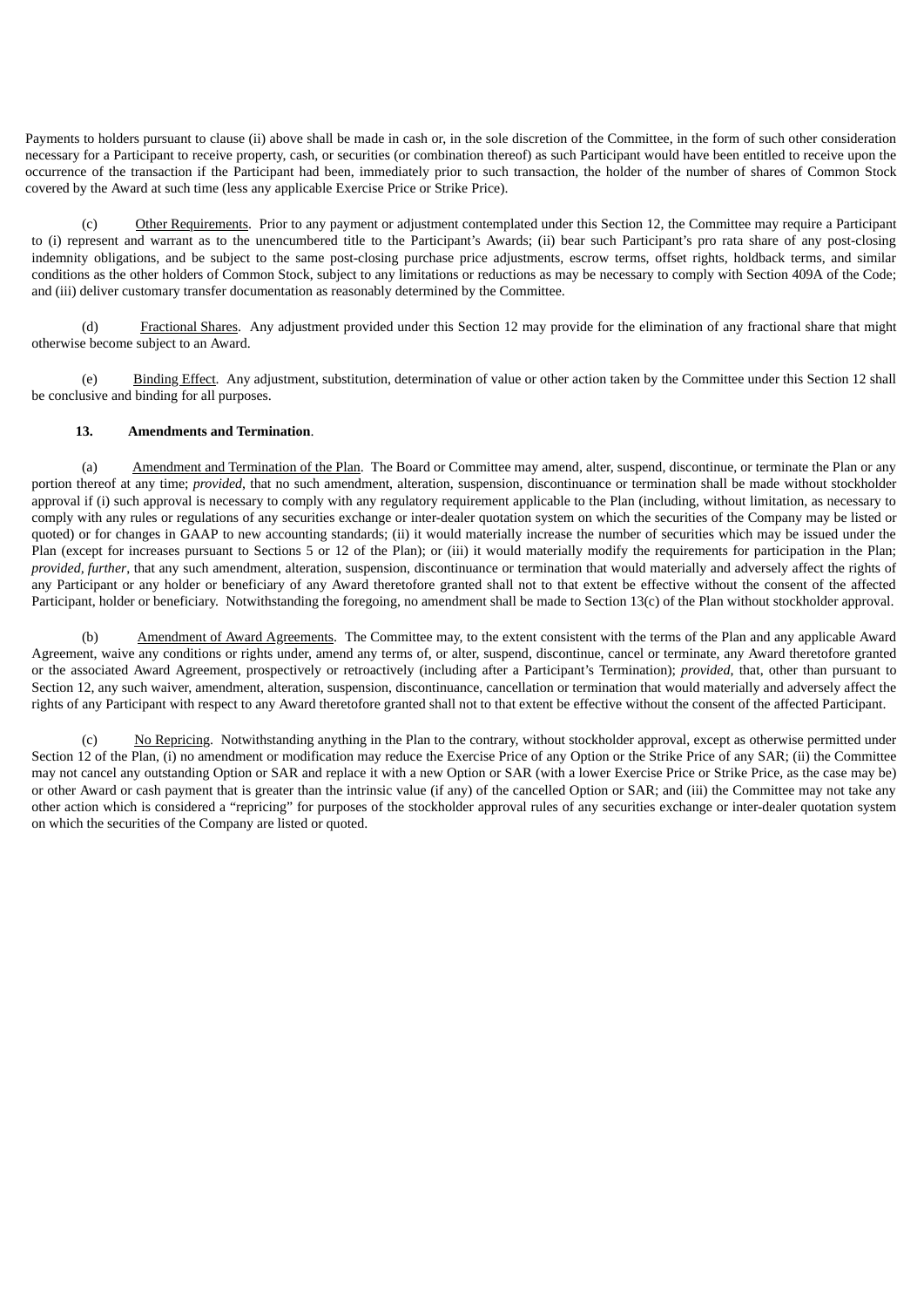#### **14. General**.

(a) Award Agreements. Each Award (other than a Cash-Based Incentive Award) under the Plan shall be evidenced by an Award Agreement, which shall be delivered to the Participant to whom such Award was granted and shall specify the terms and conditions of the Award and any rules applicable thereto, including, without limitation, the effect on such Award of the death, Disability or Termination of a Participant, or of such other events as may be determined by the Committee. For purposes of the Plan, an Award Agreement may be in any such form (written or electronic) as determined by the Committee (including, without limitation, a Board or Committee resolution, an employment agreement, a notice, a certificate or a letter) evidencing the Award. The Committee need not require an Award Agreement to be signed by the Participant or a duly authorized representative of the Company.

## (b) Nontransferability.

(i) Each Award shall be exercisable only by such Participant to whom such Award was granted during the Participant's lifetime, or, if permissible under applicable law, by the Participant's legal guardian or representative. No Award may be assigned, alienated, pledged, attached, sold or otherwise transferred or encumbered by a Participant (unless such transfer is specifically required pursuant to a domestic relations order or by applicable law) other than by will or by the laws of descent and distribution and any such purported assignment, alienation, pledge, attachment, sale, transfer or encumbrance shall be void and unenforceable against any member of the Company Group; *provided*, that the designation of a beneficiary shall not constitute an assignment, alienation, pledge, attachment, sale, transfer or encumbrance.

(ii) Notwithstanding the foregoing, the Committee may, in its sole discretion, permit Awards (other than Incentive Stock Options) to be transferred by a Participant, without consideration, subject to such rules as the Committee may adopt consistent with any applicable Award Agreement to preserve the purposes of the Plan, to (A) any person who is a "family member" of the Participant, as such term is used in the instructions to Form S-8 under the Securities Act or any successor form of registration statement promulgated by the Securities and Exchange Commission (collectively, the "Immediate Family Members"); (B) a trust solely for the benefit of the Participant and the Participant's Immediate Family Members; (C) a partnership or limited liability company whose only partners or stockholders are the Participant and the Participant's Immediate Family Members; or (D) a beneficiary to whom donations are eligible to be treated as "charitable contributions" for federal income tax purposes (each transferee described in clauses (A), (B), (C) and (D) above is hereinafter referred to as a "Permitted Transferee"); *provided*, that the Participant gives the Committee advance written notice describing the terms and conditions of the proposed transfer and the Committee notifies the Participant in writing that such a transfer would comply with the requirements of the Plan.

(iii) The terms of any Award transferred in accordance with clause (ii) above shall apply to the Permitted Transferee and any reference in the Plan, or in any applicable Award Agreement, to a Participant shall be deemed to refer to the Permitted Transferee, except that (A) Permitted Transferees shall not be entitled to transfer any Award, other than by will or the laws of descent and distribution; (B) Permitted Transferees shall not be entitled to exercise any transferred Option unless there shall be in effect a registration statement on an appropriate form covering the shares of Common Stock to be acquired pursuant to the exercise of such Option if the Committee determines, consistent with any applicable Award Agreement, that such a registration statement is necessary or appropriate; (C) neither the Committee nor the Company shall be required to provide any notice to a Permitted Transferee, whether or not such notice is or would otherwise have been required to be given to the Participant under the Plan or otherwise; and (D) the consequences of a Participant's Termination under the terms of the Plan and the applicable Award Agreement shall continue to be applied with respect to the Participant, including, without limitation, that an Option shall be exercisable by the Permitted Transferee only to the extent, and for the periods, specified in the Plan and the applicable Award Agreement.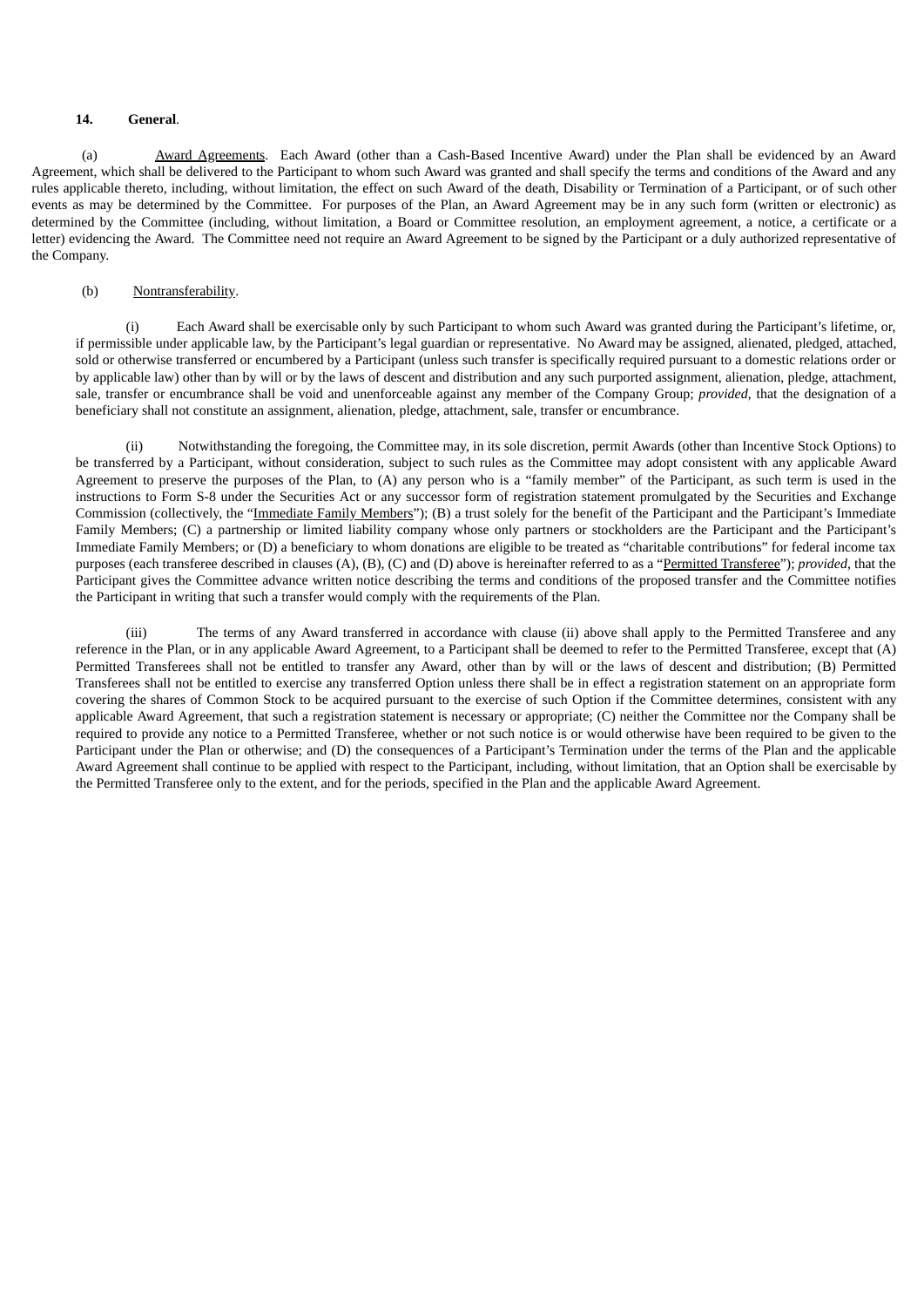(c) Dividends and Dividend Equivalents. The Committee may, in its sole discretion, provide a Participant as part of an Award with dividends, dividend equivalents, or similar payments in respect of Awards, payable in cash, shares of Common Stock, other securities, other Awards or other property, on a current or deferred basis, on such terms and conditions as may be determined by the Committee in its sole discretion, including, without limitation, payment directly to the Participant, withholding of such amounts by the Company subject to vesting of the Award or reinvestment in additional shares of Common Stock, Restricted Stock or other Awards. Without limiting the foregoing, unless otherwise provided in the Award Agreement, any dividend otherwise payable in respect of any share of Restricted Stock that remains subject to vesting conditions at the time of payment of such dividend shall be retained by the Company and remain subject to the same vesting conditions as the share of Restricted Stock to which the dividend relates.

## (d) Tax Withholding.

(i) A Participant shall be required to pay to the Company or one or more of its Subsidiaries, as applicable, an amount in cash (by check or wire transfer) equal to the aggregate amount of any income, employment and/or other applicable taxes that are statutorily required to be withheld in respect of an Award. Alternatively, the Company or any of its Subsidiaries may elect, in its sole discretion, to satisfy this requirement by withholding such amount from any cash compensation or other cash amounts owing to a Participant.

(ii) Without limiting the foregoing, the Committee may (but is not obligated to), in its sole discretion, permit or require a Participant to satisfy, all or any portion of the minimum income, employment and/or other applicable taxes that are statutorily required to be withheld with respect to an Award by (A) the delivery of shares of Common Stock (which are not subject to any pledge or other security interest) that have been both held by the Participant and vested for at least six (6) months (or such other period as established from time to time by the Committee in order to avoid adverse accounting treatment under applicable accounting standards) having an aggregate fair market value equal to such minimum statutorily required withholding liability (or portion thereof); or (B) having the Company withhold from the shares of Common Stock otherwise issuable or deliverable to, or that would otherwise be retained by, the Participant upon the grant, exercise, vesting or settlement of the Award, as applicable, a number of shares of Common Stock with an aggregate fair market value equal to an amount, subject to clause (iii) below, not in excess of such minimum statutorily required withholding liability (or portion thereof).

(iii) The Committee has full discretion to allow Participants to satisfy, in whole or in part, any additional income, employment and/or other applicable taxes payable by them with respect to an Award by electing to have the Company withhold from the shares of Common Stock otherwise issuable or deliverable to, or that would otherwise be retained by, a Participant upon the grant, exercise, vesting or settlement of the Award, as applicable, shares of Common Stock having an aggregate fair market value that is greater than the applicable minimum required statutory withholding liability (but such withholding may in no event be in excess of the maximum statutory withholding amount(s) in a Participant's relevant tax jurisdictions).

(e) Data Protection. By participating in the Plan or accepting any rights granted under it, each Participant consents to the collection and processing of personal data relating to the Participant so that the Company and its Affiliates can fulfill their obligations and exercise their rights under the Plan and generally administer and manage the Plan. This data will include, but may not be limited to, data about participation in the Plan and shares offered or received, purchased, or sold under the Plan from time to time and other appropriate financial and other data (such as the date on which the Awards were granted) about the Participant and the Participant's participation in the Plan.

(f) No Claim to Awards; No Rights to Continued Employment; Waiver. No employee of any member of the Company Group, or other Person, shall have any claim or right to be granted an Award under the Plan or, having been selected for the grant of an Award, to be selected for a grant of any other Award. There is no obligation for uniformity of treatment of Participants or holders or beneficiaries of Awards. The terms and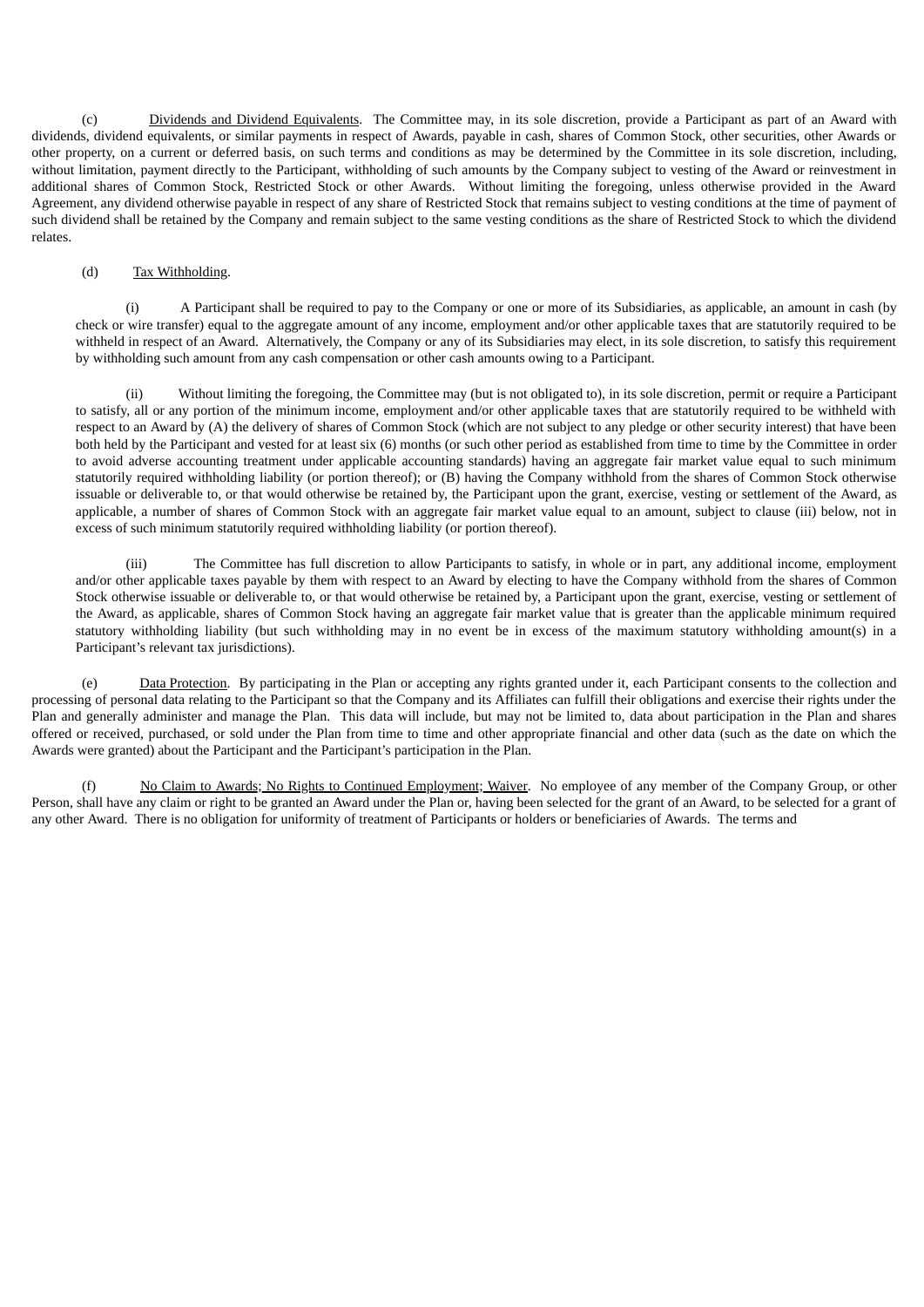conditions of Awards and the Committee's determinations and interpretations with respect thereto need not be the same with respect to each Participant and may be made selectively among Participants, whether or not such Participants are similarly situated. Neither the Plan nor any action taken hereunder shall be construed as giving any Participant any right to be retained in the employ or service of the Service Recipient or any other member of the Company Group, nor shall it be construed as giving any Participant any rights to continued service on the Board. The Service Recipient or any other member of the Company Group may at any time dismiss a Participant from employment or discontinue any consulting relationship, free from any liability or any claim under the Plan, unless otherwise expressly provided in the Plan or any Award Agreement. By accepting an Award under the Plan, a Participant shall thereby be deemed to have waived any claim to continued exercise or vesting of an Award or to damages or severance entitlement related to non-continuation of the Award beyond the period provided under the Plan or any Award Agreement, except to the extent of any provision to the contrary in any written employment contract or other agreement between the Service Recipient and/or any member of the Company Group and the Participant, whether any such agreement is executed before, on or after the Date of Grant.

(g) International Participants. With respect to Participants who reside or work outside of the United States of America, the Committee may, in its sole discretion, amend the terms of the Plan and create or amend Sub-Plans or amend outstanding Awards with respect to such Participants in order to conform such terms with the requirements of local law or to obtain more favorable tax or other treatment for a Participant or any member of the Company Group.

(h) Designation and Change of Beneficiary. Each Participant may file with the Committee a written designation of one or more Persons as the beneficiary or beneficiaries, as applicable, who shall be entitled to receive the amounts payable with respect to an Award, if any, due under the Plan upon the Participant's death. A Participant may, from time to time, revoke or change the Participant's beneficiary designation without the consent of any prior beneficiary by filing a new designation with the Committee. The last such designation received by the Committee shall be controlling; *provided,* that no designation, or change or revocation thereof, shall be effective unless received by the Committee prior to the Participant's death, and in no event shall it be effective as of a date prior to such receipt. If no beneficiary designation is filed by a Participant, the beneficiary shall be deemed to be the Participant's spouse or, if the Participant is unmarried at the time of death, the Participant's estate.

(i) Termination. Except as otherwise provided in an Award Agreement, unless determined otherwise by the Committee at any point following such event: (i) neither a temporary absence from employment or service due to illness, vacation or leave of absence (including, without limitation, a call to active duty for military service through a Reserve or National Guard unit) nor a transfer from employment or service with one Service Recipient to employment or service with another Service Recipient (or vice-versa) shall be considered a Termination; and (ii) if a Participant undergoes a Termination of employment, but such Participant continues to provide services to the Company Group in a non-employee capacity, such change in status shall not be considered a Termination for purposes of the Plan. Further, unless otherwise determined by the Committee, in the event that any Service Recipient ceases to be a member of the Company Group (by reason of sale, divestiture, spin-off or other similar transaction), unless a Participant's employment or service is transferred to another entity that would constitute a Service Recipient immediately following such transaction, such Participant shall be deemed to have suffered a Termination hereunder as of the date of the consummation of such transaction.

No Rights as a Stockholder. Except as otherwise specifically provided in the Plan or any Award Agreement, no Person shall be entitled to the privileges of ownership in respect of shares of Common Stock which are subject to Awards hereunder until such shares have been issued or delivered to such Person.

#### (k) Government and Other Regulations.

(i) The obligation of the Company to settle Awards in shares of Common Stock or other consideration shall be subject to all applicable laws, rules, and regulations, and to such approvals by governmental agencies as may be required. Notwithstanding any terms or conditions of any Award to the contrary, the Company shall be under no obligation to offer to sell or to sell, and shall be prohibited from offering to sell or selling, any shares of Common Stock pursuant to an Award unless such shares have been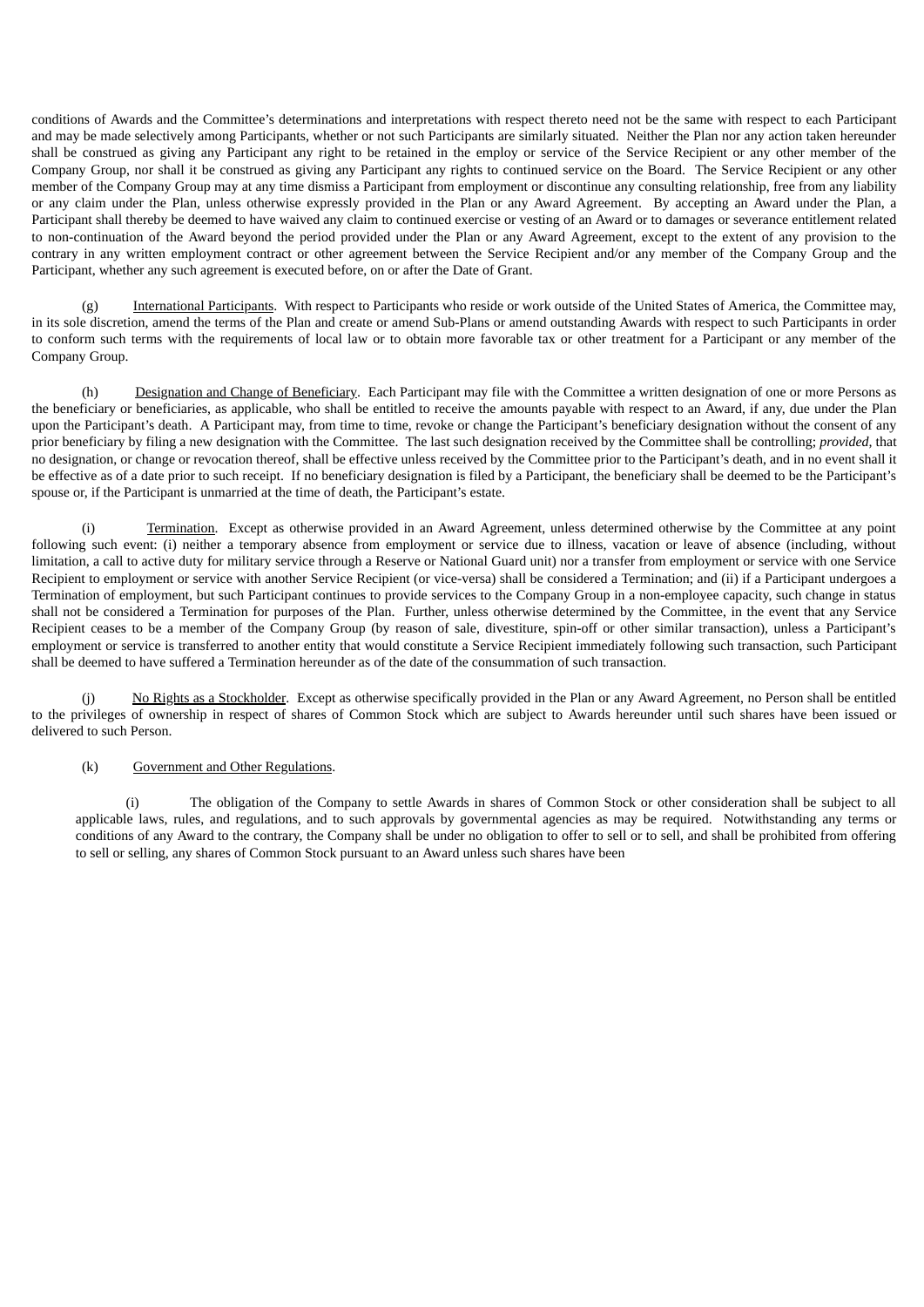properly registered for sale pursuant to the Securities Act with the Securities and Exchange Commission or unless the Company has received an opinion of counsel (if the Company has requested such an opinion), satisfactory to the Company, that such shares may be offered or sold without such registration pursuant to an available exemption therefrom and the terms and conditions of such exemption have been fully complied with. The Company shall be under no obligation to register for sale under the Securities Act any of the shares of Common Stock to be offered or sold under the Plan. The Committee shall have the authority to provide that all shares of Common Stock or other securities of any member of the Company Group issued under the Plan shall be subject to such stop-transfer orders and other restrictions as the Committee may deem advisable under the Plan, the applicable Award Agreement, the Federal securities laws, or the rules, regulations and other requirements of the Securities and Exchange Commission, any securities exchange or inter-dealer quotation system on which the securities of the Company are listed or quoted and any other applicable Federal, state, local or non-U.S. laws, rules, regulations and other requirements, and, without limiting the generality of Section 9 of the Plan, the Committee may cause a legend or legends to be put on certificates representing shares of Common Stock or other securities of any member of the Company Group issued under the Plan to make appropriate reference to such restrictions or may cause such Common Stock or other securities of any member of the Company Group issued under the Plan in book-entry form to be held subject to the Company's instructions or subject to appropriate stop-transfer orders. Notwithstanding any provision in the Plan to the contrary, the Committee reserves the right to, at any time, add any additional terms or provisions to any Award granted under the Plan that the Committee, in its sole discretion, deems necessary or advisable in order that such Award complies with the legal requirements of any governmental entity to whose jurisdiction the Award is subject.

(ii) The Committee may cancel an Award or any portion thereof if it determines, in its sole discretion, that legal or contractual restrictions and/or blockage and/or other market considerations would make the Company's acquisition of shares of Common Stock from the public markets, the Company's issuance of Common Stock to the Participant, the Participant's acquisition of Common Stock from the Company and/or the Participant's sale of Common Stock to the public markets, illegal, impracticable or inadvisable. If the Committee determines to cancel all or any portion of an Award in accordance with the foregoing, the Company shall, subject to any limitations or reductions as may be necessary to comply with Section 409A of the Code, (A) pay to the Participant an amount equal to the excess of (I) the aggregate Fair Market Value of the shares of Common Stock subject to such Award or portion thereof canceled (determined as of the applicable exercise date, or the date that the shares would have been vested or issued, as applicable); over (II) the aggregate Exercise Price or Strike Price (in the case of an Option or SAR, respectively) or any amount payable as a condition of issuance of shares of Common Stock (in the case of any other Award). Such amount shall be delivered to the Participant as soon as practicable following the cancellation of such Award or portion thereof, or (B) in the case of Restricted Stock, Restricted Stock Units or Other Equity-Based Awards, provide the Participant with a cash payment or equity subject to deferred vesting and delivery consistent with the vesting restrictions applicable to such Restricted Stock, Restricted Stock Units or Other Equity-Based Awards, or the underlying shares in respect thereof.

(l) No Section 83(b) Elections Without Consent of Company. No election under Section 83(b) of the Code or under a similar provision of law may be made unless expressly permitted by the terms of the applicable Award Agreement or by action of the Company in writing prior to the making of such election. If a Participant, in connection with the acquisition of shares of Common Stock under the Plan or otherwise, is expressly permitted to make such election and the Participant makes the election, the Participant shall notify the Company of such election within ten (10) days of filing notice of the election with the Internal Revenue Service or other governmental authority, in addition to any filing and notification required pursuant to Section 83(b) of the Code or other applicable provision.

(m) Payments to Persons Other Than Participants. If the Committee shall find that any Person to whom any amount is payable under the Plan is unable to care for the Participant's affairs because of illness or accident, or is a minor, or has died, then any payment due to such Person or the Participant's estate (unless a prior claim therefor has been made by a duly appointed legal representative) may, if the Committee so directs the Company, be paid to the Participant's spouse, child, relative, an institution maintaining or having custody of such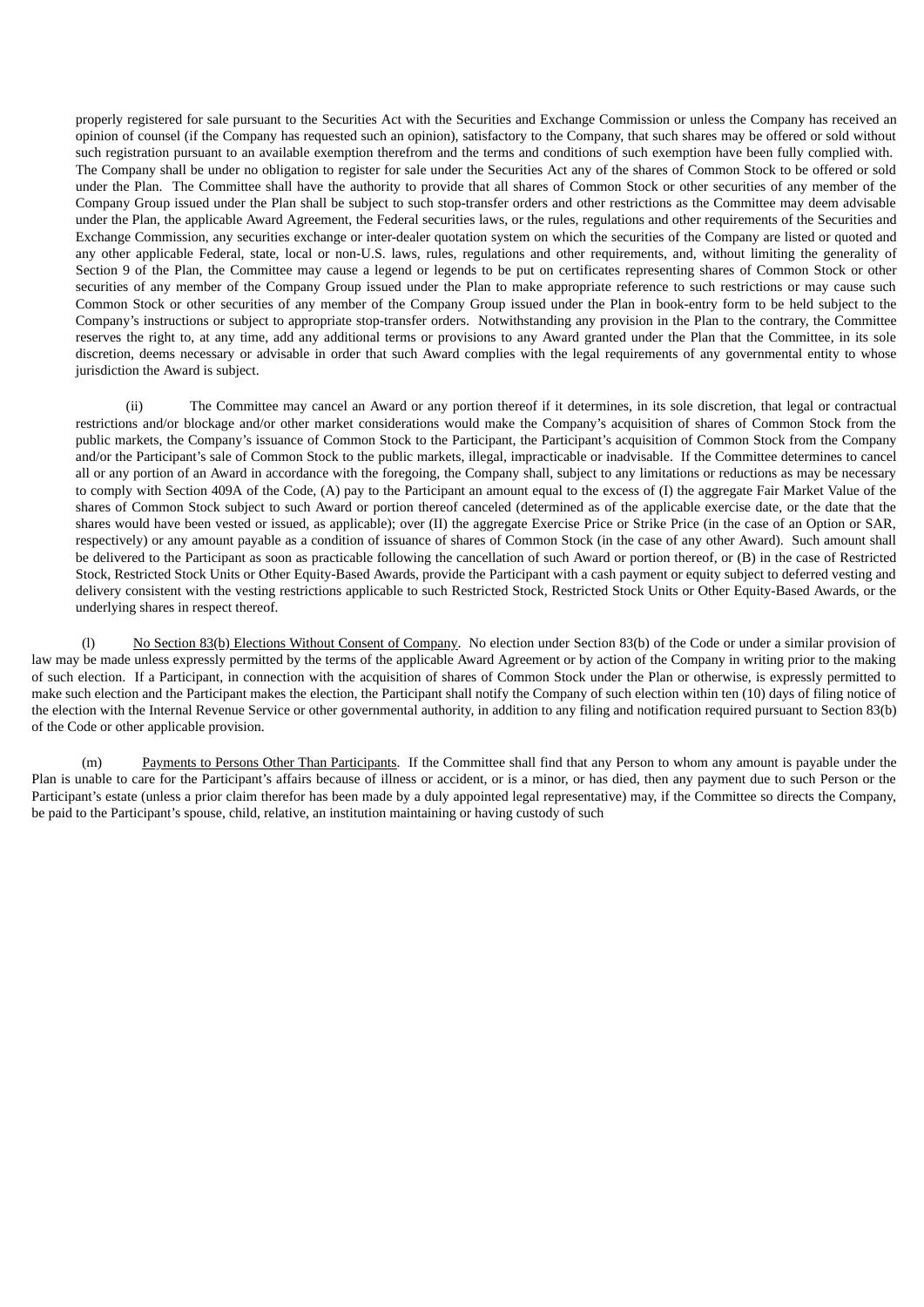Person, or any other Person deemed by the Committee to be a proper recipient on behalf of such Person otherwise entitled to payment. Any such payment shall be a complete discharge of the liability of the Committee and the Company therefor.

(n) Nonexclusivity of the Plan. Neither the adoption of the Plan by the Committee nor the submission of the Plan to the stockholders of the Company for approval shall be construed as creating any limitations on the power of the Committee or Board to adopt such other incentive arrangements as it may deem desirable, including, without limitation, the granting of equity-based awards otherwise than under the Plan, and such arrangements may be either applicable generally or only in specific cases.

(o) No Trust or Fund Created. Neither the Plan nor any Award shall create or be construed to create a trust or separate fund of any kind or a fiduciary relationship between any member of the Company Group, on the one hand, and a Participant or other Person, on the other hand. No provision of the Plan or any Award shall require the Company, for the purpose of satisfying any obligations under the Plan, to purchase assets or place any assets in a trust or other entity to which contributions are made or otherwise to segregate any assets, nor shall the Company be obligated to maintain separate bank accounts, books, records or other evidence of the existence of a segregated or separately maintained or administered fund for such purposes. Participants shall have no rights under the Plan other than as unsecured general creditors of the Company, except that insofar as they may have become entitled to payment of additional compensation by performance of services, they shall have the same rights as other service providers under general law.

(p) Reliance on Reports. Each member of the Committee and each member of the Board shall be fully justified in acting or failing to act, as the case may be, and shall not be liable for having so acted or failed to act in good faith, in reliance upon any report made by the independent public accountant of any member of the Company Group and/or any other information furnished in connection with the Plan by any agent of the Company or the Committee or the Board, other than himself or herself.

(q) Relationship to Other Benefits. No payment under the Plan shall be taken into account in determining any benefits under any pension, retirement, profit sharing, group insurance or other benefit plan of the Company except as otherwise specifically provided in such other plan or as required by applicable law.

(r) Governing Law. The Plan shall be governed by and construed in accordance with the internal laws of the State of Delaware applicable to contracts made and performed wholly within the State of Delaware, without giving effect to the conflict of laws provisions thereof. EACH PARTICIPANT WHO ACCEPTS AN AWARD IRREVOCABLY WAIVES ALL RIGHT TO A TRIAL BY JURY IN ANY SUIT, ACTION, OR OTHER PROCEEDING INSTITUTED BY OR AGAINST SUCH PARTICIPANT IN RESPECT OF THE PARTICIPANT'S RIGHTS OR OBLIGATIONS HEREUNDER.

(s) Severability. If any provision of the Plan or any Award or Award Agreement is or becomes or is deemed to be invalid, illegal, or unenforceable in any jurisdiction or as to any Person or Award, or would disqualify the Plan or any Award under any law deemed applicable by the Committee, such provision shall be construed or deemed amended to conform to the applicable laws, or if it cannot be construed or deemed amended without, in the determination of the Committee, materially altering the intent of the Plan or the Award, such provision shall be construed or deemed stricken as to such jurisdiction, Person or Award and the remainder of the Plan and any such Award shall remain in full force and effect.

(t) Obligations Binding on Successors. The obligations of the Company under the Plan shall be binding upon any successor corporation or organization resulting from the merger, consolidation or other reorganization of the Company, or upon any successor corporation or organization succeeding to substantially all of the assets and business of the Company.

(u) Section 409A of the Code.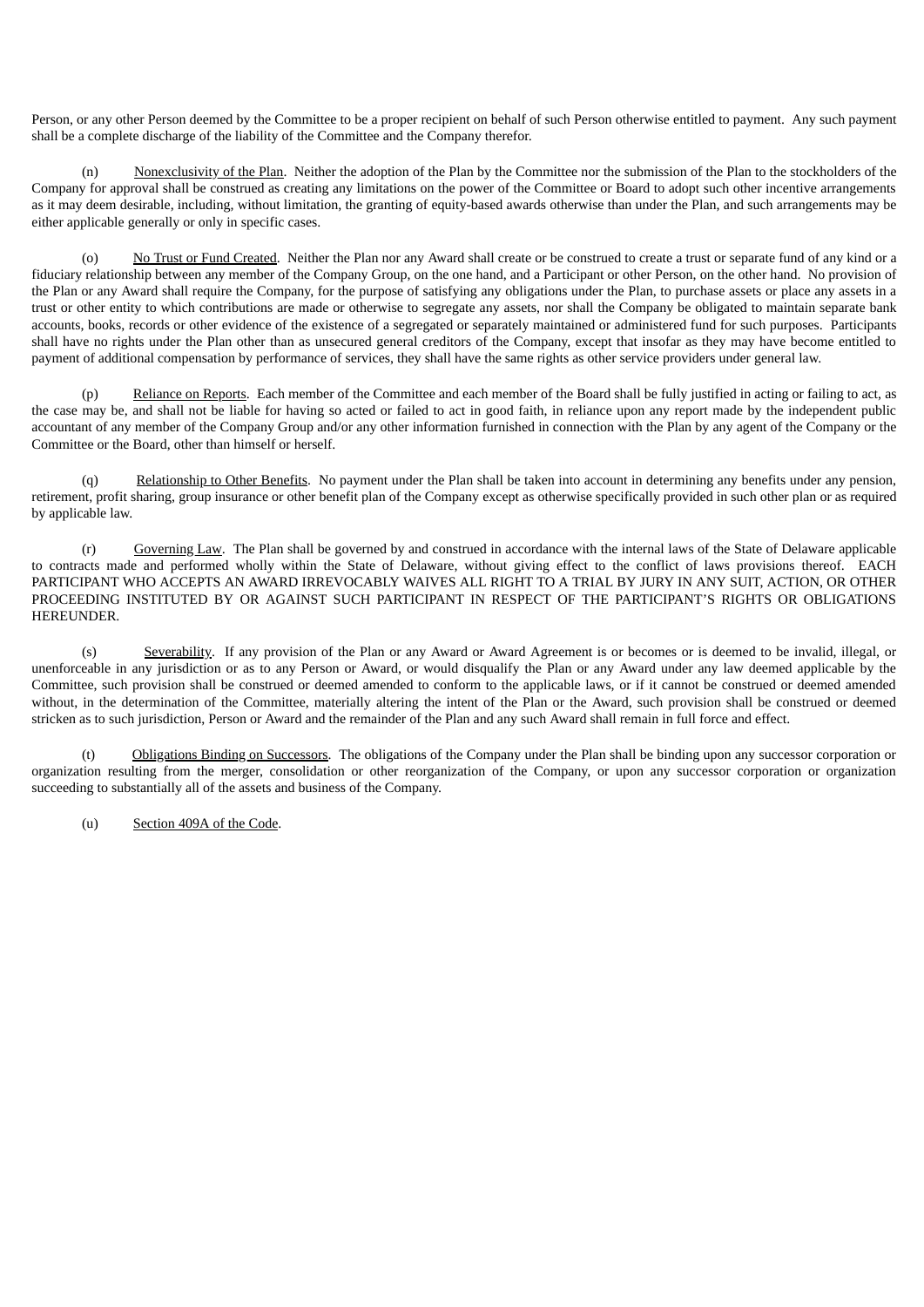(i) Notwithstanding any provision of the Plan to the contrary, it is intended that the provisions of the Plan comply with Section 409A of the Code, and all provisions of the Plan shall be construed and interpreted in a manner consistent with the requirements for avoiding taxes or penalties under Section 409A of the Code. Each Participant is solely responsible and liable for the satisfaction of all taxes and penalties that may be imposed on or in respect of such Participant in connection with the Plan (including any taxes and penalties under Section 409A of the Code), and neither the Service Recipient nor any other member of the Company Group shall have any obligation to indemnify or otherwise hold such Participant (or any beneficiary) harmless from any or all of such taxes or penalties. With respect to any Award that is considered "deferred compensation" subject to Section 409A of the Code, references in the Plan to "termination of employment" (and substantially similar phrases) shall mean "separation from service" within the meaning of Section 409A of the Code. For purposes of Section 409A of the Code, each of the payments that may be made in respect of any Award granted under the Plan is designated as a separate payment.

(ii) Notwithstanding anything in the Plan to the contrary, if a Participant is a "specified employee" within the meaning of Section 409A(a)(2)(B)(i) of the Code, no payments in respect of any Awards that are "deferred compensation" subject to Section 409A of the Code and which would otherwise be payable upon the Participant's "separation from service" (as defined in Section 409A of the Code) shall be made to such Participant prior to the date that is six (6) months after the date of such Participant's "separation from service" or, if earlier, the date of the Participant's death. Following any applicable six (6) month delay, all such delayed payments will be paid in a single lump sum on the earliest date permitted under Section 409A of the Code that is also a business day.

(iii) Unless otherwise provided by the Committee in an Award Agreement or otherwise, in the event that the timing of payments in respect of any Award (that would otherwise be considered "deferred compensation" subject to Section 409A of the Code) would be accelerated upon the occurrence of (A) a Change in Control, no such acceleration shall be permitted unless the event giving rise to the Change in Control satisfies the definition of a change in the ownership or effective control of a corporation, or a change in the ownership of a substantial portion of the assets of a corporation pursuant to Section 409A of the Code; or (B) a Disability, no such acceleration shall be permitted unless the Disability also satisfies the definition of "Disability" pursuant to Section 409A of the Code.

(v) Clawback/Repayment. All Awards shall be subject to reduction, cancellation, forfeiture or recoupment to the extent necessary to comply with (i) any clawback, forfeiture or other similar policy adopted by the Board or the Committee and as in effect from time to time; and (ii) applicable law. Further, to the extent that the Participant receives any amount in excess of the amount that the Participant should otherwise have received under the terms of the Award for any reason (including, without limitation, by reason of a financial restatement, mistake in calculations or other administrative error), the Participant may be required to repay any such excess amount to the Company.

(w) Right of Offset. The Company will have the right to offset against its obligation to deliver shares of Common Stock (or other property or cash) under the Plan or any Award Agreement any outstanding amounts (including, without limitation, travel and entertainment or advance account balances, loans, repayment obligations under any Awards, or amounts repayable to the Company pursuant to tax equalization, housing, automobile or other employee programs) that the Participant then owes to any member of the Company Group and any amounts the Committee otherwise deems appropriate pursuant to any tax equalization policy or agreement. Notwithstanding the foregoing, if an Award is "deferred compensation" subject to Section 409A of the Code, the Committee will have no right to offset against its obligation to deliver shares of Common Stock (or other property or cash) under the Plan or any Award Agreement if such offset could subject the Participant to the additional tax imposed under Section 409A of the Code in respect of an outstanding Award.

(x) Expenses; Titles and Headings. The expenses of administering the Plan shall be borne by the Company Group. The titles and headings of the sections in the Plan are for convenience of reference only, and in the event of any conflict, the text of the Plan, rather than such titles or headings, shall control.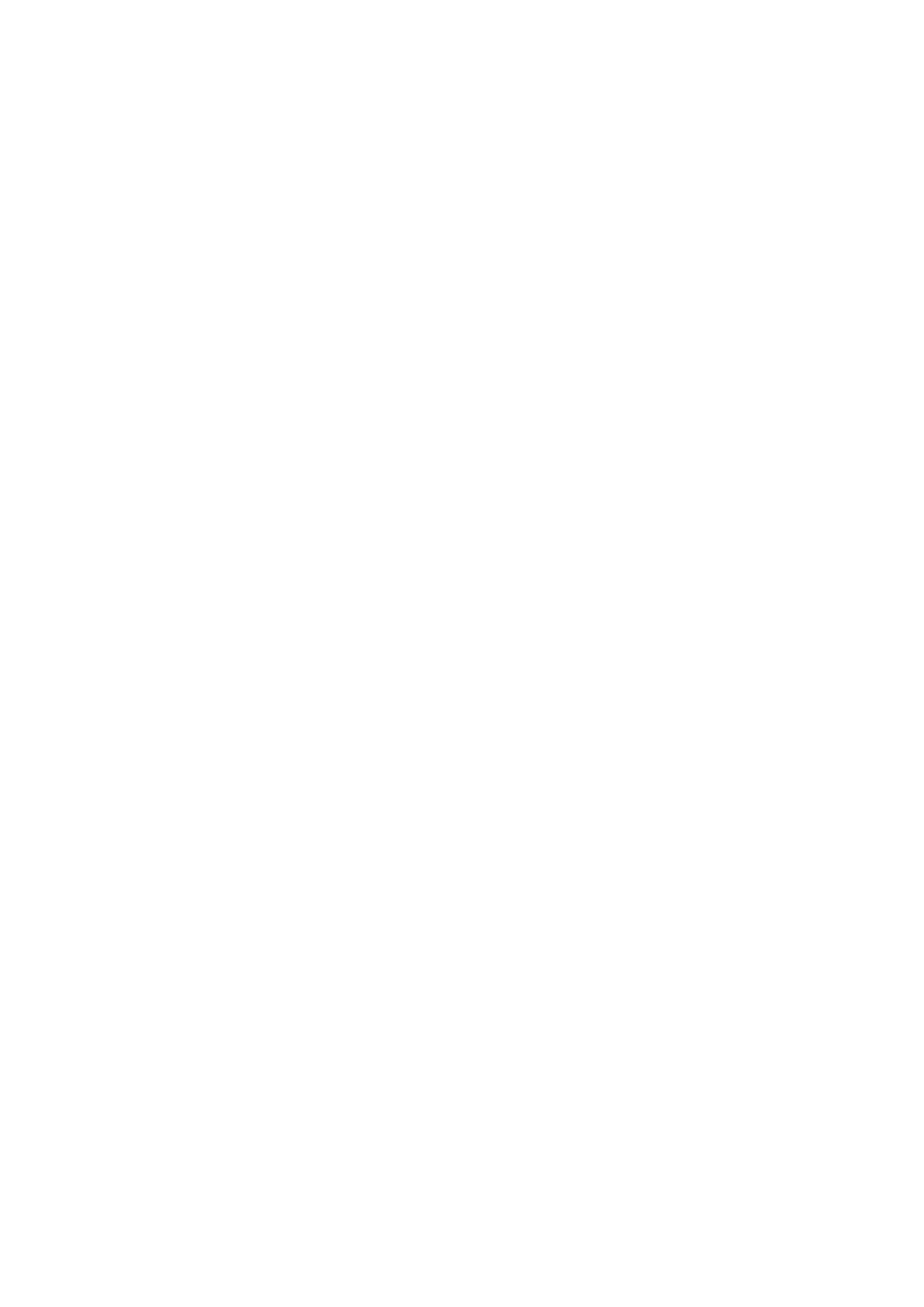# **CERTIFICATION OF CHIEF EXECUTIVE OFFICER**

I, Ken C. Hicks, certify that:

- 1. I have reviewed this Quarterly Report on Form 10-Q for the quarterly period ended October 31, 2020 (this "Report") of Academy Sports and Outdoors, Inc. (the "Registrant");
- 2. Based on my knowledge, this Report does not contain any untrue statement of a material fact or omit to state a material fact necessary to make the statements made, in light of the circumstances under which such statements were made, not misleading with respect to the period covered by this Report;
- 3. Based on my knowledge, the financial statements, and other financial information included in this Report, fairly present in all material respects the financial condition, results of operations and cash flows of the Registrant as of, and for, the periods presented in this Report;
- 4. The Registrant's other certifying officer and I are responsible for establishing and maintaining disclosure controls and procedures (as defined in Exchange Act Rules 13a-15(e) and 15d-15(e)) for the Registrant and have:
	- a. Designed such disclosure controls and procedures, or caused such disclosure controls and procedures to be designed under our supervision, to ensure that material information relating to the Registrant, including its consolidated subsidiaries, is made known to us by others within those entities, particularly during the period in which this Report is being prepared;
	- b. Evaluated the effectiveness of the Registrant's disclosure controls and procedures and presented in this Report our conclusions about the effectiveness of the disclosure controls and procedures. as of the end of the period covered by this Report based on such evaluation; and
	- c. Disclosed in this Report any change in the Registrant's internal control over financial reporting that occurred during the Registrant's most recent fiscal quarter (the Registrant's fourth fiscal quarter in the case of an annual report) that has materially affected, or is reasonably likely to materially affect, the Registrant's internal control over financial reporting; and
- 5. The Registrant's other certifying officer and I have disclosed, based on our most recent evaluation of internal control over financial reporting, to the Registrant's auditors and the audit committee of Registrant's board of directors (or persons performing the equivalent functions):
	- a. All significant deficiencies and material weaknesses in the design or operation of internal control over financial reporting which are reasonably likely to adversely affect the Registrant's ability to record, process, summarize and report financial information; and
	- b. Any fraud, whether or not material, that involves management or other employees who have a significant role in the Registrant's internal control over financial reporting.

/s/ KEN C. HICKS Date: December 10, 2020

Ken C. Hicks Chairman, President and Chief Executive Officer (principal executive officer)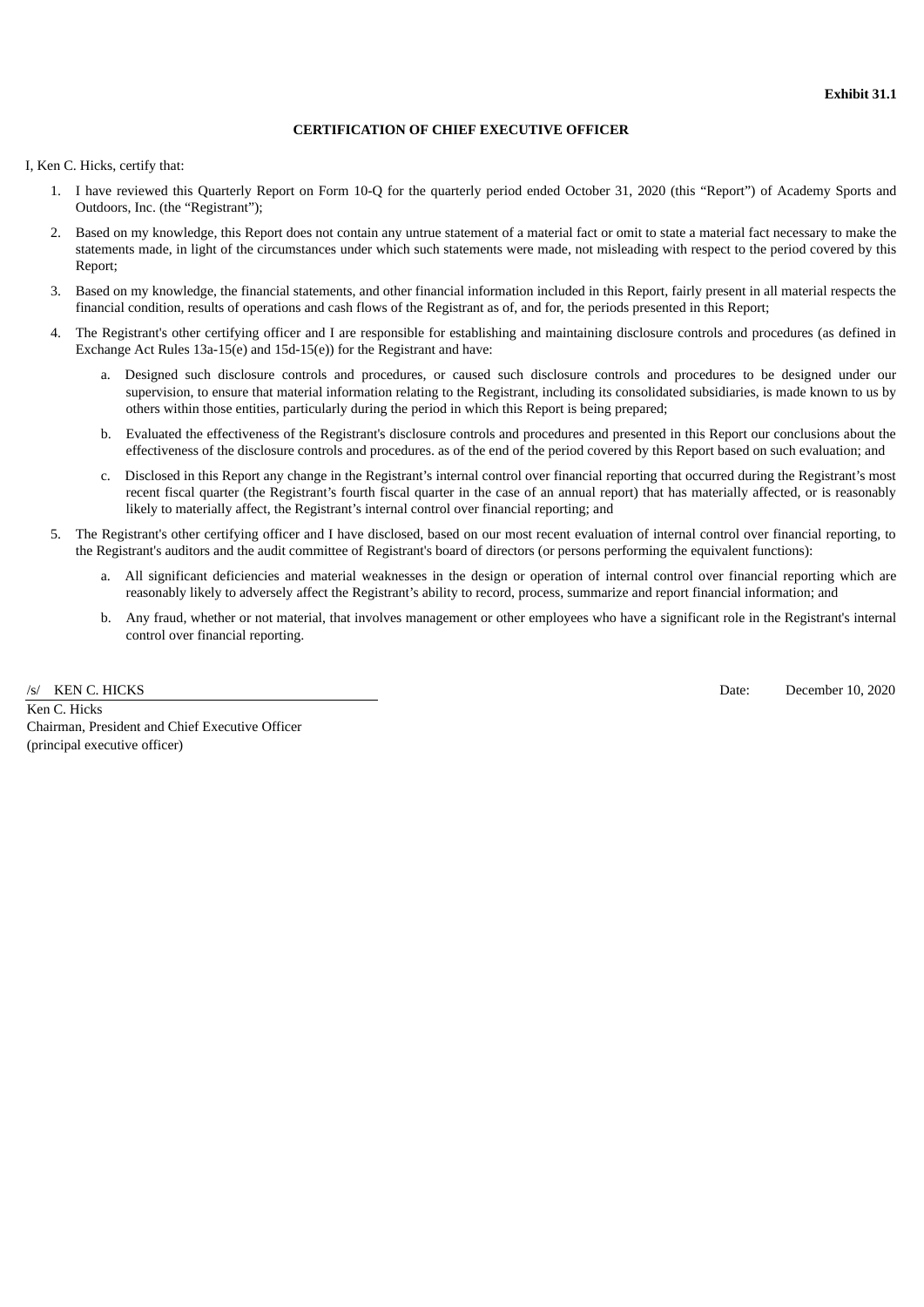# **CERTIFICATION OF CHIEF FINANCIAL OFFICER**

I, Michael P. Mullican, certify that:

- 1. I have reviewed this Quarterly Report on Form 10-Q for the quarterly period ended October 31, 2020 (this "Report") of Academy Sports and Outdoors, Inc. (the "Registrant");
- 2. Based on my knowledge, this Report does not contain any untrue statement of a material fact or omit to state a material fact necessary to make the statements made, in light of the circumstances under which such statements were made, not misleading with respect to the period covered by this Report;
- 3. Based on my knowledge, the financial statements, and other financial information included in this Report, fairly present in all material respects the financial condition, results of operations and cash flows of the Registrant as of, and for, the periods presented in this Report;
- 4. The Registrant's other certifying officer and I are responsible for establishing and maintaining disclosure controls and procedures (as defined in Exchange Act Rules 13a-15(e) and 15d-15(e)) for the Registrant and have:
	- a. Designed such disclosure controls and procedures, or caused such disclosure controls and procedures to be designed under our supervision, to ensure that material information relating to the Registrant, including its consolidated subsidiaries, is made known to us by others within those entities, particularly during the period in which this Report is being prepared;
	- b. Evaluated the effectiveness of the Registrant's disclosure controls and procedures and presented in this Report our conclusions about the effectiveness of the disclosure controls and procedures. as of the end of the period covered by this Report based on such evaluation; and
	- c. Disclosed in this Report any change in the Registrant's internal control over financial reporting that occurred during the Registrant's most recent fiscal quarter (the Registrant's fourth fiscal quarter in the case of an annual report) that has materially affected, or is reasonably likely to materially affect, the Registrant's internal control over financial reporting; and
- 5. The Registrant's other certifying officer and I have disclosed, based on our most recent evaluation of internal control over financial reporting, to the Registrant's auditors and the audit committee of Registrant's board of directors (or persons performing the equivalent functions):
	- a. All significant deficiencies and material weaknesses in the design or operation of internal control over financial reporting which are reasonably likely to adversely affect the Registrant's ability to record, process, summarize and report financial information; and
	- b. Any fraud, whether or not material, that involves management or other employees who have a significant role in the Registrant's internal control over financial reporting.

/s/ MICHAEL P. MULLICAN Date: December 10, 2020

Michael P. Mullican Executive Vice President and Chief Financial Officer (principal financial officer)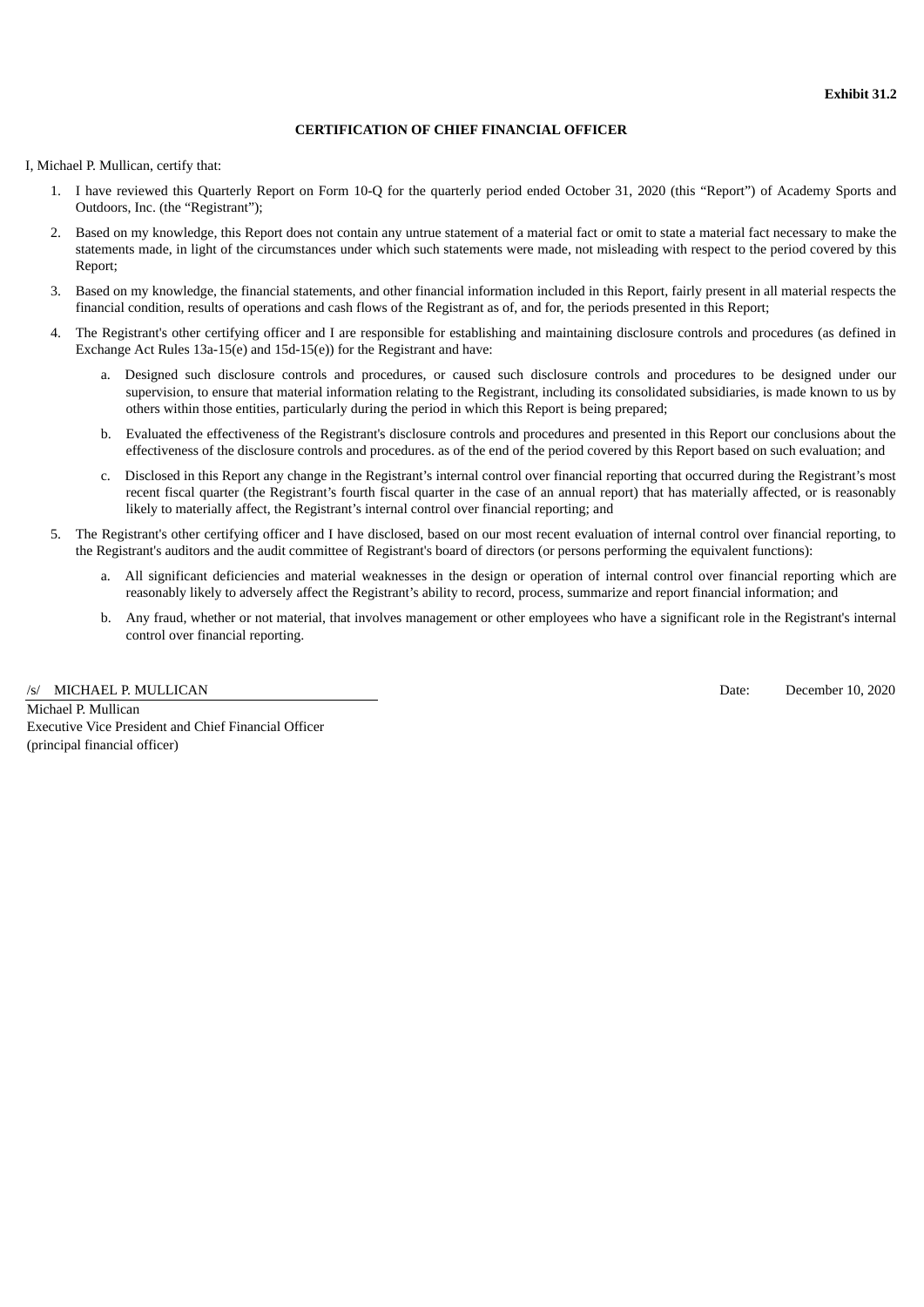### **CERTIFICATION PURSUANT TO 18 U.S.C. SECTION 1350 AS ADOPTED PURSUANT TO SECTION 906 OF THE SARBANES-OXLEY ACT OF 2002**

In connection with the Quarterly Report on Form 10-Q of Academy Sports and Outdoors, Inc. (the "Company") for the quarterly period ended October 31, 2020, as filed with the Securities and Exchange Commission on the date hereof (the "Report"), I, Ken C. Hicks, Chairman, President and Chief Executive Officer of the Company, do hereby certify, pursuant to 18 U.S.C. Section 1350, as adopted pursuant to Section 906 of the Sarbanes-Oxley Act of 2002, that:

- 1. The Report fully complies with the requirements of Section 13(a) or 15(d) of the Securities Exchange Act of 1934, as amended; and
- 2. The information contained in the Report fairly presents, in all material respects, the financial condition and results of operations of the Company for the periods presented therein.

/s/ KEN C. HICKS Date: December 10, 2020

Ken C. Hicks Chairman, President and Chief Executive Officer (principal executive officer)